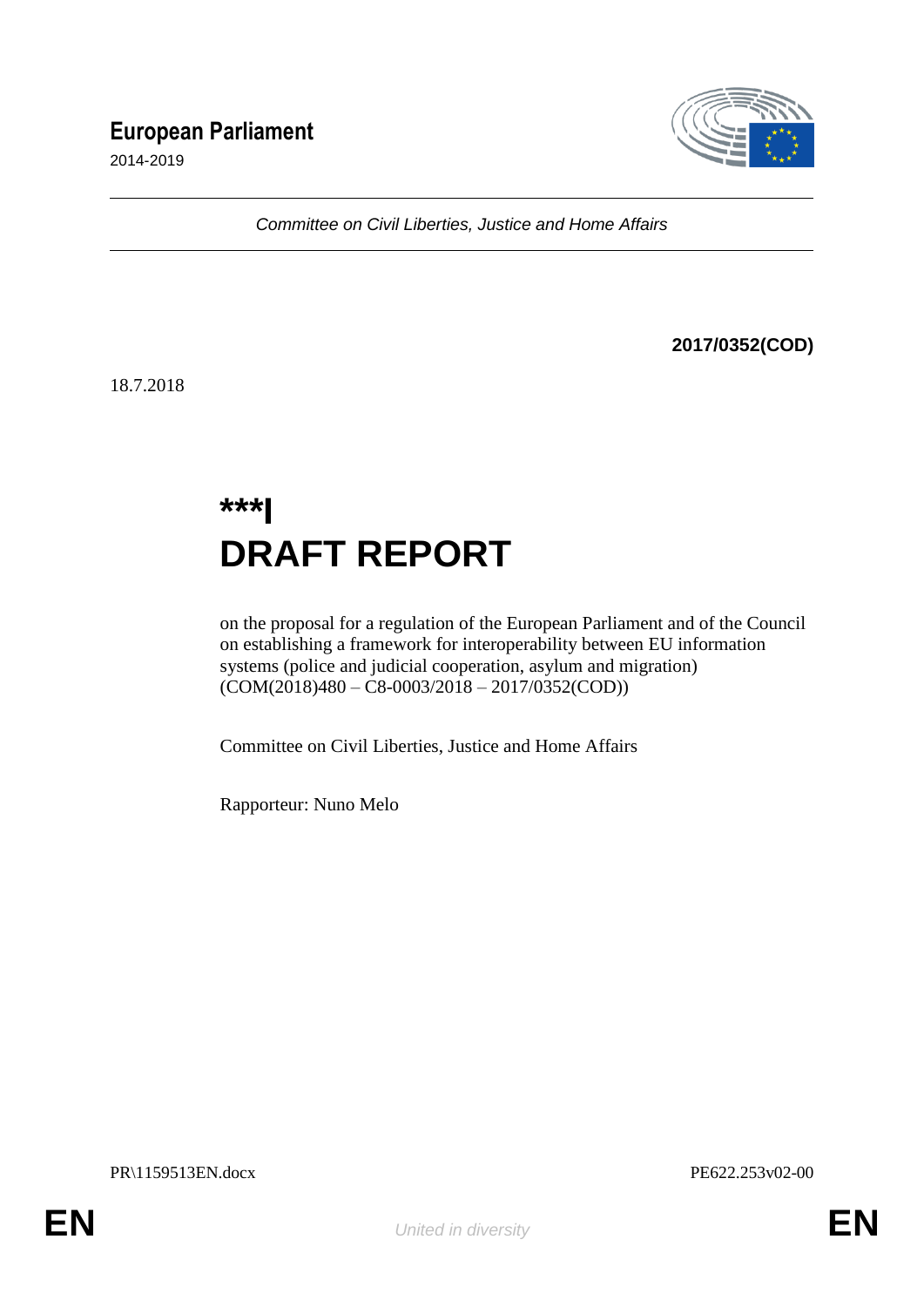#### *Symbols for procedures*

- Consultation procedure
- \*\*\* Consent procedure
- \*\*\*I Ordinary legislative procedure (first reading)
- \*\*\*II Ordinary legislative procedure (second reading)
- Ordinary legislative procedure (third reading)

(The type of procedure depends on the legal basis proposed by the draft act.)

#### *Amendments to a draft act*

#### **Amendments by Parliament set out in two columns**

Deletions are indicated in *bold italics* in the left-hand column. Replacements are indicated in *bold italics* in both columns. New text is indicated in *bold italics* in the right-hand column.

The first and second lines of the header of each amendment identify the relevant part of the draft act under consideration. If an amendment pertains to an existing act that the draft act is seeking to amend, the amendment heading includes a third line identifying the existing act and a fourth line identifying the provision in that act that Parliament wishes to amend.

#### **Amendments by Parliament in the form of a consolidated text**

New text is highlighted in *bold italics*. Deletions are indicated using either the ▌symbol or strikeout. Replacements are indicated by highlighting the new text in *bold italics* and by deleting or striking out the text that has been replaced.

By way of exception, purely technical changes made by the drafting departments in preparing the final text are not highlighted.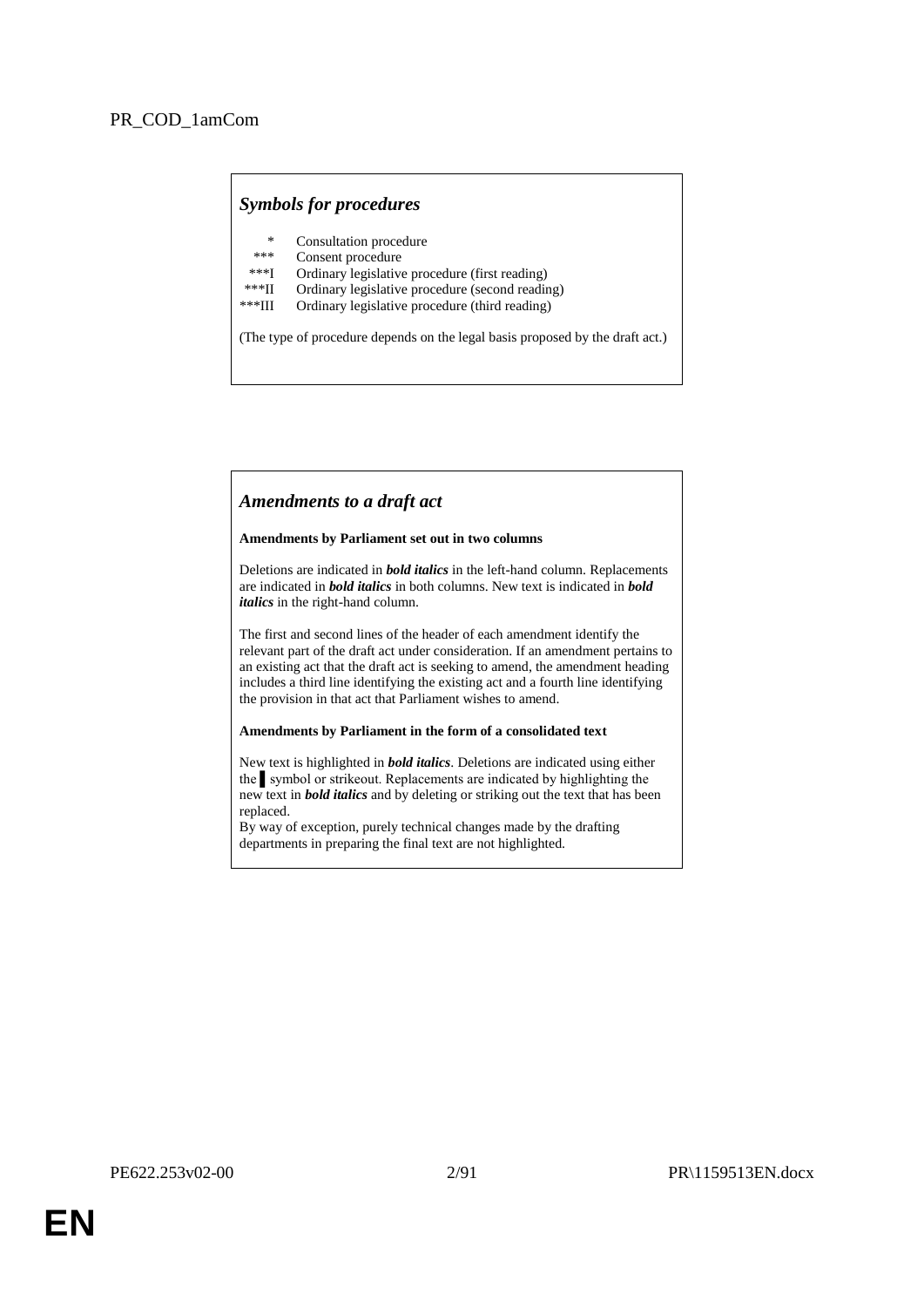### **CONTENTS**

# **Page** DRAFT EUROPEAN PARLIAMENT LEGISLATIVE RESOLUTION................................. 5 EXPLANATORY STATEMENT............................................................................................ 89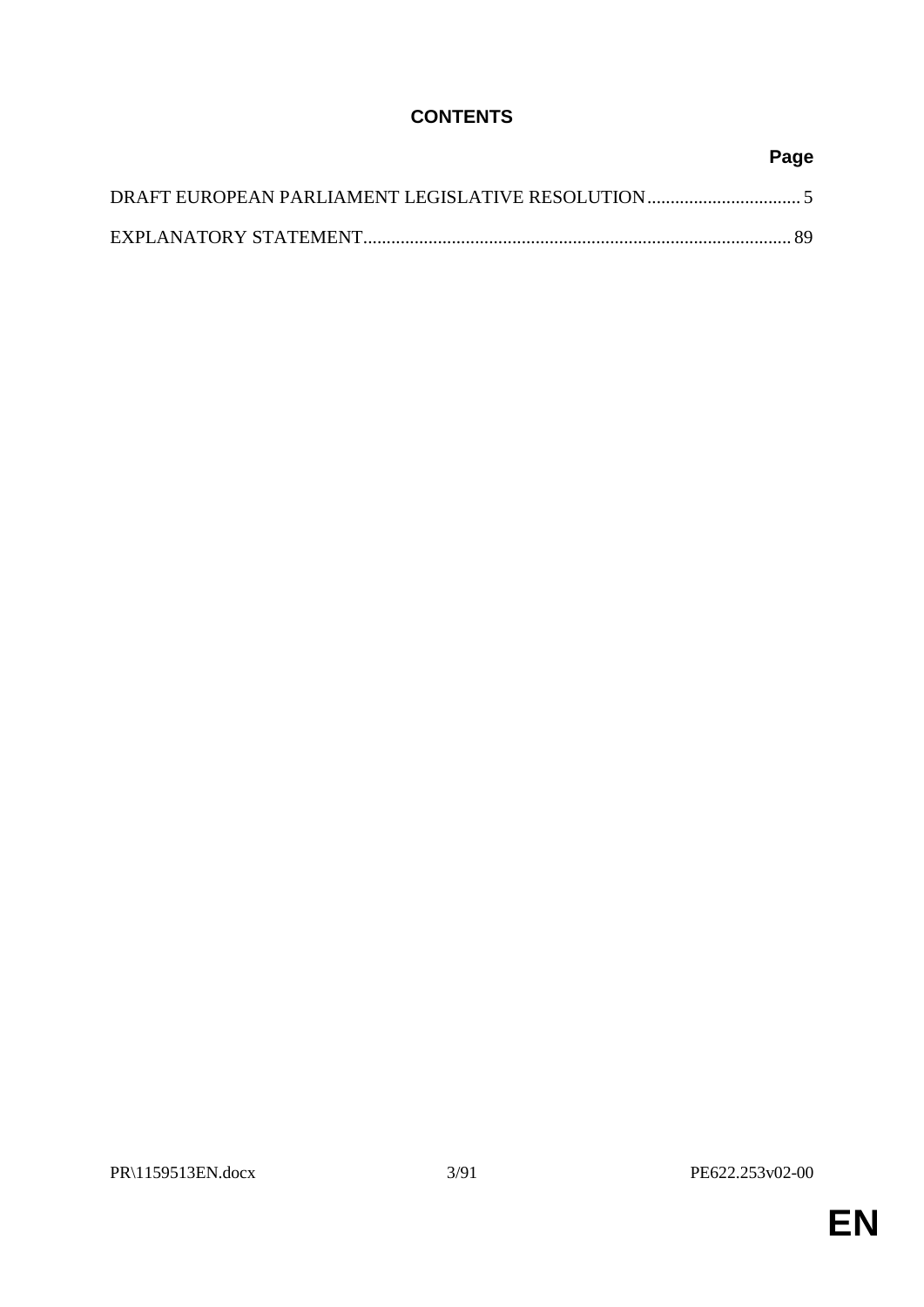PE622.253v02 -00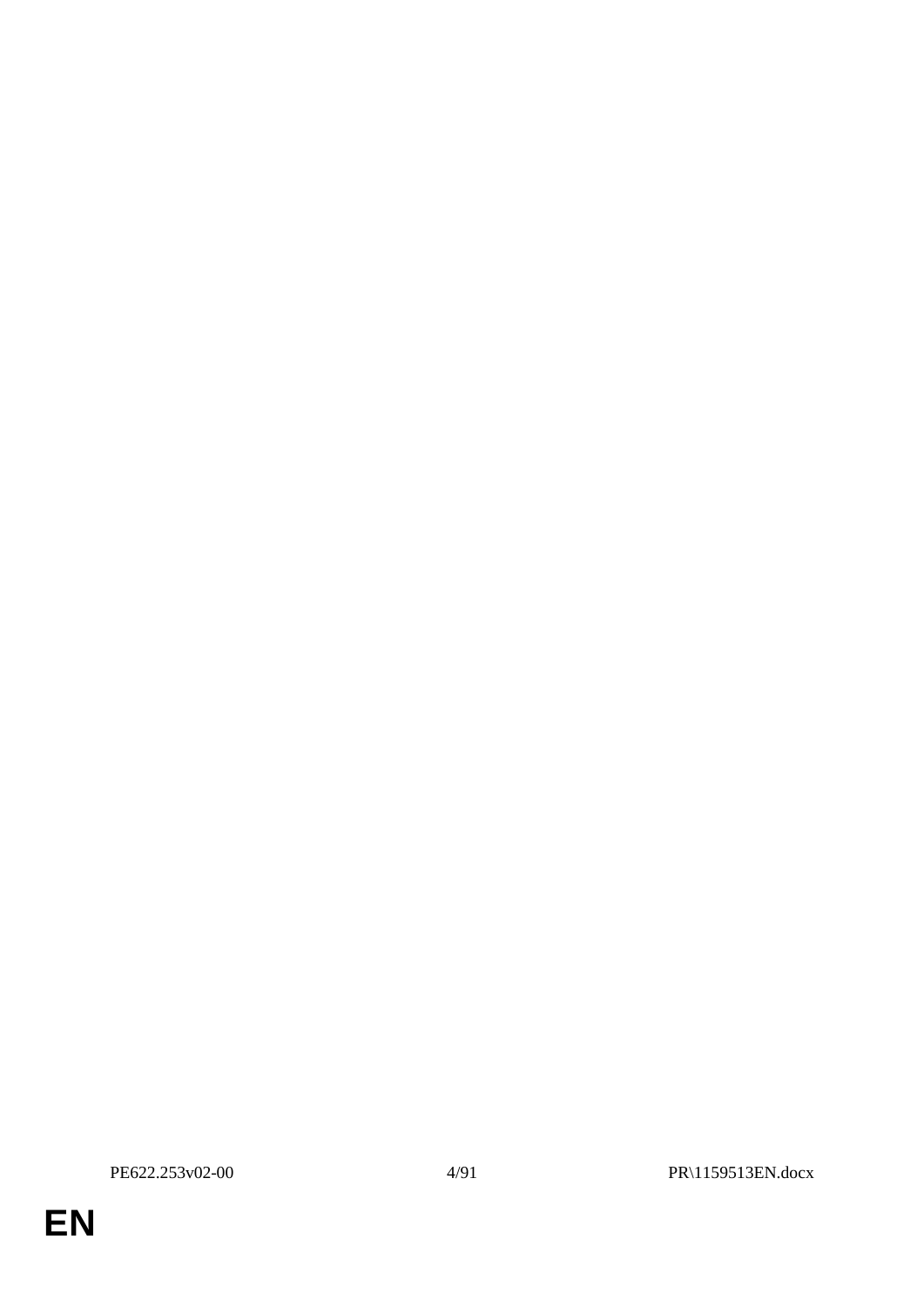### **DRAFT EUROPEAN PARLIAMENT LEGISLATIVE RESOLUTION**

**on the proposal for a regulation of the European Parliament and of the Council on establishing a framework for interoperability between EU information systems (police and judicial cooperation, asylum and migration) (COM(2018)480 – C8-0003/2018 – 2017/0352(COD))**

#### **(Ordinary legislative procedure: first reading)**

#### *The European Parliament*,

- having regard to the Commission proposal to Parliament and the Council (COM(2017)0794),
- having regard to Article 294(2) and Article 16(2), Article 74, point (e) of Article 78(2), point (c) of Article 79(2), point (d) of Article 82(1), Article 85(1), point (a) of Article 87(2) and Article 88(2) of the Treaty on the Functioning of the European Union, pursuant to which the Commission submitted the proposal to Parliament (C8-0003/2018),
- having regard to Article 294(3) of the Treaty on the Functioning of the European Union,
- having regard to Rule 59 of its Rules of Procedure,
- having regard to the report of the Committee on Civil Liberties, Justice and Home Affairs and the opinion of the Committee on Budgets (A8-0000/2018),
- 1. Adopts its position at first reading hereinafter set out;
- 2. Calls on the Commission to refer the matter to Parliament again if it replaces, substantially amends or intends to substantially amend its proposal;
- 3. Instructs its President to forward its position to the Council, the Commission and the national parliaments.

#### **Amendment 1**

#### **Proposal for a regulation Recital 9**

#### *Text proposed by the Commission Amendment*

(9) *With a view* to improve the management of the external borders, to contribute to preventing and combating irregular migration and to contribute to a high level of security within the area of freedom, security and justice of the Union,

(9) *In order* to improve the management of the external borders, to contribute to preventing and combating irregular migration and to contribute to a high level of security within the area of freedom, security and justice of the Union,

#### PR\1159513EN.docx 5/91 PE622.253v02-00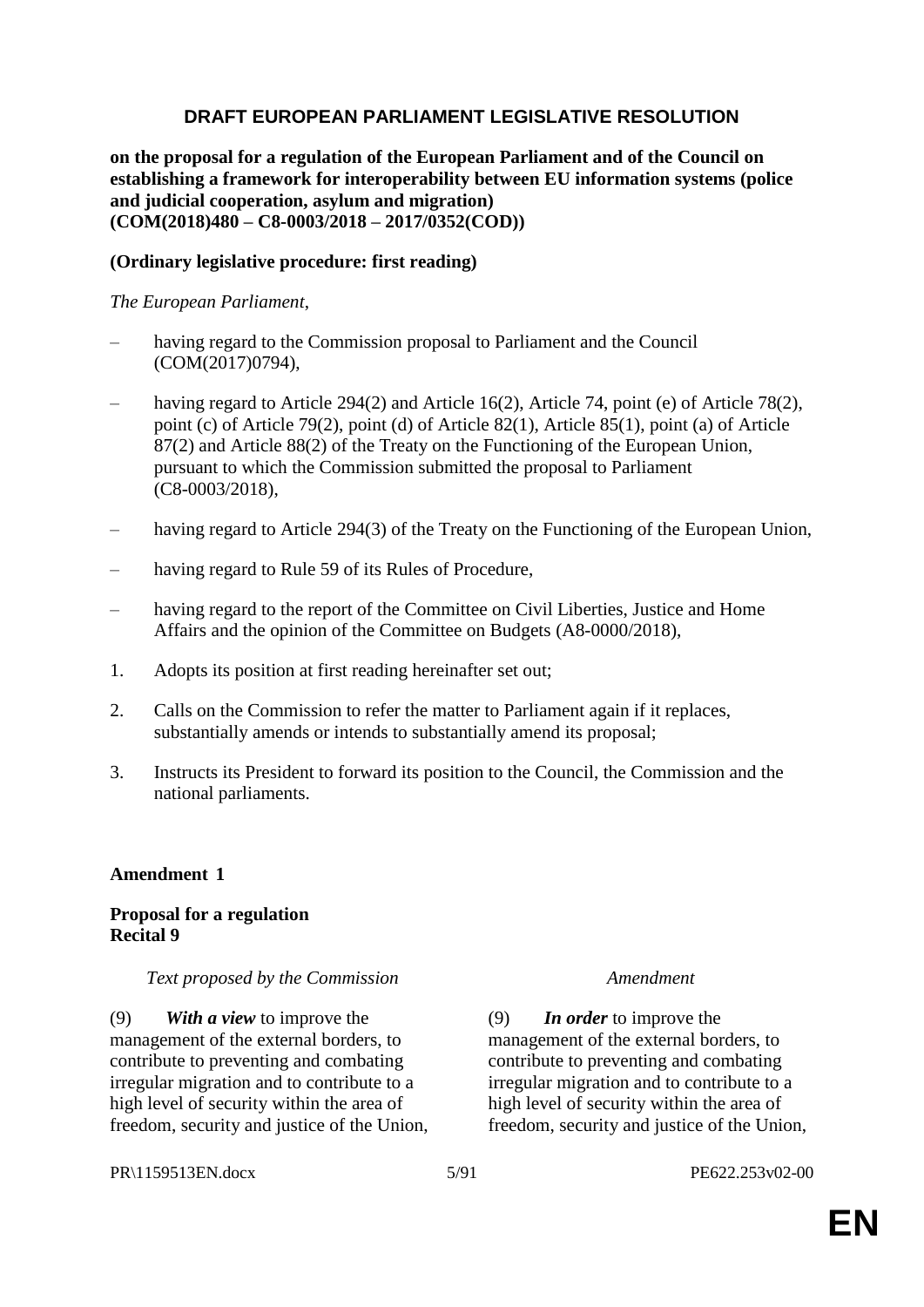including the maintenance of public security and public policy and safeguarding the security in the territories of the Member States, interoperability between *EU* information systems, namely the Entry/Exit System (EES), the Visa Information System (VIS), [the European Travel Information and Authorisation System (ETIAS)], Eurodac, the Schengen Information System (SIS), and the [European Criminal Records Information System for third-country nationals (ECRIS-TCN)] should be established in order for these *EU* information systems and their data to supplement each other. To achieve this, a European search portal (ESP), a shared biometric matching service (shared BMS), a common identity repository (CIR) and a multiple-identity detector (MID) should be established as interoperability components.

including the maintenance of public security and public policy and safeguarding the security in the territories of the Member States*, to improve the implementation of the common visa policy and to assist in examining applications for international protection, in order to maintain public trust in the Union migration and asylum system, Union security measures and Union capabilities to manage the external border*, interoperability between *Union* information systems, namely the Entry/Exit System (*the* EES), Visa Information System (VIS), [the European Travel Information and Authorisation System (ETIAS)], Eurodac, the Schengen Information System (SIS), and the [European Criminal Records Information System for third-country nationals (ECRIS-TCN)] should be established in order for these *Union* information systems and their data to supplement each other. To achieve this, a European search portal (ESP), a shared biometric matching service (shared BMS), a common identity repository (CIR) and a multiple-identity detector (MID) should be established as interoperability components.

Or. en

#### **Amendment 2**

#### **Proposal for a regulation Recital 10**

#### *Text proposed by the Commission Amendment*

(10) The interoperability between the *EU* information systems should allow said systems to supplement each other in order to facilitate the correct identification of persons, contribute to fighting identity fraud, improve and harmonise data quality requirements of the respective EU information systems, *facilitate the technical and operational implementation* 

(10) The interoperability between the *Union* information systems should allow said systems to supplement each other in order to facilitate the correct identification of persons, contribute to fighting identity fraud, improve and harmonise data quality requirements of the respective *Union* information systems, *contribute to ensuring the effective use of Union*

#### PE622.253v02-00 6/91 PR\1159513EN.docx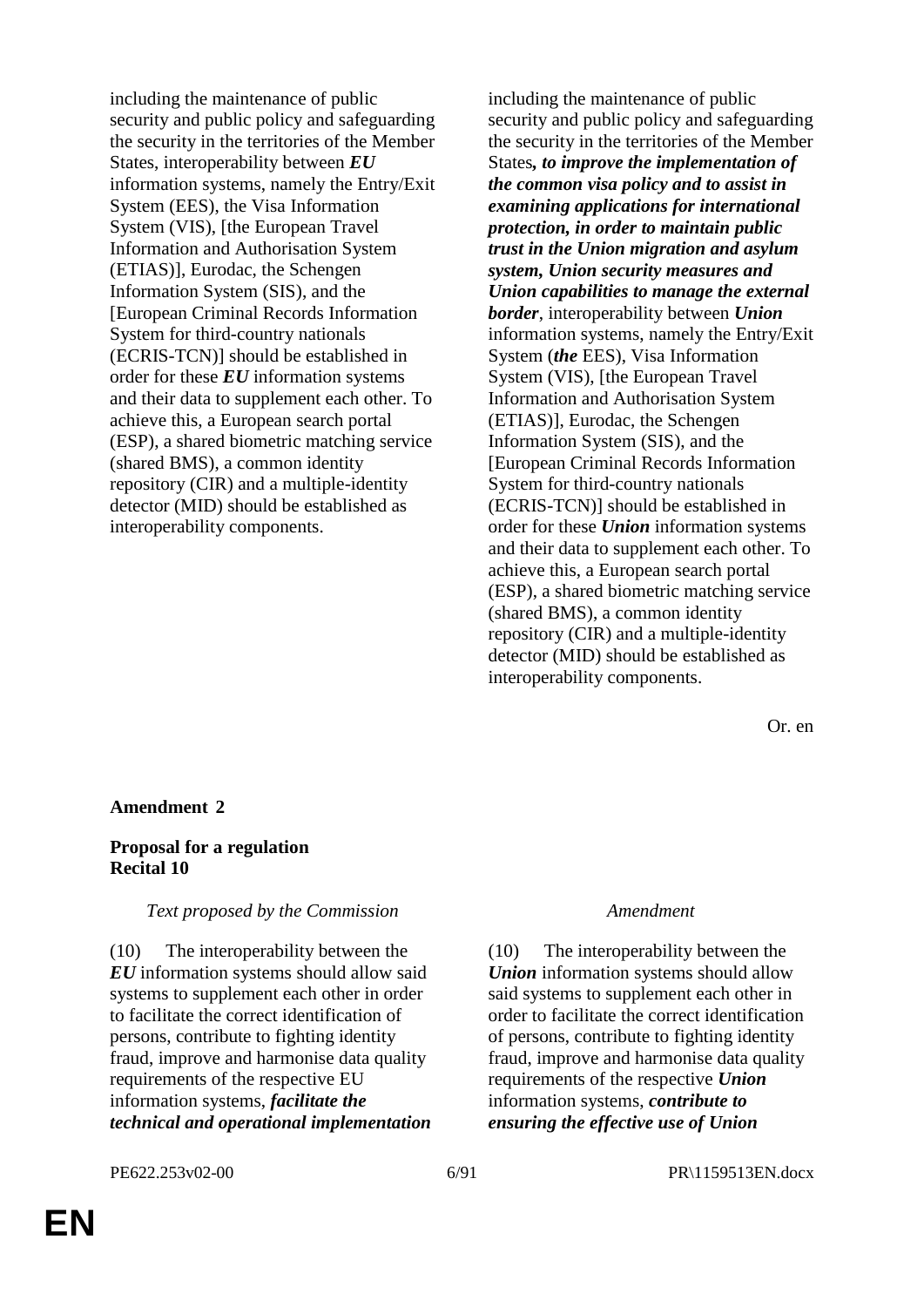### *by Member States of existing and future*

*EU* information systems, strengthen and simplify the data security and data protection safeguards that govern the respective *EU* information systems, streamline *the* law enforcement access to the EES, *the* VIS, *the* [ETIAS] and Eurodac, and support the purposes of the EES, *the* VIS, *the* [ETIAS], Eurodac, *the* SIS and *the* [ECRIS-TCN *system*].

information *systems, Europol data and Interpol databases by facilitating access to them by the authorities in accordance with their access rights and the objectives and purposes as laid down in the legal instruments governing the respective* systems, strengthen, simplify *and harmonise* the data security and data protection safeguards that govern the respective *Union* information systems *and* streamline *and simplify* law enforcement access to the EES, VIS, [ETIAS] and Eurodac, and support the purposes of the EES, VIS, [ETIAS], Eurodac, SIS and [ECRIS-TCN].

Or. en

#### **Amendment 3**

#### **Proposal for a regulation Recital 13**

*Text proposed by the Commission Amendment*

(13) The *European search portal (*ESP*)* should be established to facilitate technically the ability of Member State authorities and *EU bodies* to have *fast, seamless, efficient, systematic and controlled* access to the *EU* information systems, *the* Europol data and the Interpol databases needed to perform their tasks, in accordance with their access rights, and to support the objectives of the EES, *the* VIS, *the* [ETIAS], Eurodac, *the* SIS, *the* [ECRIS-TCN *system*] and the Europol data. Enabling the simultaneous querying of all relevant *EU* information systems in parallel, as well as of *the* Europol data and the Interpol databases, the ESP should act as a single window or 'message broker' to search various central systems and retrieve the necessary information seamlessly and in full respect of the access control and data protection requirements of the underlying systems.

(13) The ESP should be established to facilitate technically the ability of Member State authorities and *Union agencies* to have access to the *Union* information systems, Europol data and the Interpol databases needed to perform their tasks, in accordance with their access rights, and to support the objectives of the EES, VIS, [ETIAS], Eurodac, SIS, [ECRIS-TCN] and Europol data. Enabling the simultaneous querying of all relevant *Union* information systems in parallel, as well as of Europol data and the Interpol databases, the ESP should act as a single window or 'message broker' to search various central systems and retrieve the necessary information seamlessly and in full respect of the access control and data protection requirements of the underlying systems.

PR\1159513EN.docx 7/91 PE622.253v02-00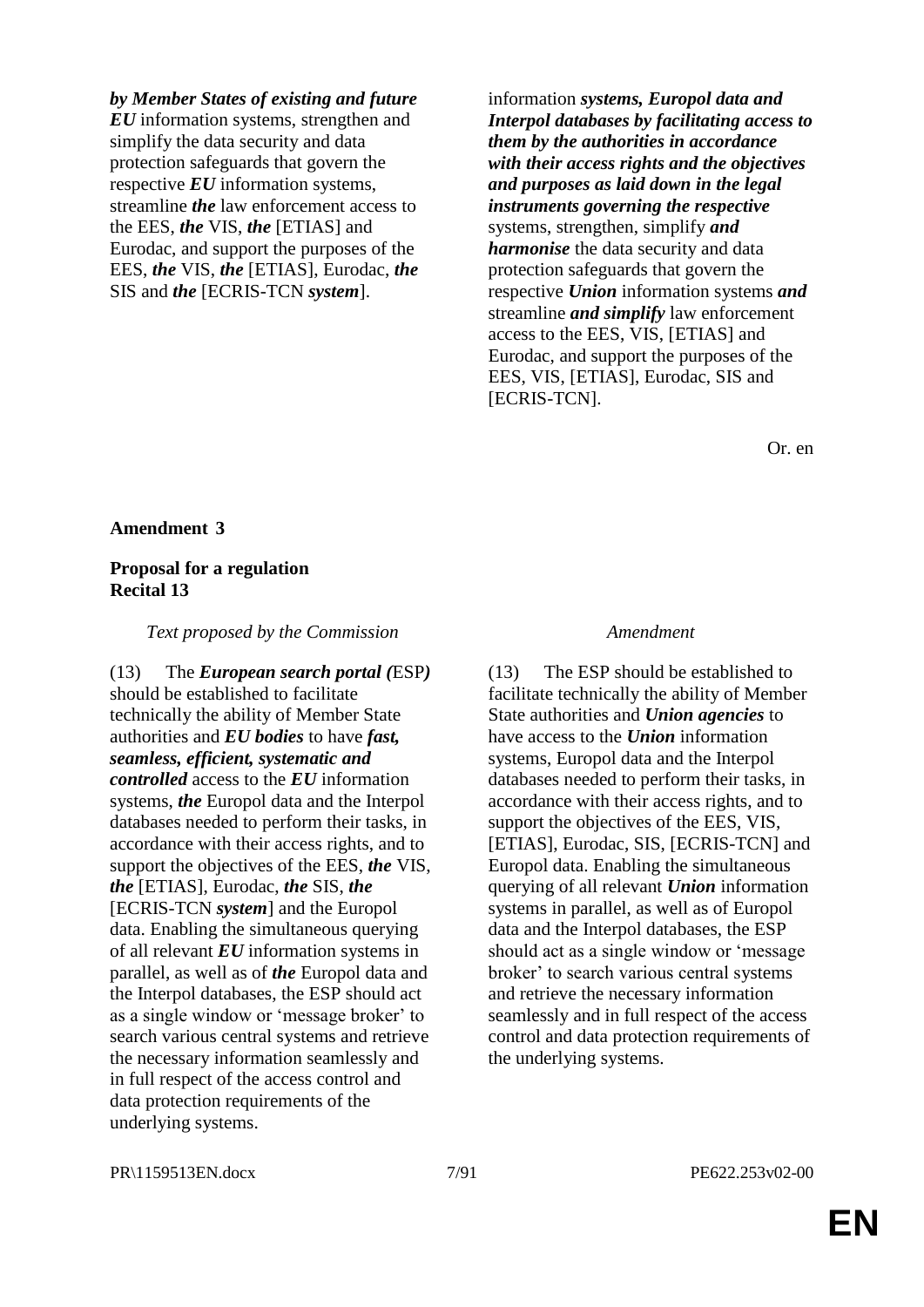*(The change from 'EU bodies' to 'Union agencies' applies throughout the text. Adopting it will necessitate corresponding changes throughout.)*

Or. en

#### *Justification*

*New article introduced as Article 37a to reflect the necessity that all interoperability components should ensure fast, seamless, efficient, and controlled access as well as full availability in accordance with Article 53(1). This should not only concern the ESP.*

#### **Amendment 4**

### **Proposal for a regulation Recital 16**

#### *Text proposed by the Commission Amendment*

(16) To ensure fast and systematic use of all *EU* information systems, the European search portal (ESP) should be used to query the common identity repository, the EES, *the* VIS, [*the* ETIAS], Eurodac and [*the* ECRIS-TCN *system*]. However, the national connection to the different *EU* information systems should remain in order to provide a technical fall back. The ESP should also be used by Union *bodies* to query the Central SIS in accordance with their access rights and in order to perform their tasks. The ESP should be an additional means to query the Central SIS, *the* Europol data and the Interpol systems, complementing the existing dedicated interfaces.

(16) To ensure fast and systematic use of all *Union* information systems, the European search portal (ESP) should be used to query the common identity repository, the EES, VIS, [ETIAS], Eurodac and [ECRIS-TCN]*. A central Union backup ESP should be established in order to provide all the functionalities of the principal ESP and a similar level of performance as it in the event of its failure*. However, the national connection to the different *Union* information systems should remain in order to provide a technical fall back. The ESP should also be used by Union *agencies* to query the Central SIS in accordance with their access rights and in order to perform their tasks. The ESP should be an additional means to query the Central SIS, Europol data and the Interpol systems, complementing the existing dedicated interfaces.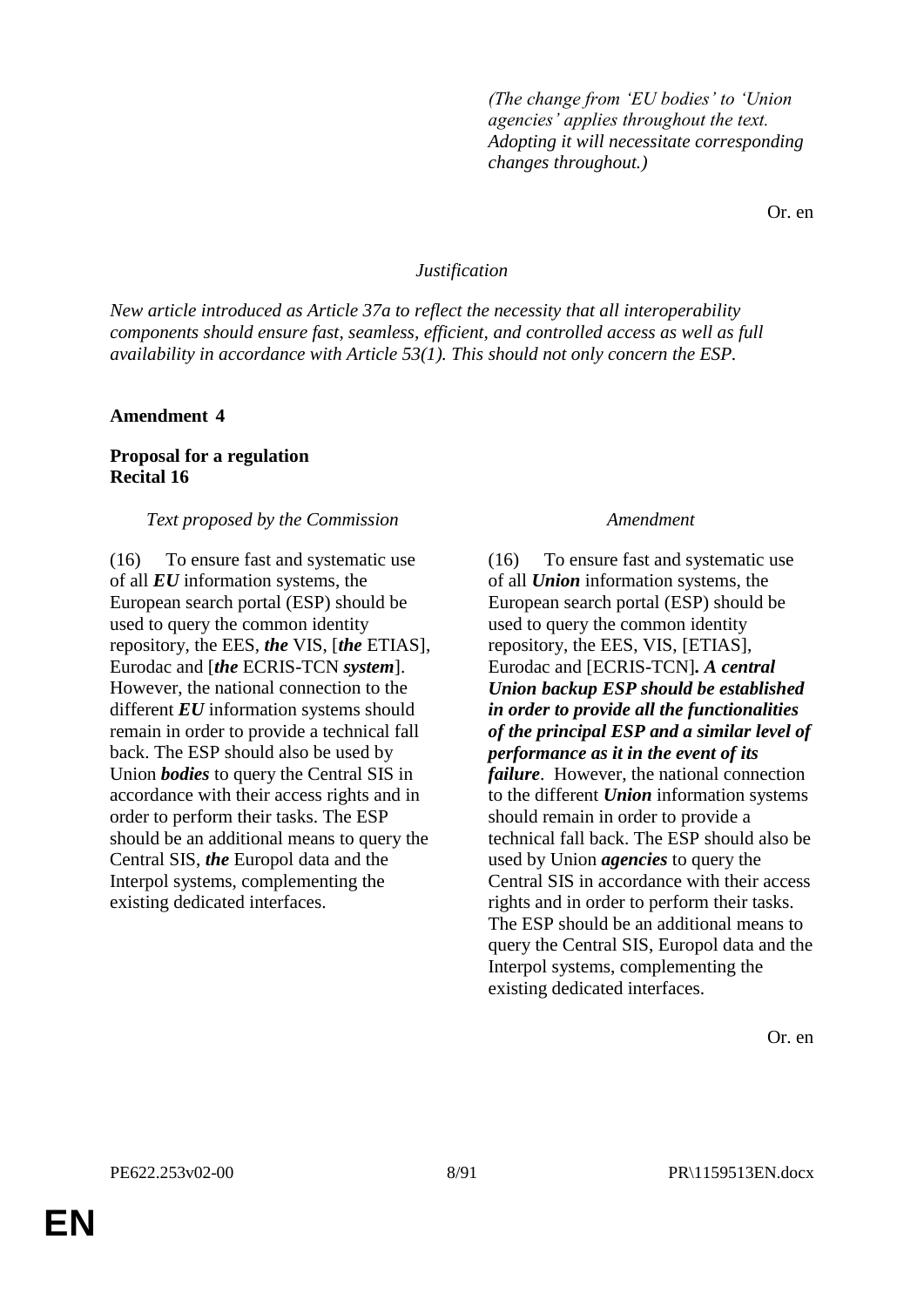### **Proposal for a regulation Recital 17**

#### *Text proposed by the Commission Amendment*

(17) Biometric data, such as fingerprints and facial images, are unique and therefore much more reliable than alphanumeric data for identifying a person. The *shared biometric matching service (*shared BMS*)* should be a technical tool to reinforce and facilitate the work of the relevant *EU* information systems and the other interoperability components. The main purpose of the shared BMS should be to facilitate the identification of an individual who may be registered in different databases, by matching their biometric data across different systems and by relying on one unique technological component instead of five different ones in each of the underlying systems. The shared BMS should contribute to security, as well as financial, maintenance and operational benefits by relying on one unique technological component instead of different ones in each of the underlying systems. All automated fingerprint identification systems, including those currently used for Eurodac, *the* VIS and *the* SIS, use biometric templates comprised of data derived from a feature extraction of actual biometric samples. The shared BMS should regroup and store all these biometric templates in one single location, facilitating cross-system comparisons using biometric data and enabling economies of scale in developing and maintaining the *EU* central systems.

(17) Biometric data, such as fingerprints and facial images, are unique and therefore much more reliable than alphanumeric data for identifying a person. The shared BMS should be a technical tool to reinforce and facilitate the work of the relevant *Union* information systems*, the effective use of Europol data* and the other interoperability components. The main purpose of the shared BMS should be to facilitate the identification of an individual who may be registered in different databases, by matching their biometric data across different *Union information* systems and by relying on one unique technological component instead of five different ones in each of the underlying systems. The shared BMS should contribute to security, as well as financial, maintenance and operational benefits by relying on one unique technological component instead of different ones in each of the underlying systems. All automated fingerprint identification systems, including those currently used for Eurodac, VIS and SIS, use biometric templates comprised of data derived from a feature extraction of actual biometric samples. The shared BMS should regroup and store all these biometric templates in one single location, facilitating cross-system comparisons using biometric data and enabling economies of scale in developing and maintaining the *Union* central systems.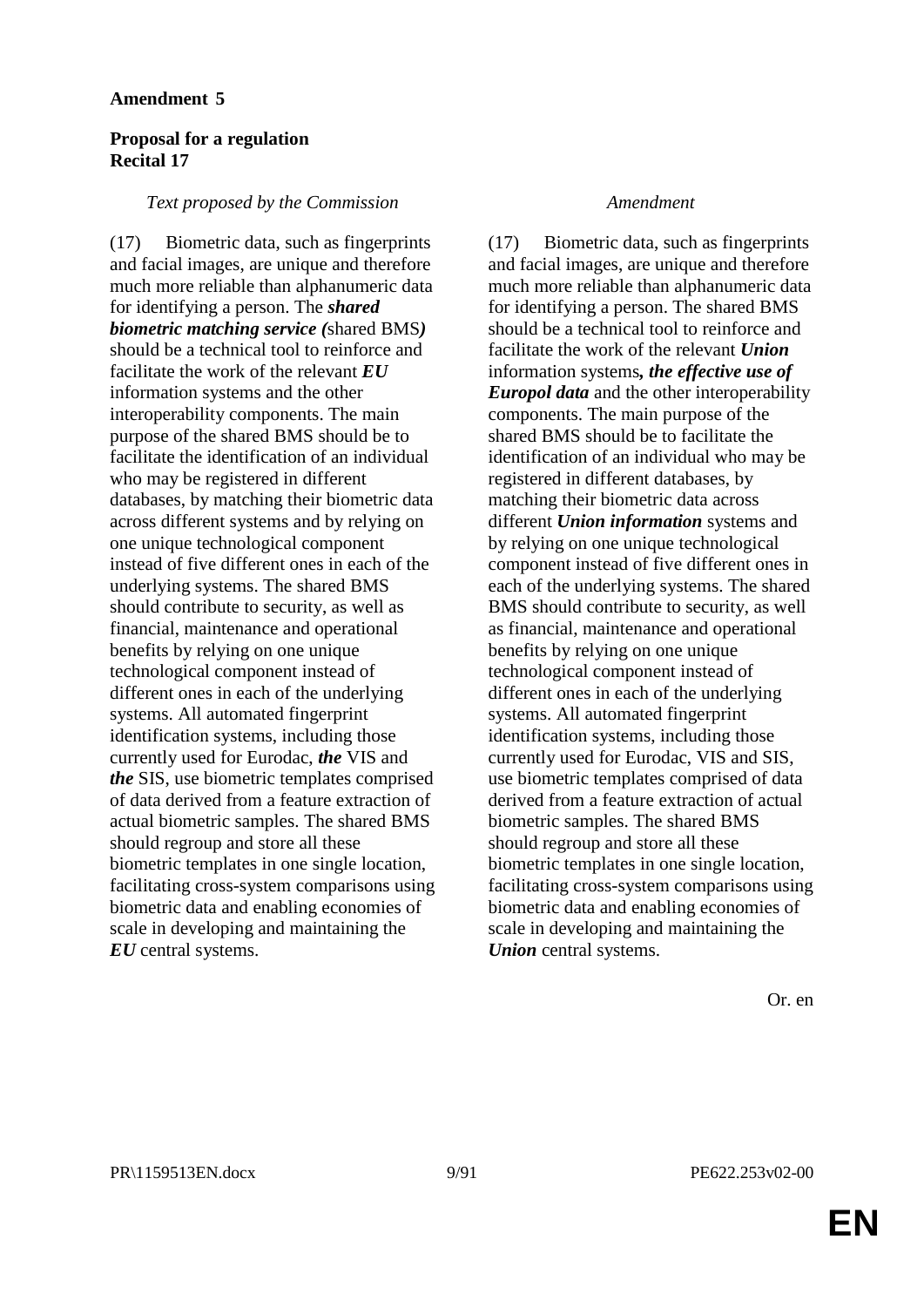#### **Proposal for a regulation Recital 25**

#### *Text proposed by the Commission Amendment*

(25) The *common identity repository (*CIR*)* should provide for a shared container for identity and biometric data of third-country nationals registered in the EES, *the* VIS, [*the* ETIAS], Eurodac and *the* [ECRIS-TCN *system*], serving as the shared component between these systems for storage of this data, and to allow its querying.

(25) The CIR should provide for a shared container for identity and biometric data of third-country nationals registered in the EES, VIS, [ETIAS], Eurodac and [ECRIS-TCN], serving as the shared component between these systems for storage of this data, and to allow its querying. *A central Union backup CIR should be established in order to provide all the functionalities of the principal CIR and a similar level of performance as it in the event of its failure.*

Or. en

#### **Amendment 7**

#### **Proposal for a regulation Recital 27**

*Text proposed by the Commission Amendment*

(27) *In order to ensure the correct identification of* a person, Member State authorities competent for preventing and combating irregular migration and competent authorities within the meaning of Article 3(7) of Directive 2016/680 should be allowed to query the *common identity repository (*CIR*)* with the biometric data of that person taken during an identity check.

(27) *Where a Member State police authority has been unable to identify* a person *on the basis of a query of the CIR using a travel document or the identity data provided by that person, or where there are doubts as to the authenticity of the travel document or the identity of its holder*, Member State authorities competent for preventing and combating irregular migration and competent authorities within the meaning of Article 3(7) of Directive 2016/680 should be allowed to query the CIR with the biometric data of that person taken during an identity check *in order to ensure correct identification of that person*.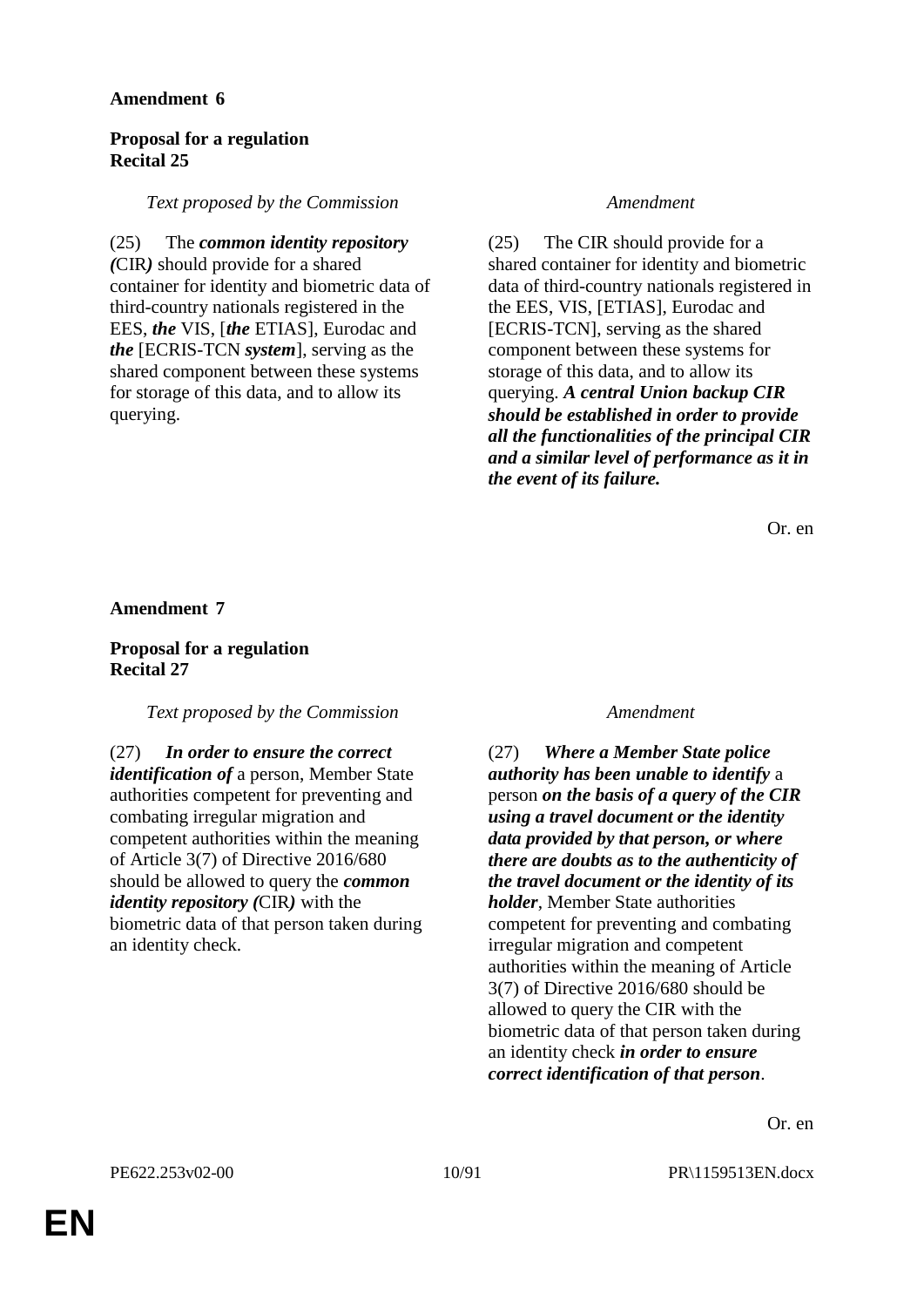#### **Proposal for a regulation Recital 28**

*Text proposed by the Commission Amendment*

*deleted*

*(28) Where the biometric data of the person cannot be used or if the query with that data fails, the query should be carried out with identity data of that person in combination with travel document data. Where the query indicates that data on that person are stored in the common identity repository (CIR), Member State authorities should have access to consult the identity data of that person stored in the CIR, without providing any indication as to which EU information system the data belongs to.*

Or. en

#### **Amendment 9**

#### **Proposal for a regulation Recital 37**

#### *Text proposed by the Commission Amendment*

### (37) The *multiple-identity detector (*MID should create and store links between data in the different *EU* information systems in order to detect multiple identities, with the dual purpose of facilitating identity checks for bona fide travellers and combating identity fraud. The MID should only contain the links between individuals present in more than one *EU* information system, strictly limited to the data necessary to verify that a person is recorded lawfully or unlawfully under different biographical identities in different systems, or to clarify that two persons having similar biographical data may not

(37) The MID should create and store links between data in the different *Union* information systems in order to detect multiple identities, with the dual purpose of facilitating identity checks for bona fide travellers and combating identity fraud. The MID should only contain the links between individuals present in more than one *Union* information system, strictly limited to the data necessary to verify that a person is recorded lawfully or unlawfully under different biographical identities in different systems, or to clarify that two persons having similar biographical data may not be the same person. Data

PR\1159513EN.docx 11/91 PE622.253v02-00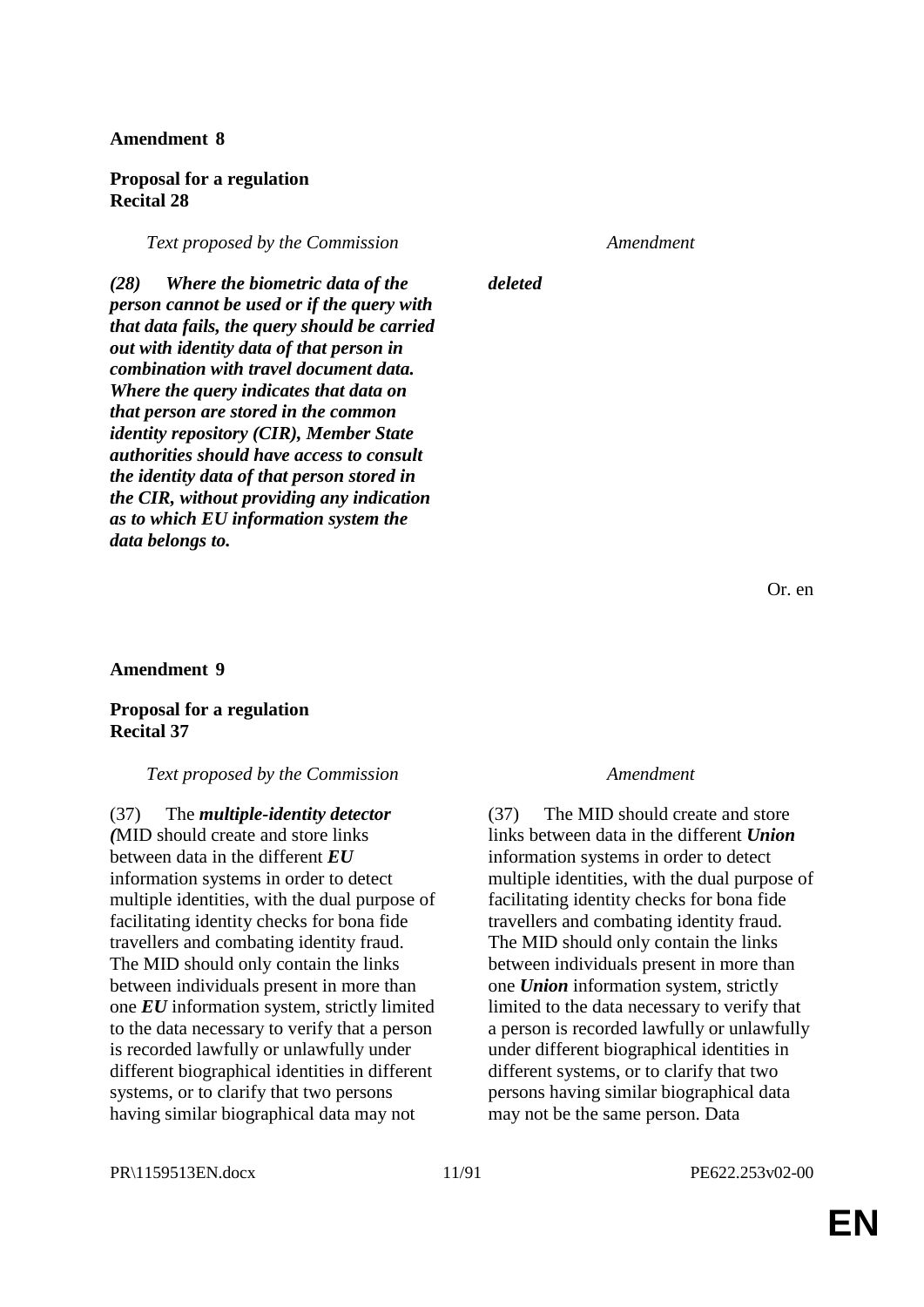be the same person. Data processing through the *European search portal (*ESP*)* and the *shared biometric matching service (*shared BMS*)* in order to link individual files across individual systems should be kept to an absolute minimum and therefore is limited to a multiple-identity detection at the time new data is added to one of the information systems included in the common identity repository and in the SIS. The MID should include safeguards against potential discrimination or unfavourable decisions for persons with multiple lawful identities.

processing through the ESP and the shared BMS in order to link individual files across individual systems *and the Europol database* should be kept to an absolute minimum and therefore is limited to a multiple-identity detection at the time new data is added to one of the *Union*  information systems included in the common identity repository and in SIS. The MID should include safeguards against potential discrimination or unfavourable decisions for persons with multiple lawful identities.

Or. en

**Amendment 10**

**Proposal for a regulation Recital 43 a (new)**

*Text proposed by the Commission Amendment*

*(43 a) eu-LISA should develop and manage all interoperability components in such a way as to ensure fast, seamless, efficient, controlled access and full availability of such components with a response time in line with the operational needs of the Member States' authorities.* 

Or. en

#### **Amendment 11**

**Proposal for a regulation Recital 52**

*Text proposed by the Commission Amendment*

(52) *"(...)* The European Data Protection Supervisor was consulted in accordance with Article 28(2) of Regulation (EC) No 45/2001 and delivered an opinion on *… "*

(52) The European Data Protection Supervisor was consulted in accordance with Article 28(2) of Regulation (EC) No 45/2001 and delivered an opinion on *16*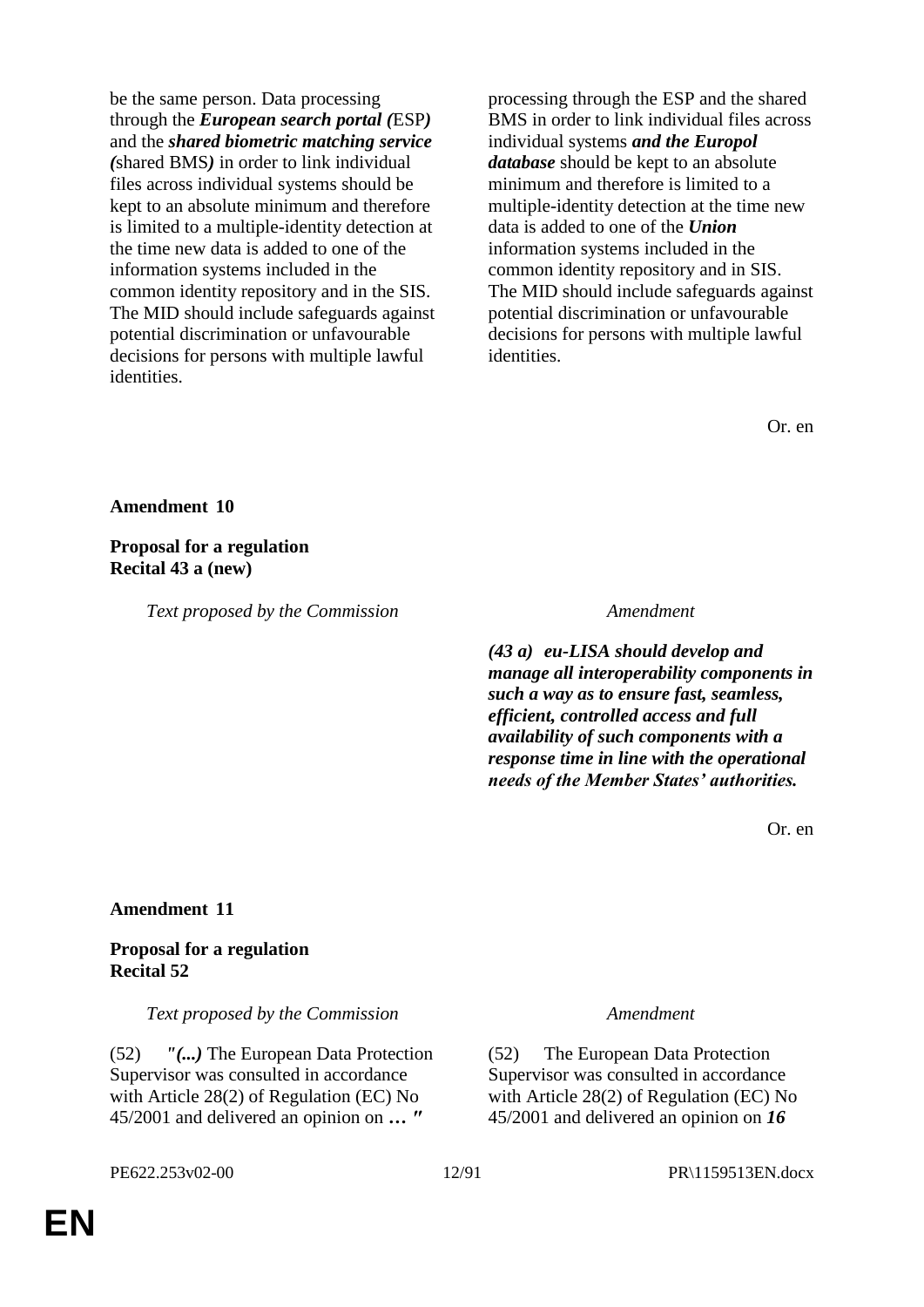### *April 2018.*

#### **Amendment 12**

#### **Proposal for a regulation Recital 53**

#### *Text proposed by the Commission Amendment*

(53) Insofar as confidentiality is concerned, the relevant provisions of the Staff Regulations of officials and the Conditions of Employment of other servants of the European Union should apply to officials or other servants employed and working in connection with *SIS*.

(53) Insofar as confidentiality is concerned, the relevant provisions of the Staff Regulations of officials and the Conditions of Employment of other servants of the European Union should apply to officials or other servants employed and working in connection *with the data accessed through any of the interoperability components*.

Or. en

#### **Amendment 13**

#### **Proposal for a regulation Article 1 – paragraph 1**

#### *Text proposed by the Commission Amendment*

1. This Regulation, together with [Regulation 2018/xx on interoperability borders and visa], establishes a framework to ensure the interoperability between the Entry/Exit System (EES), the Visa Information System (VIS), [the European Travel Information and Authorisation System (ETIAS)], Eurodac, the Schengen Information System (SIS), and [the European Criminal Records Information System for third-country nationals (ECRIS-TCN)] *in order for those systems and data to supplement each other*.

1. This Regulation, together with [Regulation 2018/xx on interoperability borders and visa], establishes a framework to ensure the interoperability between the Entry/Exit System (EES), the Visa Information System (VIS), [the European Travel Information and Authorisation System (ETIAS)], Eurodac, the Schengen Information System (SIS), and [the European Criminal Records Information System for third-country nationals (ECRIS-TCN)].

Or. en

PR\1159513EN.docx 13/91 PE622.253v02-00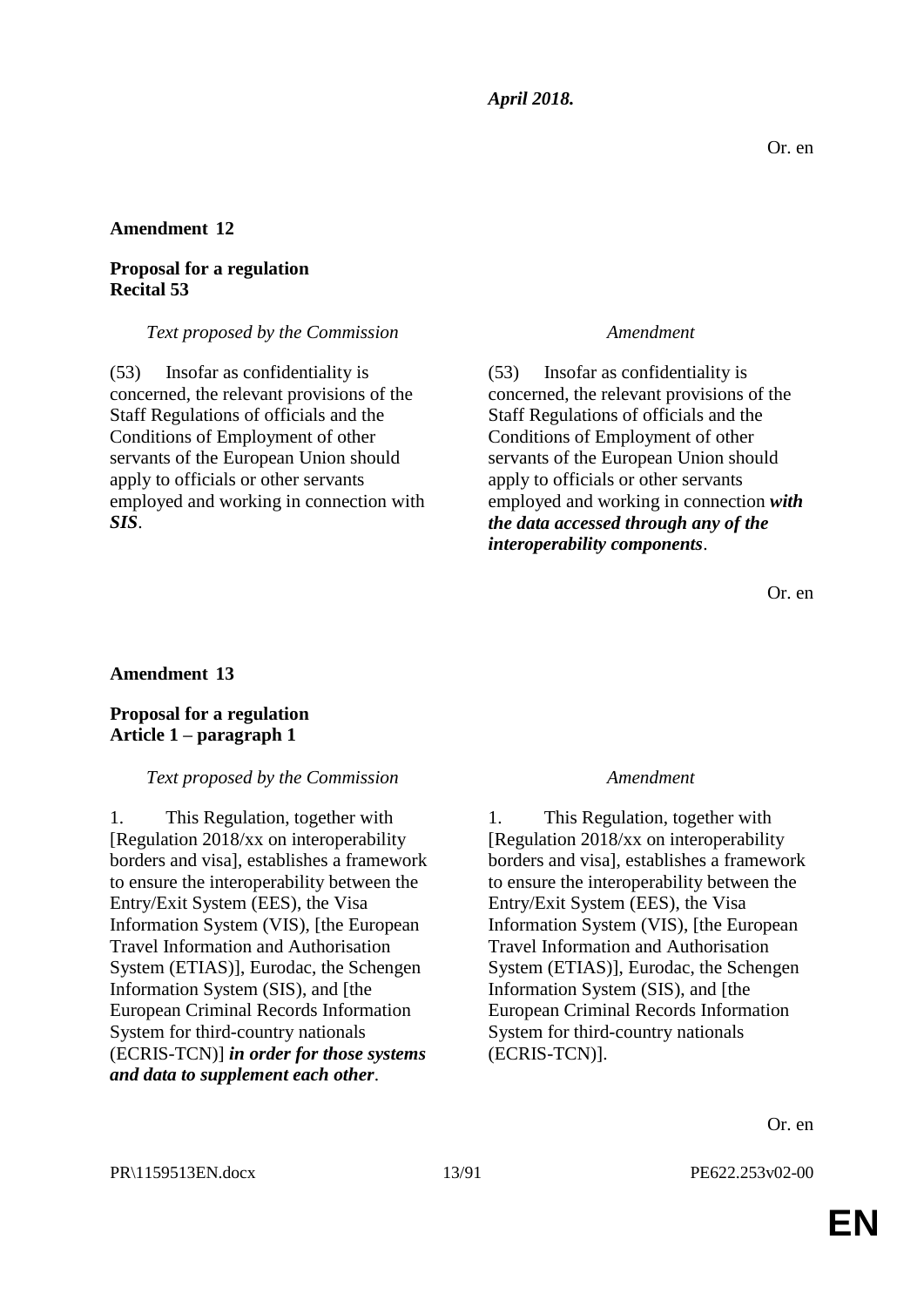### *Justification*

*The last part of this paragraph as suggested by the Commission is neither clear in its intention nor does it seem to be necessary. It is therefore better to delete it.*

#### **Amendment 14**

### **Proposal for a regulation Article 1 – paragraph 3**

#### *Text proposed by the Commission Amendment*

3. This Regulation also lays down provisions on data quality requirements, on a Universal Message Format (UMF), on a central repository for reporting and statistics (CRRS) and lays down the responsibilities of the Member States and of the European Agency for the operational management of large-scale IT systems in the area of freedom, security and justice (eu-LISA), with respect to the design *and* operation of the interoperability components.

3. This Regulation also lays down provisions on data quality requirements, on a Universal Message Format (UMF), on a central repository for reporting and statistics (CRRS) and lays down the responsibilities of the Member States and of the European Agency for the operational management of large-scale IT systems in the area of freedom, security and justice (eu-LISA), with respect to the design*, development and* operation of the interoperability components.

Or. en

### **Amendment 15**

### **Proposal for a regulation Article 1 – paragraph 4**

#### *Text proposed by the Commission Amendment*

4. This Regulation also adapts the procedures and conditions for Member State *law enforcement* authorities and for the European Union Agency for Law Enforcement Cooperation (Europol) access to the *Entry/Exit System (*EES*)*, *the Visa Information System (*VIS*)*, [*the European Travel Information and Authorisation System (*ETIAS*)*,] and Eurodac for the purposes of the prevention, detection and investigation of terrorist offences or of other serious criminal offences *falling* 

4. This Regulation also adapts the procedures and conditions for Member State *designated* authorities and for the European Union Agency for Law Enforcement Cooperation (Europol) access to the EES, VIS, [ETIAS,] and Eurodac for the purposes of the prevention, detection and investigation of terrorist offences or of other serious criminal offences.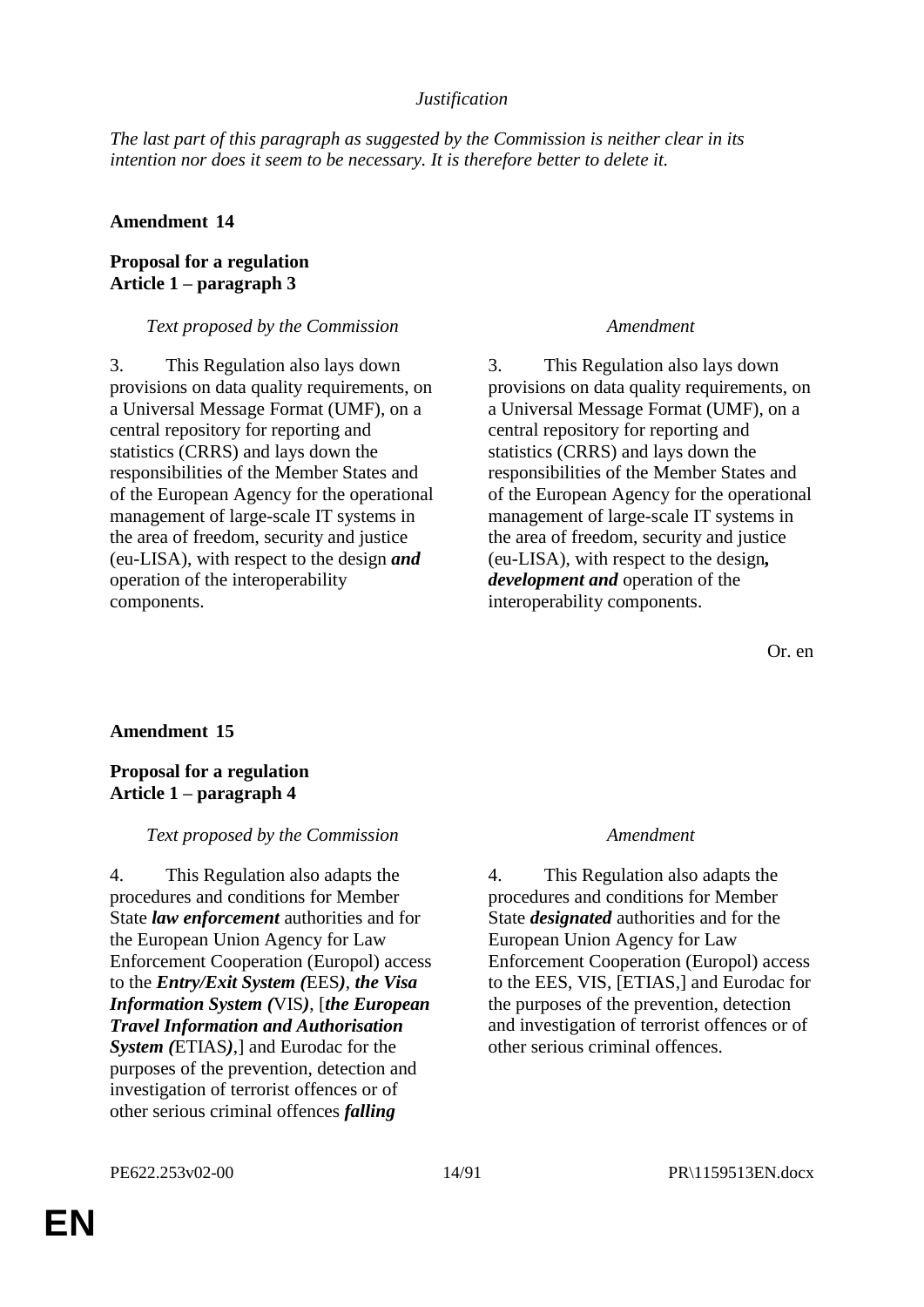**Proposal for a regulation Article 1 – paragraph 4 a (new)**

*Text proposed by the Commission Amendment*

*4 a. This Regulation also enables the verification of different identities of a person stored in the Union information systems subject to this Regulation and of identities uncovered by the interoperability components set out in paragraph 2. This Regulation also provides the possibility for Member States to use national legislative measures to empower police authorities to query the CIR solely for the purpose of identifying a person.*

Or. en

#### **Amendment 17**

**Proposal for a regulation Article 2 – title**

*Text proposed by the Commission Amendment*

Objectives *of interoperability* Objectives

Or. en

**Amendment 18**

**Proposal for a regulation Article 2 – paragraph 2 – point a**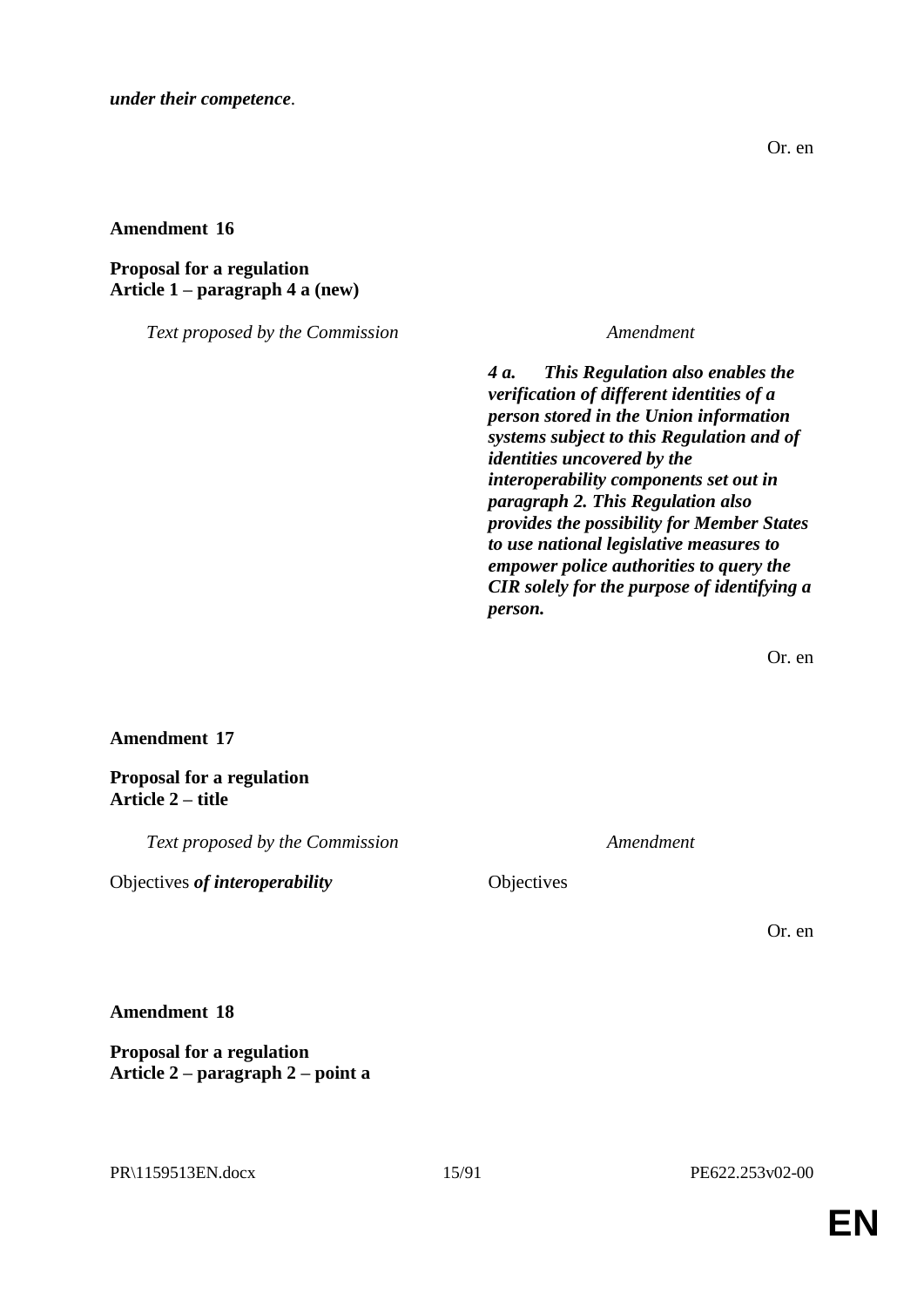#### *Text proposed by the Commission Amendment*

(a) *ensuring* the correct identification of *persons*;

(a) *facilitating* the correct identification of *third-country nationals registered in the Union information systems*;

Or. en

**Amendment 19**

### **Proposal for a regulation Article 2 – paragraph 2 – point c**

*Text proposed by the Commission Amendment*

(c) improving and harmonising *data* quality *requirements* of the *respective EU* information systems;

(c) improving and harmonising *the* quality of the *data stored in the Union* information systems;

Or. en

### **Amendment 20**

**Proposal for a regulation Article 2 – paragraph 2 – point d**

*Text proposed by the Commission Amendment*

(d) *facilitating the technical and operational implementation by Member States of existing and future EU* information systems;

(d) *contributing to ensuring the effective use of the Union* information systems*, Europol data and the Interpol databases by facilitating the access to them by the authorities in accordance with their access rights and the objectives and purposes as laid down in the legal instruments governing the respective systems*;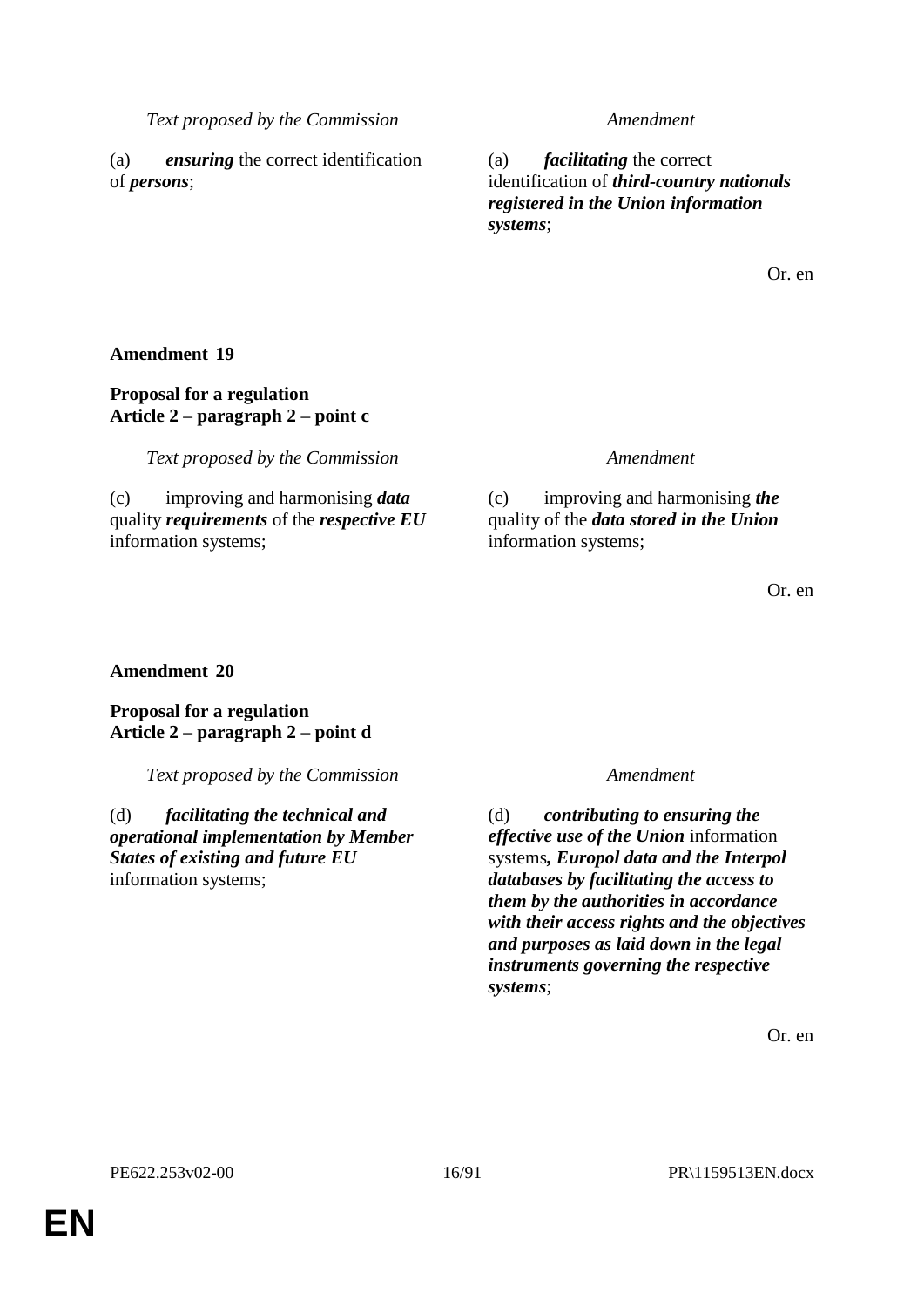#### **Proposal for a regulation Article 2 – paragraph 2 – point f**

*Text proposed by the Commission Amendment*

(f) streamlining the conditions for law enforcement access to the EES, *the* VIS, [*the* ETIAS] and Eurodac;

(f) streamlining *and simplifying* the conditions for law enforcement access to the EES, VIS, [ETIAS] and Eurodac;

Or. en

#### **Amendment 22**

#### **Proposal for a regulation Article 4 – paragraph 1 – point 3**

*Text proposed by the Commission Amendment*

(3) 'border authority' means the border guard assigned in accordance with national law to carry out border checks;

(3) 'border authority' means the border guard assigned in accordance with national law to carry out border checks *as defined in Article 2(11) of Regulation (EU) 2016/399*;

Or. en

#### *Justification*

*It is suggested to align the definition to the definition used in EES.*

#### **Amendment 23**

**Proposal for a regulation Article 4 – paragraph 1 – point 10**

*Text proposed by the Commission Amendment*

(10) '*fingerprint* data' means *the data relating to the* fingerprints *of an individual*;

(10) '*dactyloscopic* data' means *data on* fingerprints *and palm prints which due to their unique character and the reference points contained therein enable accurate and conclusive comparisons to identify a person*;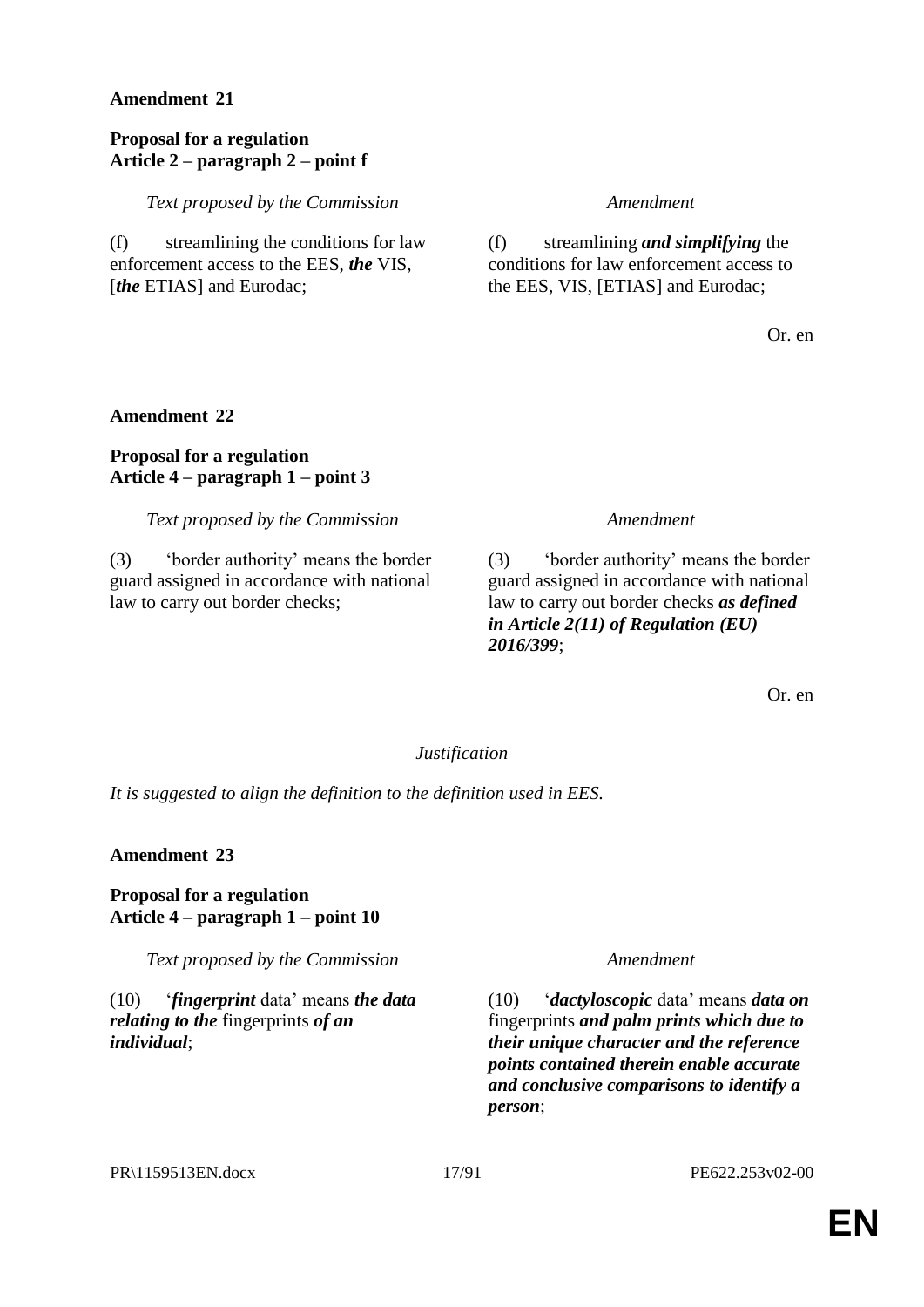**Proposal for a regulation Article 4 – paragraph 1 – point 18**

*Text proposed by the Commission Amendment*

(18) '*EU* information systems' means the *large-scale IT systems* managed by eu-LISA;

(18) '*Union* information systems' means the *EES, VIS, [ETIAS], Eurodac, SIS and [ECRIS-TCN ]* managed by eu-LISA;

Or. en

#### **Amendment 25**

**Proposal for a regulation Article 4 – paragraph 1 – point 19**

*Text proposed by the Commission Amendment*

(19) 'Europol data' means personal data *provided to* Europol for the *purpose* referred to in Article 18(2)(a) of Regulation (EU) 2016/794;

(19) 'Europol data' means personal data *processed by* Europol for the *purposes* referred to in Article 18(2)(a) *to (c)* of Regulation (EU) 2016/794;

Or. en

#### **Amendment 26**

### **Proposal for a regulation Article 4 – paragraph 1 – point 25**

*Text proposed by the Commission Amendment*

(25) 'terrorist offence' means an offence under national law which corresponds *or is equivalent* to one of the offences referred to in Directive (EU) 2017/541;

(25) 'terrorist offence' means an offence under national law which corresponds to one of the offences referred to in *Articles 3 to 14 of* Directive (EU) 2017/541*, or which is equivalent to one of those offences for the Member States which are not bound by that Directive*;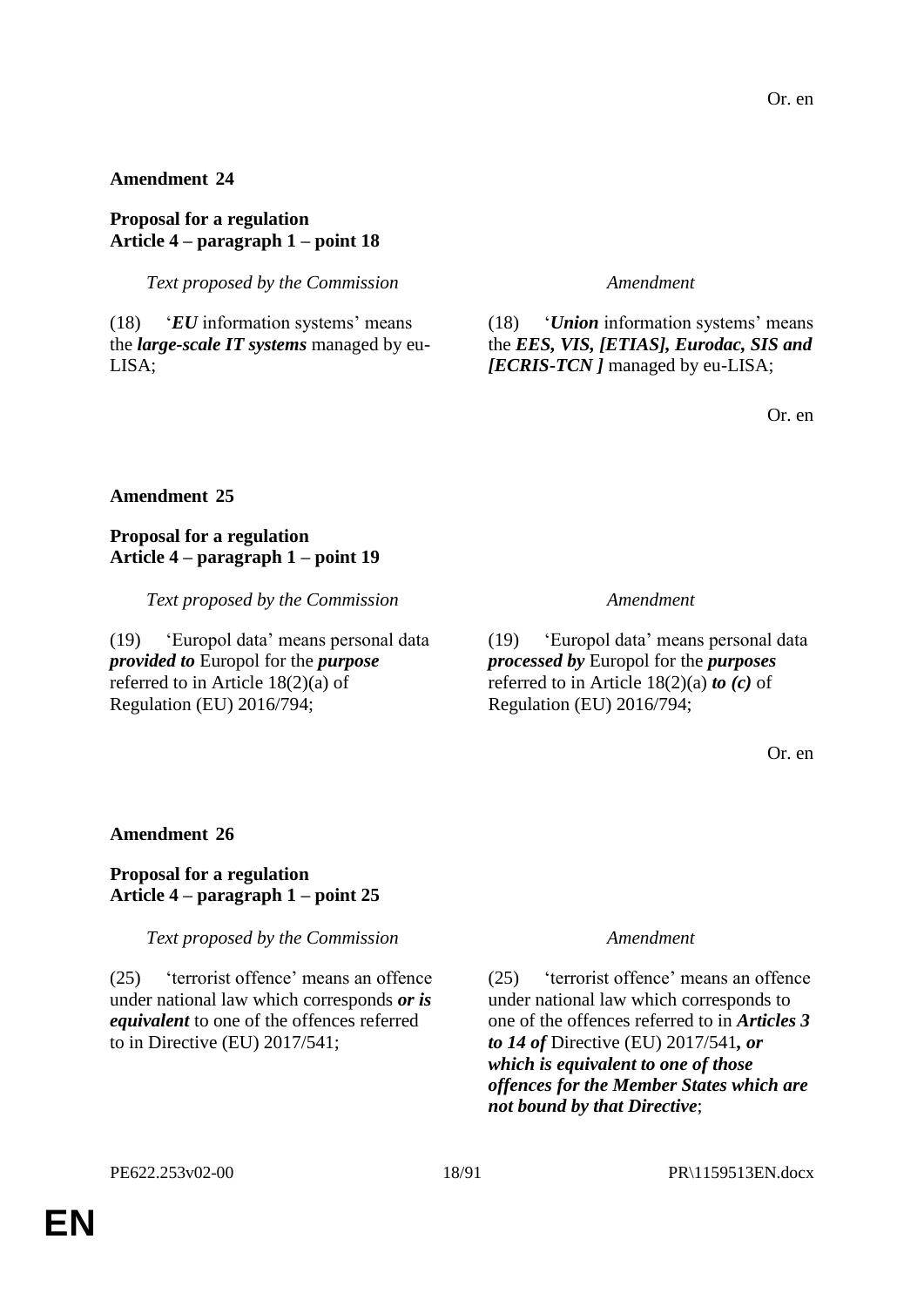### *Justification*

*It is suggested to spell out that the notion of "equivalent" applies only to those countries which are not bound by the terrorism directive.*

#### **Amendment 27**

#### **Proposal for a regulation Article 4 – paragraph 1 – point 31**

*Text proposed by the Commission Amendment*

(31) 'SIS' means the Schengen Information System as referred to [in the Regulation on SIS in the field of border checks, Regulation on SIS in the field of law enforcement and Regulation on SIS in the field of *illegal* return];

(31) 'SIS' means the Schengen Information System as referred to [in the Regulation on SIS in the field of border checks, Regulation on SIS in the field of law enforcement and Regulation on SIS in the field of return];

*(This amendment applies throughout the text. Adopting it will necessitate corresponding changes throughout.)*

Or. en

*Justification*

*Corrects a mistake.*

### **Amendment 28**

**Proposal for a regulation Article 4 – paragraph 1 – point 33**

*Text proposed by the Commission Amendment*

*(33) 'ESP' means the European search portal as referred to in Article 6;*

Or. en

*Justification*

*deleted*

*This is no definition but an explanation of an abbreviation. The abbreviations are introduced* 

PR\1159513EN.docx 19/91 PE622.253v02-00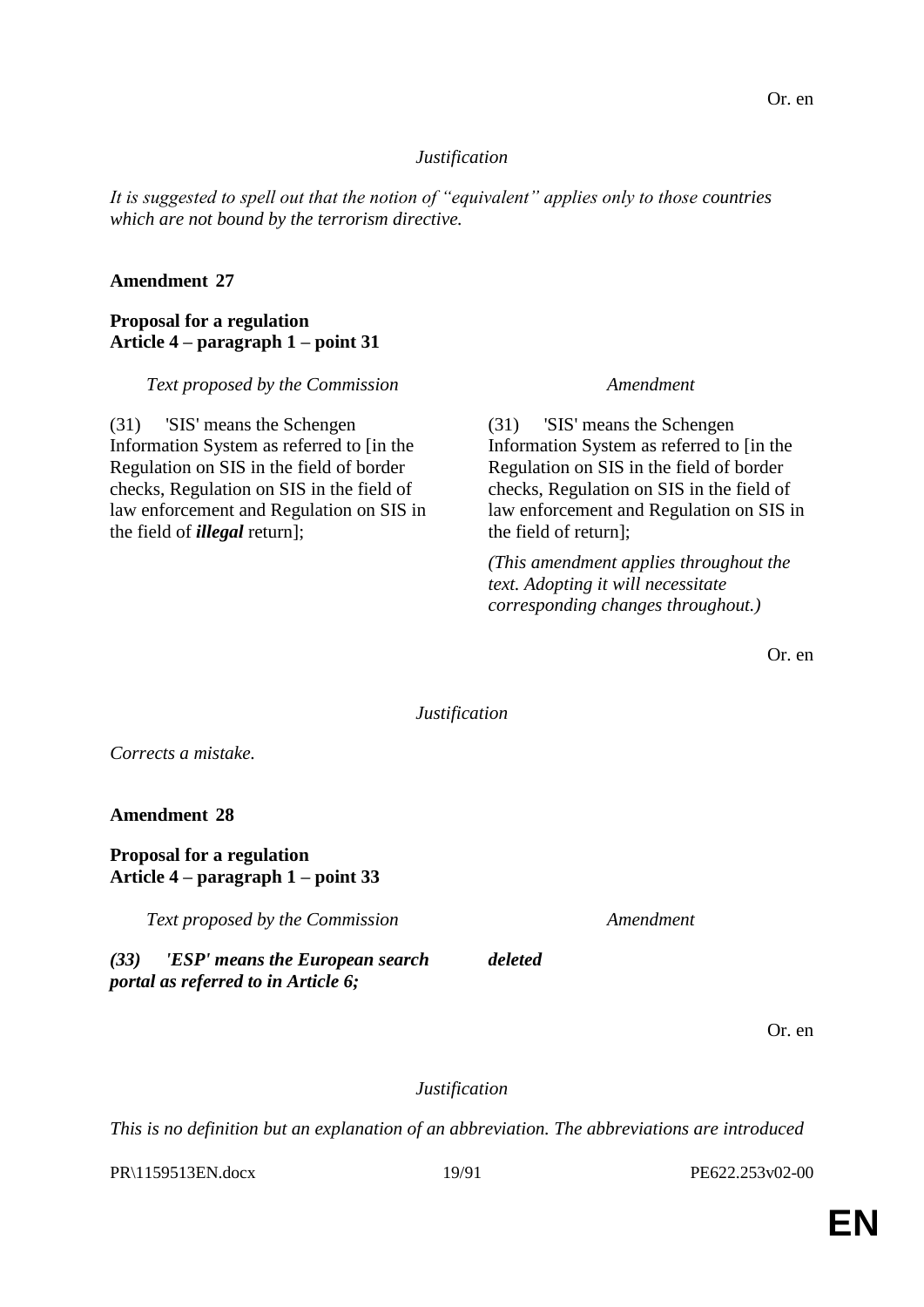*and explained in Article 1.*

**Amendment 29**

### **Proposal for a regulation Article 4 – paragraph 1 – point 34**

*Text proposed by the Commission Amendment*

*(34) 'shared BMS' means the shared biometric matching service as referred to in Article 15;*

Or. en

*Justification*

*deleted*

*This is no definition but an explanation of an abbreviation. The abbreviations are introduced and explained in Article 1.*

**Amendment 30**

**Proposal for a regulation Article 4 – paragraph 1 – point 35**

*Text proposed by the Commission Amendment*

*(35) 'CIR' means the common identity repository as referred to in Article 17;*

Or. en

*Justification*

*deleted*

*This is no definition but an explanation of an abbreviation. The abbreviations are introduced and explained in Article 1.*

**Amendment 31**

**Proposal for a regulation Article 4 – paragraph 1 – point 36**

*Text proposed by the Commission Amendment*

*(36) 'MID' means the multiple-identity deleted*

PE622.253v02-00 20/91 PR\1159513EN.docx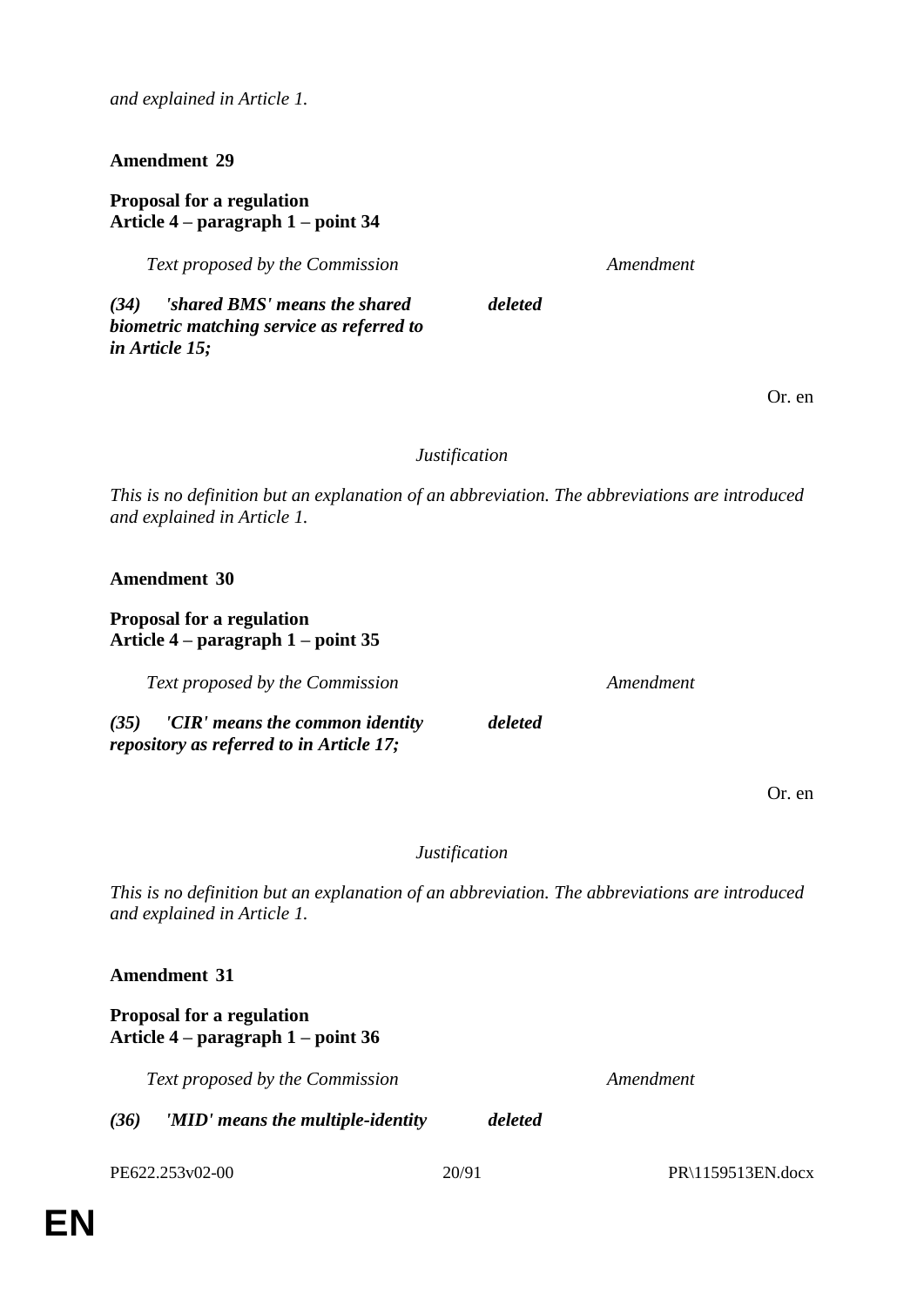### *Justification*

*This is no definition but an explanation of an abbreviation. The abbreviations are introduced and explained in Article 1.*

**Amendment 32**

### **Proposal for a regulation Article 4 – paragraph 1 – point 37**

*Text proposed by the Commission Amendment*

*(37) 'CRRS' means the central repository for reporting and statistics as referred to in Article 39.*

Or. en

### *Justification*

*deleted*

*This is no definition but an explanation of an abbreviation. The abbreviations are introduced and explained in Article 1.*

### **Amendment 33**

**Proposal for a regulation Article 5 – title**

*Text proposed by the Commission Amendment*

Non-discrimination Non-discrimination *and fundamental rights*

Or. en

#### **Amendment 34**

**Proposal for a regulation Article 5 – paragraph 1**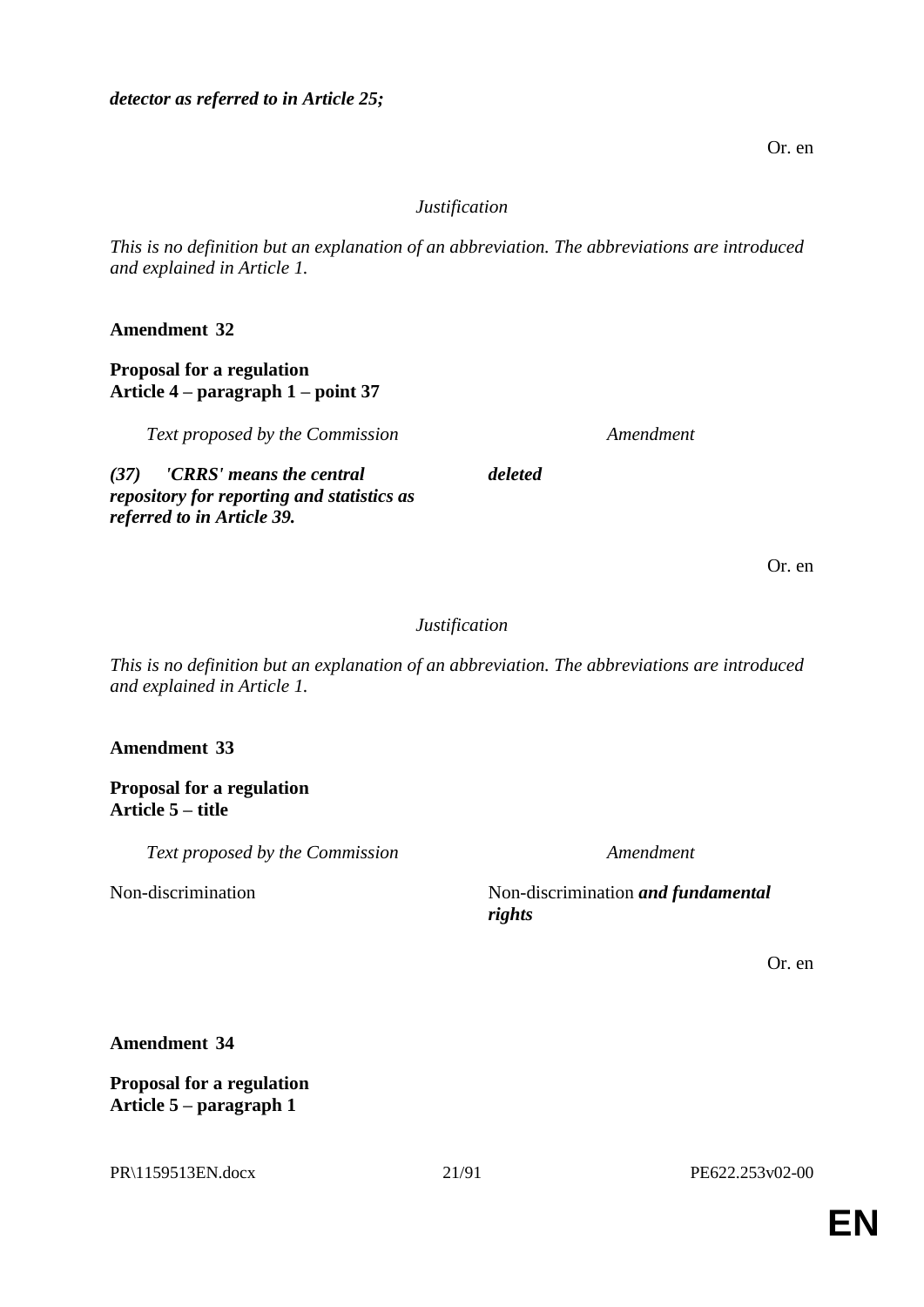#### *Text proposed by the Commission Amendment*

Processing of personal data for the purposes of this Regulation shall not result in discrimination against persons on *any* grounds *such as sex, racial or* ethnic origin, religion or belief, disability, age or sexual orientation. It shall fully respect human dignity and integrity. Particular attention shall be paid to children, the elderly and persons with a disability.

Processing of personal data for the purposes of this Regulation shall not result in discrimination against persons on *the* grounds *of sex, race, colour,* ethnic *or social* origin*, genetic features, language*, religion or belief*, political or any other opinion, membership of a national minority, property, birth*, disability, age or sexual orientation. It shall fully respect human dignity and integrity *and fundamental rights, including the right to respect for one's private life and to the protection of personal data*. Particular attention shall be paid to children, the elderly and persons with a disability. *The best interests of the child shall be a primary consideration.*

Or. en

### *Justification*

*It is suggested to align the Article with the agreement reached on ETIAS and thereby aligning with the grounds as provided in Article 21 of the Charter.*

### **Amendment 35**

### **Proposal for a regulation Article 6 – paragraph 1**

### *Text proposed by the Commission Amendment*

1. A European search portal (ESP) is established for the purposes of *ensuring that* Member State authorities and *EU bodies have fast, seamless, efficient, systematic and controlled access* to the *EU* information systems, the Europol data and the Interpol databases *that they need to perform* their tasks in accordance with their access rights and *of supporting* the objectives of the EES, *the* VIS, [*the* ETIAS], Eurodac, *the* SIS, [*the* ECRIS-TCN *system*] and *the* Europol data.

1. A European search portal (ESP) is established for the purposes of *facilitating the access of* Member State authorities and *of Union agencies* to the *Union* information systems, *to* Europol data and *to* the Interpol databases *in the performance of* their tasks *and* in accordance with their access rights *to* and the objectives *and purposes* of the EES, VIS, [ETIAS], Eurodac, SIS, [ECRIS-TCN ] and Europol data.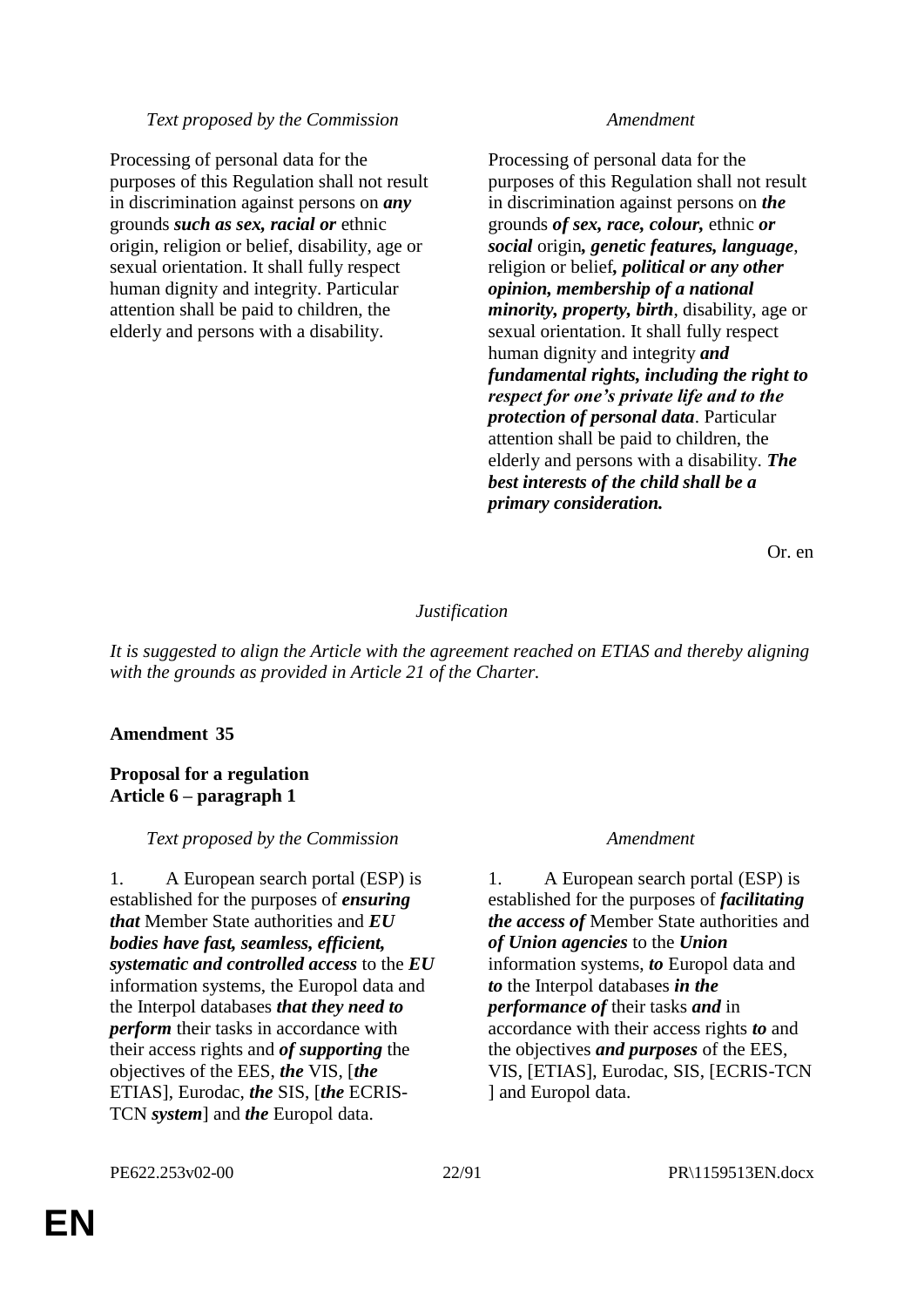### *Justification*

*New article introduced as Article 37a to reflect the necessity that all interoperability components (not only the ESP) should ensure fast, seamless, efficient, and controlled access as well as full availability in accordance with article 53(1).*

### **Amendment 36**

### **Proposal for a regulation Article 6 – paragraph 2 – point b**

*Text proposed by the Commission Amendment*

(b) a secure communication channel between the ESP, Member States and *EU bodies* that are entitled to use the ESP *in accordance with Union law*;

(b) a secure communication channel between the ESP, Member States and *Union agencies* that are entitled to use the ESP;

Or. en

### *Justification*

*The reference to Union law is covered in paragraph 1. It does not belong in the paragraph describing the IT architecture. Also the term "Union law" is not precise enough.*

### **Amendment 37**

**Proposal for a regulation Article 6 – paragraph 2 – point c a (new)**

*Text proposed by the Commission Amendment*

*(c a) a central Union backup ESP capable of providing all the functionalities of the principal ESP and a similar level of performance as it in the event of its failure. The ESP and the backup ESP shall be located in the technical sites of eu-LISA.*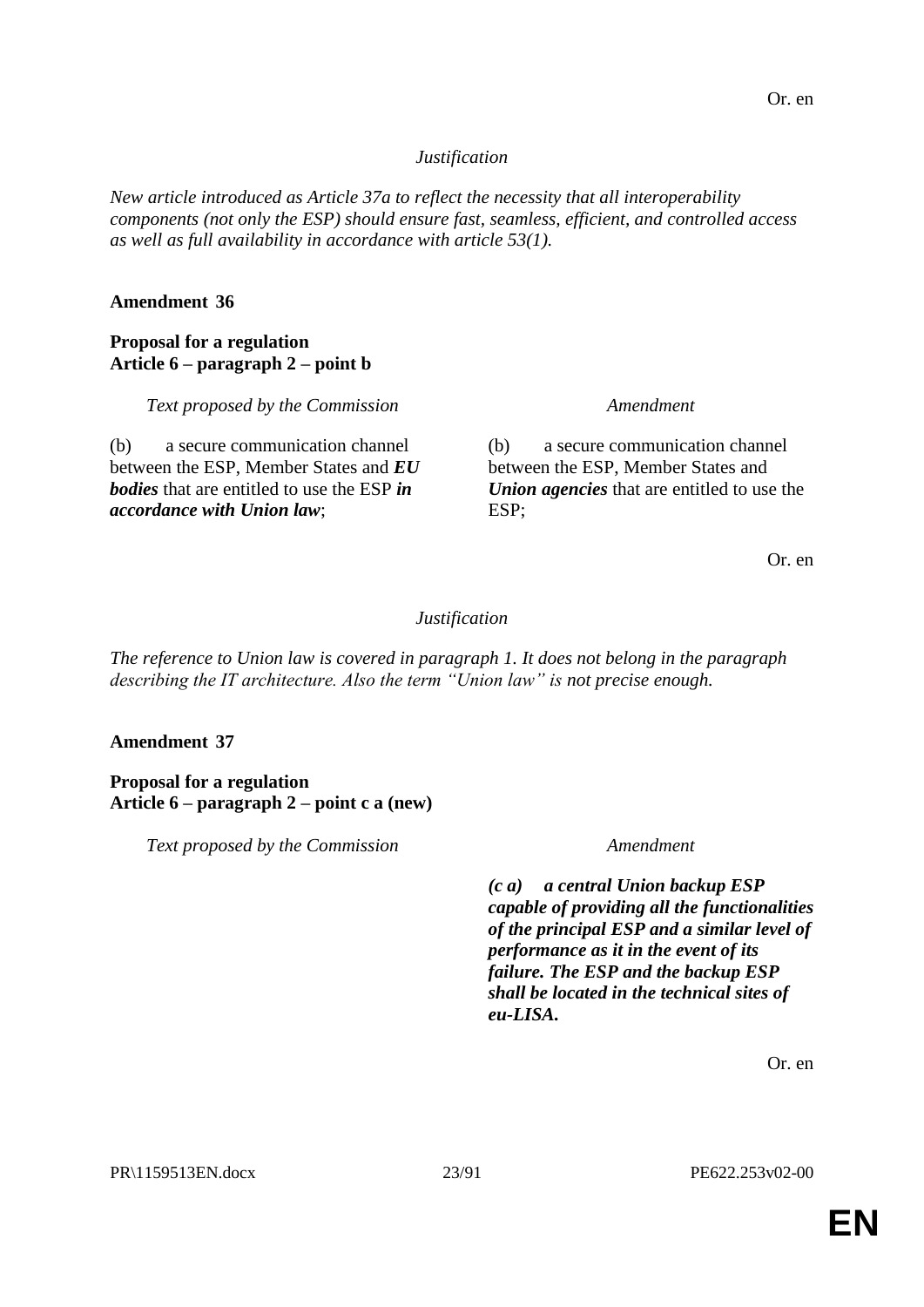#### **Proposal for a regulation Article 7 – paragraph 1**

#### *Text proposed by the Commission Amendment*

1. The use of the ESP shall be reserved to the Member State authorities and *EU bodies* having access to the EES, [*the* ETIAS], *the* VIS, *the* SIS, Eurodac and [*the* ECRIS-TCN *system*], to the CIR and the multiple-identity detector as well as *the* Europol data *and* the Interpol databases in accordance with Union or national law governing such access.

1. The use of the ESP shall be reserved to the Member State authorities and *Union agencies* having access to the EES, [ETIAS], VIS, SIS, Eurodac and [ECRIS-TCN] *in accordance with the legal instruments governing those Union information systems*, to the CIR and the multiple-identity detector *in accordance with this Regulation* as well as Europol data *in accordance with Regulation (EU) 2016/794 and to* the Interpol databases in accordance with Union or national law governing such access.

Or. en

#### *Justification*

*It is important to be very precise as to the legal basis for the access to the various systems.*

#### **Amendment 39**

**Proposal for a regulation Article 7 – paragraph 1 – subparagraph 1 a (new)**

*Text proposed by the Commission Amendment*

*Those Member State authorities and Union agencies may make use of the ESP and the data provided by it only for the objectives and purposes laid down in the legal instruments governing those Union information systems and in this Regulation.*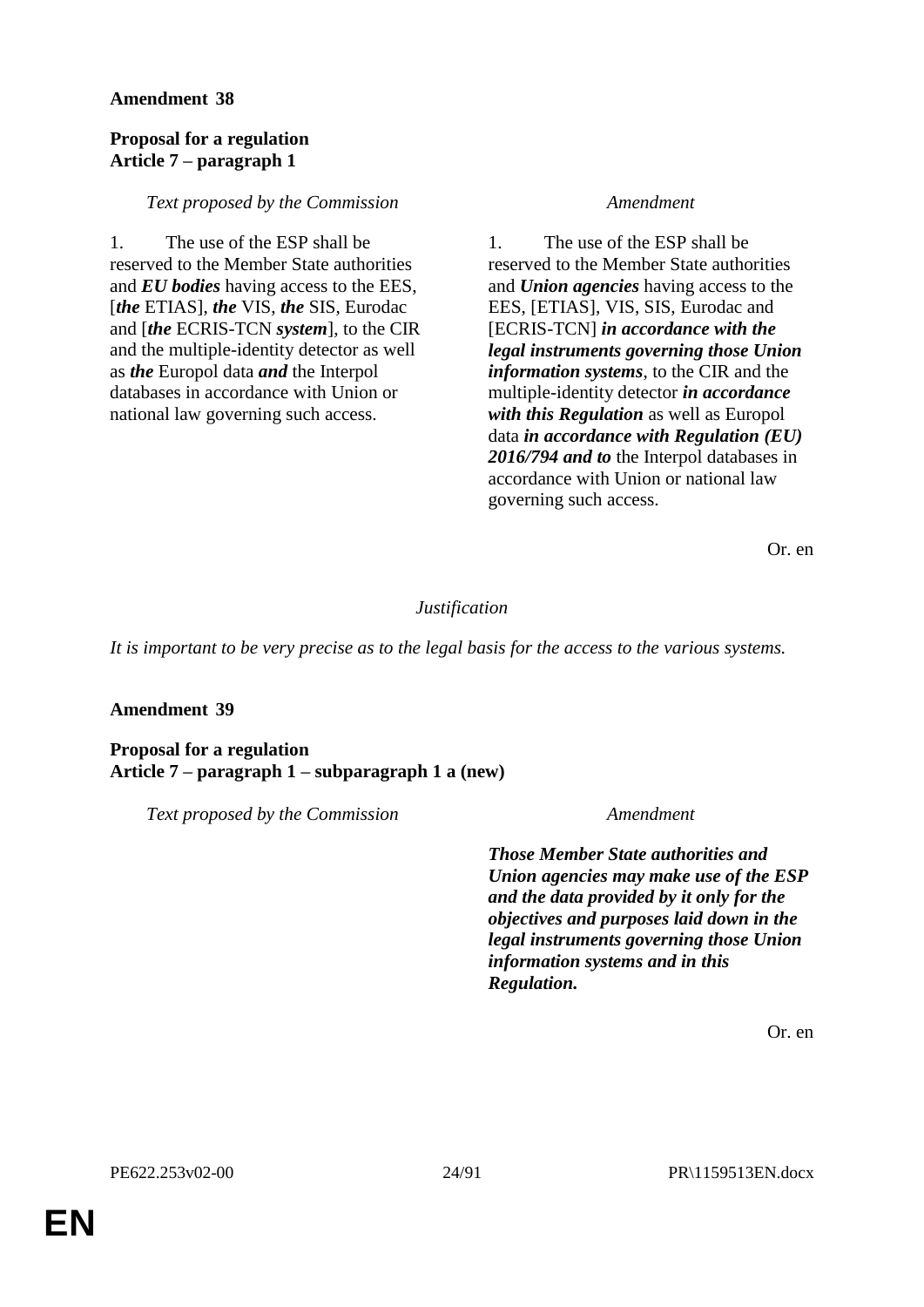#### **Proposal for a regulation Article 8 – paragraph 1 – point a**

*Text proposed by the Commission Amendment*

(a) the fields of data to be used for querying;

(a) the fields of data *possibly* to be used for querying;

Or. en

#### **Amendment 41**

#### **Proposal for a regulation Article 8 – paragraph 1 – point b**

*Text proposed by the Commission Amendment*

(b) the *EU* information systems, *the* Europol data *and* the Interpol databases *that shall and may be consulted* and that shall provide a reply to the user; *and*

(b) the *Union* information systems, Europol data*,* the Interpol databases *and the elements of those systems that may be queried* and that shall provide a reply to the user; *a user requesting data on the basis of Article 22 shall only get a hit/nohit notification if the user is authorised to request from the central access point the data of the individual Union information system having provided a hit in accordance with the legal instrument governing that system;*

Or. en

#### **Amendment 42**

#### **Proposal for a regulation Article 8 – paragraph 2**

#### *Text proposed by the Commission Amendment*

2. The Commission shall adopt delegated acts in accordance with Article 63 to specify the technical details of the profiles referred to in paragraph 1 for the users of the ESP referred to in Article 7(1)

2. The Commission shall adopt delegated acts in accordance with Article 63 to specify the technical details of the profiles referred to in paragraph 1 for the users of the ESP referred to in Article 7(1)

#### PR\1159513EN.docx 25/91 PE622.253v02-00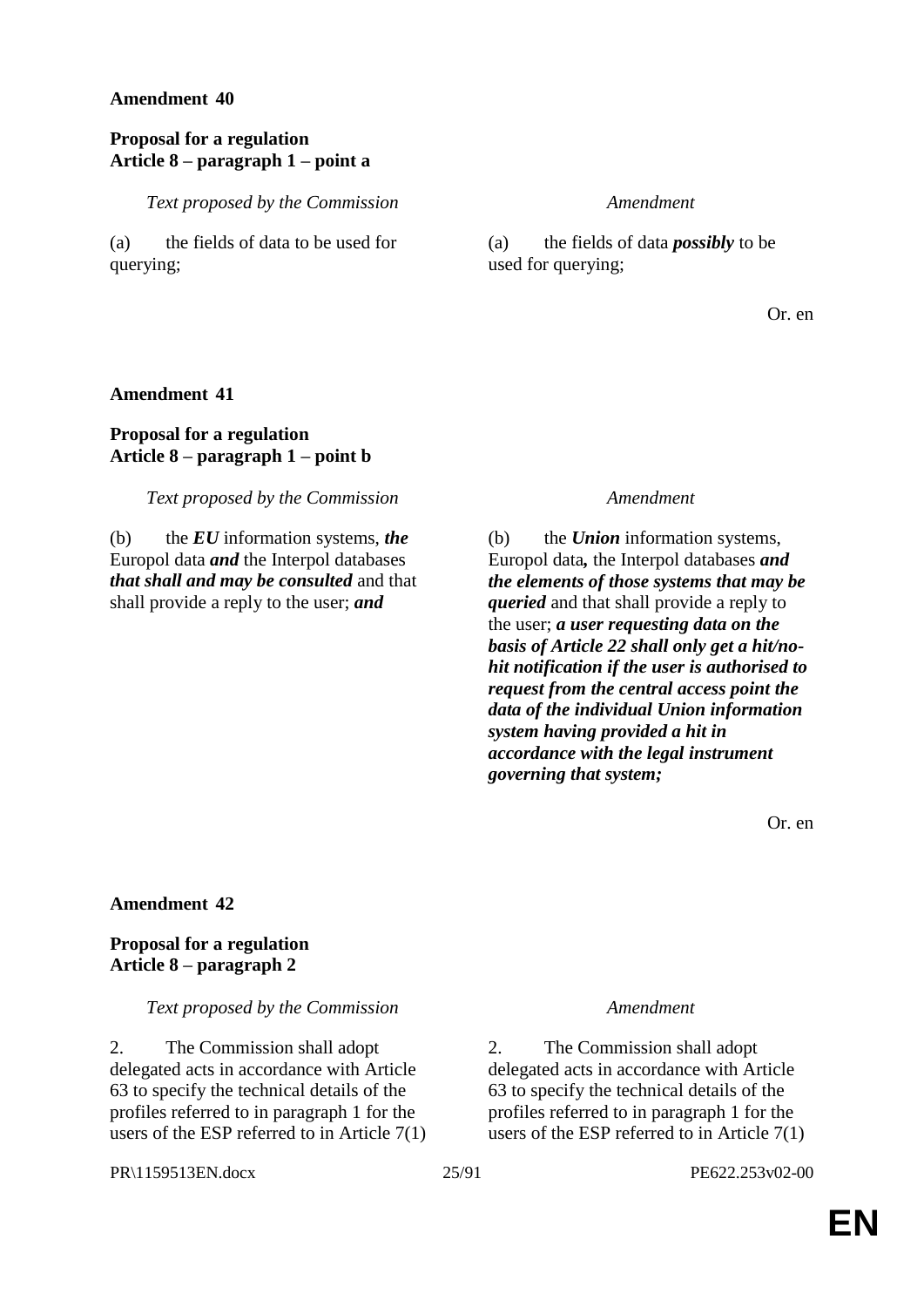in accordance with their access rights. in accordance with their access rights *as laid down in the legal instruments governing Union information systems and national law where applicable*.

Or. en

### **Amendment 43**

### **Proposal for a regulation Article 9 – paragraph 1**

#### *Text proposed by the Commission Amendment*

1. The users of the ESP shall launch a query by introducing data in the ESP in accordance with their user profile and access rights. Where a query has been launched, the ESP shall query simultaneously, with the data introduced by the user of the ESP, the EES, [*the* ETIAS], *the* VIS, *the* SIS, Eurodac, [*the* ECRIS-TCN *system*] and the CIR as well as *the* Europol data and the Interpol databases.

1. The users of the ESP shall launch a query by introducing data in the ESP in accordance with their *ESP* user profile*, created in accordance with Article 8,* and access rights. Where a query has been launched, the ESP shall query simultaneously, with the data introduced by the user of the ESP, the EES, [ETIAS], VIS, SIS, Eurodac, [ECRIS-TCN] and the CIR as well as Europol data and the Interpol databases.

Or. en

#### **Amendment 44**

#### **Proposal for a regulation Article 9 – paragraph 4**

#### *Text proposed by the Commission Amendment*

4. The EES, [*the* ETIAS], *the* VIS, *the* SIS, Eurodac, [*the* ECRIS-TCN *system*], the CIR and the multiple-identity detector, as well as *the* Europol data and the Interpol databases, shall provide the data that they contain resulting from the query of the ESP.

4. The EES, [ETIAS], VIS, the SIS, Eurodac, [ECRIS-TCN], the CIR and the multiple-identity detector, as well as Europol data and the Interpol databases, shall provide the data that they contain resulting from the query of the ESP. *The ESP shall provide replies to the user as soon as data is available from one of the systems. The replies to the user from the ESP shall be unique and shall contain all*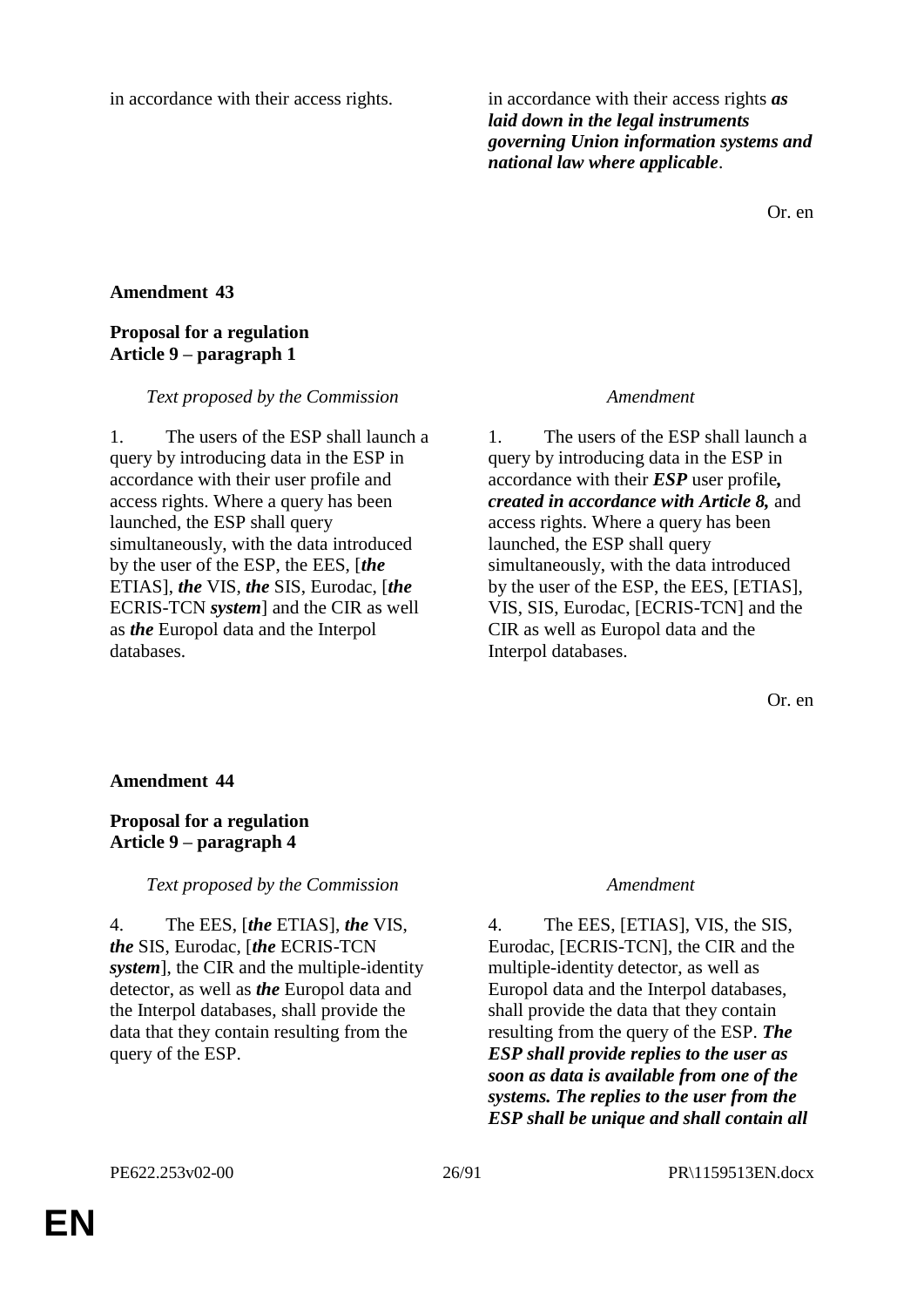*the data to which the user has access under Union law and under national law. Without prejudice to Article 20, the reply provided by the ESP shall indicate to which Union information system or database the data belong.*

Or. en

### **Amendment 45**

### **Proposal for a regulation Article 9 – paragraph 5**

*Text proposed by the Commission Amendment*

5. When querying the Interpol databases, the design of the ESP shall ensure that *the data used by the user* of the *ESP to launch a query is not shared with the owners of* Interpol *data*.

5. When querying the Interpol databases, the design of the ESP shall ensure that *no information is revealed to the owner* of the Interpol *alert*.

Or. en

### **Amendment 46**

**Proposal for a regulation Article 9 – paragraph 6**

*Text proposed by the Commission Amendment*

*6. The reply to the user of the ESP shall be unique and shall contain all the data to which the user has access under Union law. Where necessary, the reply provided by the ESP shall indicate to which information system or database the data belongs.*

*deleted*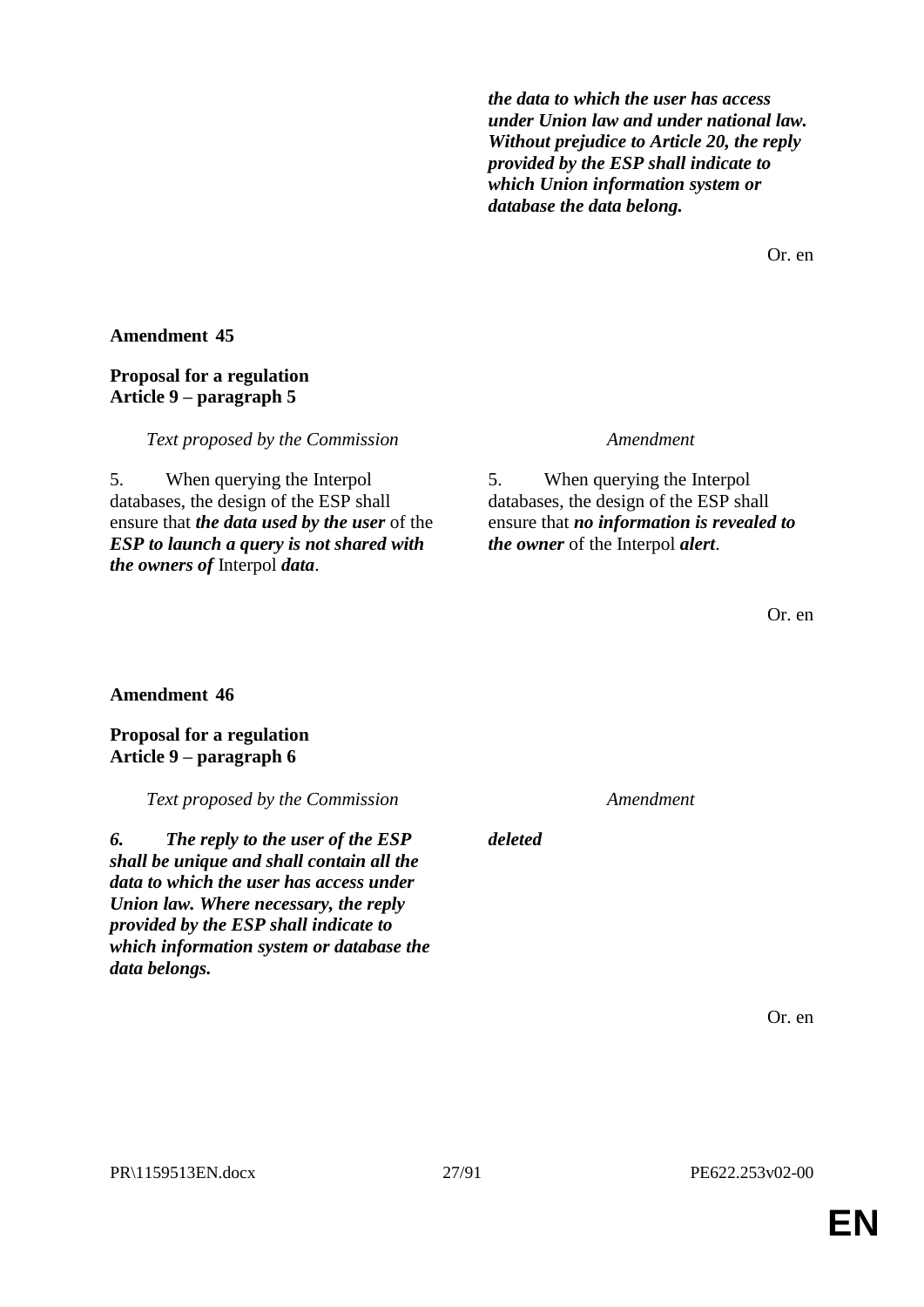#### **Proposal for a regulation Article 10 – paragraph 1 – introductory part**

#### *Text proposed by the Commission Amendment*

1. Without prejudice to [Article 39 of the Eurodac Regulation], [Articles 12 and 18 of the Regulation on SIS in the field of law enforcement], [Article 29 of the ECRIS-TCN Regulation] and Article 40 of Regulation (EU) 2016/794, eu-LISA shall keep logs of all data processing operations within the ESP. Those logs shall include*, in particular,* the following:

1. Without prejudice to [Article 39 of the Eurodac Regulation], [Articles 12 and 18 of the Regulation on SIS in the field of law enforcement], [Article 29 of the ECRIS-TCN Regulation] and Article 40 of Regulation (EU) 2016/794, eu-LISA shall keep logs of all data processing operations within the ESP. Those logs shall include the following:

Or. en

### *Justification*

*The legal acts of the information systems in their respective provisions on logs do not have the wording "in particular" which is very vague.*

### **Amendment 48**

**Proposal for a regulation Article 10 – paragraph 1 – point a**

*Text proposed by the Commission Amendment*

(a) the Member State authority *and the individual user of the ESP, including the ESP profile used as referred to in Article 8*;

(a) the Member State authority *or the Union agency launching the query*;

Or. en

**Amendment 49**

**Proposal for a regulation Article 10 – paragraph 1 – point c a (new)**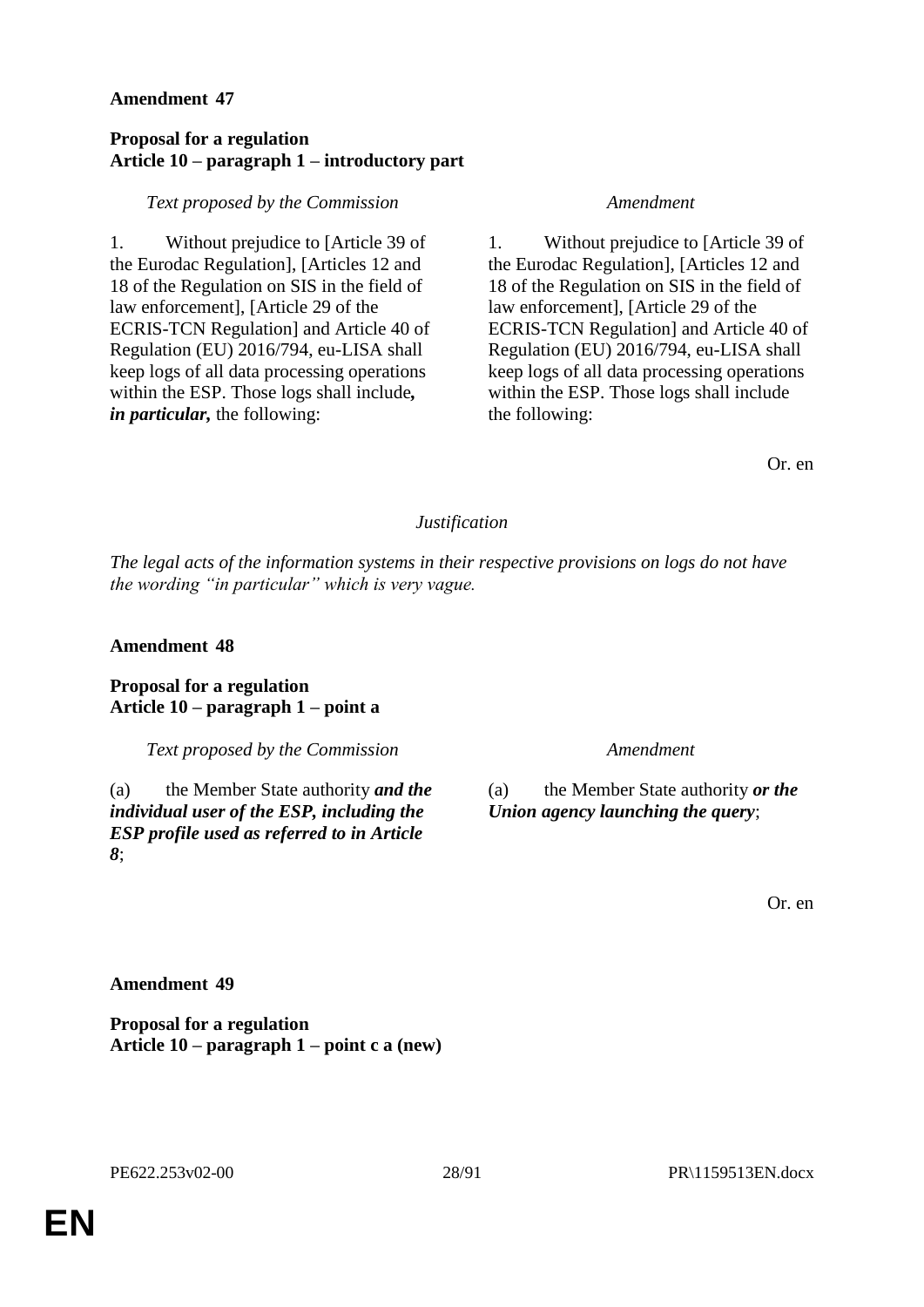*Text proposed by the Commission Amendment*

*(ca) ESP profile used as referred to in Article 8;*

Or. en

### **Amendment 50**

### **Proposal for a regulation Article 10 – paragraph 1 – point d**

*Text proposed by the Commission Amendment*

*(d) in accordance with national rules or with Regulation (EU) 2016/794 or, when applicable, Regulation (EU) 45/2001, the identifying mark of the person who carried out the query.*

*deleted*

Or. en

### **Amendment 51**

**Proposal for a regulation Article 10 – paragraph 1 – subparagraph 1 a (new)**

*Text proposed by the Commission Amendment*

*In addition, Member States and Union agencies shall keep logs of the individual and unique user identifiers of the person performing the query.*

Or. en

**Amendment 52**

**Proposal for a regulation Article 11 – paragraph 1**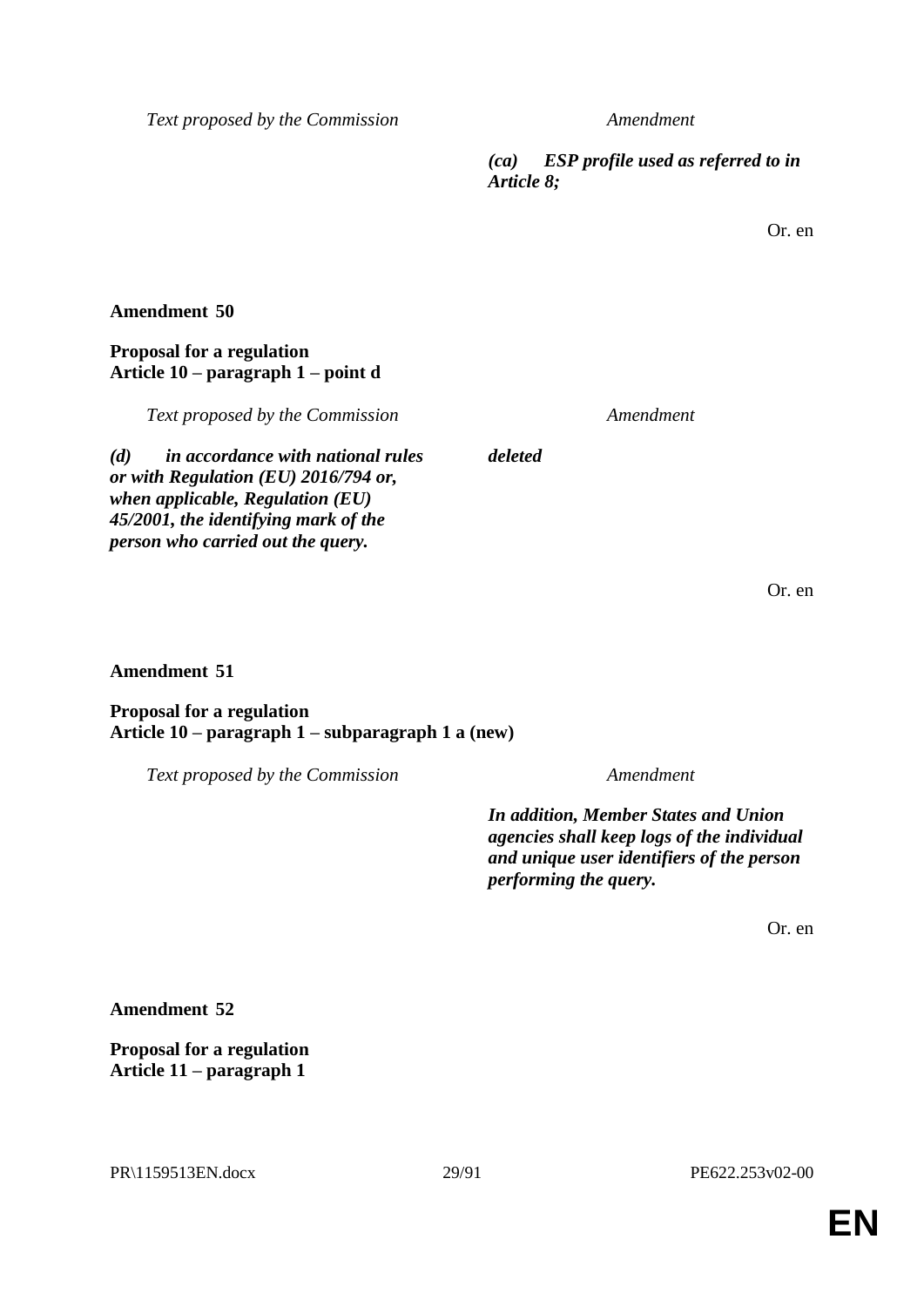#### *Text proposed by the Commission Amendment*

1. Where it is technically impossible to use the ESP to query one or several *EU* information systems *referred to in Article 9(1)* or the CIR, because of a failure of the ESP, the users of the ESP shall be notified by eu-LISA.

1. Where it is technically impossible to use the ESP to query one or several *Union* information systems or the CIR, because of a failure of the ESP, the users of the ESP shall be notified *without delay* by eu-LISA.

Or. en

### **Amendment 53**

### **Proposal for a regulation Article 11 – paragraph 2**

#### *Text proposed by the Commission Amendment*

2. Where it is technically impossible to use the ESP to query one or several *EU* information systems *referred to in Article 9(1)* or the CIR, because of a failure of the national infrastructure in a Member State, that Member State's competent authority shall notify eu-LISA and the Commission.

2. Where it is technically impossible to use the ESP to query one or several *Union* information systems or the CIR, because of a failure of the national infrastructure in a Member State, that Member State's competent authority shall *without delay inform all its users and* notify eu-LISA and the Commission.

Or. en

#### **Amendment 54**

### **Proposal for a regulation Article 11 – paragraph 3**

#### *Text proposed by the Commission Amendment*

3. In both scenarios, and until the technical failure is addressed, the obligation referred to in Article 7(2) and (4) shall not apply and Member States *may* access the information systems *referred to in Article 9(1)* or the CIR directly using their respective national uniform interfaces or national communication infrastructures.

3. In both scenarios, and until the technical failure is addressed, the obligation referred to in Article 7(2) and (4) shall not apply and Member States *shall* access the *Union* information systems or the CIR directly using their respective national uniform interfaces or national communication infrastructures.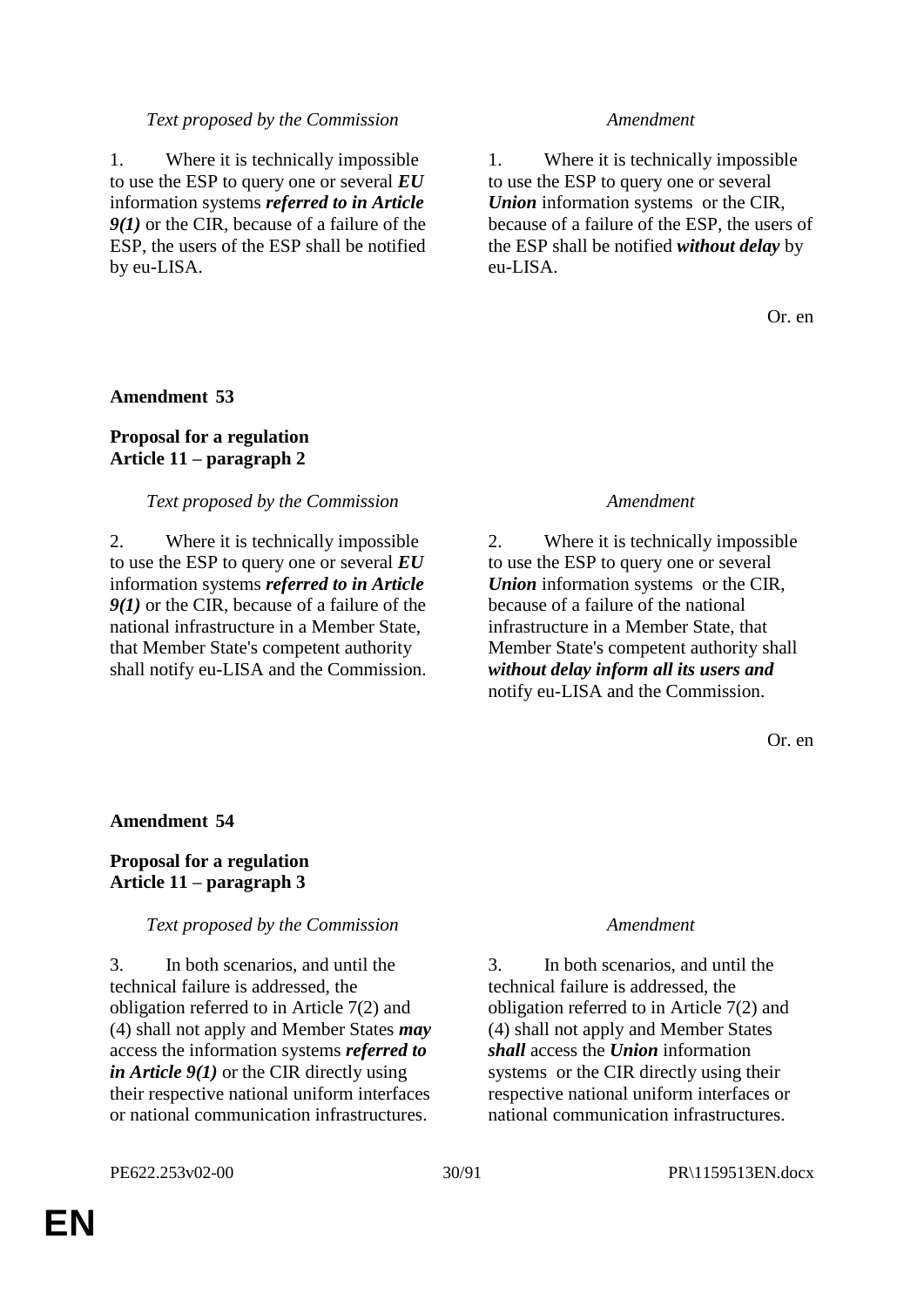#### **Proposal for a regulation Article 11 – paragraph 3 a (new)**

*Text proposed by the Commission Amendment*

*3 a. Where it is technically impossible to use the ESP to query one or several Union information systems or the CIR because of a failure of the infrastructure of a Union agency, that agency shall notify eu-LISA and the Commission.*

Or. en

#### **Amendment 56**

#### **Proposal for a regulation Article 12 – paragraph 1**

#### *Text proposed by the Commission Amendment*

1. A shared biometric matching service (shared BMS) storing biometric templates and enabling querying with biometric data across several *EU* information systems is established for the purposes of supporting the CIR and the multiple-identity detector and the objectives of the EES, *the* VIS, Eurodac, *the* SIS and [*the* ECRIS-TCN *system*].

1. A shared biometric matching service (shared BMS) storing biometric templates and enabling querying with biometric data across several *Union* information systems is established for the purposes of supporting the CIR and the multiple-identity detector and the objectives of the EES, VIS, Eurodac, SIS and [ECRIS-TCN] *and Regulation (EU) 2016/794*.

Or. en

**Amendment 57**

**Proposal for a regulation Article 12 – paragraph 2 – point b**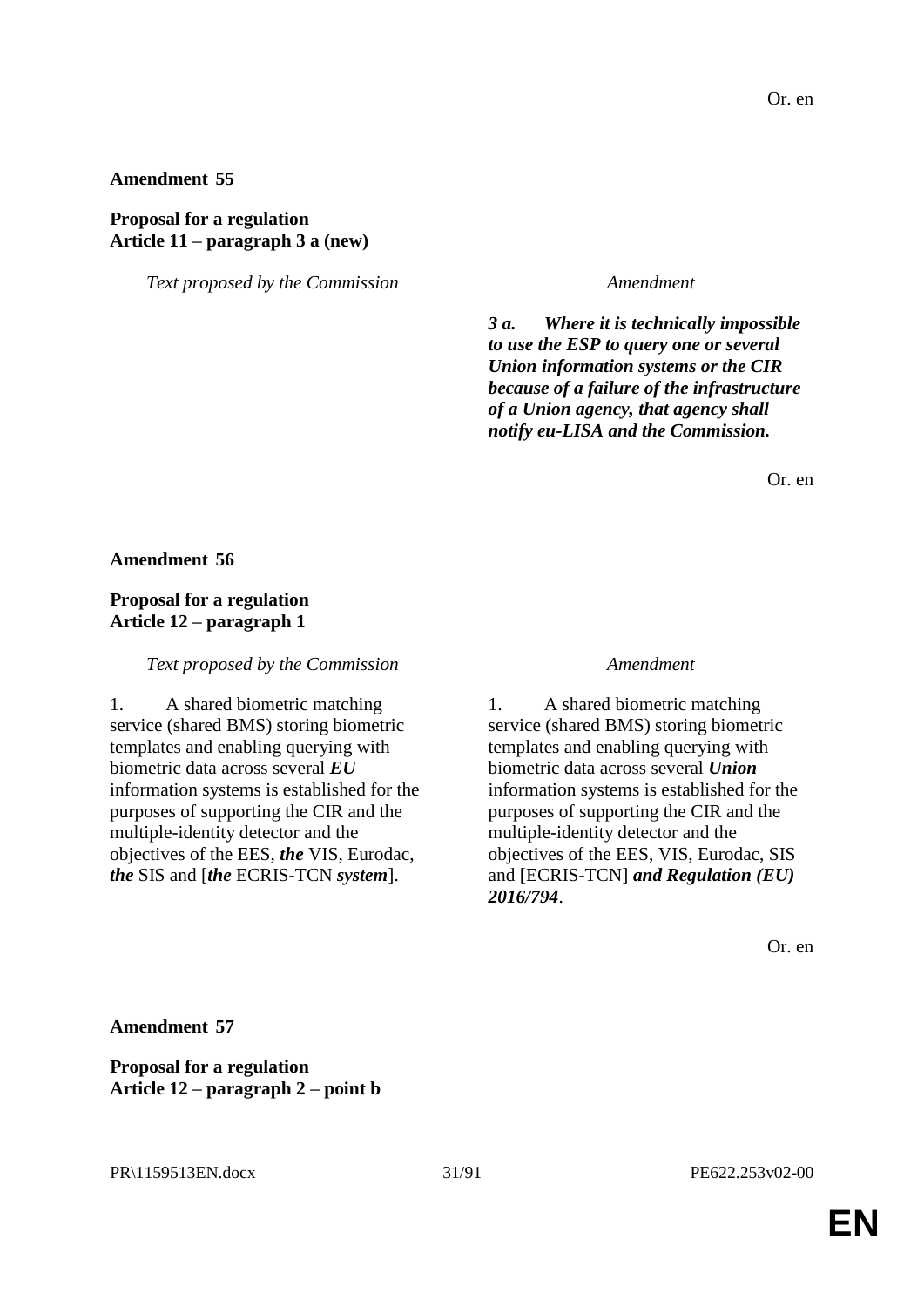### *Text proposed by the Commission Amendment*

(b) a secure communication infrastructure between the shared BMS, Central-SIS *and* the CIR.

(b) a secure communication infrastructure between the shared BMS, Central-SIS*,* the CIR*, the Union information systems and Europol*.

Or. en

### **Amendment 58**

### **Proposal for a regulation Article 13 – paragraph 1 – point d**

*Text proposed by the Commission Amendment*

(d) the data referred to in Article  $20(3)(w)$  and  $(x)$  of the Regulation on SIS in the field of law enforcement;

(d) the data referred to in Article 20(3)(w) and *(y)* of the Regulation on *[*SIS in the field of law enforcement*]*;

Or. en

### *Justification*

*Corrects a mistake. It was not the intention to process DNA data.*

### **Amendment 59**

**Proposal for a regulation Article 13 – paragraph 1 – point f**

*Text proposed by the Commission Amendment*

(f) [the data referred to in Article  $13(a)$ of the Eurodac Regulation;]

(f) [the data referred to in Article *12 (a) and (b), Article 13(2),(a) and (b) and Article 14(2),(a) and (b)* of the Eurodac Regulation;]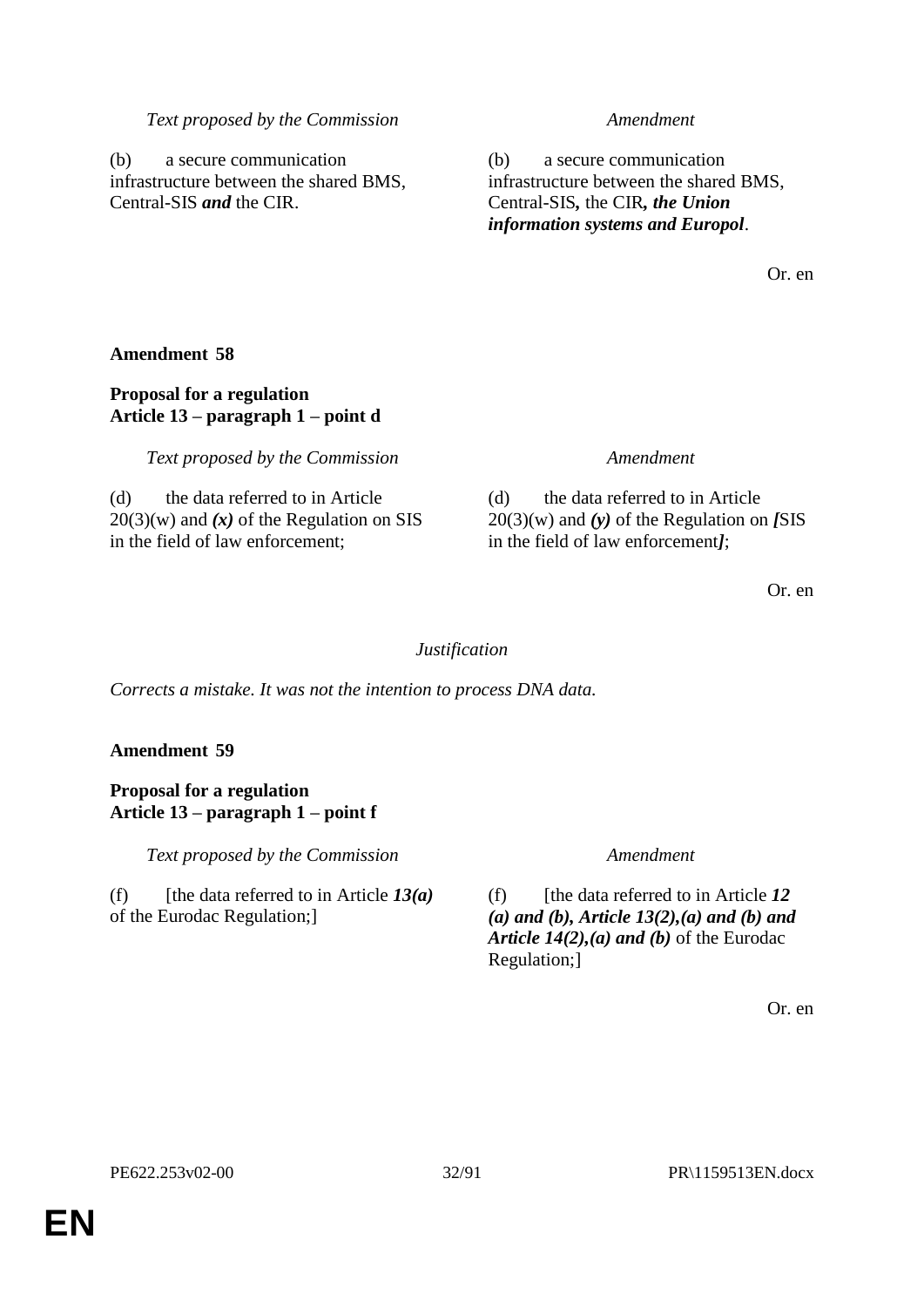#### **Proposal for a regulation Article 13 – paragraph 1 – point g a (new)**

*Text proposed by the Commission Amendment*

*(ga) the biometric data processed by Europol for the purposes referred to in Article 18(2),(a) to (c) of Regulation (EU) 2016/794.*

Or. en

**Amendment 61**

### **Proposal for a regulation Article 13 – paragraph 4**

*Text proposed by the Commission Amendment*

4. The storage of the data referred to in paragraph 1 shall meet the quality standards referred to in Article *37(2)*.

4. The storage of the data referred to in paragraph 1 shall meet the quality standards referred to in Article *37*.

Or. en

### *Justification*

*It is better to refer to the entire Article 37 and not just paragraph 2 as there are several data control mechanisms referred to in Article 37.*

### **Amendment 62**

**Proposal for a regulation Article 14 – paragraph 1**

*Text proposed by the Commission Amendment*

In order to search the biometric data stored within the CIR and *the* SIS, the CIR and *the SIS* shall use the biometric templates stored in the shared BMS. Queries with biometric data shall take place in accordance with the purposes provided for in this Regulation and in the EES

In order to search the biometric data stored within the CIR and SIS, the CIR*, SIS and Europol data,* shall use the biometric templates stored in the shared BMS. Queries with biometric data shall take place in accordance with the purposes provided for in *Article 12(1)* of this

PR\1159513EN.docx 33/91 PE622.253v02-00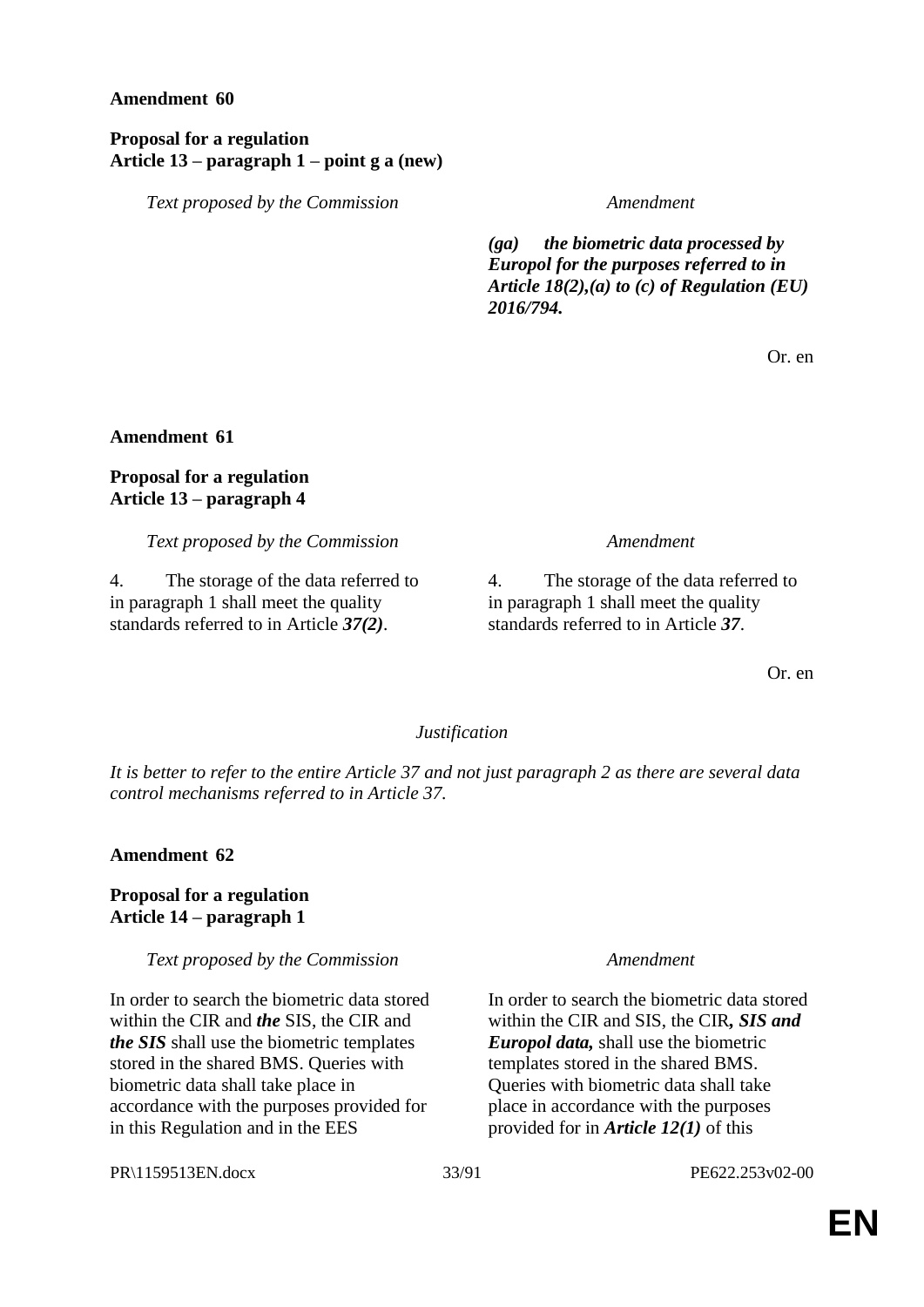Regulation, the VIS Regulation, the Eurodac Regulation, the [SIS Regulations] and [the ECRIS-TCN Regulation].

Regulation and in the EES Regulation, the VIS Regulation, the Eurodac Regulation, the [SIS Regulations] and [the ECRIS-TCN Regulation].

Or. en

### *Justification*

*To ensure legal certainty it is important to refer to the purpose as established in Article 12 and not to the Regulation in general.*

**Amendment 63**

### **Proposal for a regulation Article 15 – paragraph 1**

*Text proposed by the Commission Amendment*

The data referred to in Article 13 shall be stored in the shared BMS for as long as the corresponding biometric data is stored in the CIR *or* the SIS.

The data referred to in Article 13 shall be stored in the shared BMS for as long as the corresponding biometric data is stored in the CIR *in accordance with Article 19,* SIS *or as Europol data*.

Or. en

### **Amendment 64**

### **Proposal for a regulation Article 16 – paragraph 1 – introductory part**

*Text proposed by the Commission Amendment*

1. Without prejudice to [Article 39 of the Eurodac Regulation], [Article 12 and 18 of the Regulation on SIS in the field of law enforcement] and [Article 29 of the ECRIS-TCN Regulation], eu-LISA shall keep logs of all data processing operations within the shared BMS. Those logs shall include*, in particular,* the following:

1. Without prejudice to [Article 39 of the Eurodac Regulation], [Article 12 and 18 of the Regulation on SIS in the field of law enforcement] and [Article 29 of the ECRIS-TCN Regulation], eu-LISA shall keep logs of all data processing operations within the shared BMS. Those logs shall include the following: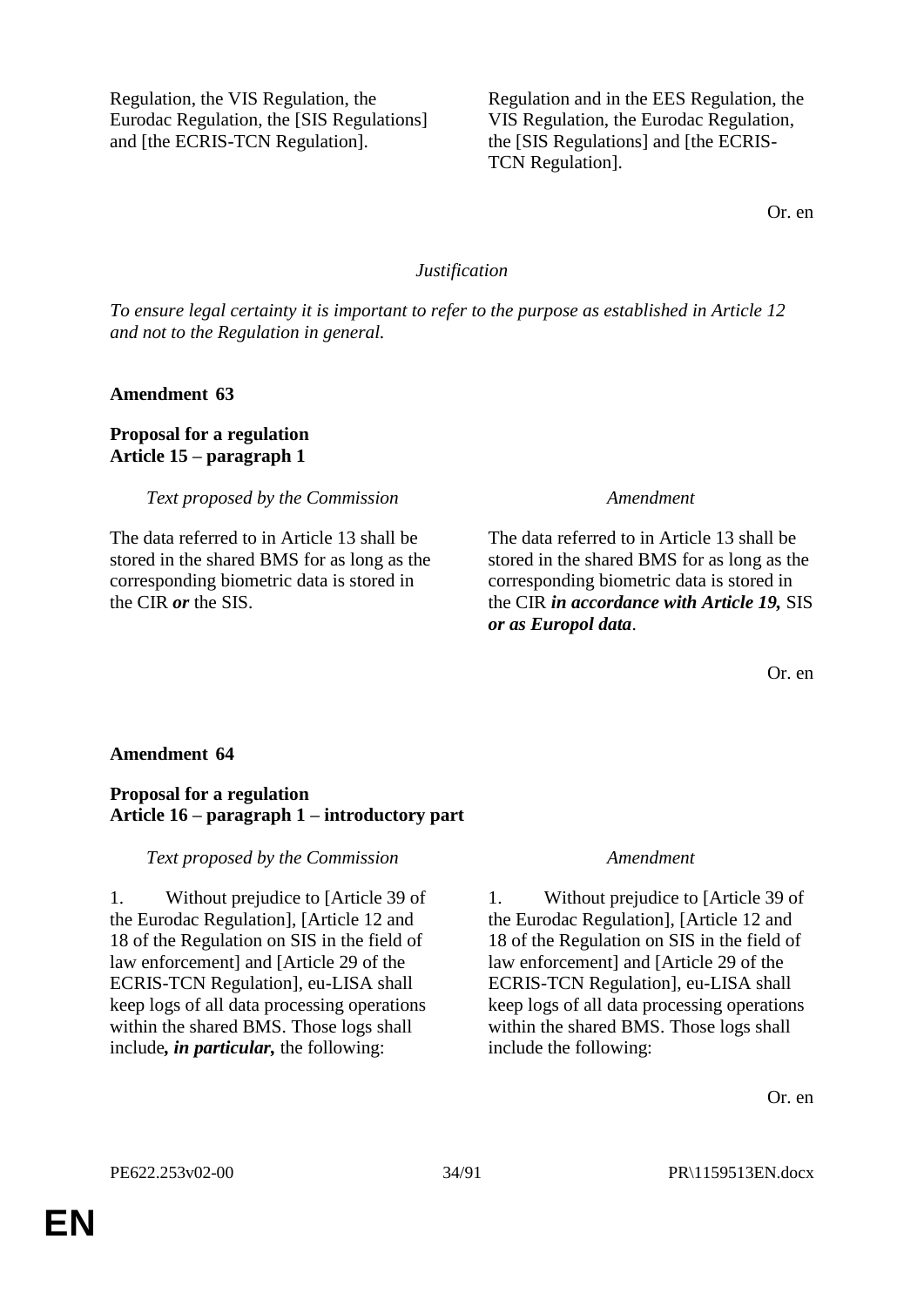#### *Justification*

*The legal acts of the information systems in their respective provisions on logs do not have the wording "in particular" which is very vague. The reference should be to the SIS border checks text and not the SIS in the field of law enforcement. Corrects a mistake.*

#### **Amendment 65**

**Proposal for a regulation Article 16 – paragraph 1 – point a a (new)**

*Text proposed by the Commission Amendment*

*(aa) the Member State authority or the Union agency launching the query;*

Or. en

### **Amendment 66**

#### **Proposal for a regulation Article 16 – paragraph 1 – point f**

*Text proposed by the Commission Amendment*

(f) the results of the query and date and time of the result;

(f) the results of the query and *the* date *and* time of the result *and the Union information system from which the data was received*;

Or. en

### **Amendment 67**

### **Proposal for a regulation Article 16 – paragraph 1 – point g**

*Text proposed by the Commission Amendment*

*(g) in accordance with national rules or with Regulation (EU) 2016/794 or, when applicable, Regulation (EU) 45/2001, the identifying mark of the person who carried out the query.*

*deleted*

PR\1159513EN.docx 35/91 PE622.253v02-00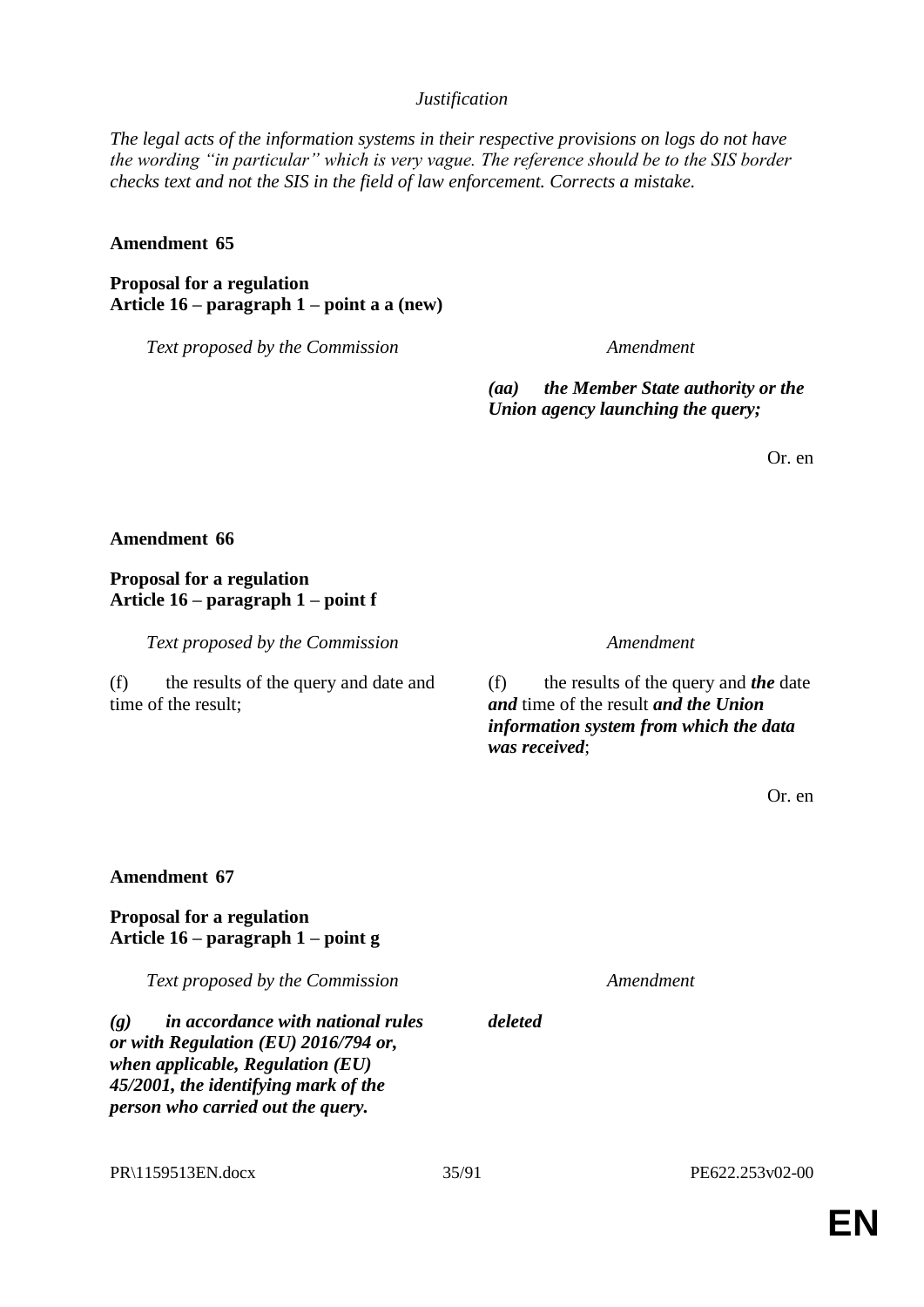### **Proposal for a regulation Article 16 – paragraph 1 – subparagraph 1 a (new)**

*Text proposed by the Commission Amendment*

*In addition, Member States and Union agencies shall keep logs of the individual and unique user identifiers of the person performing the query.*

Or. en

#### **Amendment 69**

### **Proposal for a regulation Article 17 – paragraph 2 – point b**

*Text proposed by the Commission Amendment*

(b) a secure communication channel between the CIR, Member States and *EU bodies* that are entitled to use the *European search portal (ESP)* in accordance with Union law;

(b) a secure communication channel between the CIR, Member States and *Union agencies* that are entitled to use the *CIR* in accordance with *the national and* Union law;

Or. en

*Justification*

*The reference to the CIR corrects a mistake in the Commission's proposal.*

#### **Amendment 70**

**Proposal for a regulation Article 17 – paragraph 2 – point c a (new)**

*Text proposed by the Commission Amendment*

*(ca) a central Union backup CIR capable of providing all the functionalities* 

PE622.253v02-00 36/91 PR\1159513EN.docx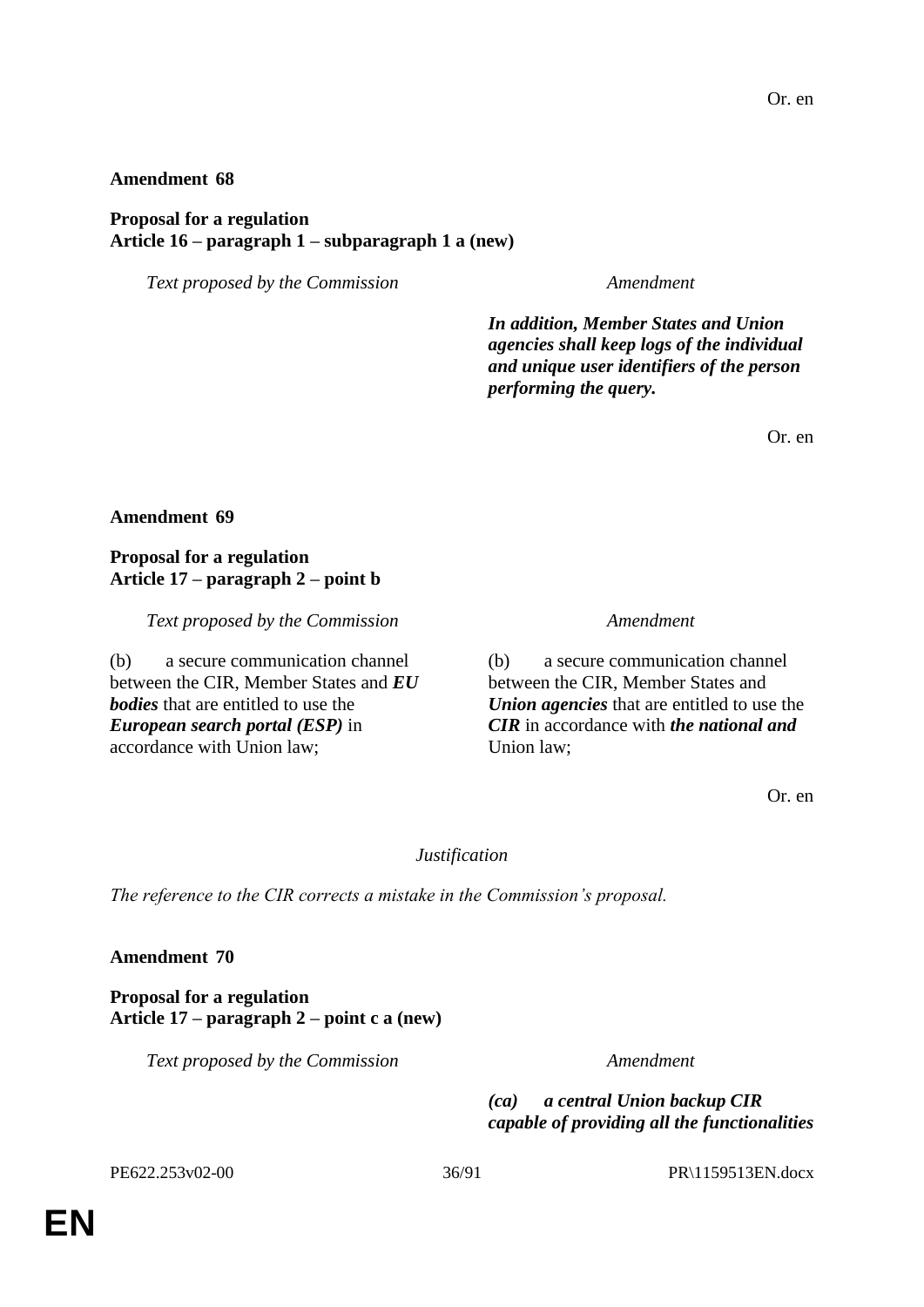*of the principal CIR and a similar level of performance as it in the event of its failure. The CIR and the backup CIR may operate simultaneously. The CIR and the backup CIR shall be located in technical sites of eu-LISA.*

Or. en

## **Amendment 71**

## **Proposal for a regulation Article 18 – paragraph 1 – point d**

*Text proposed by the Commission Amendment*

(d) [the data referred to in Article  $13(a)$ to (e), (g) and (h) of the [Eurodac Regulation;]

(d) [the data referred to in *Article 12(a) to (e), (g) and (h),* Article 13(a) to (e), (g) and (h) *and Article 14(a) to (e), (g) and (h)* of the [Eurodac Regulation;]

Or. en

## **Amendment 72**

**Proposal for a regulation Article 19 – paragraph 1**

## *Text proposed by the Commission Amendment*

1. Where data is added, amended or deleted in Eurodac or [*the* ECRIS-TCN *system*], the data referred to in Article 18 stored in the individual file of the CIR shall be added, amended or deleted accordingly in an automated manner.

1. *Without duplicating the data from the respective Union information systems,* where data is added, amended or deleted in Eurodac or [ECRIS-TCN], the data referred to in Article 18 stored in the individual file of the CIR shall be *simultaneously* added, amended or deleted accordingly in an automated manner.

Or. en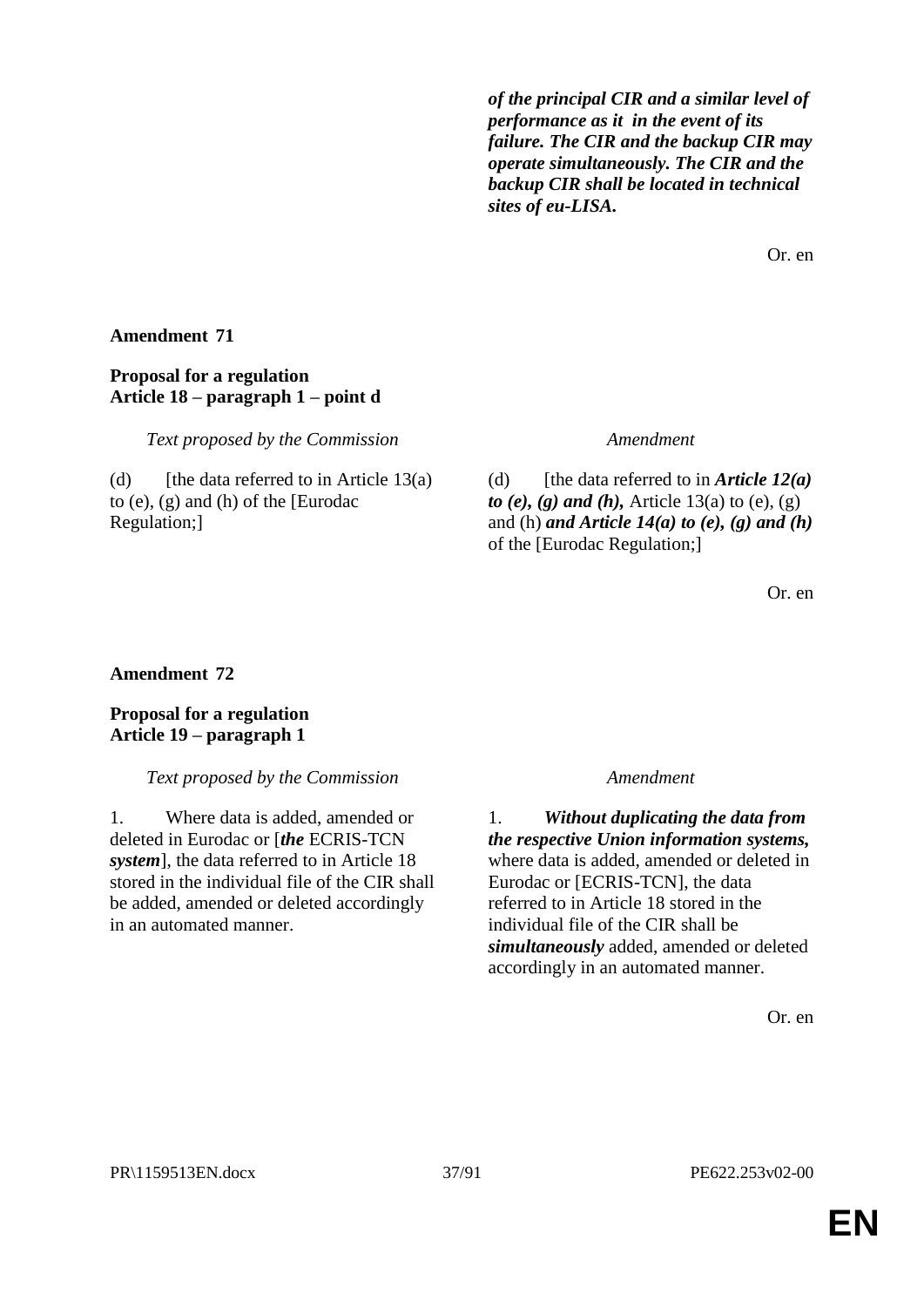## **Proposal for a regulation Article 20 – paragraph -1 (new)**

*Text proposed by the Commission Amendment*

*-1. Where a Member State police authority was unable to identify a person on the basis of a travel document or with the identity data provided by that person following rules and procedures provided for in national law or where there are doubts as to the authenticity of the travel document or the identity of its holder, the authority shall be able to query the CIR in accordance with the rules provided for in paragraphs 1 and 2.*

Or. en

## **Amendment 74**

## **Proposal for a regulation Article 20 – paragraph 1 – subparagraph 1**

## *Text proposed by the Commission Amendment*

Where a Member State police authority has been so empowered by national legislative measures as referred to in paragraph 2, it may, solely for the purpose of identifying a person, query the CIR with the biometric data of that person taken during an identity check.

Where *the situation referred to in paragraph -1 arises and* a Member State police authority has been so empowered by national legislative measures as referred to in paragraph 2, it may, solely for the purpose of identifying a person *who is physically present*, query the CIR with the biometric data of that person taken during an identity check.

Or. en

**Amendment 75**

**Proposal for a regulation Article 20 – paragraph 1 – subparagraph 2**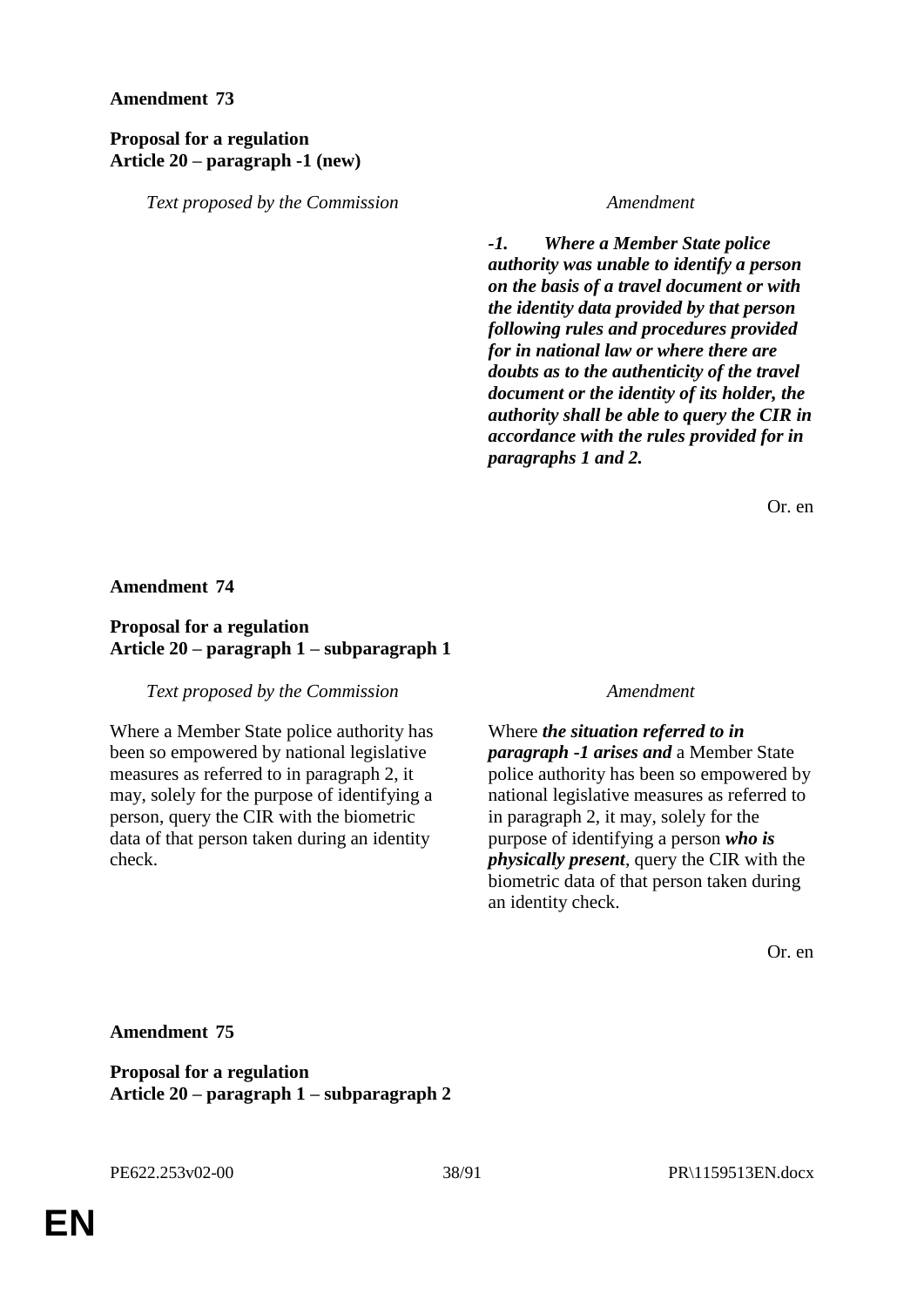Where the query indicates that data on that person is stored in the CIR, the Member States authority shall have access to consult the data referred to in Article 18(1).

Where the query indicates that data on that person is stored in the CIR, the Member States*' police* authority shall have access to consult the data referred to in Article 18(1). *The consultation shall not reveal to which Union information system the data belongs.*

Or. en

## **Amendment 76**

## **Proposal for a regulation Article 20 – paragraph 1 – subparagraph 3**

*Text proposed by the Commission Amendment*

*Where the biometric data of the person cannot be used or where the query with that data fails, the query shall be carried out with identity data of the person in combination with travel document data, or with the identity data provided by that person.*

*deleted*

Or. en

**Amendment 77**

## **Proposal for a regulation Article 20 – paragraph 2**

## *Text proposed by the Commission Amendment*

2. Member States wishing to avail themselves of the possibility provided for in this Article shall adopt national legislative measures. Such legislative measures shall specify the precise purposes of identity checks within the purposes referred to in Article *2(1)(b) and (c). They shall designate the police authorities* 

2. Member States wishing to avail themselves of the possibility provided for in this Article shall adopt national legislative measures. Such legislative measures shall specify the precise purposes of identity checks within the purposes referred to in Article *2(2)(b)* and lay down the procedures, conditions and criteria *for*

PR\1159513EN.docx 39/91 PE622.253v02-00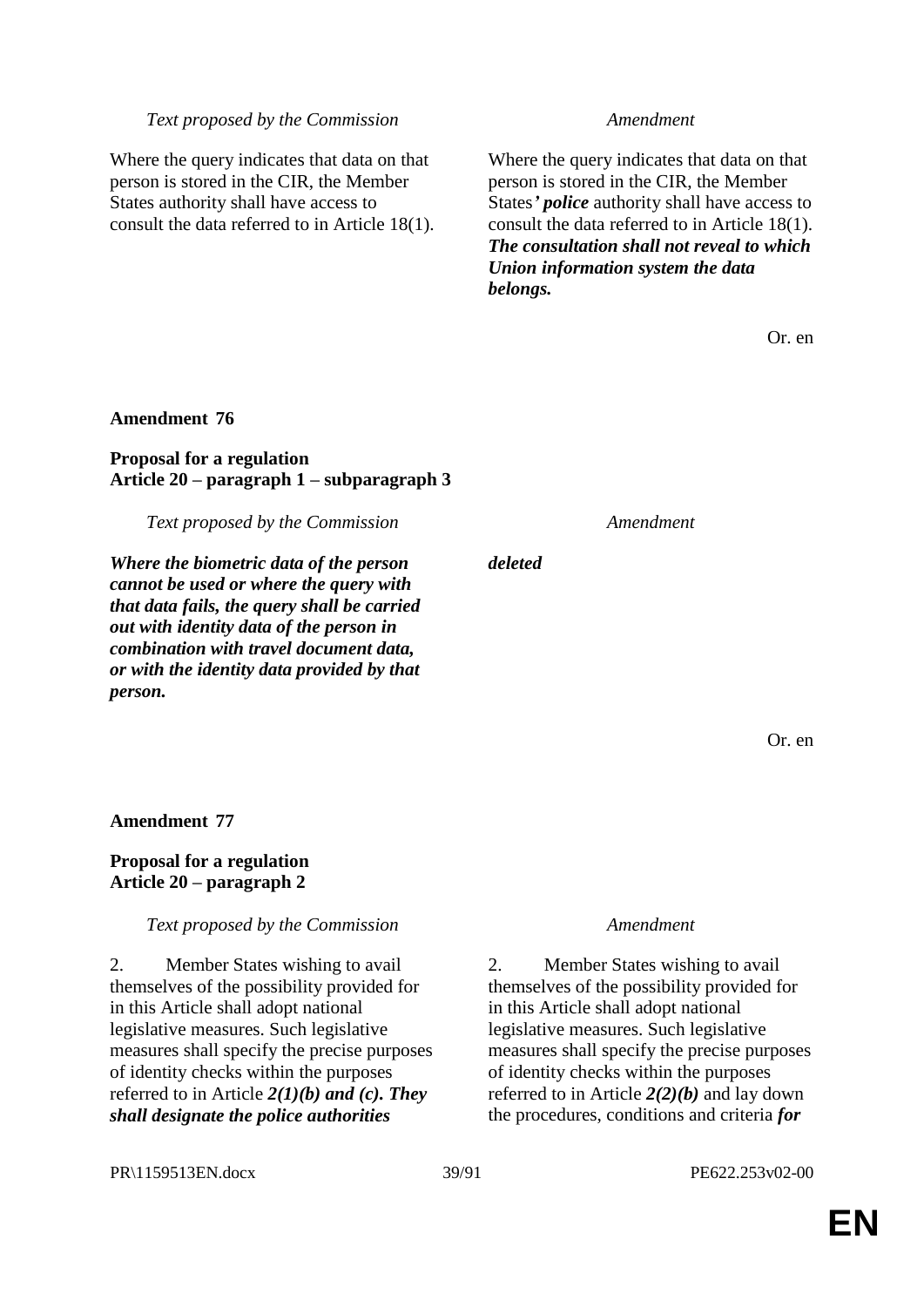*competent* and lay down the procedures, conditions and criteria of such checks.

such checks. *They shall designate the competent police authorities. Member States making use of this possibility shall transmit the text of their national legislative measures to the Commission.*

Or. en

## *Justification*

*The procedures, conditions and criteria for such checks using EU information systems should be laid down in legislation. The text of this legislation should be transmitted to the Commission to ensure some degree of transparency about the use of these provisions.*

## **Amendment 78**

## **Proposal for a regulation Article 22 – paragraph 3 – subparagraph 1 a (new)**

*Text proposed by the Commission Amendment*

*The reply indicating that data on that person is present in any of the systems referred to in paragraph 1 may be used only for the purposes of submitting an access request subject to the conditions and procedures laid down in the respective legislative instruments governing such access.*

Or. en

**Amendment 79**

## **Proposal for a regulation Article 23 – paragraph 1**

*Text proposed by the Commission Amendment*

1. The data referred to in Article 18(1) and (2) shall be deleted from the CIR in accordance with the data retention provisions of [the Eurodac Regulation] and [the ECRIS-TCN Regulation] respectively.

1. The data referred to in Article 18(1) and (2) shall be *automatically* deleted from the CIR in accordance with the data retention provisions of [the Eurodac Regulation] and [the ECRIS-TCN Regulation] respectively.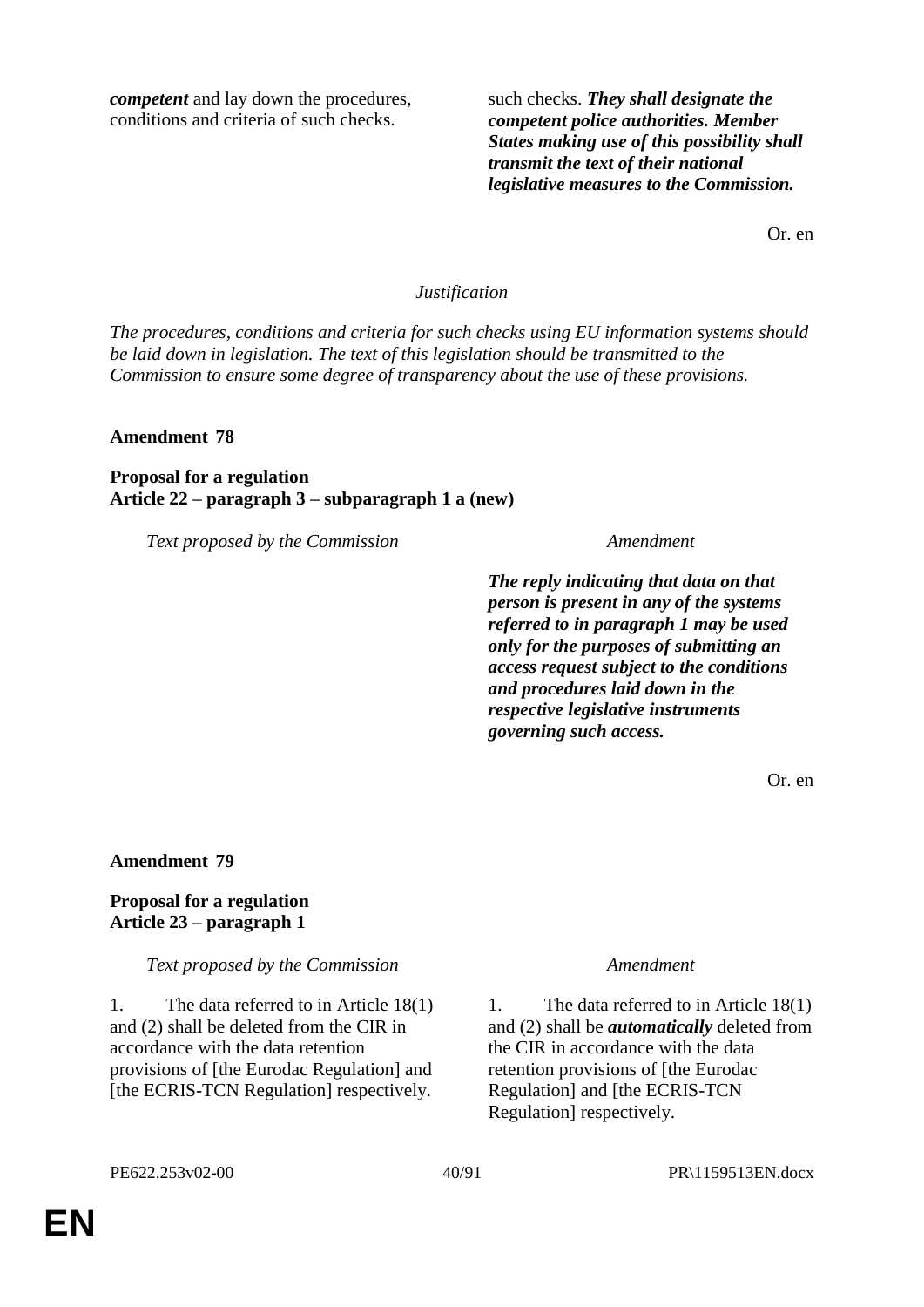### **Proposal for a regulation Article 23 – paragraph 2**

### *Text proposed by the Commission Amendment*

2. The individual file shall be stored in the CIR for as long as the corresponding data is stored in at least one of the information systems whose data is contained in the CIR. The creation of a link shall not affect the retention period of each item of the linked data.

2. The individual file shall be stored in the CIR for as long as the corresponding data is stored in at least one of the information systems whose data is contained in the CIR. The creation of a link shall not affect the retention period of each item of the linked data. *Once all data to which a link is created is deleted the link shall also be deleted automatically.*

Or. en

### **Amendment 81**

## **Proposal for a regulation Article 24 – paragraph 2 – introductory part**

*Text proposed by the Commission Amendment*

2. Concerning any access to the CIR pursuant to Article 20, eu-LISA shall keep logs of all data processing operations within the CIR. Those logs shall include*, in particular,* the following:

2. Concerning any access to the CIR pursuant to Article 20, eu-LISA shall keep logs of all data processing operations within the CIR. Those logs shall *include the* following:

Or. en

**Amendment 82**

**Proposal for a regulation Article 24 – paragraph 2 – point -a (new)**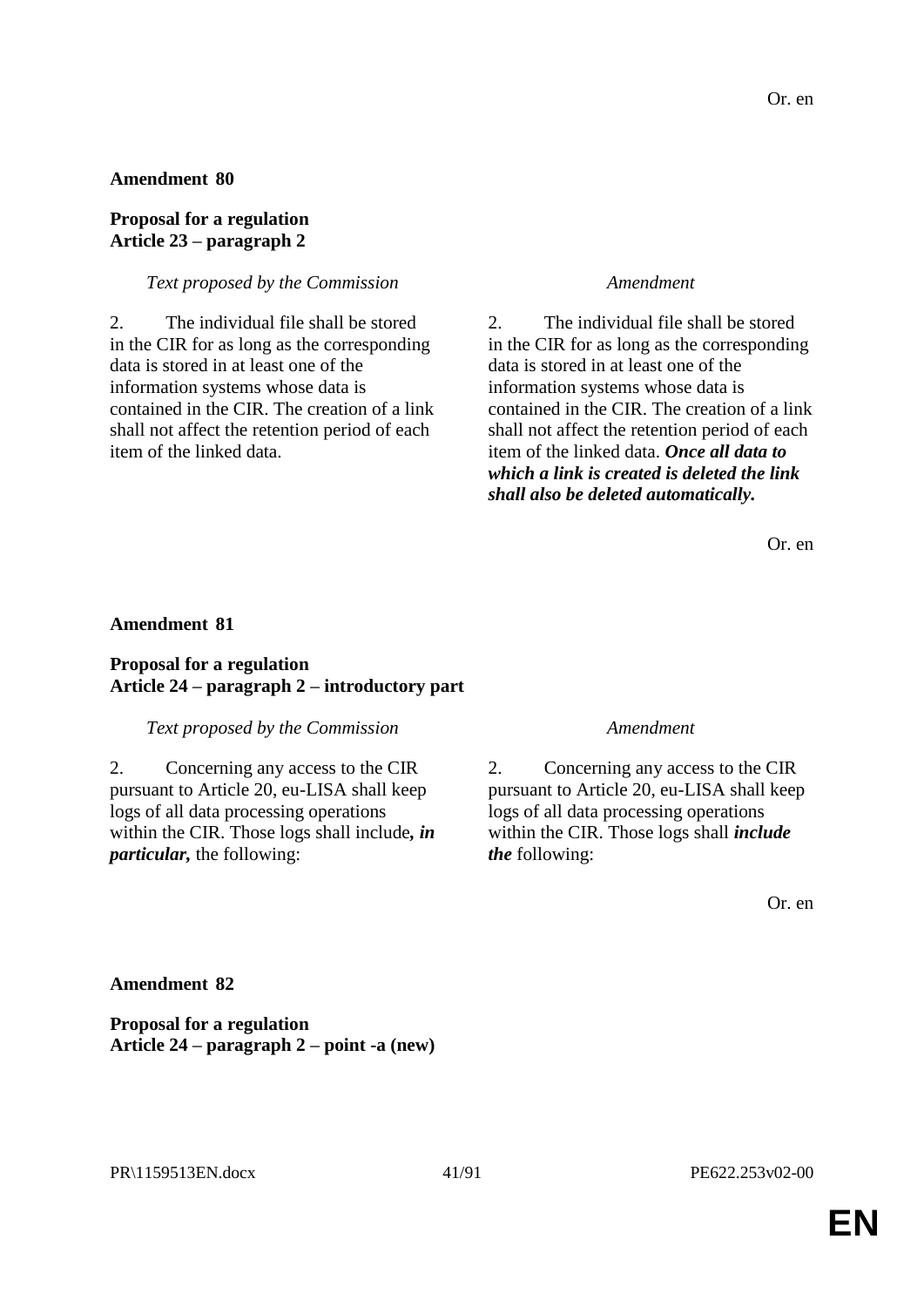*(-a) the Member State authority launching the query;*

Or. en

## **Amendment 83**

## **Proposal for a regulation Article 24 – paragraph 2 – point d**

*Text proposed by the Commission Amendment*

(d) the results of the query; (d) the results of the query *and the Union information system from which the data was received*;

Or. en

## **Amendment 84**

## **Proposal for a regulation Article 24 – paragraph 2 – point e**

*Text proposed by the Commission Amendment*

*deleted*

*(e) in accordance with national rules or with Regulation (EU) 2016/794 or, when applicable, Regulation (EU) 45/2001, the identifying mark of the person who carried out the query.*

Or. en

## **Amendment 85**

**Proposal for a regulation Article 24 – paragraph 2 – subparagraph 1 a (new)**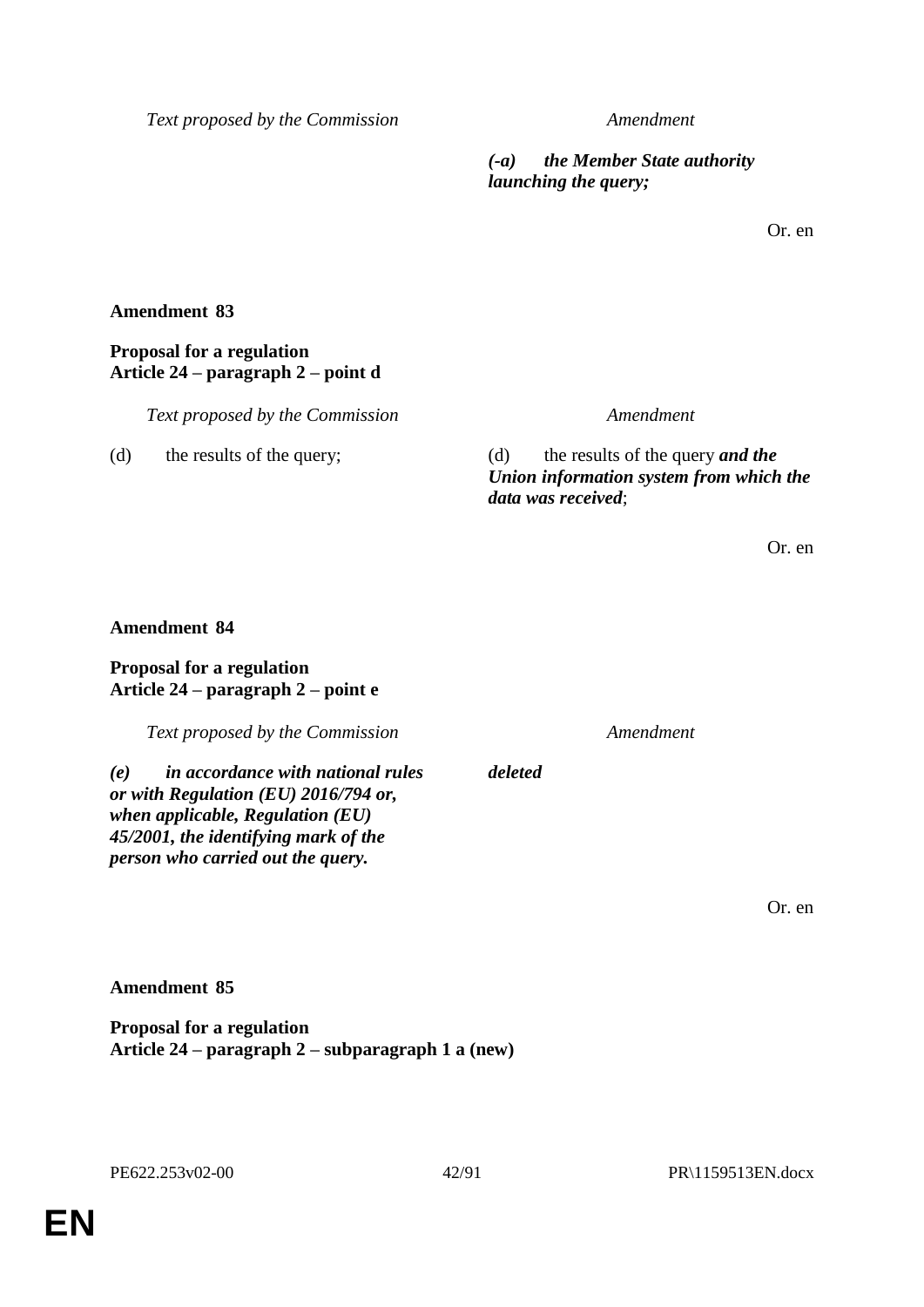*In addition, Member States shall keep logs of the individual and unique user identifiers of the person performing the query.*

Or. en

## **Amendment 86**

## **Proposal for a regulation Article 24 – paragraph 3 – introductory part**

*Text proposed by the Commission Amendment*

3. Concerning any access to the CIR pursuant to Article 21, eu-LISA shall keep logs of all data processing operations within the CIR. Those logs shall include*, in particular,* the following:

3. Concerning any access to the CIR pursuant to Article 21, eu-LISA shall keep logs of all data processing operations within the CIR. Those logs shall include the following:

Or. en

## **Amendment 87**

**Proposal for a regulation Article 24 – paragraph 3 – point -a (new)**

*Text proposed by the Commission Amendment*

*(-a) the Member State authority launching the query;*

Or. en

**Amendment 88**

**Proposal for a regulation Article 24 – paragraph 3 – point c**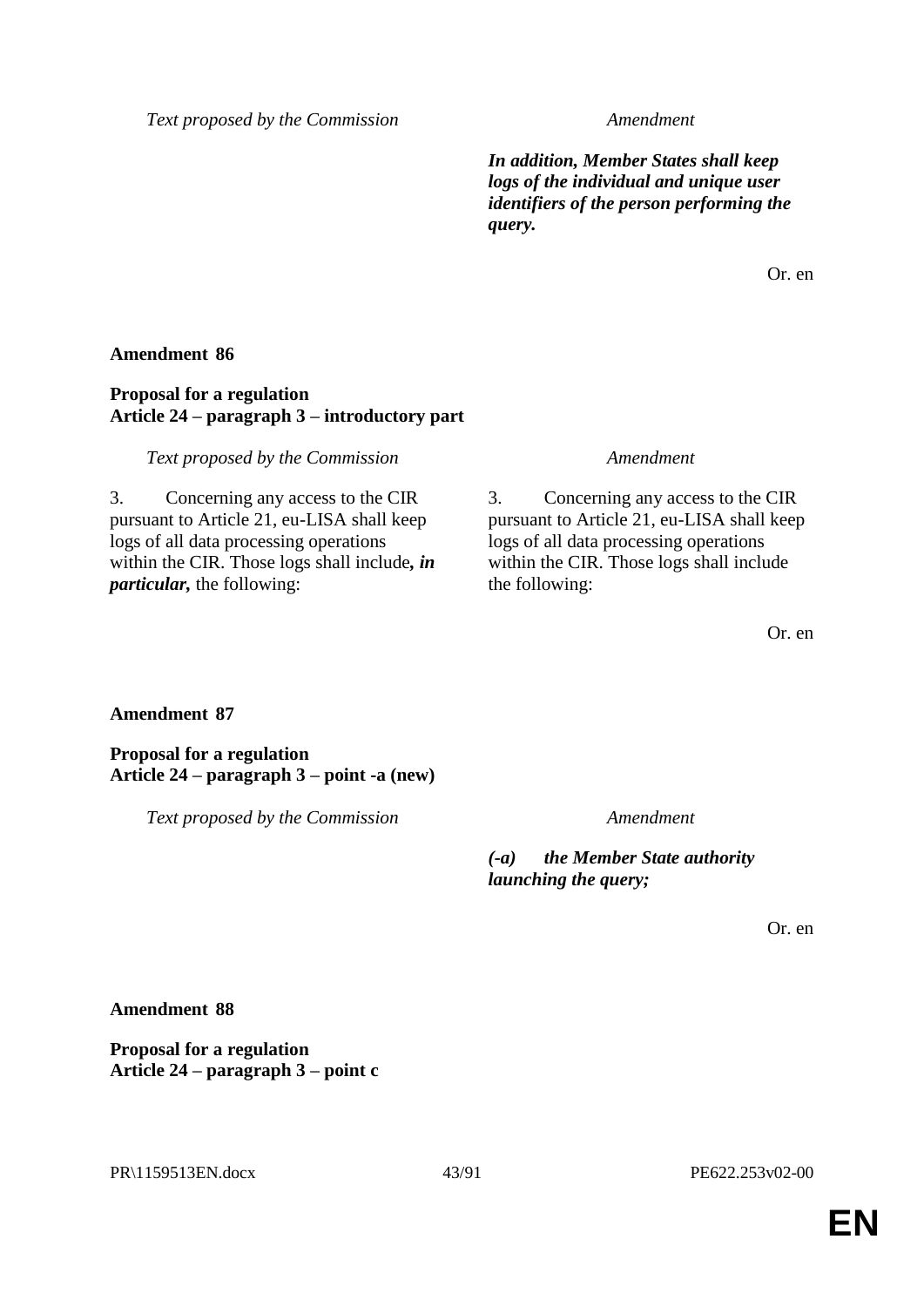(c) *where relevant,* the data used to launch the query;

## **Amendment 89**

## **Proposal for a regulation Article 24 – paragraph 3 – point d**

*Text proposed by the Commission Amendment*

(d) *where relevant,* the results of the query;

(d) the results of the query *and the Union information system from which the data was received*;

Or. en

## **Amendment 90**

## **Proposal for a regulation Article 24 – paragraph 3 – point e**

*Text proposed by the Commission Amendment*

*(e) in accordance with national rules or with Regulation (EU) 2016/794 or, when applicable, Regulation (EU) 45/2001, the identifying mark of the person who carried out the query.*

## **Amendment 91**

**Proposal for a regulation Article 24 – paragraph 3 – subparagraph 1 a (new)**

PE622.253v02-00 44/91 PR\1159513EN.docx

# (c) the data used to launch the query;

Or. en

*deleted*

Or. en

**EN**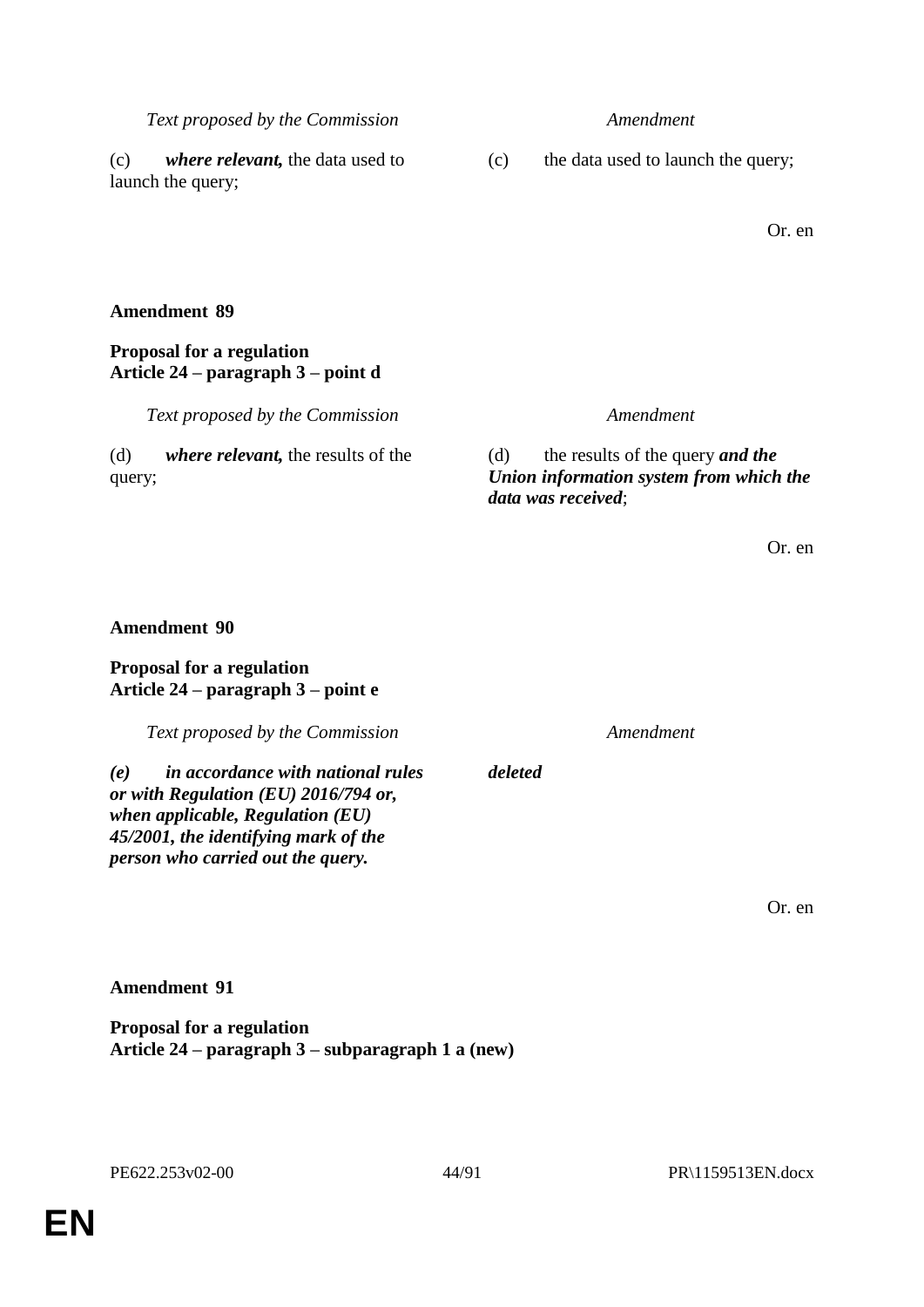*In addition, Member States shall keep logs of the individual and unique user identifiers of the person performing the query.*

Or. en

## **Amendment 92**

## **Proposal for a regulation Article 24 – paragraph 4 – subparagraph 1 – introductory part**

*Text proposed by the Commission Amendment*

Concerning any access to the CIR pursuant to Article 22, eu-LISA shall keep logs of all data processing operations within the CIR. Those logs shall include*, in particular,* the following:

Concerning any access to the CIR pursuant to Article 22, eu-LISA shall keep logs of all data processing operations within the CIR. Those logs shall include the following:

Or. en

## **Amendment 93**

## **Proposal for a regulation Article 24 – paragraph 4 – subparagraph 1 – point a**

*Text proposed by the Commission Amendment*

(a) the national file reference; (a) *the purpose of access and* the national file reference;

Or. en

## **Amendment 94**

## **Proposal for a regulation Article 24 – paragraph 4 – subparagraph 1 – point c**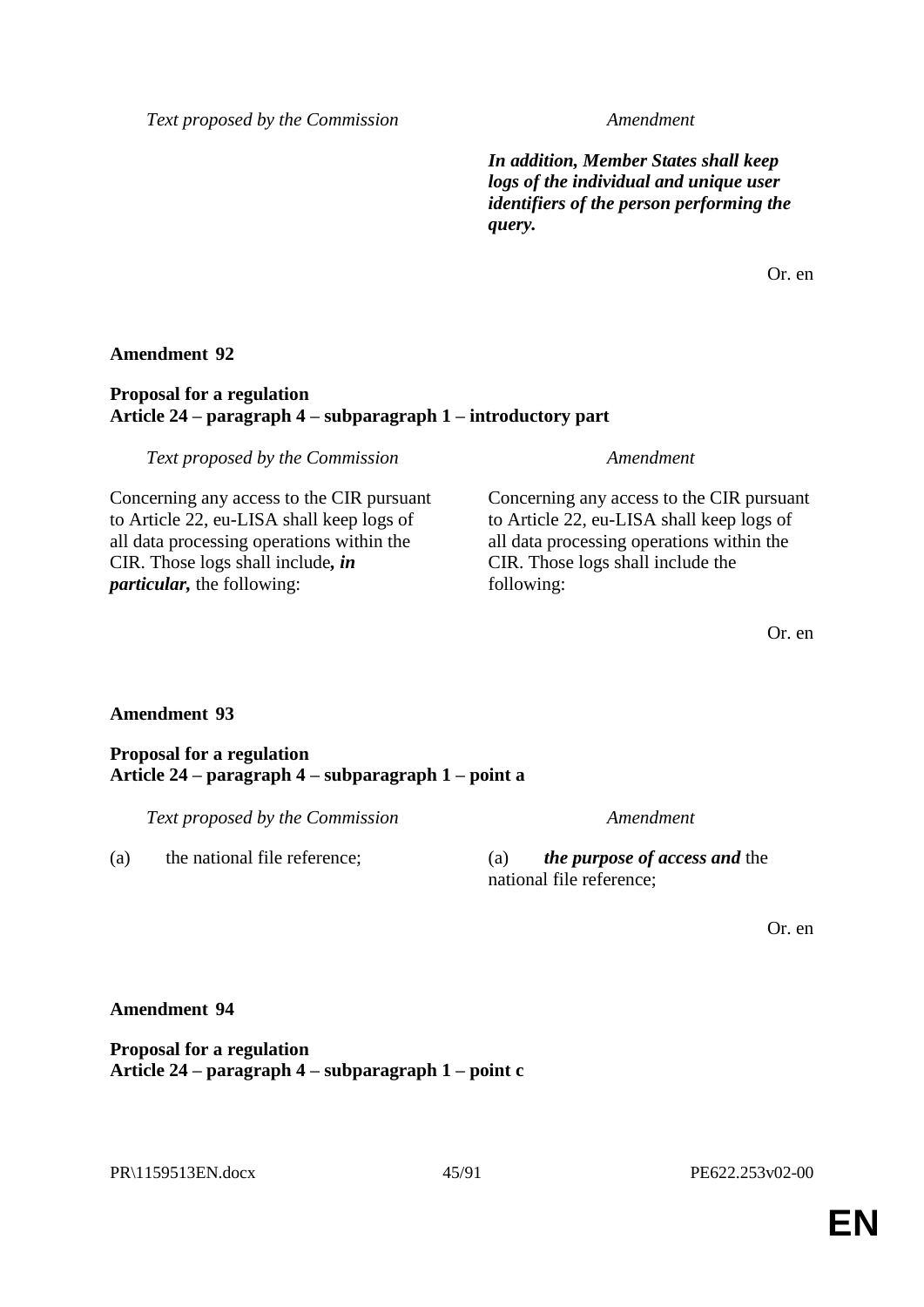(c) the type of data used to launch the query;

(c) *the data used to launch the query or in the case of a query launched with biometric data* the type of data used to launch the query;

Or. en

## **Amendment 95**

## **Proposal for a regulation Article 24 – paragraph 4 – subparagraph 1 – point d**

*Text proposed by the Commission Amendment*

(d) the results of the query; (d) the results of the query *and the Union information system from which the data was received*;

Or. en

## **Amendment 96**

## **Proposal for a regulation Article 24 – paragraph 4 – subparagraph 1 – point f**

*Text proposed by the Commission Amendment*

*(f) in accordance with national rules or with Regulation (EU) 2016/794 or, when applicable, Regulation (EU) 45/2001, the identifying mark of the official who carried out the query and of the official who ordered the query. deleted*

Or. en

**Amendment 97**

**Proposal for a regulation Article 24 – paragraph 4 – subparagraph 1 a (new)**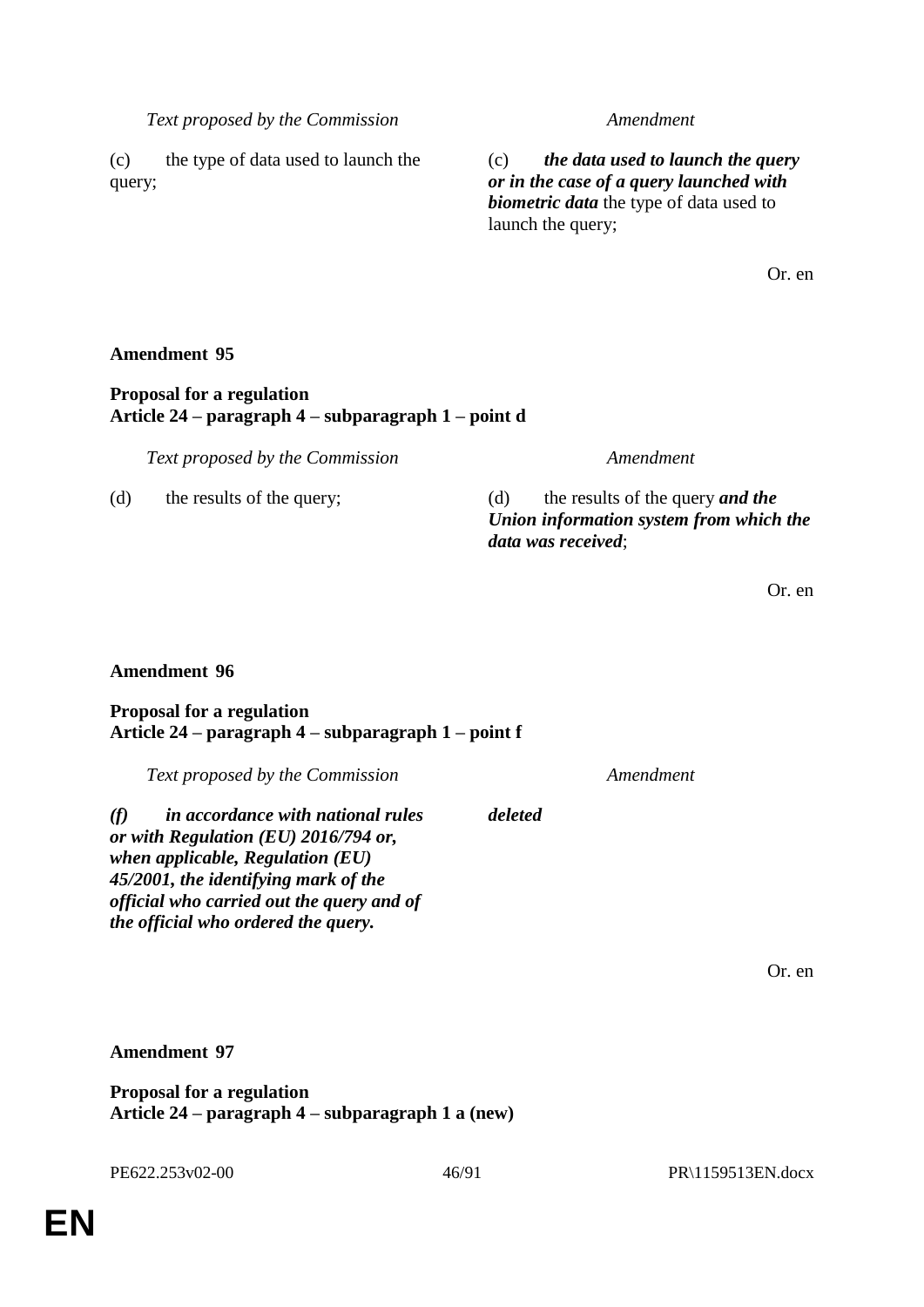*In addition, Member States shall keep logs of the individual and unique user identifiers of the person performing the query.*

Or. en

## **Amendment 98**

## **Proposal for a regulation Article 24 – paragraph 4 – subparagraph 2**

### *Text proposed by the Commission Amendment*

The logs of such access shall be regularly verified by the competent supervisory authority established in accordance with Article 51 of Regulation (EU) 2016/679 or in accordance with Article 41 of Directive 2016/680, at intervals not exceeding six months, to verify whether the procedures and conditions set out in Article 22(1) to (3) are fulfilled.

The logs of such access shall be regularly verified by the competent supervisory authority established in accordance with Article 51 of Regulation (EU) 2016/679 or in accordance with Article 41 of Directive 2016/680, at intervals not exceeding six months, to verify whether the procedures and conditions set out in Article 22(1) to (3) are fulfilled. *eu-LISA shall make available to the supervisory authorities a practical tool to ease and automate as far as possible the verification of the logs.*

Or. en

## **Amendment 99**

**Proposal for a regulation Article 24 – paragraph 5 a (new)**

*Text proposed by the Commission Amendment*

*5a. Union agencies shall keep logs of queries of the staff duly authorised to use the CIR pursuant to Article 22.*

Or. en

PR\1159513EN.docx 47/91 PE622.253v02-00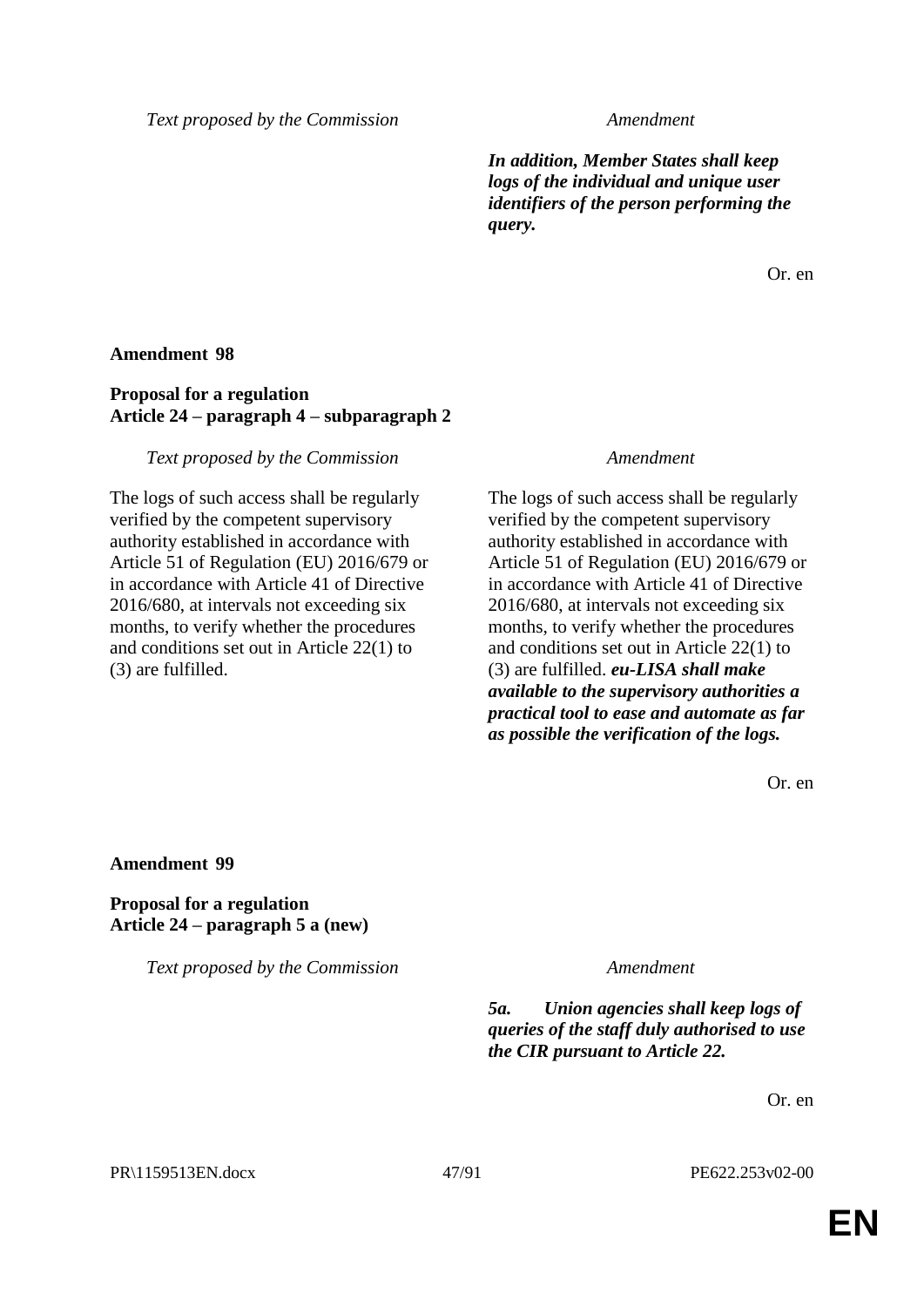## **Proposal for a regulation Article 24 – paragraph 7**

## *Text proposed by the Commission Amendment*

7. eu-LISA shall keep the logs related to the history of the data stored in individual file, for purposes defined in paragraph 6. The logs related to the history of the data stored shall be erased once the data is erased.

7. eu-LISA shall keep the logs related to the history of the data stored in individual file, for purposes defined in paragraph 6. The logs related to the history of the data stored shall be erased *automatically* once the data is erased.

Or. en

## **Amendment 101**

## **Proposal for a regulation Article 26 – paragraph 1 – point e**

## *Text proposed by the Commission Amendment*

(e) the SIRENE Bureaux of the Member State creating *a [*Regulation on SIS in the field of law enforcement or Regulation on SIS in the field of *illegal* return];

(e) the SIRENE Bureaux of the Member State creating *or updating a [SIS alert in accordance with* Regulation on SIS in the field of law enforcement or Regulation on SIS in the field of return];

Or. en

## **Amendment 102**

## **Proposal for a regulation Article 27 – paragraph 1 – point d**

## *Text proposed by the Commission Amendment*

(d) [*an application for international protection* is created or updated in Eurodac in accordance with Article 10 of the Eurodac Regulation];

(d) [*a record* is created or updated in Eurodac in accordance with Article 10*, 13 and 14* of the Eurodac Regulation];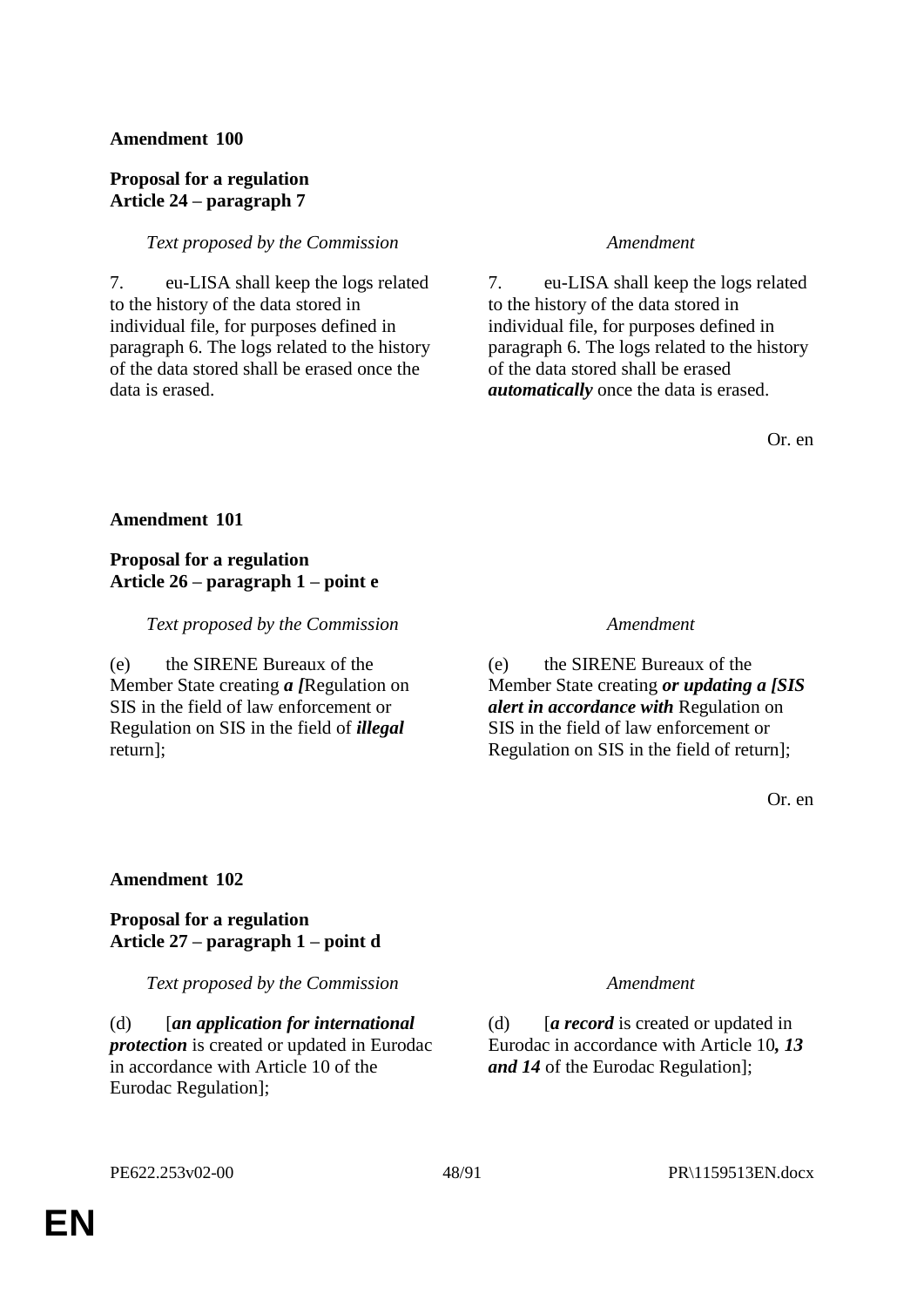## **Proposal for a regulation Article 27 – paragraph 4**

### *Text proposed by the Commission Amendment*

4. The multiple-identity detection shall only be launched in order to compare data available in one information system with data available in other information systems.

4. The multiple-identity detection shall only be launched in order to compare data available in one *Union* information system with data available in other *Union* information systems.

Or. en

## **Amendment 104**

## **Proposal for a regulation Article 28 – paragraph 6 – subparagraph 2**

*Text proposed by the Commission Amendment*

The Commission shall lay down the technical rules for linking data from different information systems by implementing acts. Those implementing acts shall be adopted in accordance with the examination procedure referred to in Article 64(2).

The Commission shall*, in cooperation with eu-LISA,* lay down the technical rules for linking data from different *Union*  information systems by implementing acts. Those implementing acts shall be adopted in accordance with the examination procedure referred to in Article 64(2).

Or. en

### **Amendment 105**

## **Proposal for a regulation Article 29 – paragraph 6 a (new)**

*Text proposed by the Commission Amendment*

*6a. Prior to being authorised to verify identities the staff of the authorities referred to in paragraphs 1 and 2 shall* 

PR\1159513EN.docx 49/91 PE622.253v02-00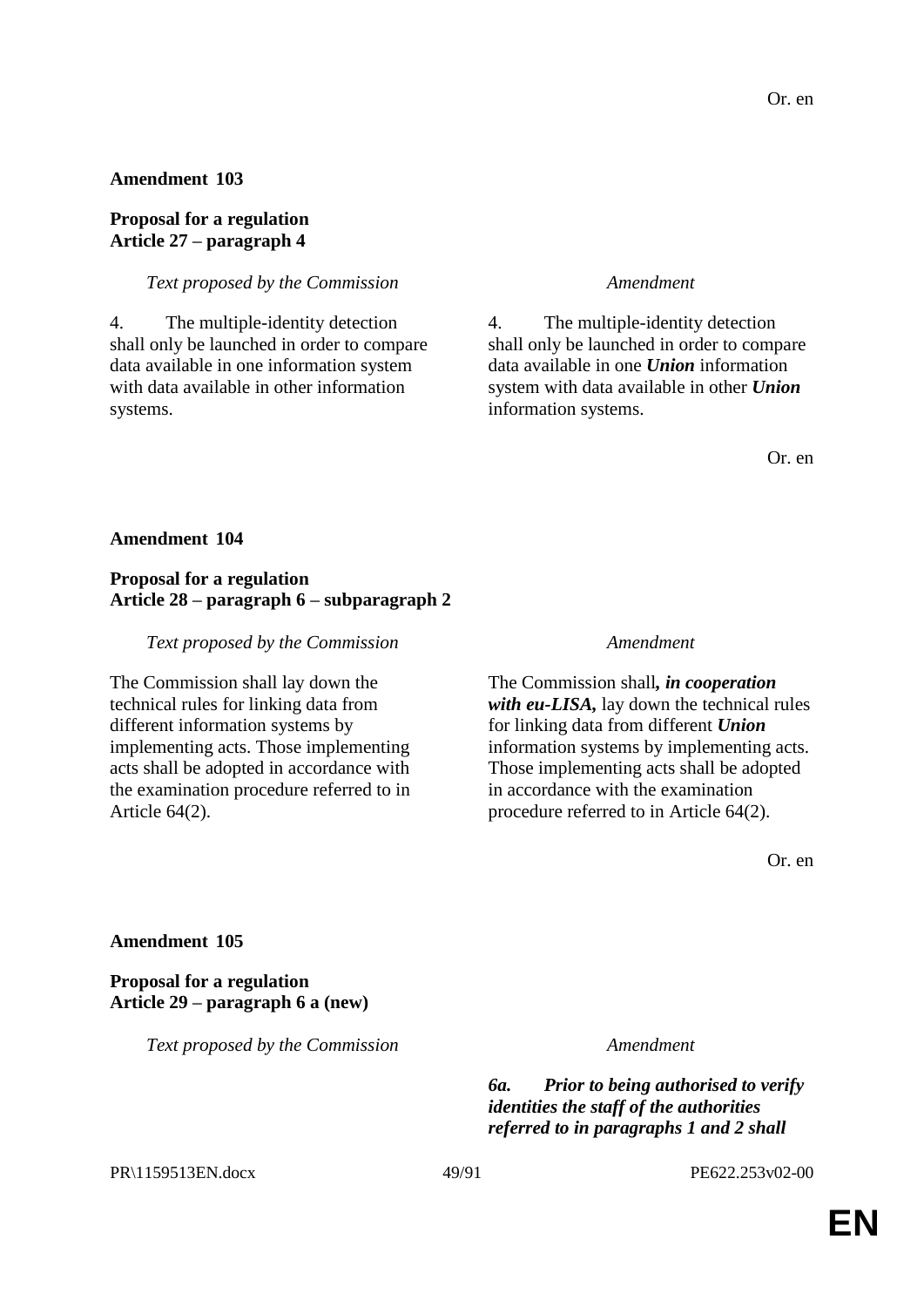*receive specific training on how to conduct the verification of different identities.*

Or. en

### **Amendment 106**

**Proposal for a regulation Article 30 – paragraph 1 – point b a (new)**

*Text proposed by the Commission Amendment*

*(ba) the linked data have the same identity data but different biometric data and no manual verification of different identity has taken place.*

Or. en

**Amendment 107**

## **Proposal for a regulation Article 31 – paragraph 1**

### *Text proposed by the Commission Amendment*

1. A link between data from two or more information systems shall be classified as green where the linked data do not share the same biometric but have similar identity data and the authority responsible for the verification of different identities concluded it refers to two different persons.

1. A link between data from two or more information systems shall be classified as green where*:*

*(a)* the linked data do not share the same biometric but have similar identity data and the authority responsible for the verification of different identities concluded it refers to two different persons*;*

*(b) the linked data share the same or similar biometric data and the authority responsible for the verification of*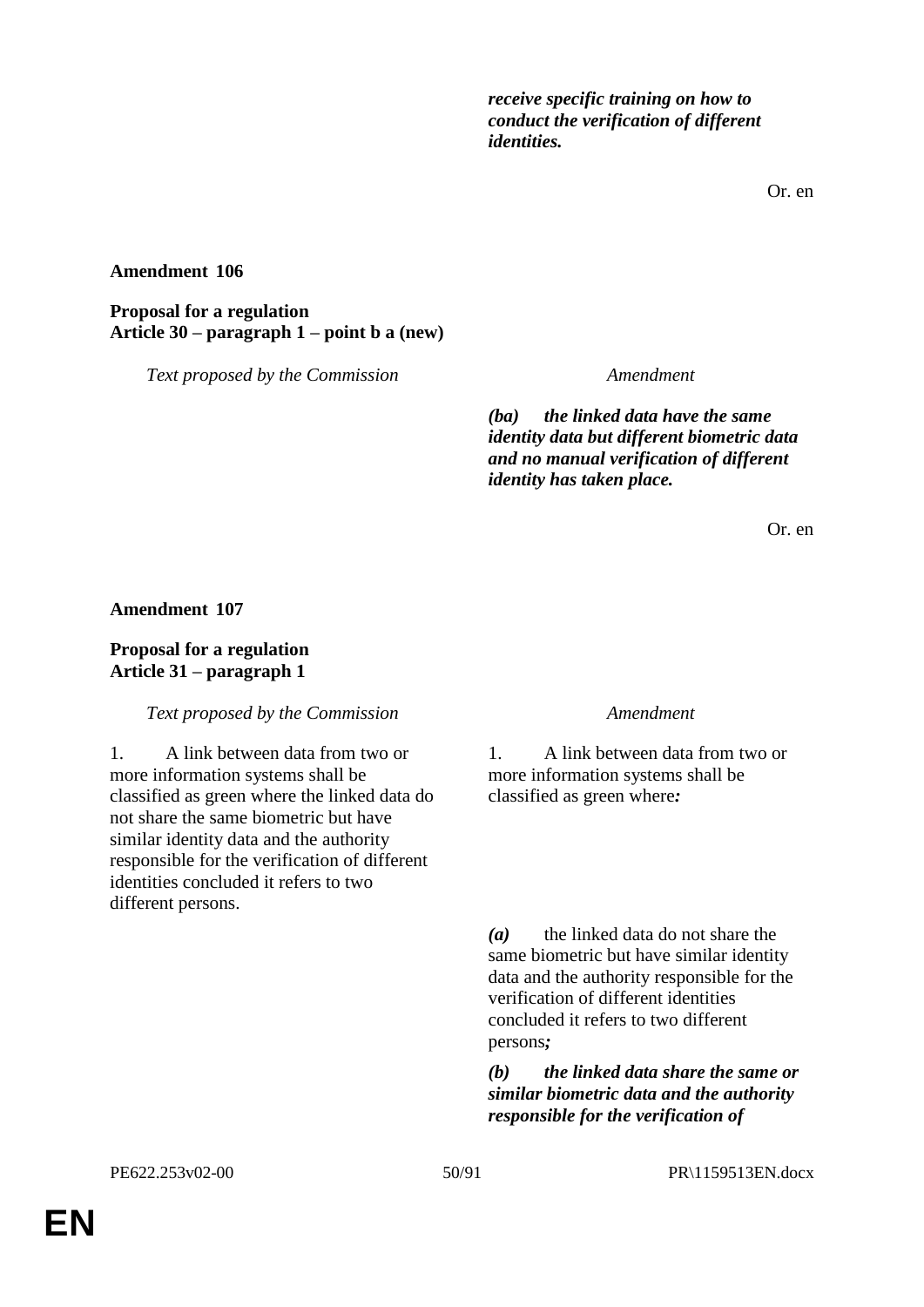*different identities has concluded that it refers to two different persons*.

Or. en

### **Amendment 108**

## **Proposal for a regulation Article 32 – paragraph 4**

*Text proposed by the Commission Amendment*

4. *Without prejudice to the provisions related to the handling of alerts in the SIS referred to in the [Regulations on SIS in the field of border checks, on SIS in the field of law enforcement and on SIS in the field of illegal return], and* without prejudice to limitations necessary to protect security and public order, prevent crime and guarantee that any national investigation will not be jeopardised, where a red link is created, the authority responsible for verification of different identities shall inform the person of the presence of multiple unlawful identities.

4. Without prejudice to limitations necessary to protect security and public order, prevent crime and guarantee that any national investigation will not be jeopardised, where a red link is created, the authority responsible for verification of different identities shall inform the person of the presence of multiple unlawful identities *in accordance with Articles 12 and 13 of Directive (EU) 2016/680*.

Or. en

### **Amendment 109**

## **Proposal for a regulation Article 34 – paragraph 1 – point d**

*Text proposed by the Commission Amendment*

(d) *where relevant,* the authority responsible for the verification of different identities.

(d) the authority responsible for the verification of different identities.

Or. en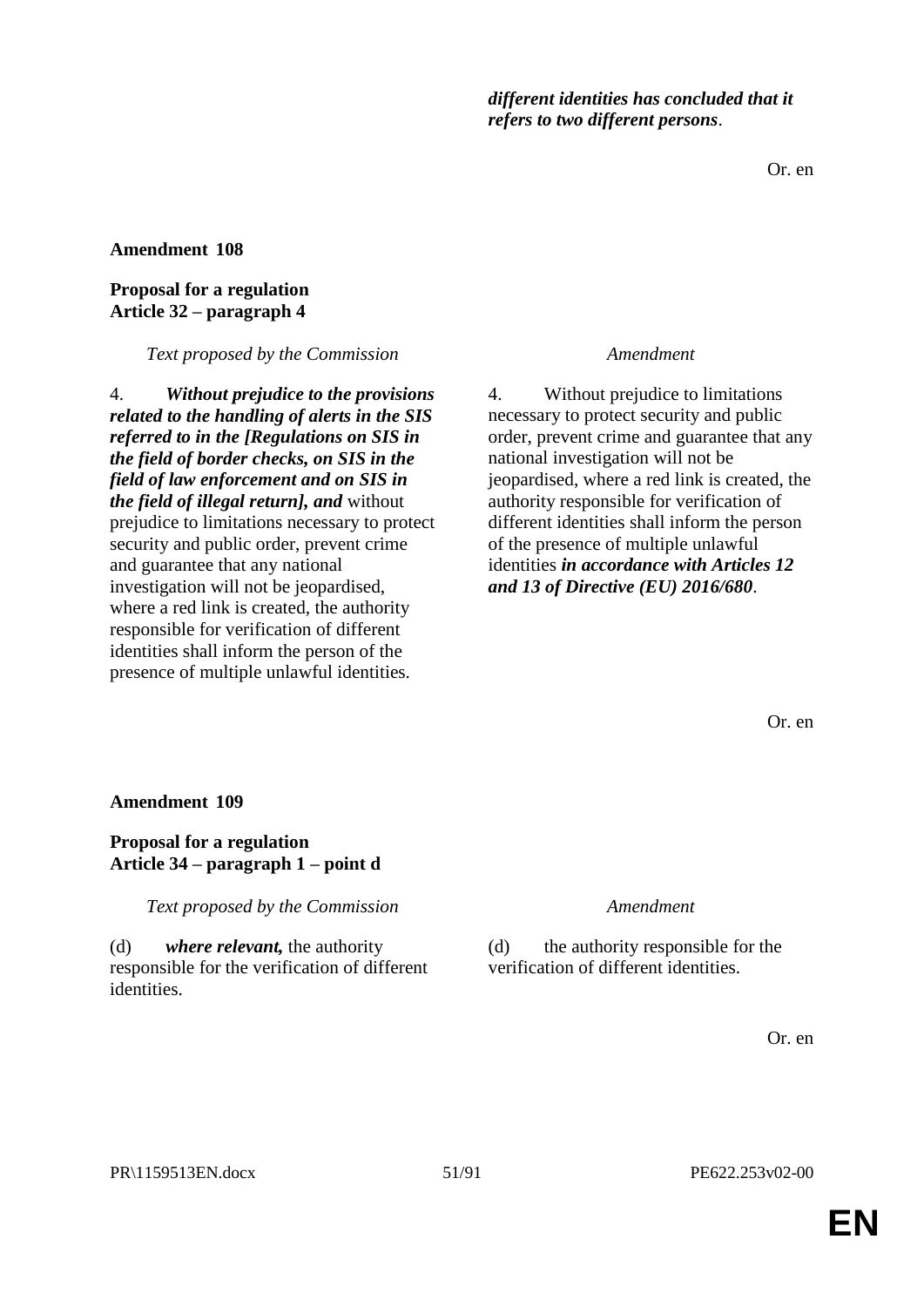### **Proposal for a regulation Article 36 – paragraph 1 – introductory part**

*Text proposed by the Commission Amendment*

1. eu-LISA shall keep logs of all data processing operations within the MID. Those logs shall include*, in particular,* the following:

1. eu-LISA shall keep logs of all data processing operations within the MID. Those logs shall include the following:

Or. en

## *Justification*

*The legal acts of the information systems in their respective provisions on logs do not have the wording "in particular" which is very vague.*

## **Amendment 111**

**Proposal for a regulation Article 36 – paragraph 1 – point -a (new)**

*Text proposed by the Commission Amendment*

*(-a) the Member State authority launching the query;*

Or. en

## **Amendment 112**

## **Proposal for a regulation Article 36 – paragraph 1 – point f**

*who carried out the query.*

*Text proposed by the Commission Amendment*

*(f) the identifying mark of the person* 

*deleted*

Or. en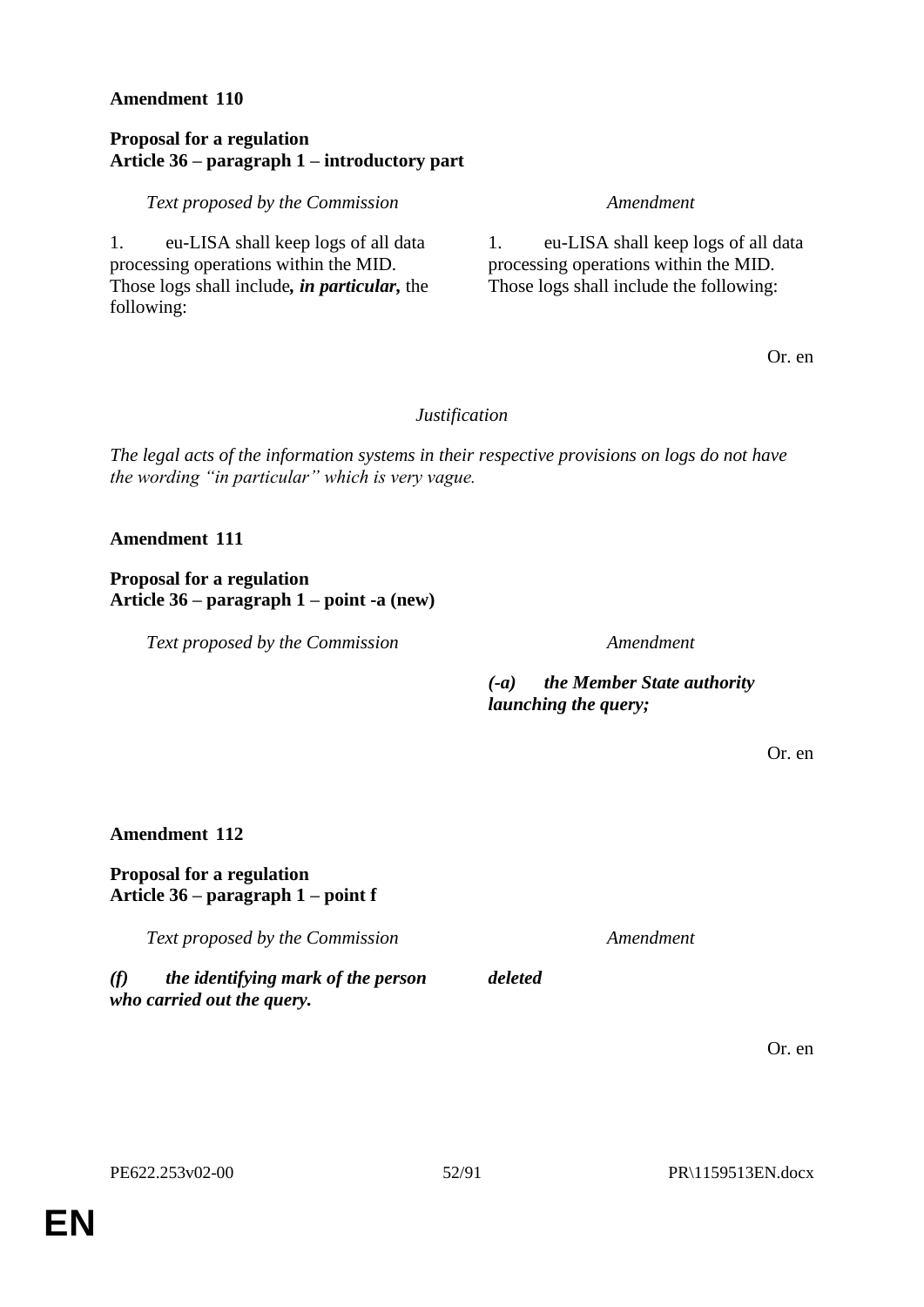## **Proposal for a regulation Article 36 – paragraph 1 – subparagraph 1 a (new)**

*Text proposed by the Commission Amendment*

*In addition, Member States shall keep logs of the individual and unique user identifiers of the person performing the query.*

Or. en

**Amendment 114**

## **Proposal for a regulation Article 37 – paragraph -1 (new)**

*Text proposed by the Commission Amendment*

*-1. Member States shall ensure that the quality of the data in SIS, Eurodac, [ECRIS-TCN], the shared BMS, the CIR and the MID are closely monitored in order to ensure that they meet the overall requirements for the proper functioning of the respective Union information systems and the interoperability components. Member States shall also ensure that all staff entering data in any of those systems has received prior training on data quality.*

Or. en

## *Justification*

*The High-level expert group recommended data quality reporting processes and relevant training modules on data quality for staff responsible for feeding the systems at national level.*

**Amendment 115**

**Proposal for a regulation Article 37 – paragraph 1**

PR\1159513EN.docx 53/91 PE622.253v02-00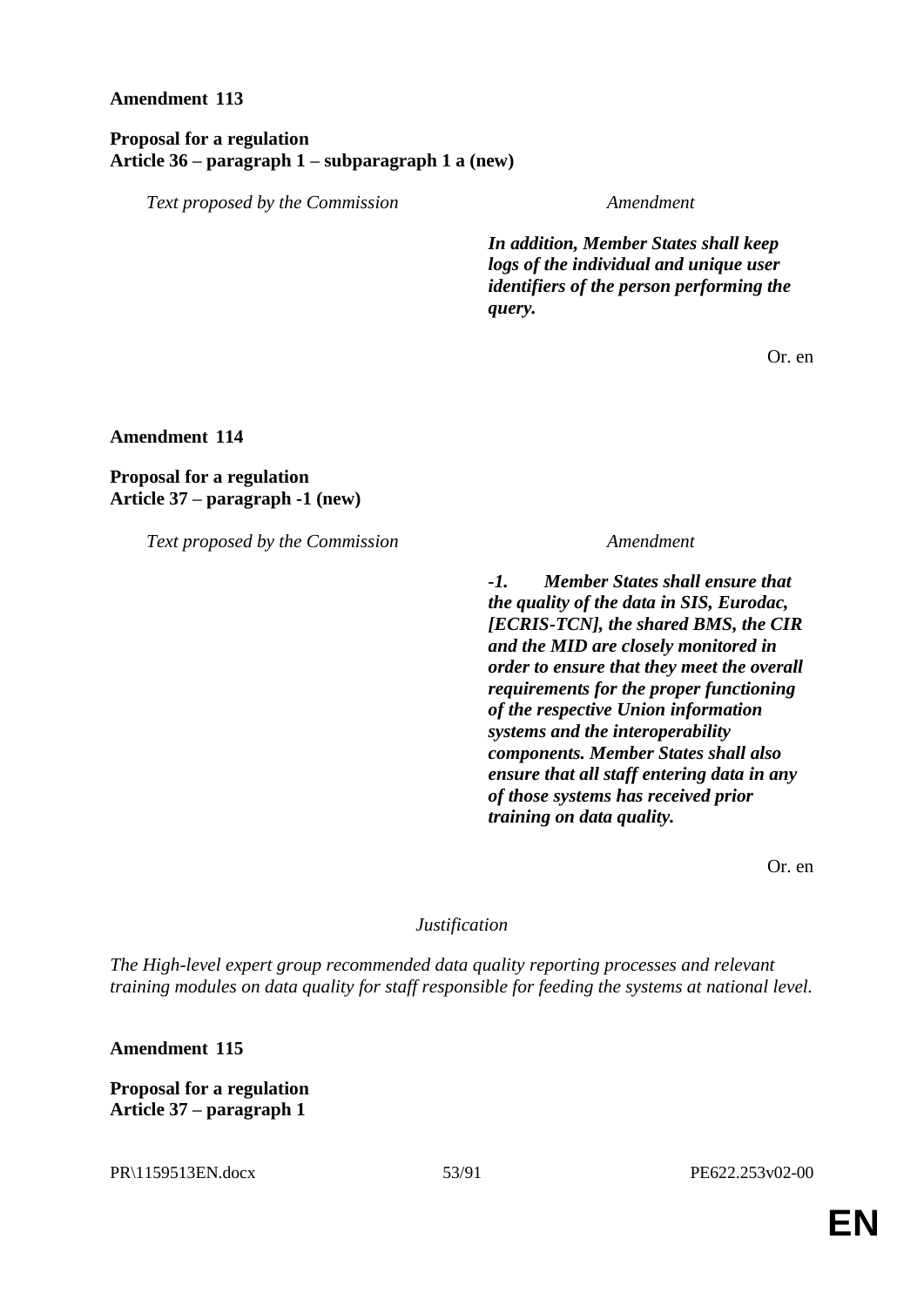**EN**

## *Text proposed by the Commission Amendment*

1. eu-LISA shall establish automated data quality control mechanisms and procedures on the data stored in *the* SIS, Eurodac, [*the* ECRIS-TCN *system*], the *shared biometric matching service (*shared BMS*),* the *common identity repository (*CIR*) and the multiple-identity detector (MID)*.

1. eu-LISA shall establish automated data quality control mechanisms and procedures on the data stored in SIS, Eurodac, [ECRIS-TCN], the shared BMS *and* the CIR.

Or. en

**Amendment 116**

**Proposal for a regulation Article 37 – paragraph 2 – subparagraph 1 a (new)**

*Text proposed by the Commission Amendment*

*Only data fulfilling the minimum quality standards may be entered in SIS, Eurodac, [ECRIS-TCN], the shared BMS, the CIR and the MID.*

Or. en

## **Amendment 117**

**Proposal for a regulation Article 37 – paragraph 2 – subparagraph 1 b (new)**

*Text proposed by the Commission Amendment*

*If an authority attempts to entered data not fulfilling the applicable minimum quality standards, it shall immediately receive an automated warning from the system that the data cannot be entered suggesting methods for achieving the minimum quality standards.*

Or. en

PE622.253v02-00 54/91 PR\1159513EN.docx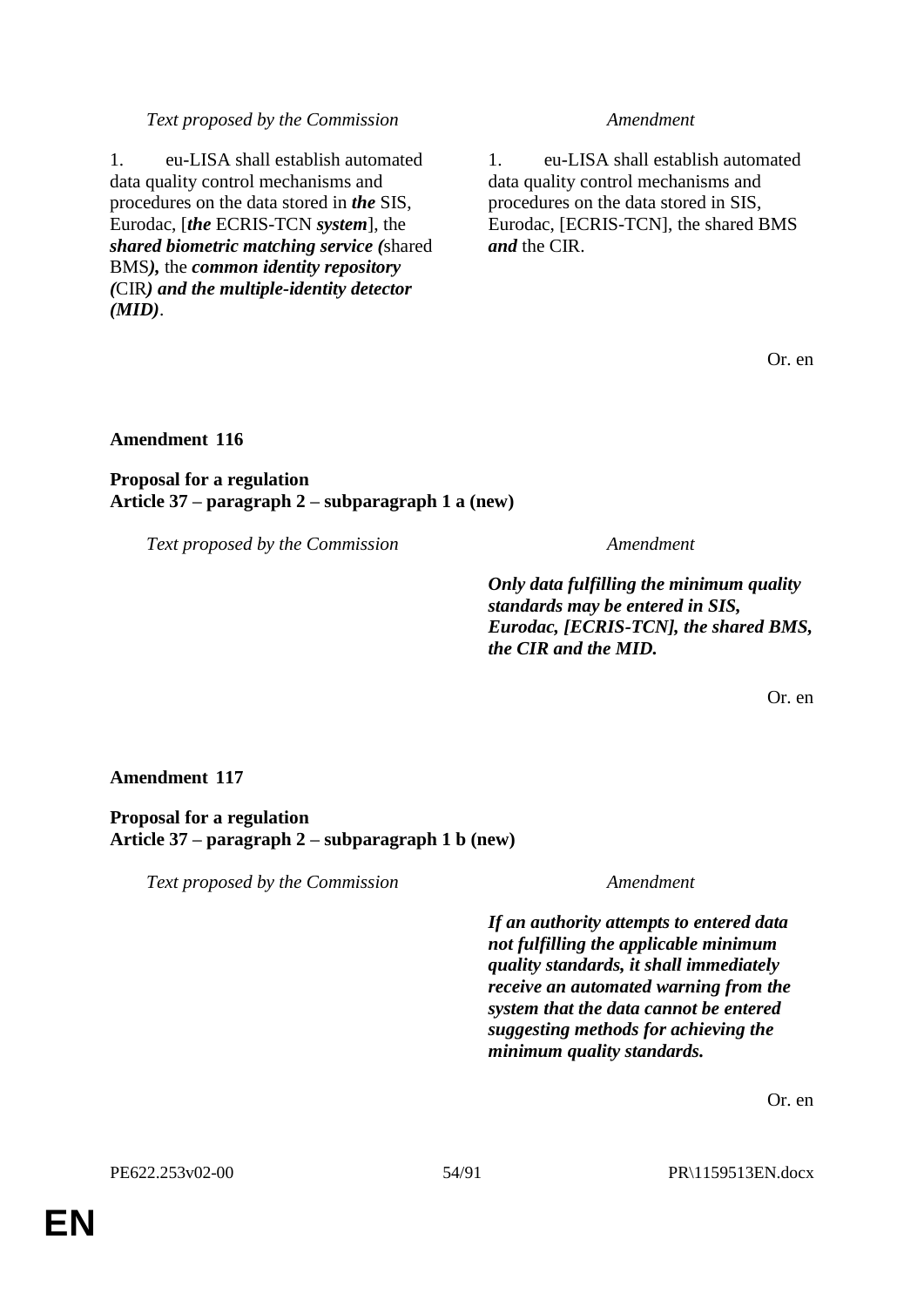## **Proposal for a regulation Article 37 – paragraph 3**

## *Text proposed by the Commission Amendment*

3. eu-LISA shall provide regular reports on the automated data quality control mechanisms and procedures and the common data quality indicators to the Member States. eu-LISA shall also provide a regular report to the Commission covering the issues encountered and the Member States concerned.

3. eu-LISA shall provide regular reports on the automated data quality control mechanisms and procedures and the common data quality indicators to the Member States. eu-LISA shall also provide a regular report to the Commission covering the issues encountered and the Member States concerned. *eu-LISA shall also provide that report to the European Parliament and the Council upon request. No reports provided under this paragraph shall contain any personal data.*

Or. en

**Amendment 119**

**Proposal for a regulation Article 37 a (new)**

*Text proposed by the Commission Amendment*

*Article 37a*

*Availability and response time for interrogation*

*All interoperability components shall be developed and managed in such a way as to ensure fast, seamless, efficient, controlled access, their full availability as laid down in Article 53(1) and a response time in line with the operational needs of the Member Sates' authorities.*

Or. en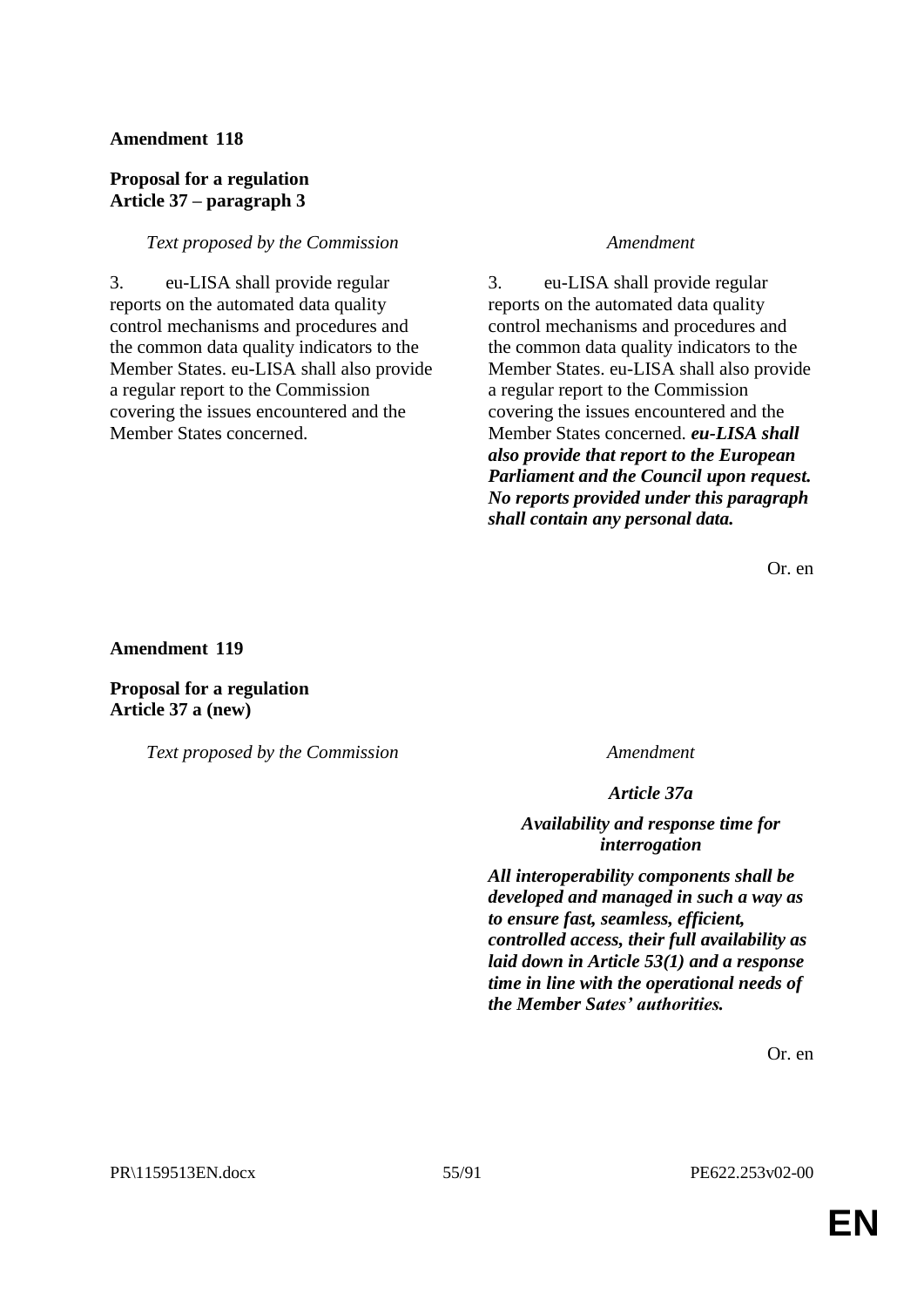## **Proposal for a regulation Article 38 – paragraph 2**

## *Text proposed by the Commission Amendment*

2. The UMF standard shall be used in the development of *the* [Eurodac], *the* [ECRIS-TCN *system*], the *European search portal*, the CIR, the MID and, if appropriate, in the development by eu-LISA or any other *EU body* of new information exchange models and information systems in the area of Justice and Home Affairs.

2. The UMF standard shall be used in the development of the [Eurodac], [ECRIS-TCN], the *ESP*, the CIR, the MID*, where feasible* and, if appropriate, in the development by eu-LISA or any other *Union agency* of new information exchange models and *Union* information systems in the area of Justice and Home Affairs.

Or. en

**Amendment 121**

## **Proposal for a regulation Article 38 – paragraph 3**

*Text proposed by the Commission Amendment*

*3. The implementation of the UMF standard may be considered in the SIS and in any existing or new cross-border information exchange models and information systems in the area of Justice and Home Affairs, developed by Member States or associated countries.*

Or. en

## *Justification*

*deleted*

*The provision is without legal value and as such doesnot belong in the body of a Regulation. It is rather suggested to move this to a recital.*

**Amendment 122**

**Proposal for a regulation Article 39 – paragraph 1**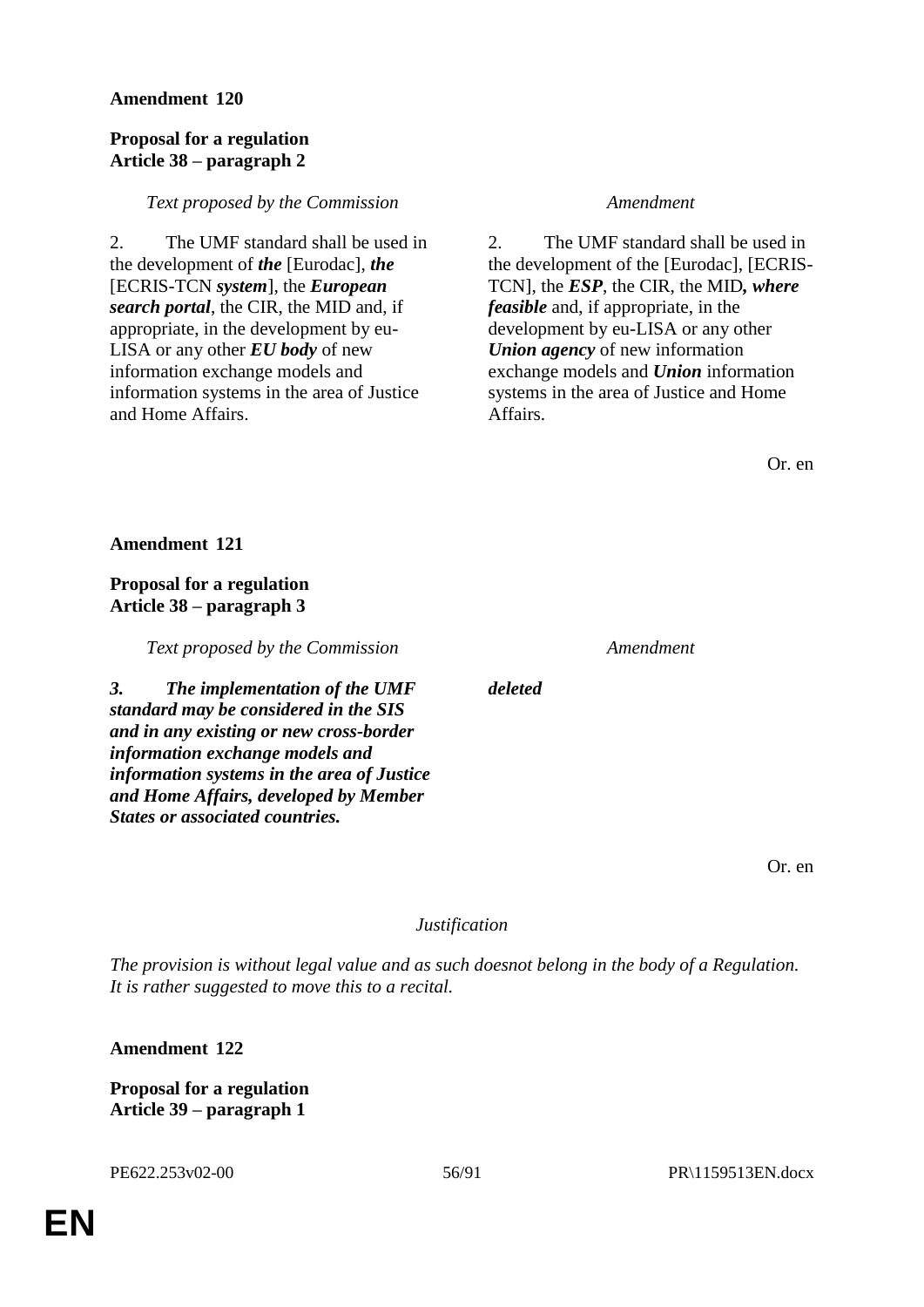1. A central repository for reporting and statistics (CRRS) is established for the purposes of supporting the objectives of Eurodac, *the* SIS and [*the* ECRIS-TCN *system*] and to *generate* cross-system statistical data and analytical reporting for policy, operational and data quality purposes.

1. A central repository for reporting and statistics (CRRS) is established for the purposes of supporting the objectives of Eurodac, SIS and [ECRIS-TCN] and to *provide* cross-system statistical data and analytical reporting for policy, operational and data quality purposes.

Or. en

## *Justification*

*The use of the term "generate" could be misunderstood as implying that there is some kind of further processing.*

## **Amendment 123**

## **Proposal for a regulation Article 39 – paragraph 2 a (new)**

*Text proposed by the Commission Amendment*

*2a. Europol may access data contained in the CRRS for the performance of its tasks referred to in Article 4 of Regulation (EU) 2016/794.*

Or. en

## **Amendment 124**

## **Proposal for a regulation Article 39 – paragraph 2 b (new)**

*Text proposed by the Commission Amendment*

*2b. The European Border and Coast Guard Agency may access data contained in the CRRS for the performance of its tasks referred to in Article 8 of Regulation (EU) 2016/1624.*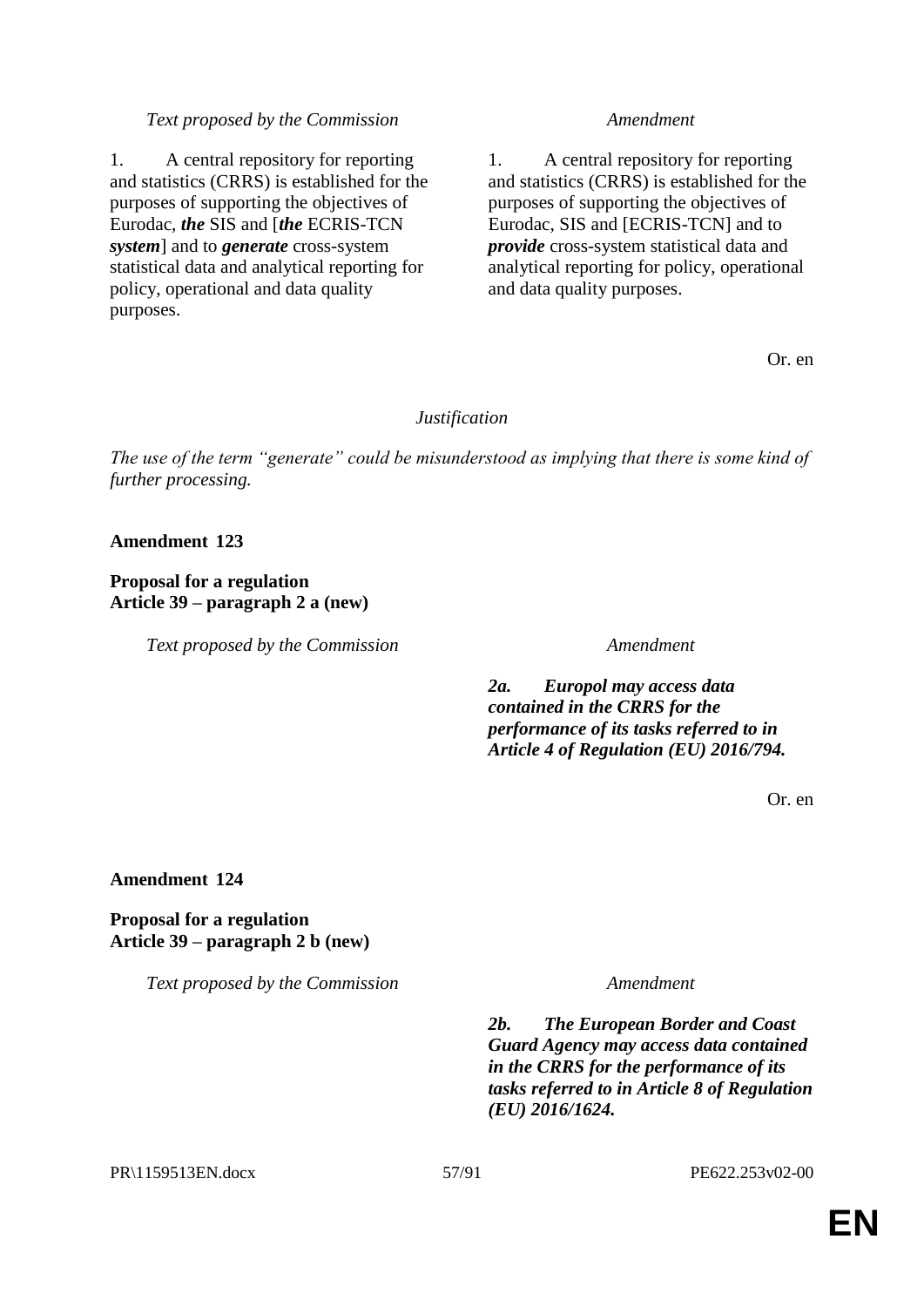## **Proposal for a regulation Article 39 – paragraph 3**

## *Text proposed by the Commission Amendment*

3. eu-LISA shall render the data anonymous and shall record such anonymous data in the CRRS. The process for rendering the data anonymous shall be automated.

3. eu-LISA shall render the data anonymous and shall record such anonymous data in the CRRS. The process for rendering the data anonymous shall be automated. *No direct access by eu-LISA staff shall be granted to any personal data stored in the Union information systems or in the interoperability components*.

Or. en

## *Justification*

*The provision as regards eu-LISA staff is contained in recital 47 as proposed by the Commission. Given the legally non-binding nature of recitals it should be included in an Article.*

## **Amendment 126**

## **Proposal for a regulation Article 39 – paragraph 3 – subparagraph 1 a (new)**

*Text proposed by the Commission Amendment*

*The data contained in CRRS shall not allow for the identification of individuals.*

Or. en

*Justification*

*This part is added as an important safeguard.*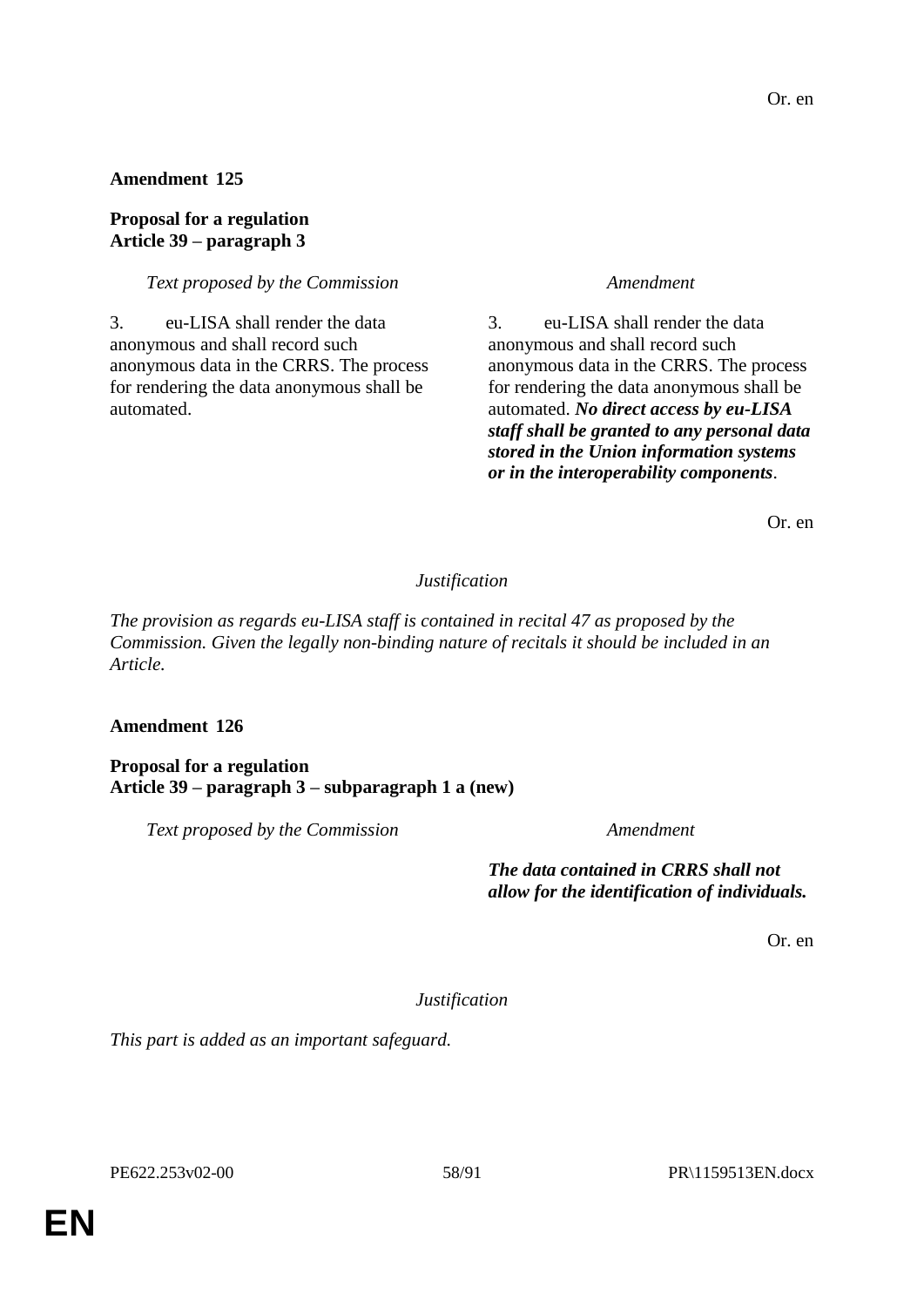## **Proposal for a regulation Article 39 – paragraph 4 – point a**

## *Text proposed by the Commission Amendment*

(a) a central infrastructure, consisting of a data repository enabling the rendering of anonymous data;

(a) a central infrastructure, consisting of a data repository *and a mechanism for* enabling the rendering of anonymous data *to be stored in that repository*;

Or. en

## **Amendment 128**

## **Proposal for a regulation Article 40 – paragraph 3 – point a**

## *Text proposed by the Commission Amendment*

(a) the European Border and Coast Guard Agency shall be considered a data controller in accordance with Article *2(b)* of Regulation No 45/2001 in relation to processing of personal data by the ETIAS Central Unit;

(a) the European Border and Coast Guard Agency shall be considered a data controller in accordance with Article *2(d)* of Regulation *(EC)* No 45/2001 in relation to processing of personal data by the ETIAS Central Unit;

Or. en

## *Justification*

*Corrects a mistake. In Regulation 45/2001 Article 2(d) defines the "controller".*

## **Amendment 129**

## **Proposal for a regulation Article 40 – paragraph 3 a (new)**

*Text proposed by the Commission Amendment*

*3 a. In relation to information security management of the interoperability components eu-LISA shall be considered a data controller in accordance with*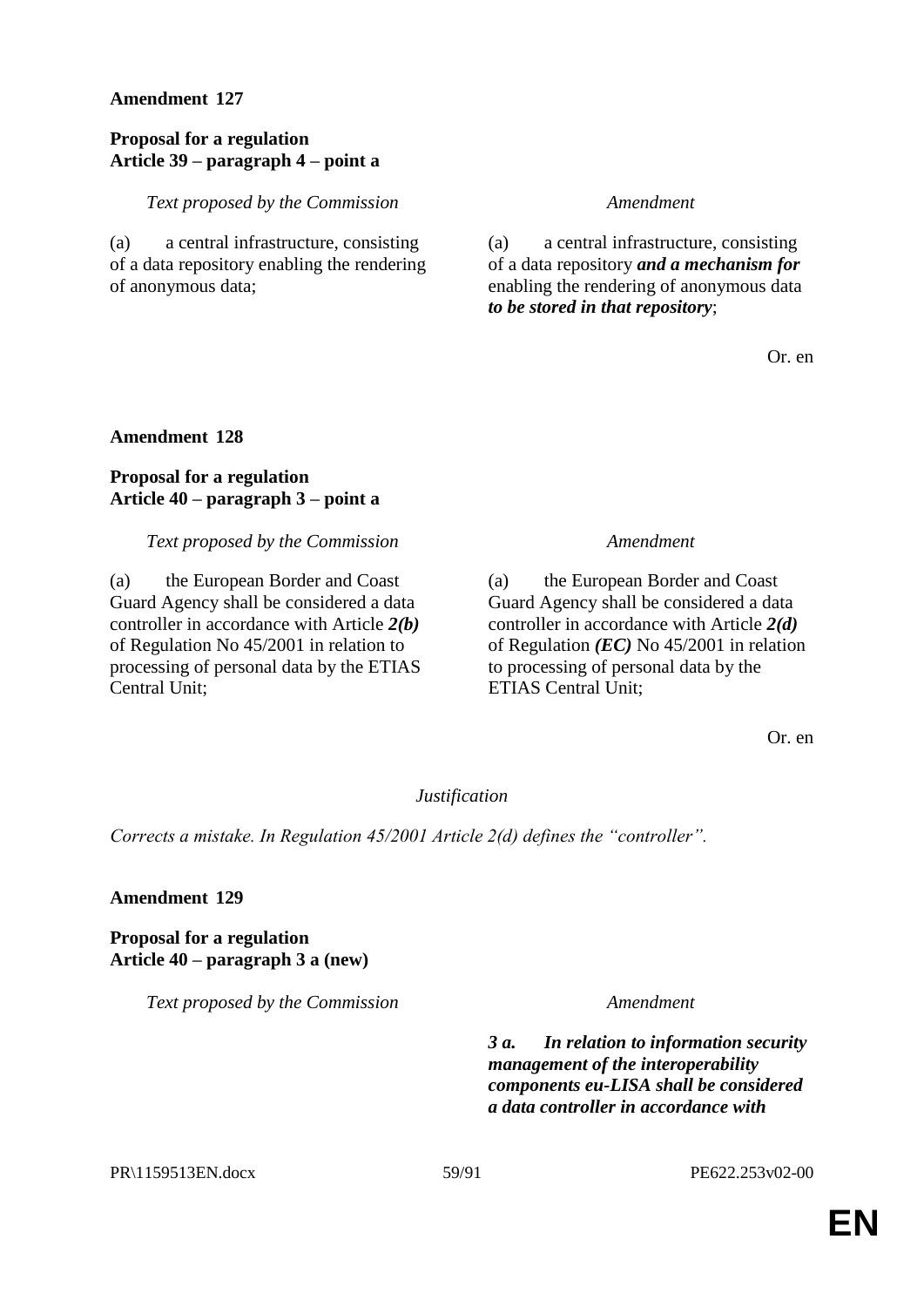## *Regulation (EC) No 45/2001.*

Or. en

## *Justification*

*Alignment to ETIAS text.*

## **Amendment 130**

## **Proposal for a regulation Article 41 – paragraph 1**

*Text proposed by the Commission Amendment*

In relation to the processing of personal data in the *CIR*, eu-LISA is to be considered the data processor in accordance with Article 2(e) of Regulation (EC) No 45/2001.

In relation to the processing of personal data in the *shared BMS, the CIR and the MID*, eu-LISA is to be considered the data processor in accordance with Article 2(e) of Regulation (EC) No 45/2001.

Or. en

### *Justification*

*The two missing interoperability components in which data processing takes place need to be added. There is no need to add the ESP as no processing of personal data takes place within it.*

## **Amendment 131**

## **Proposal for a regulation Article 42 – paragraph 1**

*Text proposed by the Commission Amendment*

1. *Both* eu-LISA *and* the Member State authorities shall ensure the security of the processing of personal data that takes place pursuant to *the application of* this Regulation. eu-LISA, [the ETIAS Central Unit] and the Member State authorities shall cooperate on security-related tasks.

1. eu-LISA*,* the Member State authorities *and Europol* shall ensure the security of the processing of personal data that takes place pursuant to this Regulation. eu-LISA, [the ETIAS Central Unit]*, Europol* and the Member State authorities shall cooperate on security-related tasks.

Or. en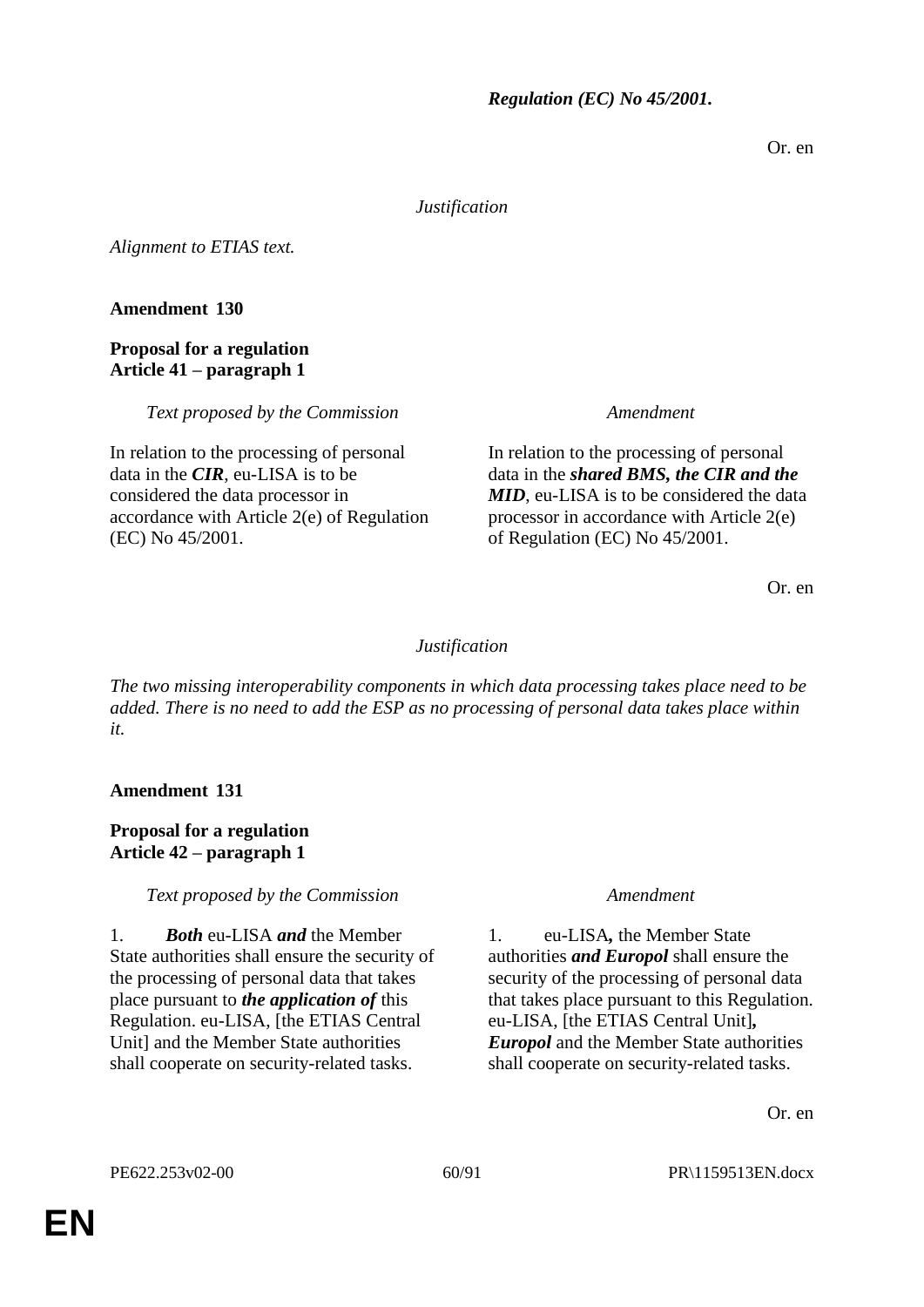## *Justification*

*Also Europol is processing data and should therefore be referred to in this Article. The wording "pursuant to the application of this Regulation" is unclear.*

## **Amendment 132**

**Proposal for a regulation Article 42 – paragraph 3 – point a a (new)**

*Text proposed by the Commission Amendment*

*(aa) deny unauthorised persons access to data-processing equipment and installations;*

Or. en

*Justification*

*Alignment with EES Article 43.*

**Amendment 133**

**Proposal for a regulation Article 42 – paragraph 3 – point d a (new)**

*Text proposed by the Commission Amendment*

*(da) prevent the use of automated dataprocessing systems by unauthorised persons using data communication equipment;*

Or. en

*Justification*

*Alignment with EES Article 43.*

**Amendment 134**

**Proposal for a regulation Article 42 – paragraph 3 – point h a (new)**

PR\1159513EN.docx 61/91 PE622.253v02-00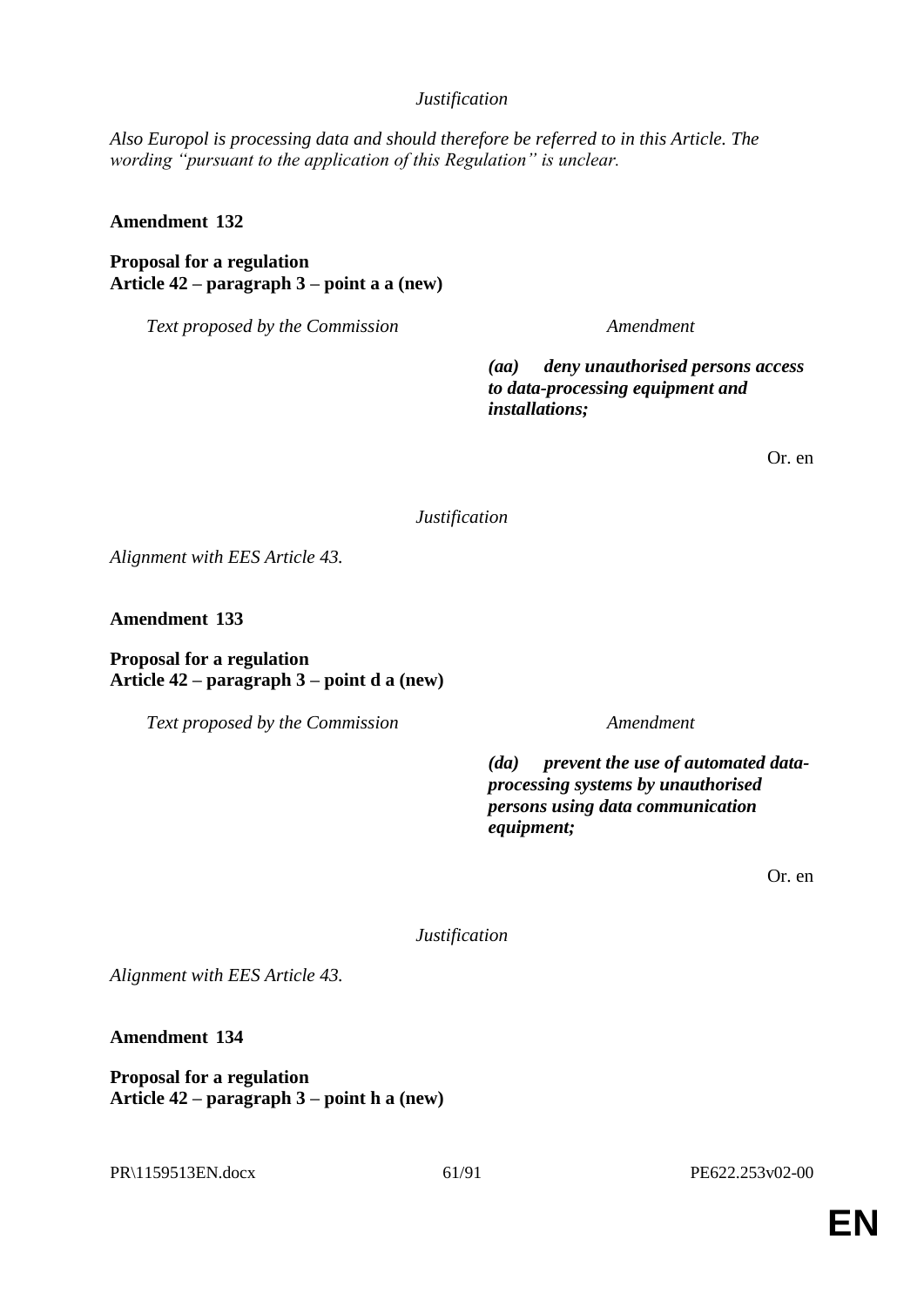*(ha) ensure that, in the event of an interruption, installed systems can be restored to normal operation;*

Or. en

*Justification*

*Alignment with EES Article 43.*

**Amendment 135**

## **Proposal for a regulation Article 42 – paragraph 3 – point h b (new)**

*Text proposed by the Commission Amendment*

*(hb) ensure reliability by making sure that any faults in the functioning of the interoperability components are properly reported.*

Or. en

*Justification*

*Alignment with EES Article 43.*

**Amendment 136**

## **Proposal for a regulation Article 42 – paragraph 4**

*Text proposed by the Commission Amendment*

4. Member States shall take measures equivalent to those referred to in paragraph 3 as regards security in respect of the processing of personal data by the authorities having a right to access any of the interoperability components.

4. Member States*, Europol and the ETIAS Central Unit* shall take measures equivalent to those referred to in paragraph 3 as regards security in respect of the processing of personal data by the authorities having a right to access any of the interoperability components.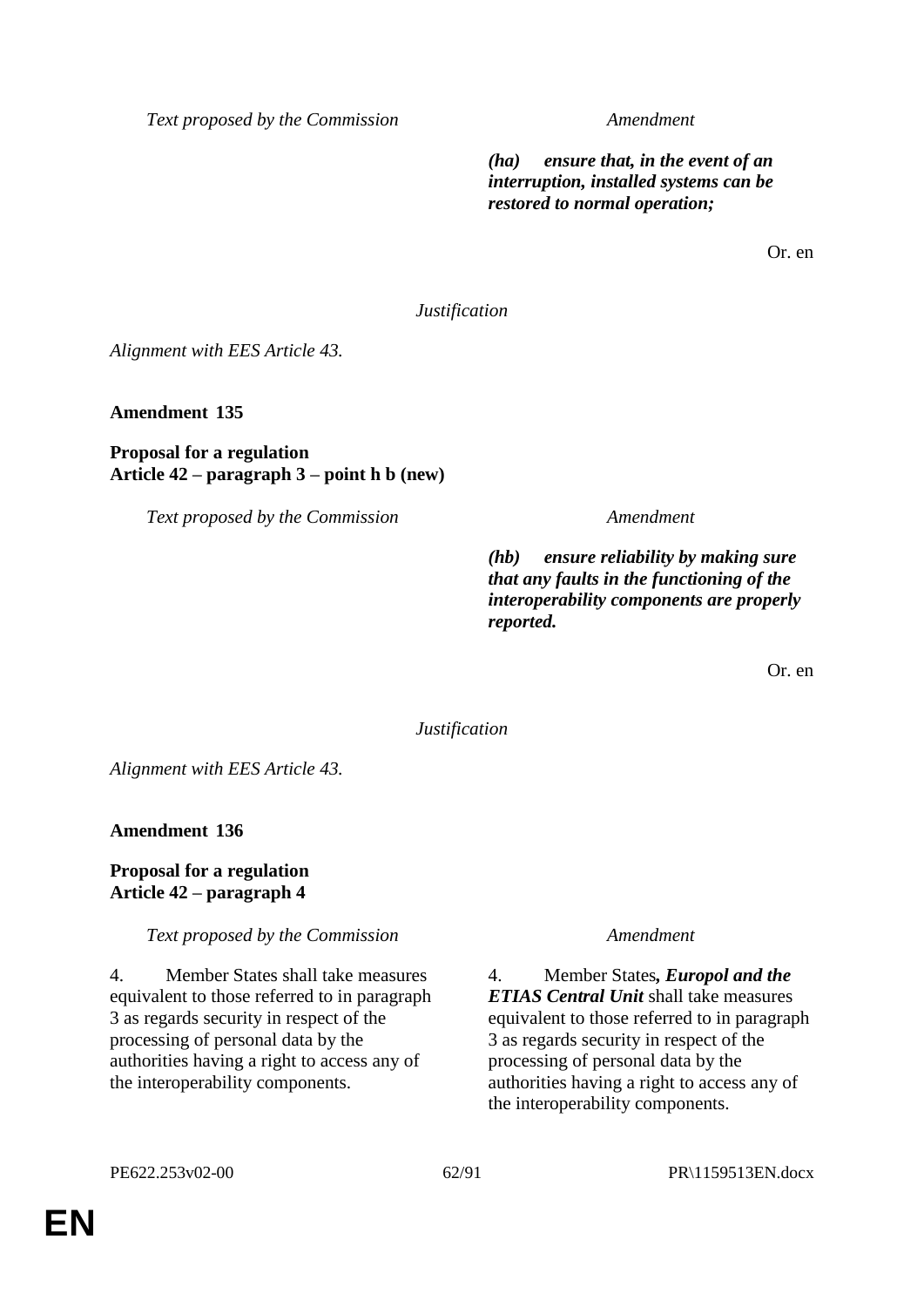### **Proposal for a regulation Article 43 – title**

*Text proposed by the Commission Amendment*

Confidentiality of **SIS** data Confidentiality of data

Or. en

## *Justification*

*It is not clear why the obligations as regards confidentiality of data should be limited to SIS data.*

## **Amendment 138**

## **Proposal for a regulation Article 43 – paragraph 1**

### *Text proposed by the Commission Amendment*

1. Each Member State shall apply its rules of professional secrecy or other equivalent duties of confidentiality to all persons and bodies required to work with *SIS* data accessed through any of the interoperability components in accordance with its national law. That obligation shall also apply after those persons leave office or employment or after the termination of the activities of those bodies.

1. Each Member State shall apply its rules of professional secrecy or other equivalent duties of confidentiality to all persons and bodies required to work with data accessed through any of the interoperability components in accordance with its national law. That obligation shall also apply after those persons leave office or employment or after the termination of the activities of those bodies.

Or. en

**Amendment 139**

**Proposal for a regulation Article 43 – paragraph 2**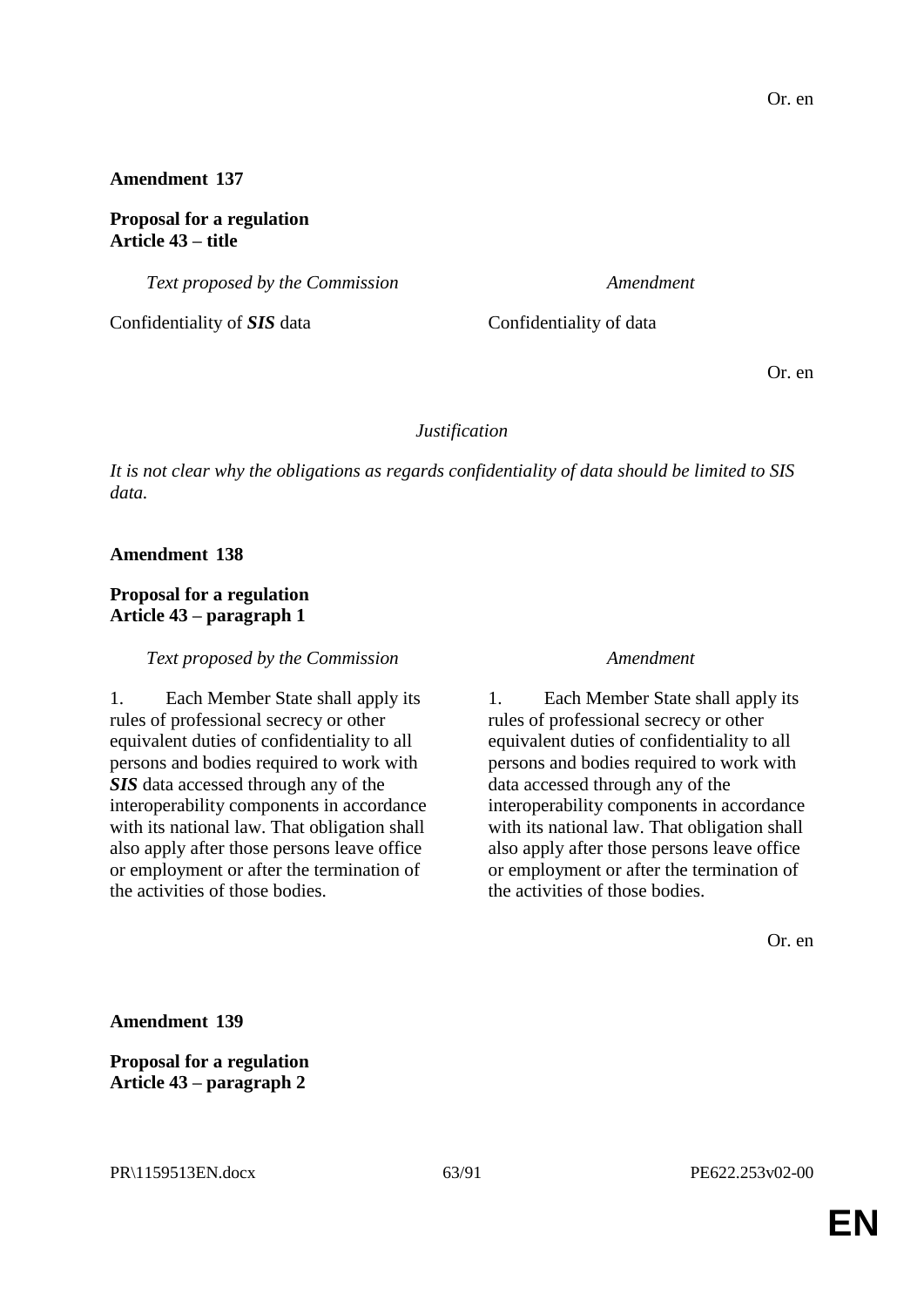2. Without prejudice to Article 17 of the Staff Regulations of officials and the Conditions of Employment of other servants of the European Union, eu-LISA shall apply appropriate rules of professional secrecy or other equivalent duties of confidentiality of comparable standards to those laid down in paragraph 1 to all its staff required to work with *SIS* data. This obligation shall also apply after those persons leave office or employment or after the termination of their activities.

2. Without prejudice to Article 17 of the Staff Regulations of officials and the Conditions of Employment of other servants of the European Union, eu-LISA shall apply appropriate rules of professional secrecy or other equivalent duties of confidentiality of comparable standards to those laid down in paragraph 1 *of this Article* to all its staff required to work with data. This obligation shall also apply after those persons leave office or employment or after the termination of their activities.

Or. en

**Amendment 140**

**Proposal for a regulation Article 43 – paragraph 2 a (new)**

*Text proposed by the Commission Amendment*

*2 a. Where eu-LISA or a Member State cooperates with external contractors in any task related to the interoperability components, it shall closely monitor the activities of the contractor to ensure compliance with all provisions of this Regulation, including in particular security, confidentiality and data protection.*

Or. en

## **Amendment 141**

**Proposal for a regulation Article 44 – paragraph 3**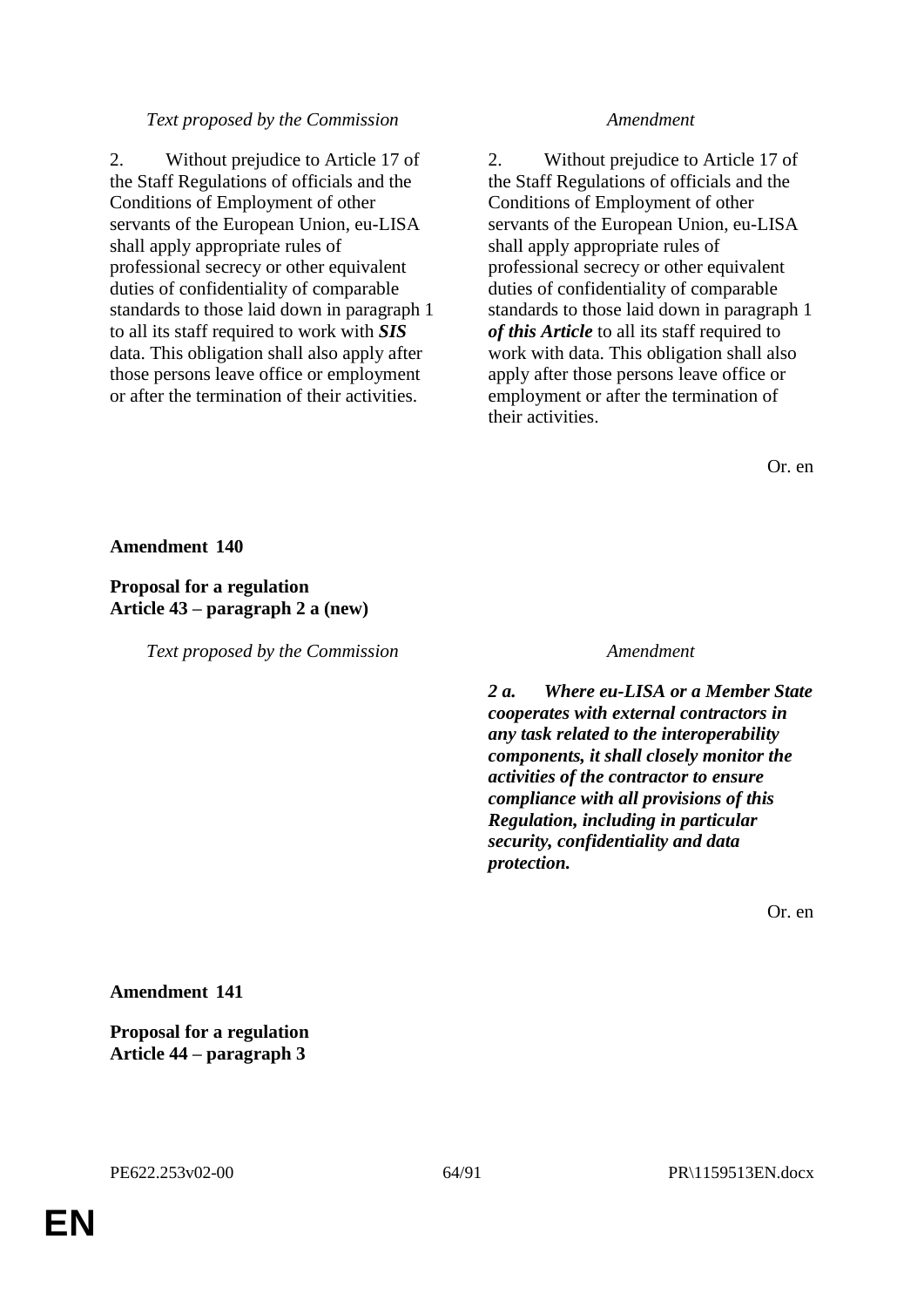3. Without prejudice to the notification and communication of a personal data breach pursuant to Article 33 of Regulation (EU) 2016/679, Article 30 of Directive (EU) 2016/680, or both, Member States shall notify the Commission, eu-LISA and the European Data Protection Supervisor of security incidents. In the event of a security incident in relation to the central infrastructure of the interoperability components, eu-LISA shall notify the Commission and the European Data Protection Supervisor.

3. Without prejudice to the notification and communication of a personal data breach pursuant to Article 33 of Regulation (EU) 2016/679, Article 30 of Directive (EU) 2016/680, or both, Member States *and Europol* shall notify the Commission, eu-LISA and the European Data Protection Supervisor of *any* security incidents *without delay*. In the event of a security incident in relation to the central infrastructure of the interoperability components, eu-LISA shall notify the Commission and the European Data Protection Supervisor.

Or. en

### **Amendment 142**

## **Proposal for a regulation Article 44 – paragraph 4**

### *Text proposed by the Commission Amendment*

4. Information regarding a security incident that has or may have an impact on the operation of the interoperability components or on the availability, integrity and confidentiality of the data shall be provided to the Member States and reported in compliance with the incident management plan to be provided by eu-LISA.

4. Information regarding a security incident that has or may have an impact on the operation of the interoperability components or on the availability, integrity and confidentiality of the data shall be provided to the Member States*, the ETIAS Central Unit where necessary, and Europol without delay* and reported in compliance with the incident management plan to be provided by eu-LISA.

Or. en

### **Amendment 143**

**Proposal for a regulation Article 44 – paragraph 5**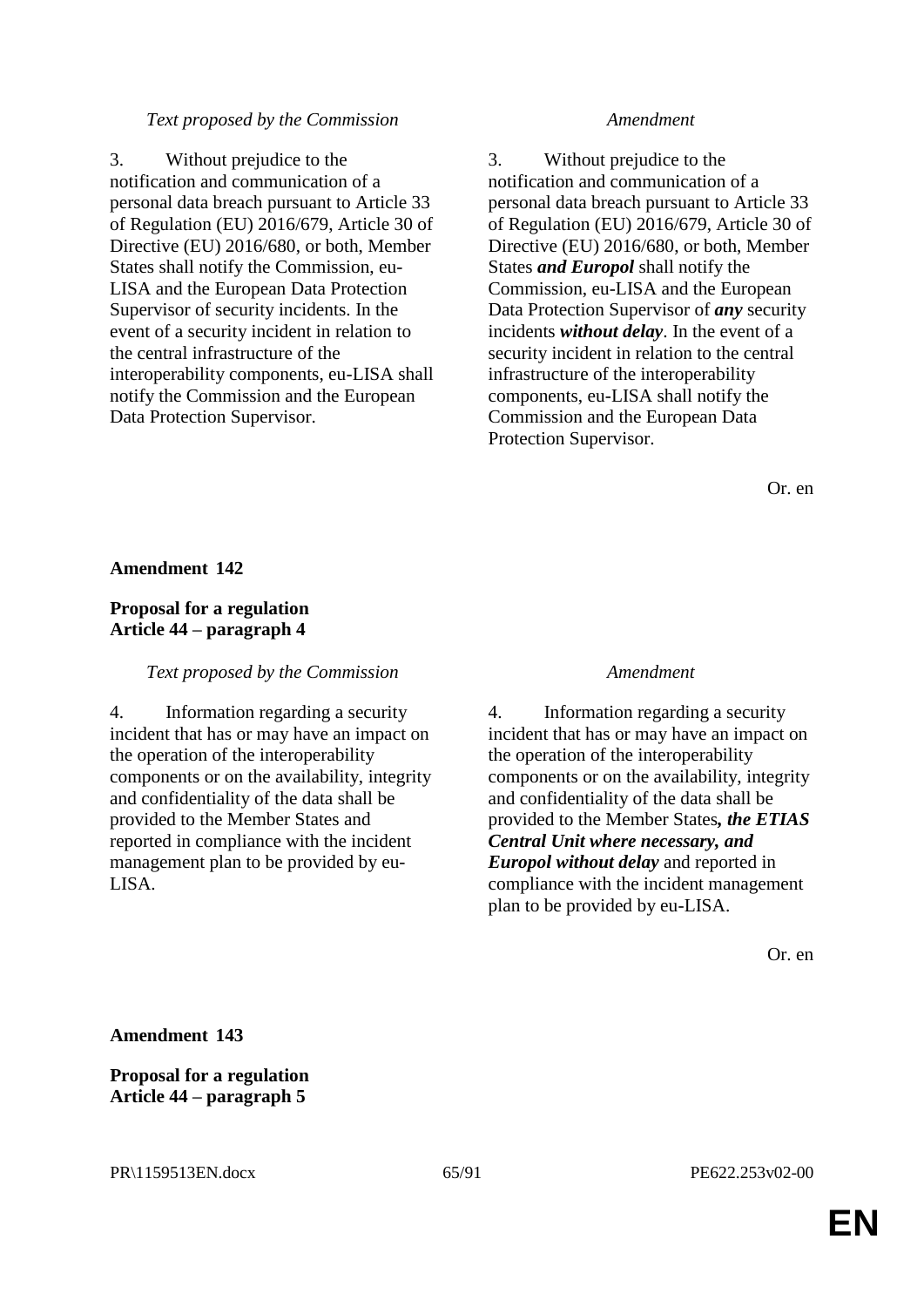5. The Member States concerned and eu-LISA shall cooperate in the event of a security incident. The Commission shall lay down the specification of this cooperation procedure by means of implementing acts. Those implementing acts shall be adopted in accordance with the examination procedure referred to in Article 64(2).

5. The Member States concerned*, the ETIAS Central Unit, Europol* and eu-LISA shall cooperate in the event of a security incident. The Commission shall lay down the specification of this cooperation procedure by means of implementing acts. Those implementing acts shall be adopted in accordance with the examination procedure referred to in Article 64(2).

Or. en

### *Justification*

*It is suggested to align the text to the ETIAS text.*

### **Amendment 144**

## **Proposal for a regulation Article 45 – paragraph 1**

*Text proposed by the Commission Amendment*

Member States and the relevant *EU bodies* shall ensure that each authority entitled to access the interoperability components takes the measures necessary to monitor its compliance with this Regulation and cooperates*, where necessary,* with the supervisory authority.

Member States and the relevant *Union agencies* shall ensure that each authority entitled to access the interoperability components takes the measures necessary to monitor its compliance with this Regulation and cooperates with the supervisory authority.

Or. en

## **Amendment 145**

**Proposal for a regulation Article 45 a (new)**

*Text proposed by the Commission Amendment*

*Article 45a*

PE622.253v02-00 66/91 PR\1159513EN.docx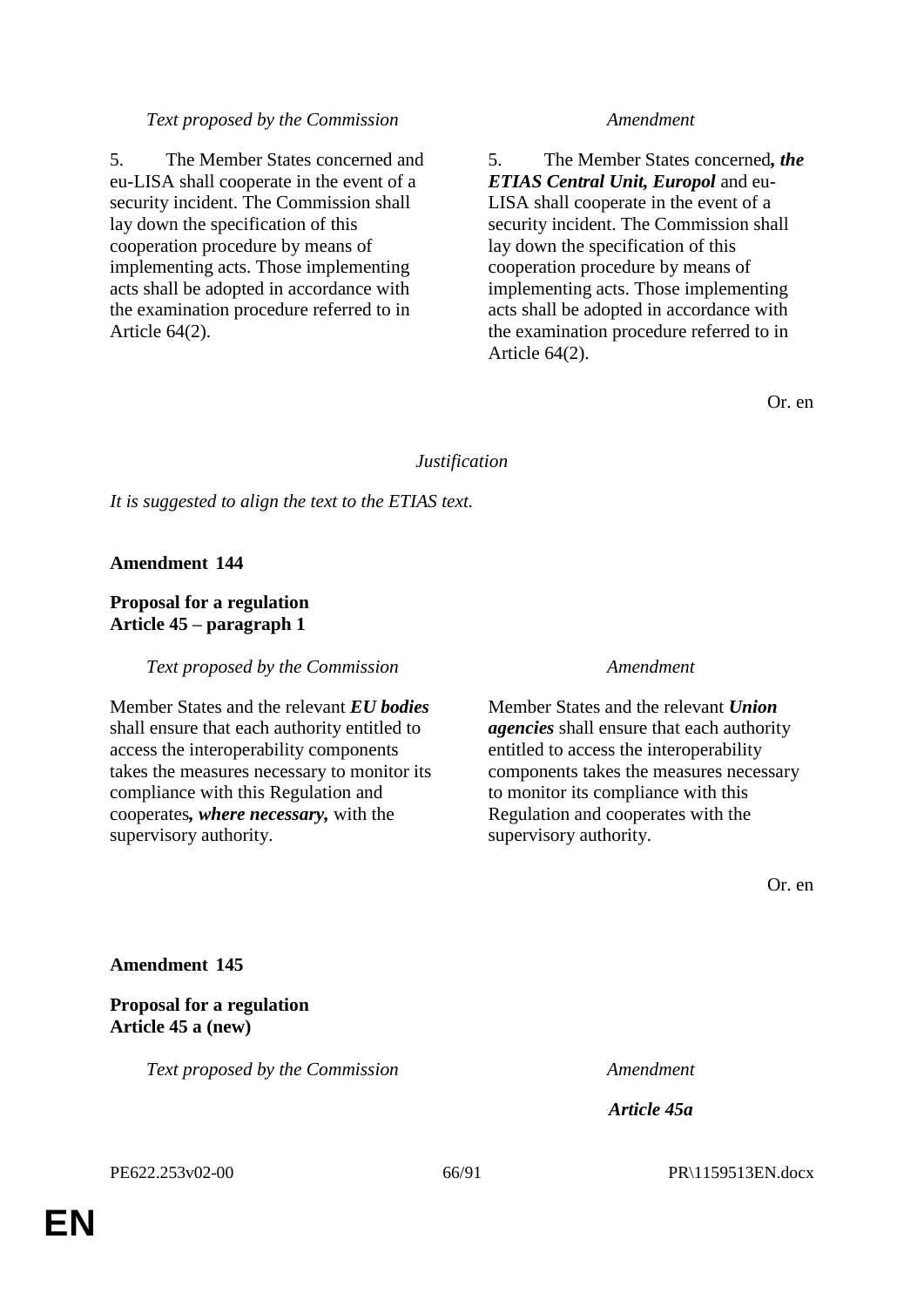## *Penalties*

*Member States shall lay down the rules on penalties applicable to infringements of this Regulation and shall take all measures necessary to ensure that they are implemented. The penalties provided for shall be effective, proportionate and dissuasive.*

Or. en

**Amendment 146**

### **Proposal for a regulation Article 45 b (new)**

*Text proposed by the Commission Amendment*

*Article 45b*

*Liability*

*1. Without prejudice to the right to compensation from, and liability of, the controller or processor under Regulations (EC) No 45/2001 and (EU) 2016/679 and Directive (EU) 2016/680:*

*(a) any person or Member State that has suffered material or non-material damage as a result of an unlawful personal data processing operation or any other act incompatible with this Regulation by a Member State shall be entitled to receive compensation from that Member State;*

*(b) any person or Member State that has suffered material or non-material damage as a result of any act by eu-LISA incompatible with this Regulation shall be entitled to receive compensation from eu-LISA. eu-LISA shall also be liable for unlawful personal data processing operations in accordance with its role as processor or, where applicable, controller.*

*The Member State concerned or eu-LISA shall be exempted from their liability, in*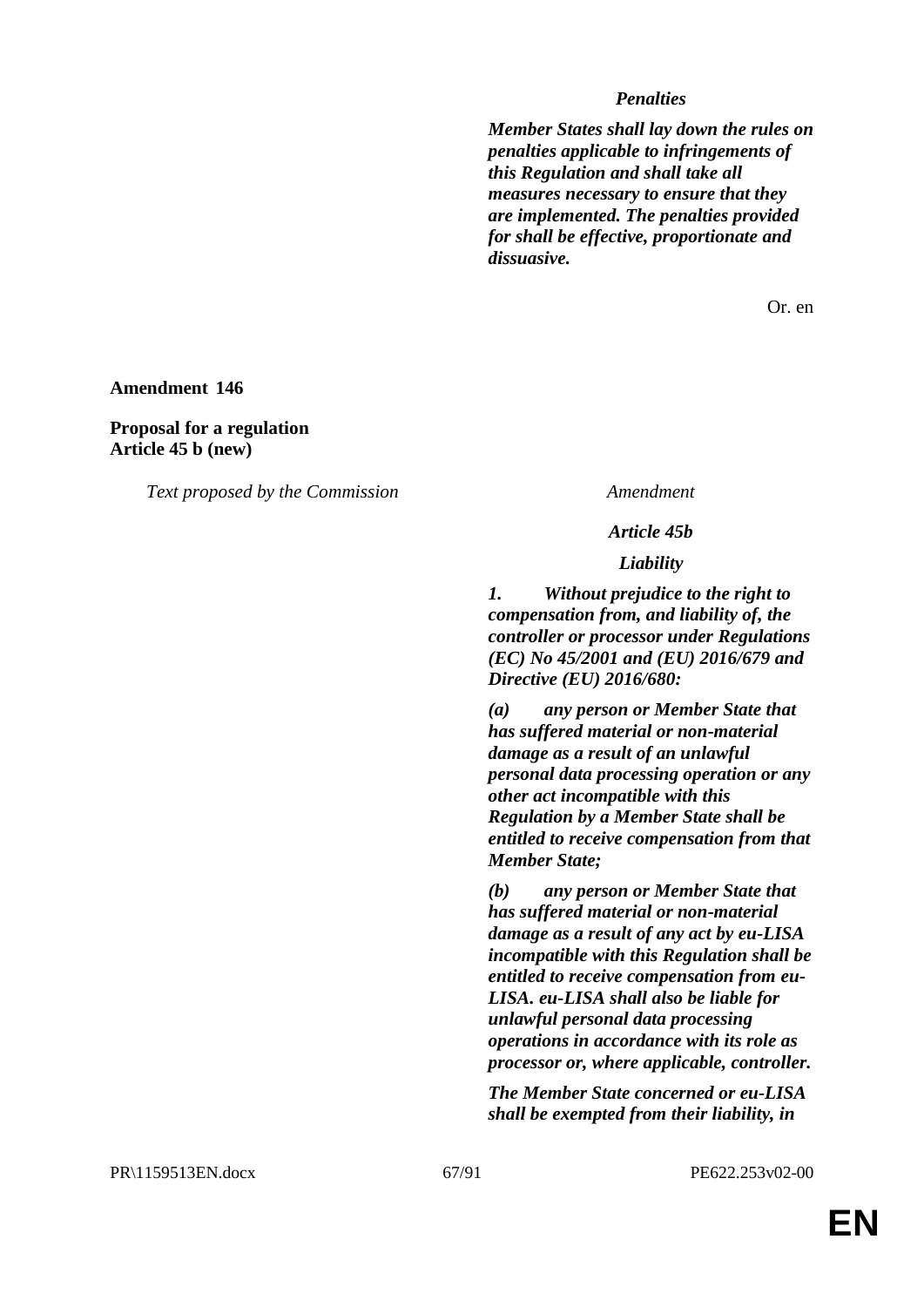*whole or in part, if they prove that they are not responsible for the event which gave rise to the damage.*

*2. If any failure of a Member State to comply with its obligations under this Regulation causes damage to the interoperability components, that Member State shall be liable for such damage, unless and insofar as eu-LISA or another Member State bound by this Regulation failed to take reasonable measures to prevent the damage from occurring or to minimise its impact.*

*3. Claims for compensation against a Member State for the damage referred to in paragraphs 1 and 2 shall be governed by the national law of the defendant Member State. Claims for compensation against the controller or eu-LISA for the damage referred to in paragraphs 1 and 2 shall be subject to the conditions provided for in the Treaties.*

Or. en

## **Amendment 147**

**Proposal for a regulation Article 46 – paragraph 1**

*Text proposed by the Commission Amendment*

1. *Without prejudice to the right of information referred to in Articles 11 and 12 of Regulation (EC) 45/2001 and Articles 13 and 14 of Regulation (EU) 2016/679,* persons whose data are stored in the shared biometric matching service, the common identity repository or the multiple-identity detector shall *be informed by the authority collecting their data, at the time their data are collected, about the processing of personal data for the purposes of this* Regulation*, including about identity and contact details of the respective data controllers, and about the* 

1. *The authority collecting the data of p*ersons whose data are stored in the shared biometric matching service, the common identity repository or the multiple-identity detector shall *provide them with the information required under Articles 11 and 12 of* Regulation *(EC) 45/2001 and Articles 12, 13 and 14 of Regulation (EU) 2016/679 in the manner required by those provisions*. *The authority shall provide the information at the time such persons' data are collected.*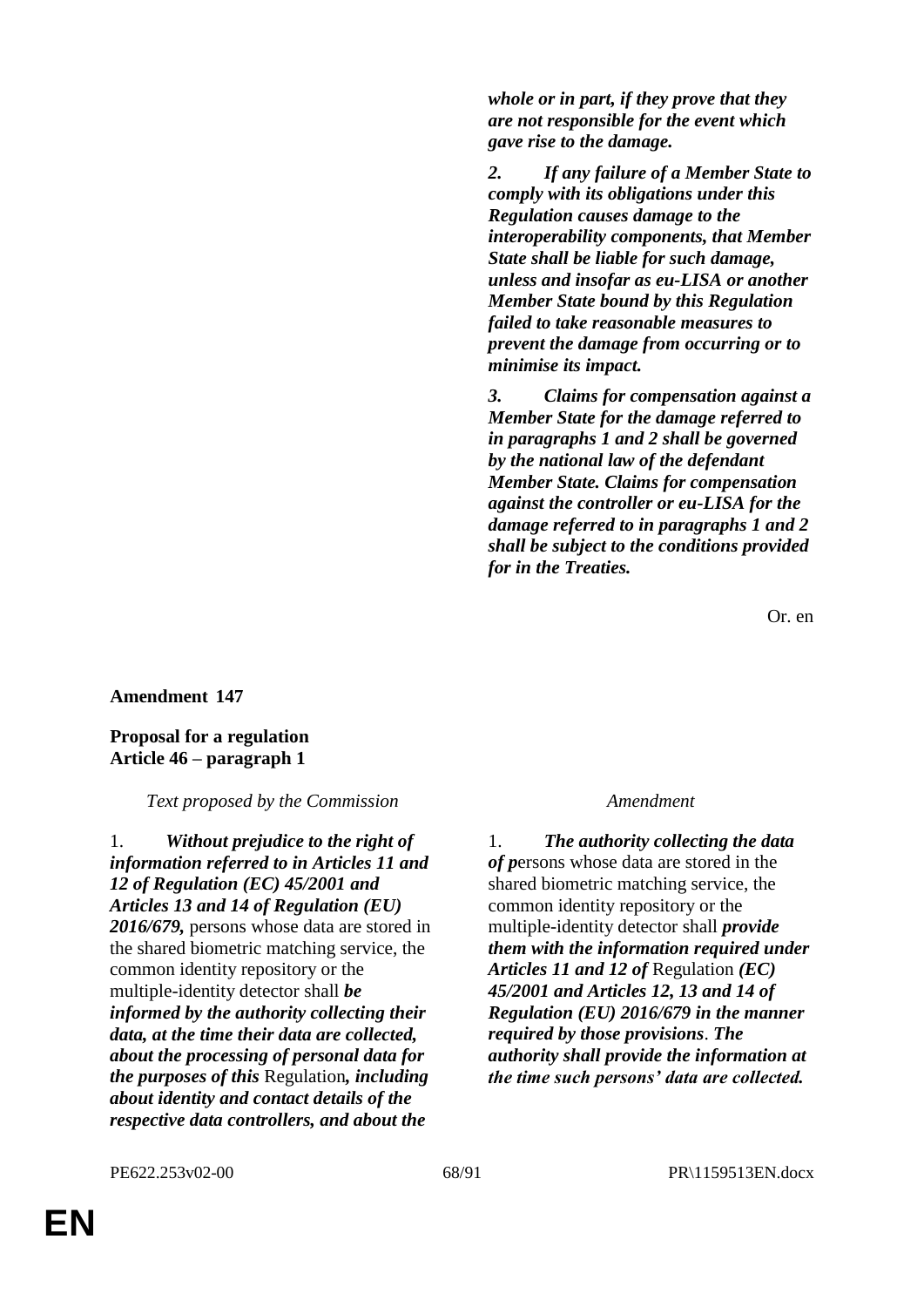*procedures for exercising their rights of access, rectification and erasure, as well as about the contact details of the European Data Protection Supervisor and of the national supervisory authority of the Member State responsible for the collection of the data*.

Or. en

### **Amendment 148**

## **Proposal for a regulation Article 47 – paragraph 1**

### *Text proposed by the Commission Amendment*

1. In order to exercise their rights under Articles 13, 14, 15 and 16 of Regulation (EC) 45/2001 and Articles 15, 16, 17 and 18 of Regulation (EU) 2016/679, any person shall have the right to address him or herself to the Member State responsible for the manual verification of different identities or *of any* Member State, who shall examine and reply to the request.

1. In order to exercise their rights under Articles 13, 14, 15 and 16 of Regulation (EC) 45/2001 and Articles 15, 16, 17 and 18 of Regulation (EU) 2016/679 *as regards the processing of personal data in the CIR, the shared BMS and the MID*, any person shall have the right to address him or herself to the Member State responsible for the manual verification of different identities or *to any other* Member State, who shall examine and reply to the request.

Or. en

### **Amendment 149**

## **Proposal for a regulation Article 47 – paragraph 2**

### *Text proposed by the Commission Amendment*

2. The Member State responsible for the manual verification of different identities as referred to in Article 29 or the Member State to which the request has been made shall reply to such requests within 45 days of receipt of the request.

2. The Member State responsible for the manual verification of different identities as referred to in Article 29 or the Member State to which the request has been made shall reply to such requests *as soon as possible, and at the latest* within

### PR\1159513EN.docx 69/91 PE622.253v02-00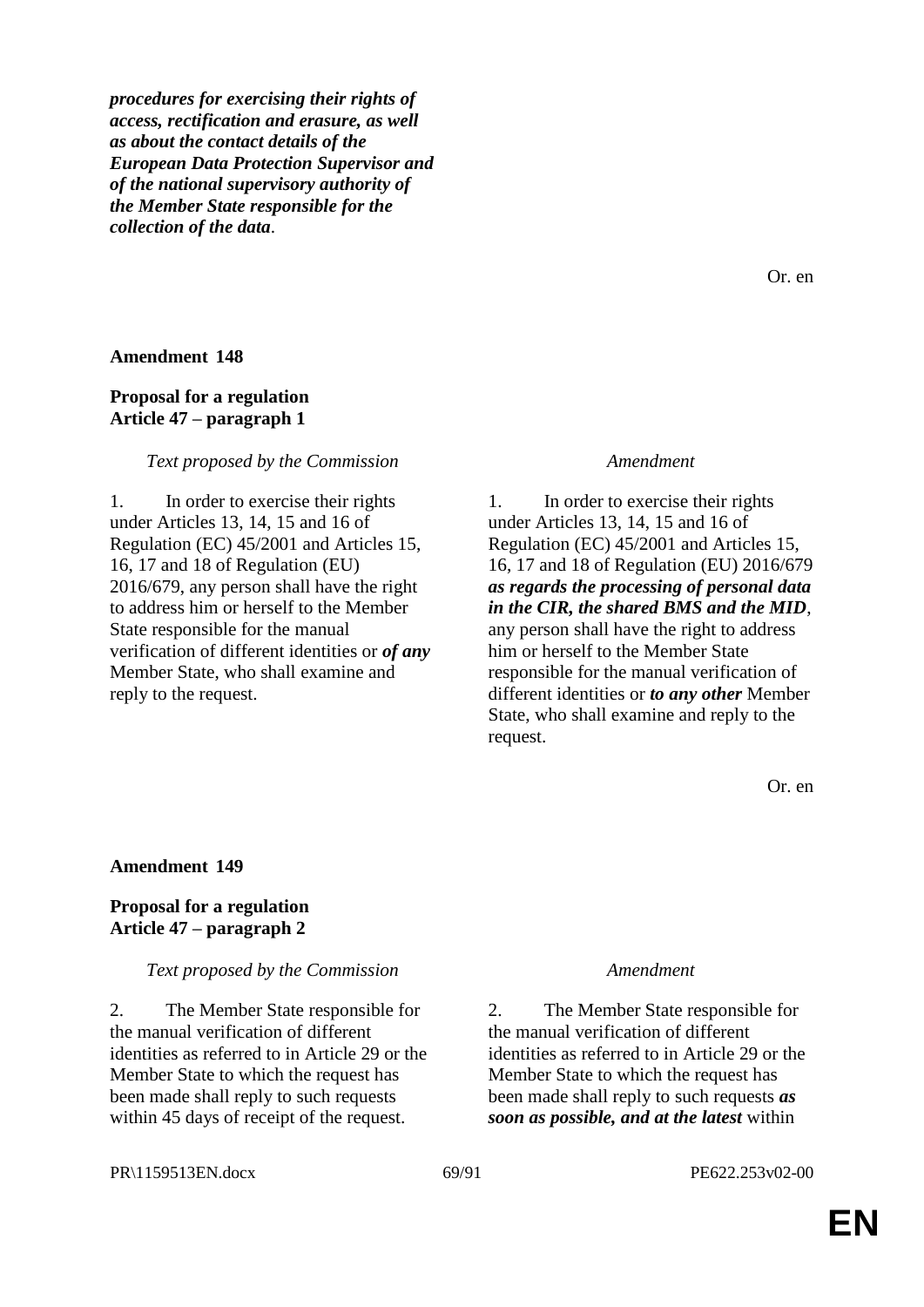45 days of receipt of the request.

## Or. en

## **Amendment 150**

## **Proposal for a regulation Article 47 – paragraph 3**

### *Text proposed by the Commission Amendment*

3. If a request for correction or erasure of personal data is made to a Member State other than the Member State responsible, the Member State to which the request has been made shall contact the authorities of the Member State responsible within seven days and the Member State responsible shall check the accuracy of the data and the lawfulness of the data processing within 30 days of such contact.

3. If a request for *access,* correction or erasure of personal data is made to a Member State other than the Member State responsible, the Member State to which the request has been made shall contact the authorities of the Member State responsible within seven days and the Member State responsible shall check the accuracy of the data and the lawfulness of the data processing *as soon as possible, and at the latest* within 30 days of such contact.

Or. en

## **Amendment 151**

## **Proposal for a regulation Article 47 – paragraph 4**

## *Text proposed by the Commission Amendment*

4. Where, following an examination, it is found that the data stored in the *multiple-identity detector (*MID*)* are factually inaccurate or have been recorded unlawfully, the Member State responsible or, where applicable, the Member State to which the request has been made shall correct or delete these data.

4. Where, following an examination, it is found that the data stored in *the CIR, the shared BMS and* the MID are factually inaccurate or have been recorded unlawfully, the Member State responsible or, where applicable, the Member State to which the request has been made shall *immediately* correct or delete these data.

Or. en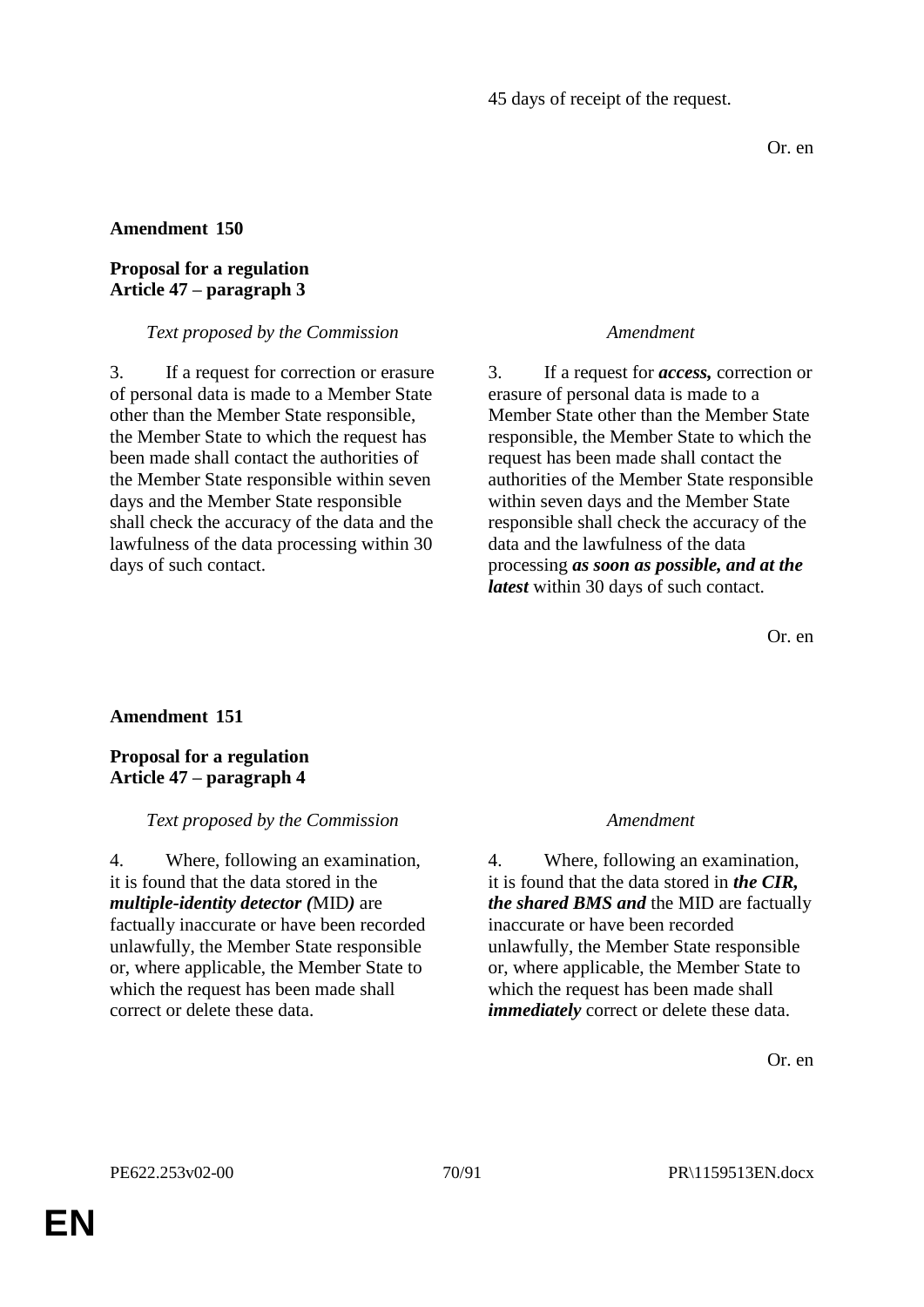## **Proposal for a regulation Article 47 – paragraph 5**

### *Text proposed by the Commission Amendment*

5. Where data in the MID is amended by the responsible Member State during its validity period, the responsible Member State shall carry out the processing laid down in Article 27 and, where relevant, Article 29 to determine whether the amended data shall be linked. Where the processing does not report any hit, the responsible Member State or, where applicable, the Member State to which the request has been made shall delete the data from the identity confirmation file. Where the automated processing reports one or several hit(s), the responsible Member State shall create or update the relevant link in accordance with the relevant provisions of this Regulation.

5. Where data in *the CIR, the shared BMS or* the MID is amended by the responsible Member State during its validity period, the responsible Member State shall carry out the processing laid down in Article 27 and, where relevant, Article 29 to determine whether the amended data shall be linked. Where the processing does not report any hit, the responsible Member State or, where applicable, the Member State to which the request has been made shall delete the data from the identity confirmation file. Where the automated processing reports one or several hit(s), the responsible Member State shall create or update the relevant link in accordance with the relevant provisions of this Regulation.

Or. en

## **Amendment 153**

## **Proposal for a regulation Article 47 – paragraph 6**

### *Text proposed by the Commission Amendment*

6. Where the responsible Member State or, where applicable, the Member State to which the request has been made does not agree that data stored in the MID are factually inaccurate or have been recorded unlawfully, that Member State shall adopt an administrative decision explaining in writing to the person concerned without delay why it is not prepared to correct or delete data relating to him or her.

6. Where the responsible Member State or, where applicable, the Member State to which the request has been made does not agree that data stored in *the CIR, the shared BMS or* the MID are factually inaccurate or have been recorded unlawfully, that Member State shall adopt an administrative decision explaining in writing to the person concerned without delay why it is not prepared to correct or delete data relating to him or her.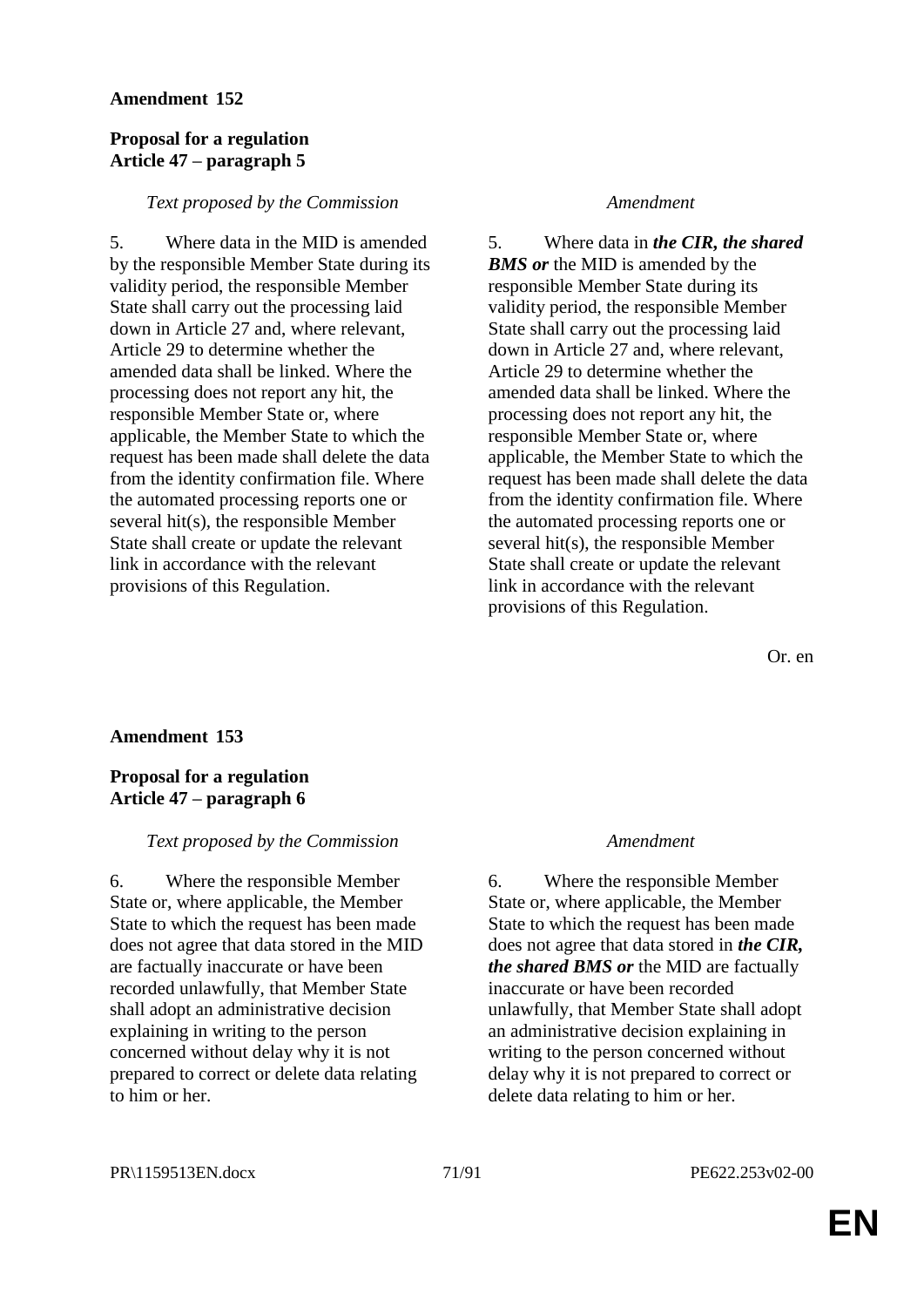## **Proposal for a regulation Article 47 – paragraph 7**

## *Text proposed by the Commission Amendment*

7. This decision shall also provide the person concerned with information explaining the possibility to challenge the decision taken in respect of the request referred in paragraph 3 and*, where relevant,* information on how to bring an action or a complaint before the competent authorities or courts, and any assistance, including from the competent national supervisory authorities.

7. This decision shall also provide the person concerned with information explaining the possibility to challenge the decision taken in respect of the request referred in paragraph 3 and information on how to bring an action or a complaint before the competent authorities or courts, and any assistance, including from the competent national supervisory authorities *together with its contact details*.

Or. en

### **Amendment 155**

### **Proposal for a regulation Article 48 – paragraph 1**

## *Text proposed by the Commission Amendment*

Personal data stored in or accessed by the interoperability components shall not be transferred or made available to any third country, to any international organisation or to any private party.

*Without prejudice to [Article 38 of the Eurodac Regulation] and the querying of Interpol databases through the ESP in accordance with Article 9(5) of this Regulation* personal data stored in or accessed by the interoperability components shall not be transferred or made available to any third country, to any international organisation or to any private party. *Transfers of personal data to Interpol shall be compliant with the provisions of Article 9 of Regulation (EC) No 45/2001 and Chapter V of Regulation (EU) 2016/679.*

Or. en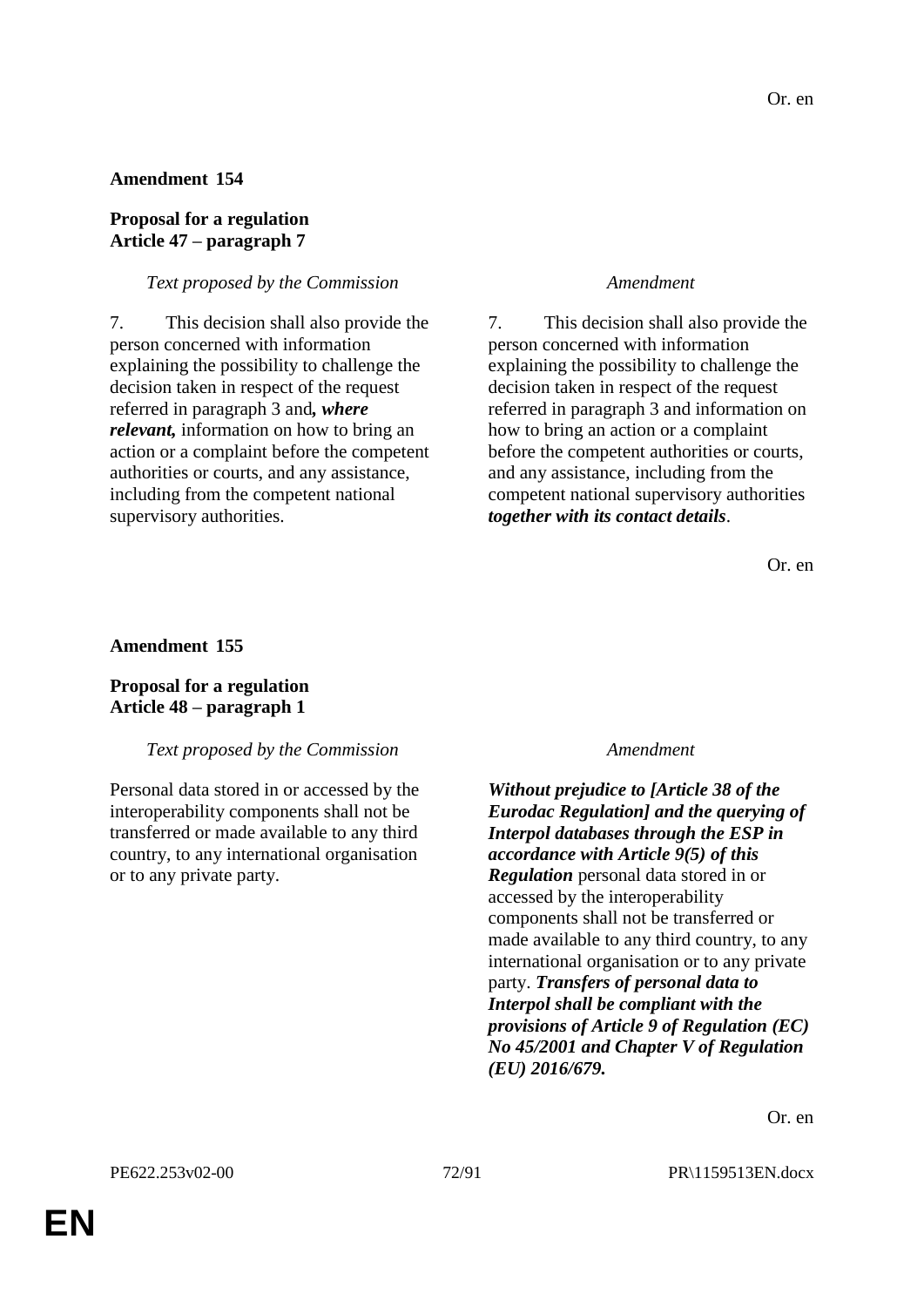# *Justification*

*Reference should be made to the provisions providing for data transfers from the respective IT systems. In addition, reference should be made to the only new provision on transfers in this Regulation, i.e. the querying of Interpol data through the ESP.*

### **Amendment 156**

**Proposal for a regulation Article 49 – paragraph -1 (new)**

*Text proposed by the Commission Amendment*

*-1. Each Member State shall ensure that the supervisory authority referred to in Article 51(1) of Regulation (EU) 2016/679 independently monitors the lawfulness of the processing of personal data pursuant to this Regulation by the Member State concerned.*

Or. en

**Amendment 157**

**Proposal for a regulation Article 49 – paragraph -1 a (new)**

*Text proposed by the Commission Amendment*

*-1a. Each Member State shall ensure that the national laws, regulations and administrative provisions adopted pursuant to Directive (EU) 2016/680 are also applicable to access to the interoperability components by police authorities and designated authorities, including in relation to the rights of the persons whose data are so accessed.*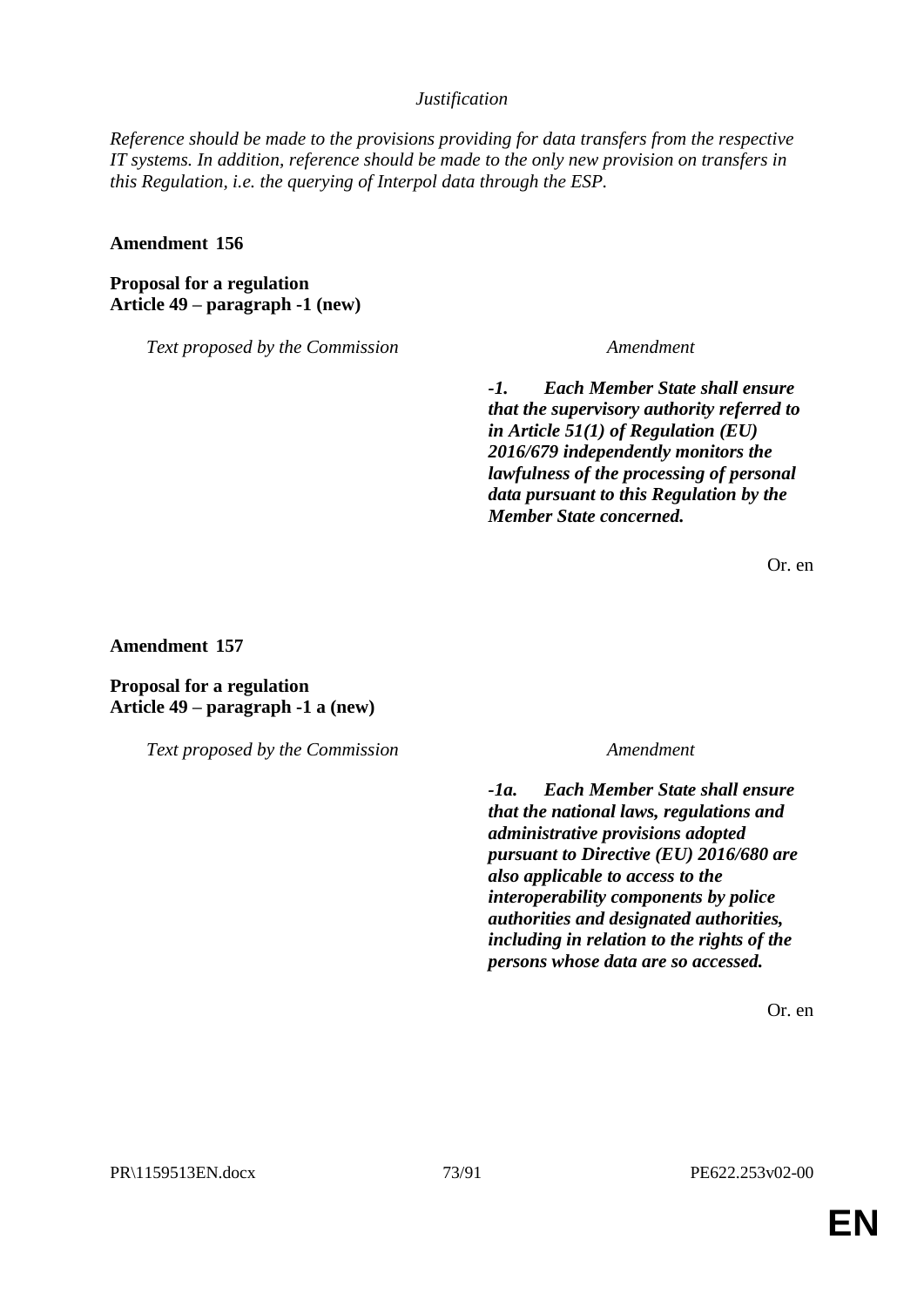# **Proposal for a regulation Article 49 – paragraph -1 b (new)**

*Text proposed by the Commission Amendment*

*-1b. The supervisory authority referred to in Article 41(1) of Directive (EU) 2016/680 shall monitor the lawfulness of the access to personal data by the Member States' police authorities and designated authorities. Article 49(2) and (2a) of this Regulation shall apply accordingly.*

Or. en

**Amendment 159**

# **Proposal for a regulation Article 49 – paragraph 1**

# *Text proposed by the Commission Amendment*

1. The supervisory authority or authorities *designated pursuant* to Article *49* of Regulation (EU) 2016/679 shall ensure that an audit of the data processing operations by the responsible national authorities is carried out in accordance with relevant international auditing standards at least every four years.

1. The supervisory authority or authorities *referred* to *in* Article *51(1)* of Regulation (EU) 2016/679 shall ensure that an audit of the data processing operations by the responsible national authorities is carried out in accordance with relevant international auditing standards at least every four years. *The results of the audit may be taken into account in the evaluations conducted under the mechanism established by Council Regulation (EU) No 1053/2013 1a. The supervisory authorities referred to in Article 51(1) of Regulation (EU) 2016/679 shall publish annually the number of requests for rectification, completion or erasure, or restriction of processing of data, the action subsequently taken and the number of rectifications, completions, erasures and restrictions of processing made in response to requests by the persons concerned.*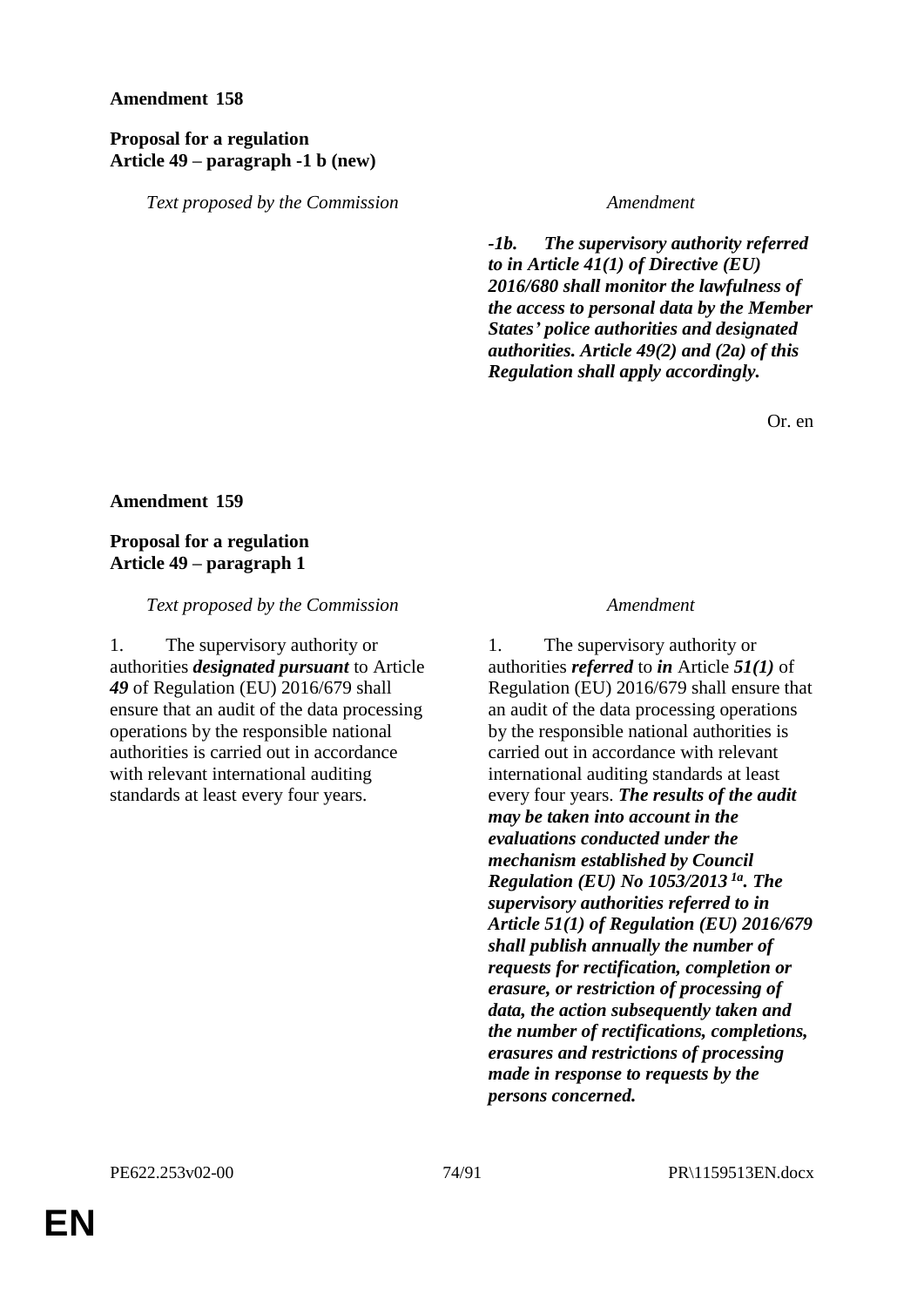*1a Council Regulation (EU) No 1053/2013 of 7 October 2013 establishing an evaluation and monitoring mechanism to verify the application of the Schengen acquis and repealing the Decision of the Executive Committee of 16 September 1998 setting up a Standing Committee on the evaluation and implementation of Schengen (OJ L 295, 6.11.2013, p. 27).*

\_\_\_\_\_\_\_\_\_\_\_\_\_\_\_\_\_\_

Or. en

### **Amendment 160**

# **Proposal for a regulation Article 49 – paragraph 2**

### *Text proposed by the Commission Amendment*

2. Member States shall ensure that their supervisory authority has sufficient resources to fulfil the tasks entrusted to it under this Regulation.

2. Member States shall ensure that their supervisory authority has sufficient resources to fulfil the tasks entrusted to it under this Regulation *and has access to advice from persons with sufficient knowledge of biometric data*.

Or. en

### **Amendment 161**

**Proposal for a regulation Article 49 – paragraph 2 a (new)**

*Text proposed by the Commission Amendment*

*2 a. Member States shall supply any information requested by a supervisory authority referred to in Article 51(1) of Regulation (EU) 2016/679 and shall, in particular, provide it with information on the activities carried out in accordance with their responsibilities as laid down in this Regulation. Member States shall grant the supervisory authorities referred*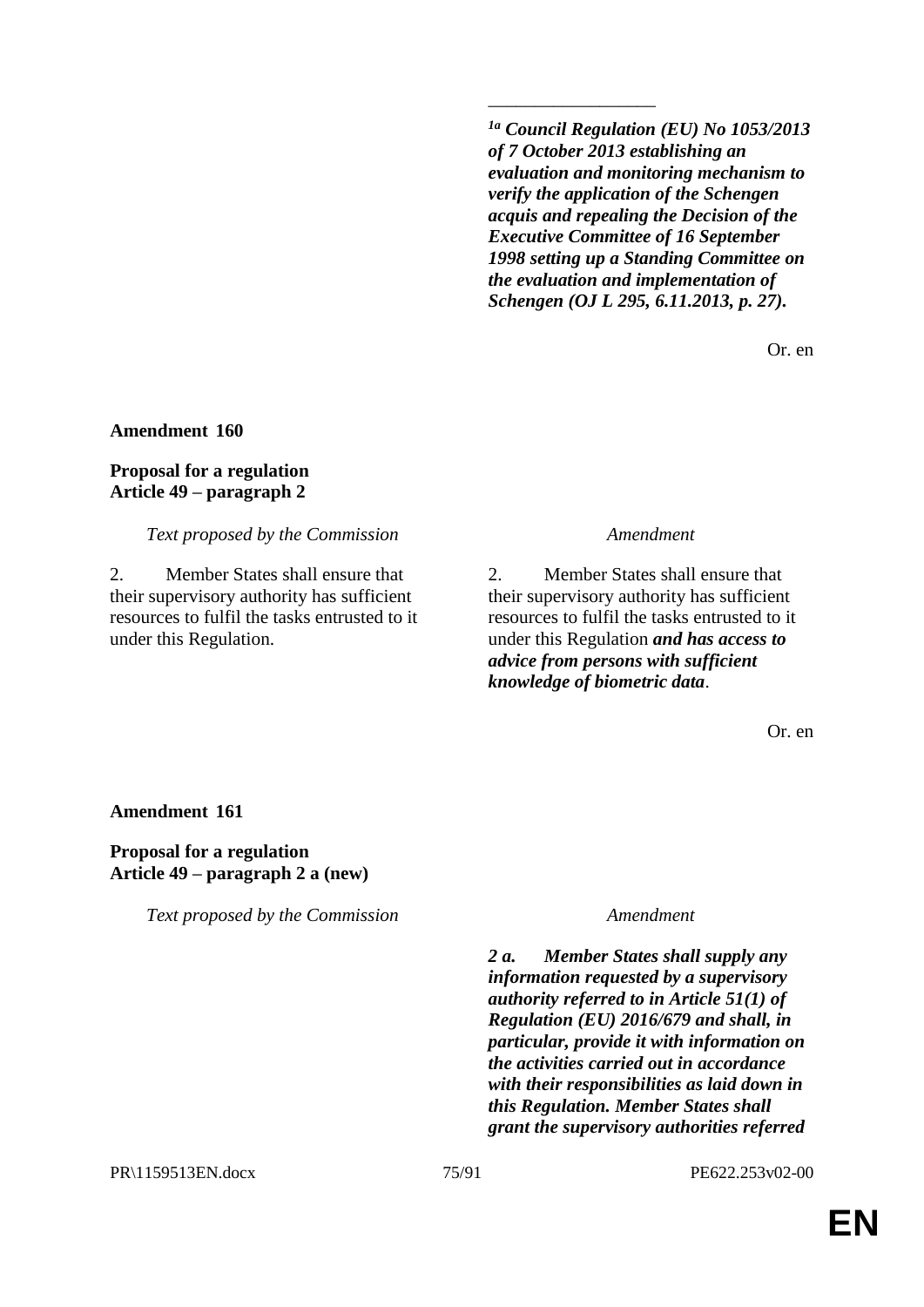*to in Article 51(1) of Regulation (EU) 2016/679 access to their logs and allow it access at all times to all their premises used for interoperability purposes.*

Or. en

**Amendment 162**

# **Proposal for a regulation Article 50 – paragraph -1 (new)**

*Text proposed by the Commission Amendment*

*The European Data Protection Supervisor shall be responsible for monitoring the personal data processing activities of eu-LISA, Europol and the European Border and Coast Guard Agency under this Regulation and for ensuring that such activities are carried out in accordance with Regulation (EC) No 45/2001 and with this Regulation.*

Or. en

# **Amendment 163**

**Proposal for a regulation Article 50 – paragraph 1 a (new)**

*Text proposed by the Commission Amendment*

*eu-LISA shall supply information requested by the European Data Protection Supervisor, give him or her access to all documents and to its logs referred to in Articles 10, 16, 24 and 36 and allow him or her access to all its premises at any time.*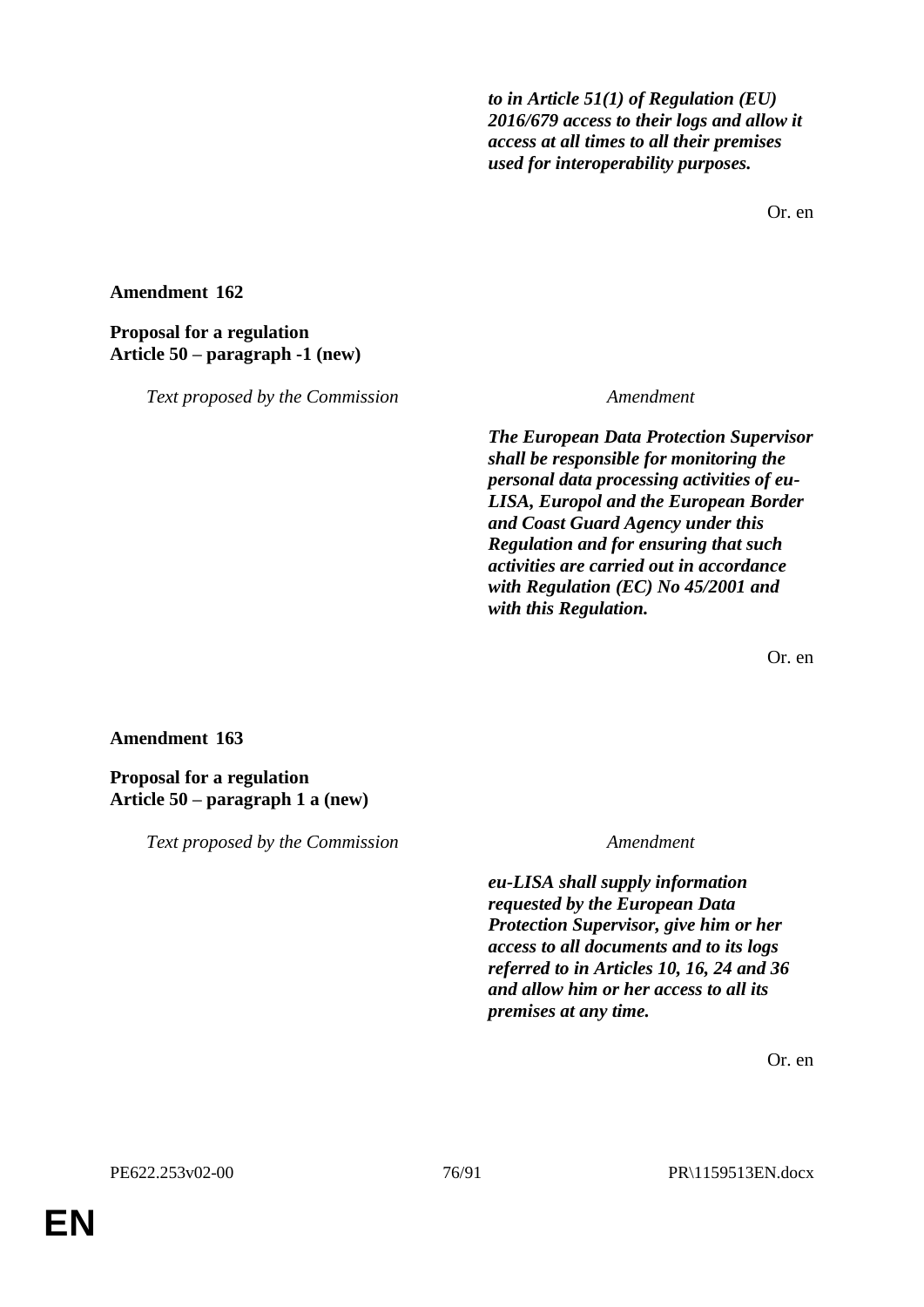# **Proposal for a regulation Article 51 – paragraph 1**

### *Text proposed by the Commission Amendment*

1. The European Data Protection Supervisor shall *act in close cooperation with national supervisory authorities with respect to specific issues requiring national involvement, in particular if the European Data Protection Supervisor or a national supervisory authority finds major discrepancies between practices of Member States or finds potentially unlawful transfers using the communication channels* of the interoperability components*, or in the context of questions raised by one or more national supervisory authorities on the implementation and interpretation* of this Regulation.

1. *The supervisory authorities and* the European Data Protection Supervisor shall*, each acting within the scope of their respective competences, cooperate actively within the framework of their respective responsibilities and ensure coordinated supervision* of the *use of the*  interoperability components *and the application of other provisions* of this Regulation.

Or. en

# **Amendment 165**

**Proposal for a regulation Article 51 – paragraph 2**

*Text proposed by the Commission Amendment*

2. In the *cases referred to in paragraph 1, coordinated* supervision *shall be ensured in accordance with Article 62 of Regulation (EU) XXXX/2018 [revised Regulation 45/2001]*.

2. *The European Data Protection Supervisor and the supervisory authorities shall exchange relevant information, assist each other in carrying out audits and inspections, examine any difficulties concerning the interpretation or application of this Regulation, assess problems* in the *exercise of independent* supervision *or in the exercise of the rights of the data subject, draw up harmonised proposals for joint solutions to any problems and promote awareness of data protection rights, as necessary*.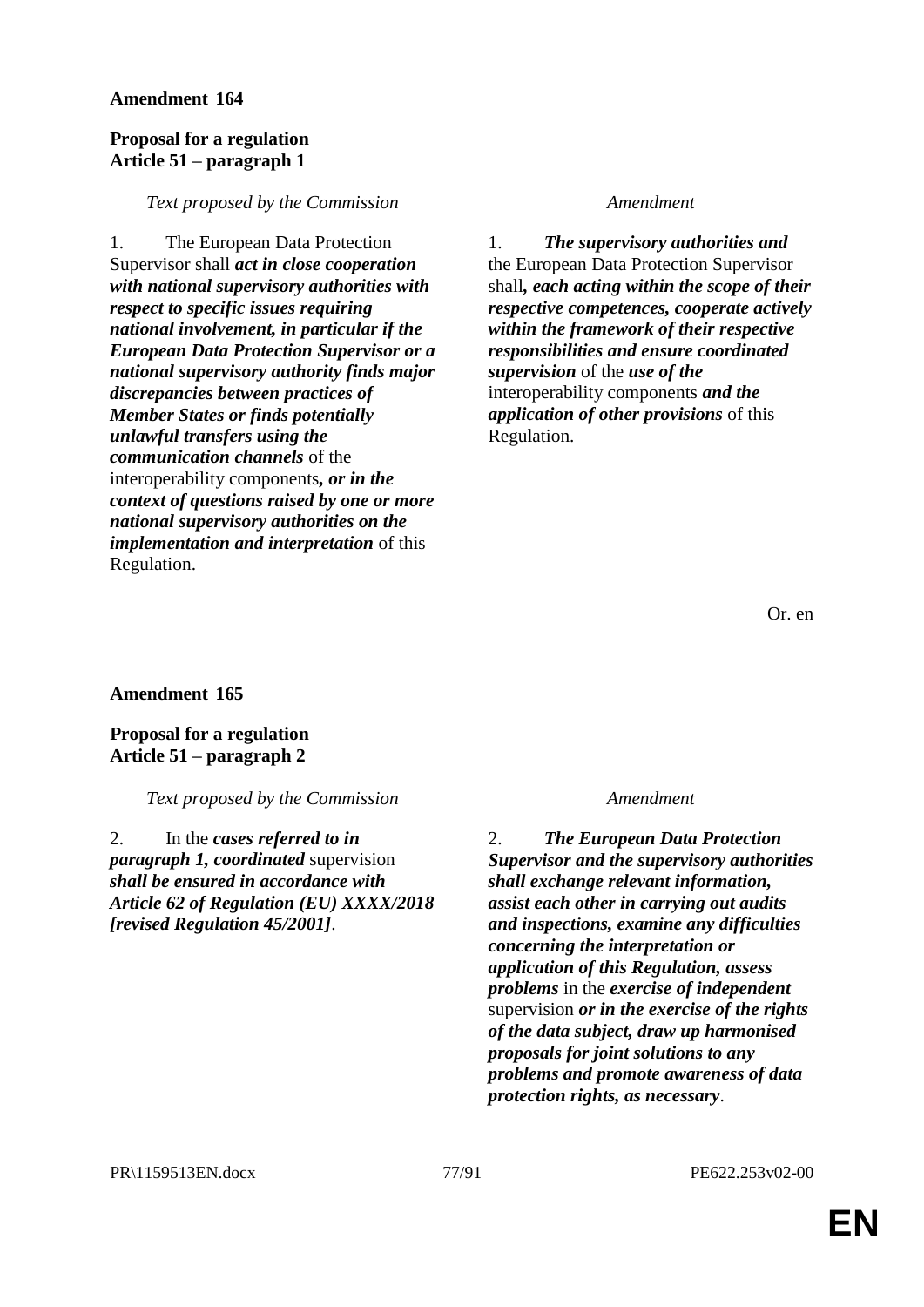*Justification*

*This paragraph is the only instance in the proposal where the Commission refers to the proposal for revision of Regulation 45/2001 while in the rest of the Regulation it refers to the Regulation in force. As the new Regulation is not yet adopted, it seems more appropriate to maintain the provision as in the IT systems.*

# **Amendment 166**

# **Proposal for a regulation Article 51 – paragraph 2 a (new)**

*Text proposed by the Commission Amendment*

*2a. For the purpose of paragraph 2, the supervisory authorities and the European Data Protection Supervisor shall meet at least twice a year within the framework of the European Data Protection Board established by Regulation (EU) 2016/679 (the 'European Data Protection Board'). The costs of those meetings shall be borne by that Board, which shall also organise them. Rules of procedure shall be adopted at the first meeting. Further working methods shall be developed jointly as necessary.*

Or. en

**Amendment 167**

**Proposal for a regulation Article 51 – paragraph 2 b (new)**

*Text proposed by the Commission Amendment*

*2 b. The European Data Protection Board shall send a joint report of activities to the European Parliament, the Council, the Commission, Europol, the European Border and Coast Guard Agency and eu-LISA two years after entry into force of this Regulation and every*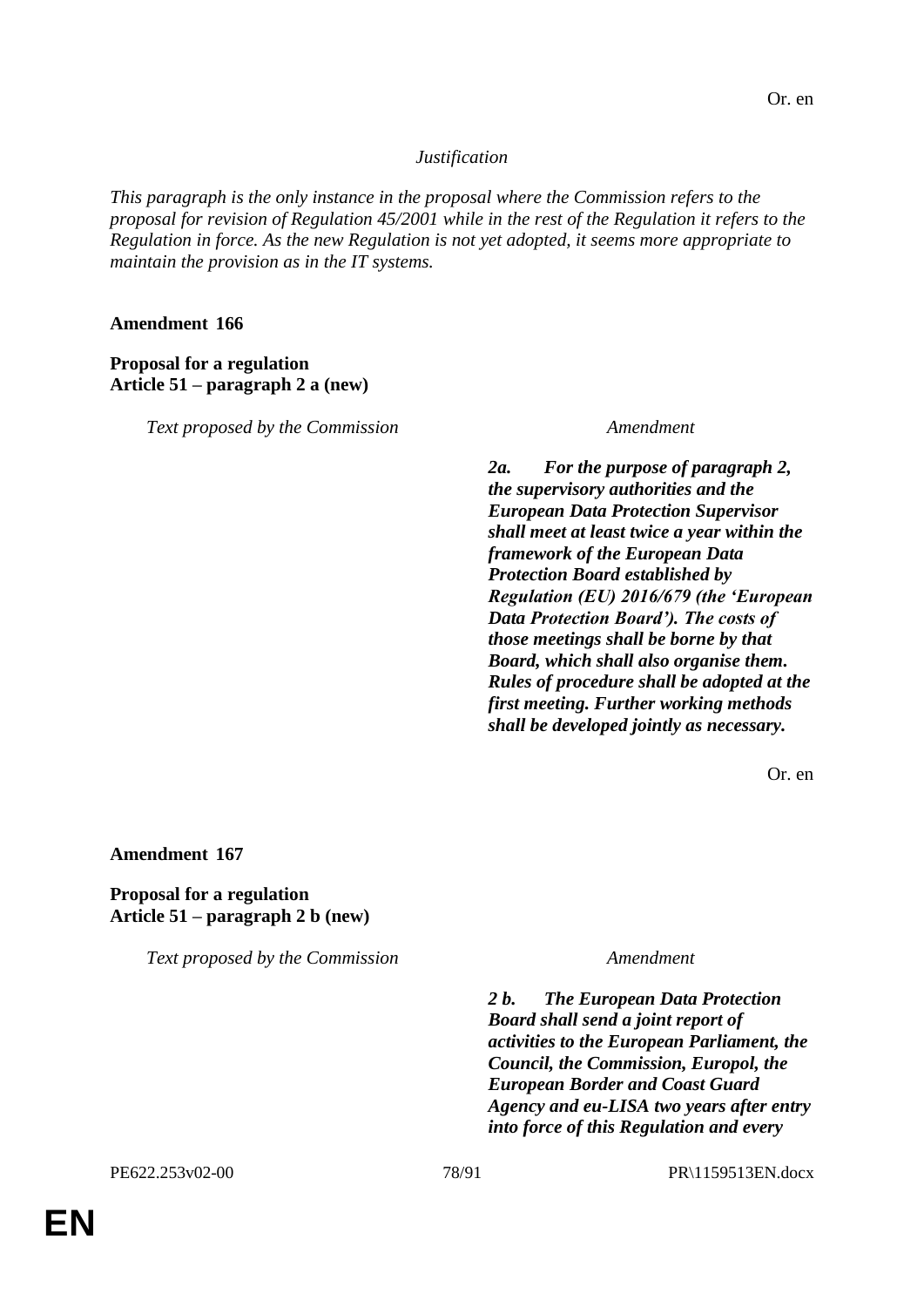*two years thereafter. That report shall include a chapter on each Member State prepared by the supervisory authority of that Member State.*

Or. en

### **Amendment 168**

# **Proposal for a regulation Article 52 – paragraph 2**

### *Text proposed by the Commission Amendment*

2. The interoperability components shall be hosted by eu-LISA in its technical sites and shall provide the functionalities laid down in this Regulation in accordance with the conditions of security, availability, quality and speed referred to in Article 53(1).

2. The interoperability components shall be hosted by eu-LISA in its technical sites and shall provide the functionalities laid down in this Regulation in accordance with the conditions of security, availability, quality and speed referred to in Article *37, Article 37a and Article* 53(1).

Or. en

# **Amendment 169**

### **Proposal for a regulation Article 52 – paragraph 3 – subparagraph 1**

### *Text proposed by the Commission Amendment*

eu-LISA shall be responsible for the development of the interoperability components, for any adaptations required for establishing interoperability between the central systems of the EES, VIS, [ETIAS], SIS, and Eurodac, and [*the* ECRIS-TCN *system*], and the European search portal, the shared biometric matching service, the common identity repository *and* the multiple-identity detector.

eu-LISA shall be responsible for the *design and* development of the interoperability components, for any adaptations required for establishing interoperability between the central systems of the EES, VIS, [ETIAS], SIS, and Eurodac, and [ECRIS-TCN], and the *ESP*, the shared *BMS*, the *CIR,* the *MID and the CRRS*.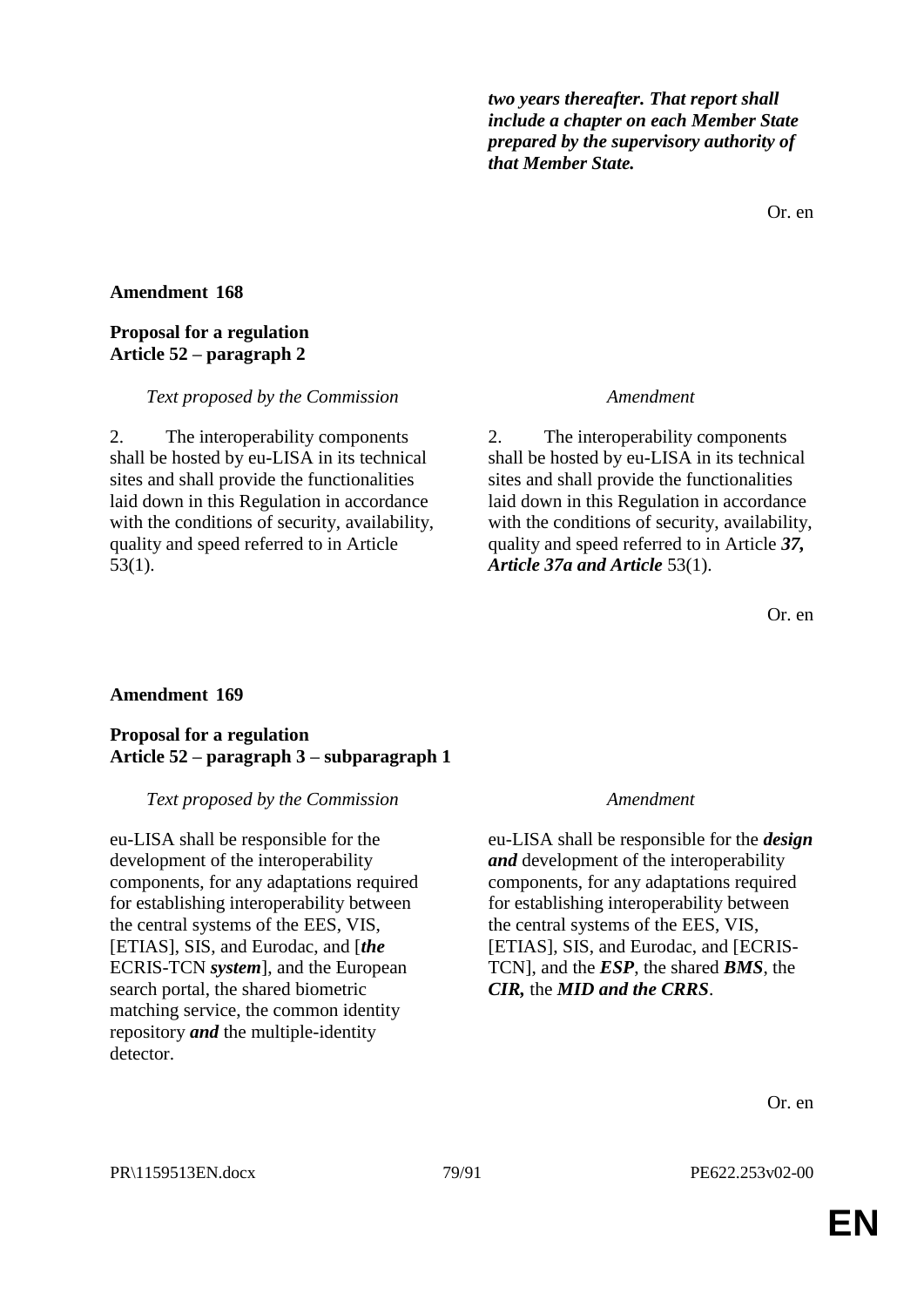# *Justification*

*Necessary addition due to Article 39(2).*

# **Amendment 170**

# **Proposal for a regulation Article 52 – paragraph 3 – subparagraph 4**

# *Text proposed by the Commission Amendment*

The development shall consist of the elaboration and implementation of the technical specifications, testing and overall project coordination.

The development shall consist of the elaboration and implementation of the technical specifications, testing and overall project *management and* coordination.

Or. en

# **Amendment 171**

# **Proposal for a regulation Article 53 – paragraph 1 – subparagraph 1**

*Text proposed by the Commission Amendment*

Following the entry into operations of each interoperability component, eu-LISA shall be responsible for the technical management of the central infrastructure *and the national uniform interfaces*. In cooperation with the Member States, it shall ensure at all times the best available technology, subject to a cost-benefit analysis. eu-LISA shall also be responsible for the technical management of the communication infrastructure referred to in Articles 6, 12, 17, 25 and 39.

Following the entry into operations of each interoperability component, eu-LISA shall be responsible for the technical *and security* management of the central infrastructure *of the interoperability components, including maintenance and technological evolutions*. In cooperation with the Member States, it shall ensure *that* at all times the best available technology *is used*, subject to a cost-benefit analysis. eu-LISA shall also be responsible for the technical management *and security* of the communication infrastructure referred to in Articles 6, 12, 17, 25 and 39.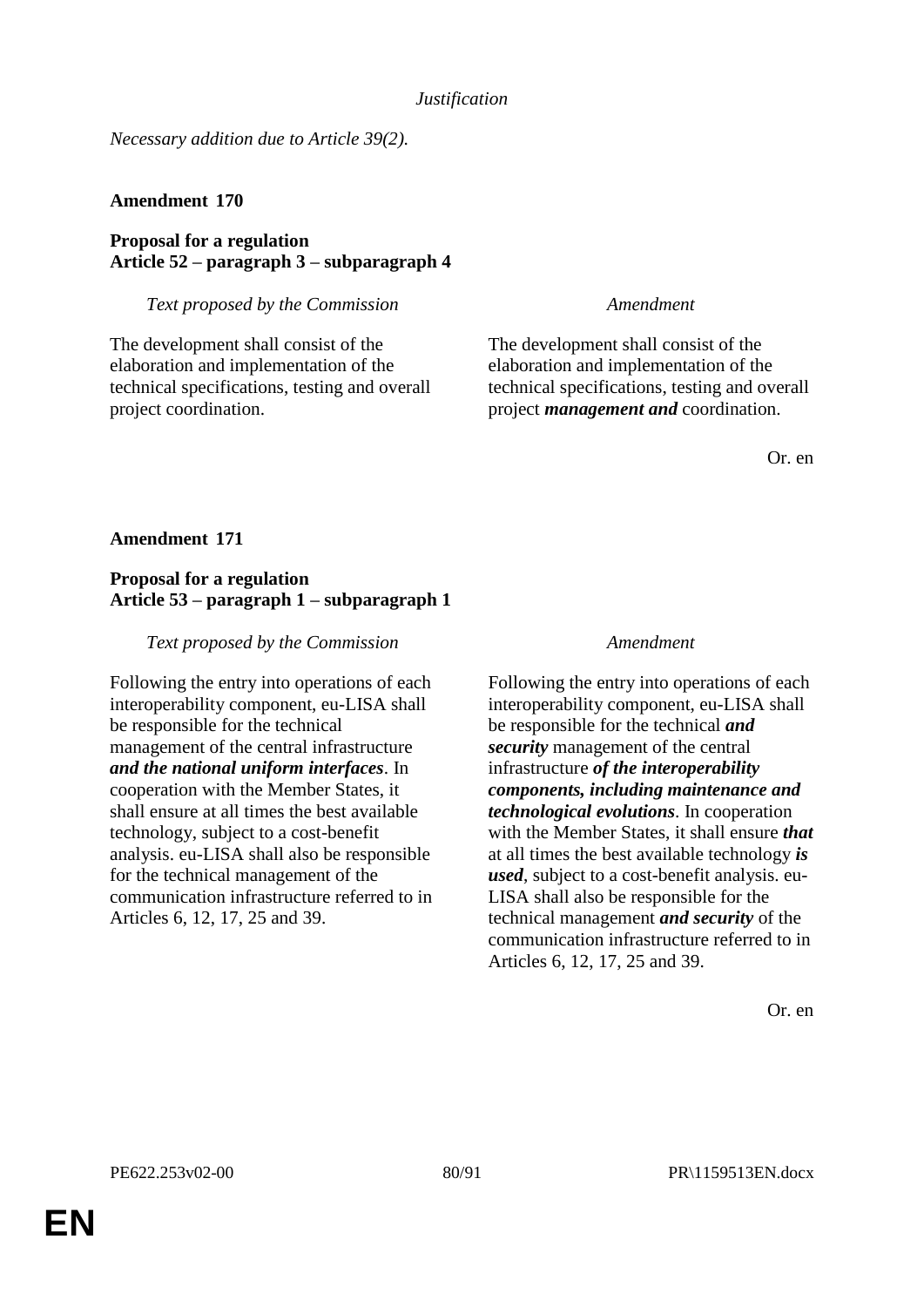# **Proposal for a regulation Article 53 – paragraph 1 – subparagraph 2**

*Text proposed by the Commission Amendment*

Technical management of the interoperability components *shall consist* of all the tasks necessary to keep the interoperability components functioning 24 hours a day, 7 days a week in accordance with this Regulation, in particular the maintenance work and technical developments necessary to ensure that the components function at a satisfactory level of technical quality, in particular as regards the response time for interrogation of the central infrastructures in accordance with the technical specifications.

Technical management of the interoperability components *consists* of all the tasks necessary to keep the interoperability components functioning 24 hours a day, 7 days a week in accordance with this Regulation, in particular the maintenance work and technical developments necessary to ensure that the components function at a satisfactory level of technical quality, in particular as regards the response time for interrogation of the central infrastructures in accordance with the technical specifications.

Or. en

# **Amendment 173**

**Proposal for a regulation Article 53 – paragraph 1 – subparagraph 2 a (new)**

*Text proposed by the Commission Amendment*

*Security management of the interoperability components shall consist of all the tasks necessary to ensure the integrity, confidentiality and availability of all interoperability components in accordance with this Regulation, in particular the preventive measures to avoid both physical and IT security incidents and the actions required to respond and recover from them if they cannot be avoided.*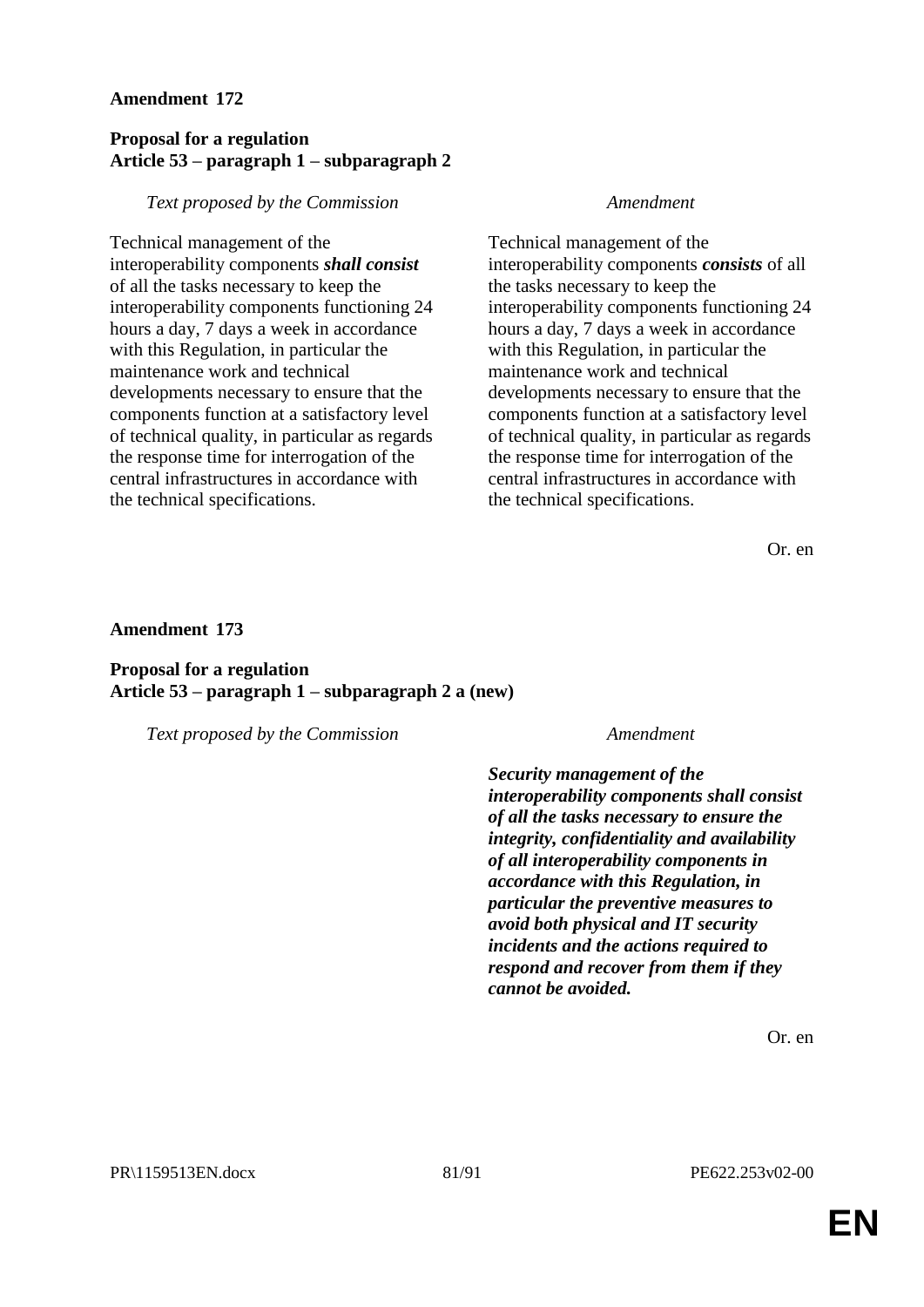### **Proposal for a regulation Article 54a – paragraph 1**

# *Text proposed by the Commission Amendment*

1. Europol shall ensure processing of the queries by the ESP to the Europol data and shall accordingly adapt its Querying Europol Systems (QUEST) interface for basic protection level (BPL) data.

1. Europol shall ensure processing of the queries by the ESP *and the shared*  **BMS** to the Europol data and shall accordingly adapt its Querying Europol Systems (QUEST) interface for basic protection level (BPL) data.

Or. en

# **Amendment 175**

**Proposal for a regulation Article 54a – paragraph 2 a (new)**

*Text proposed by the Commission Amendment*

*2a. Any data processing by Europol under this Regulation shall be subject to Regulation (EU) 2016/794.*

Or. en

# **Amendment 176**

# **Proposal for a regulation Article 56 – paragraph 2 – point b**

*Text proposed by the Commission Amendment*

(b) nationality, sex and year of birth of the person;

(b) nationality, sex and year of birth of the person; *The use of these data shall not allow for the identification of a person;*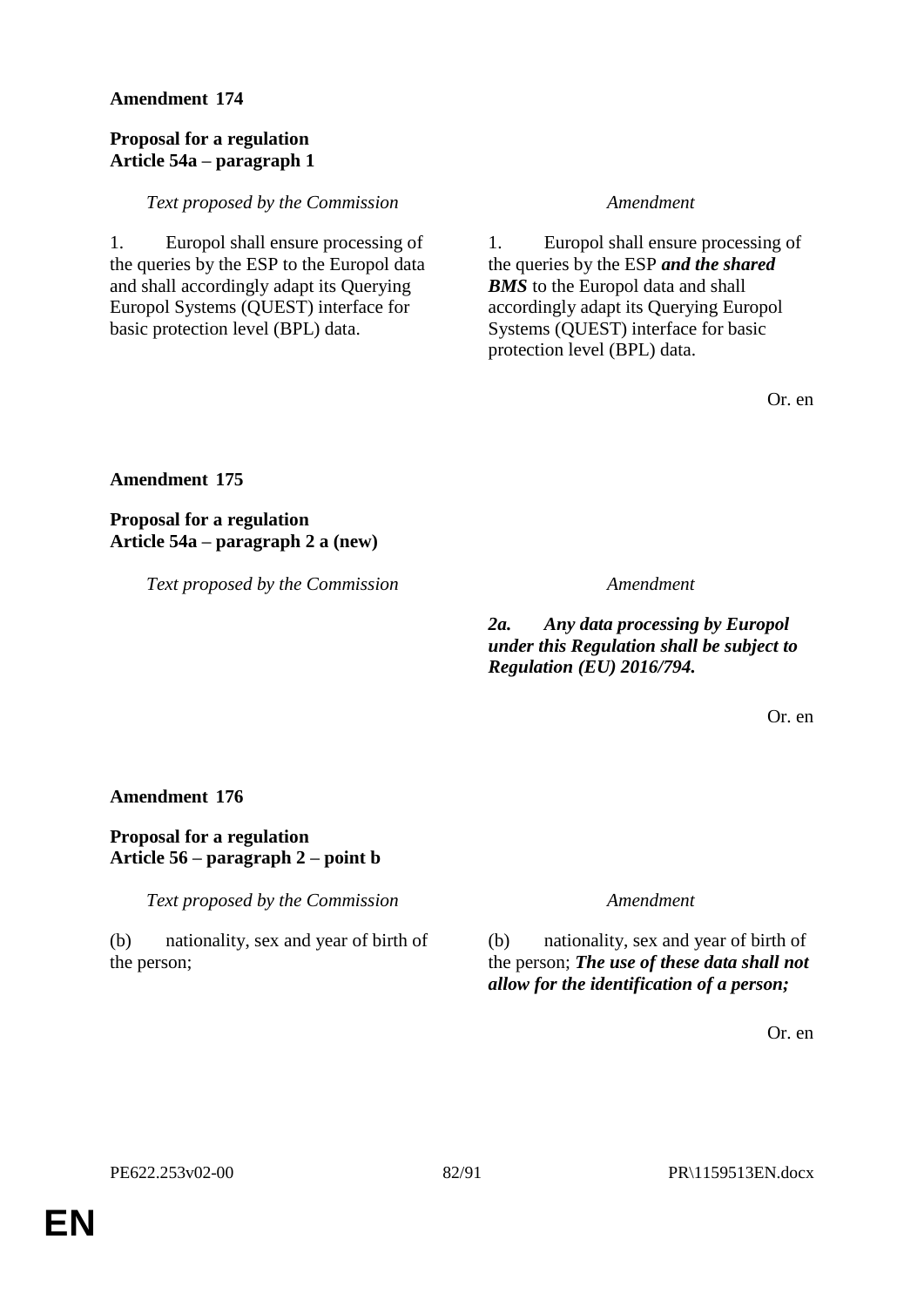# **Proposal for a regulation Article 56 – paragraph 3 – point a**

*Text proposed by the Commission Amendment*

(a) nationality, sex and year of birth of the person;

(a) nationality, sex and year of birth of the person; *The use of these data shall not allow for the identification of a person;*

Or. en

# **Amendment 178**

**Proposal for a regulation Article 56 – paragraph 3 – point d a (new)**

*Text proposed by the Commission Amendment*

*(da) the number of linkages between the various Union information systems;*

Or. en

# **Amendment 179**

**Proposal for a regulation Article 56 – paragraph 3 – point d b (new)**

*Text proposed by the Commission Amendment*

*(db) the period of time for which a yellow link remained in the system;*

Or. en

**Amendment 180**

**Proposal for a regulation Article 56 – paragraph 3 – point d c (new)**

PR\1159513EN.docx 83/91 PE622.253v02-00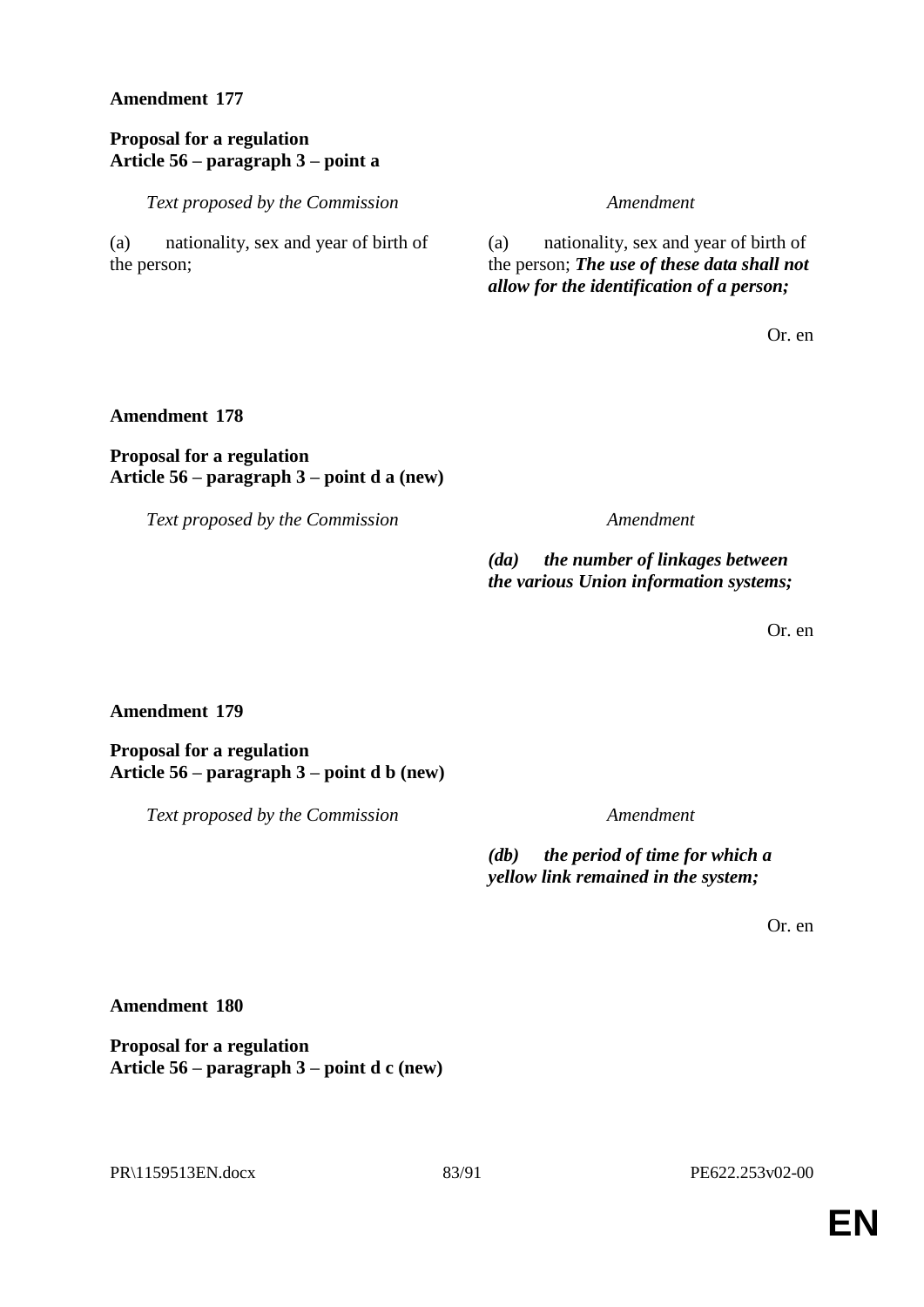*Text proposed by the Commission Amendment*

*(dc) the period of time for which a red link remained in the system.*

Or. en

# **Amendment 181**

# **Proposal for a regulation Article 59 – paragraph 1**

### *Text proposed by the Commission Amendment*

1. For a period of one year following the notification by eu-LISA of the completion of the test referred to in Article 62(1)(b) regarding the *multiple-identity detector (*MID*)* and before the start of operations of the MID, the ETIAS Central Unit as referred to in [Article 33(a) of Regulation (EU) 2016/1624] shall be responsible for carrying out a multipleidentity detection between the data stored in *the* VIS, Eurodac and *the* SIS. The multiple-identity detections shall be carried out using only biometric data in accordance with Article 27(2) of this Regulation.

1. For a period of one year following the notification by eu-LISA of the completion of the test referred to in Article 62(1)(b) regarding the MID and before the start of operations of the MID, the ETIAS Central Unit as referred to in [Article 33(a) of Regulation (EU) 2016/1624] shall be responsible for carrying out a multipleidentity detection between the data stored in VIS, Eurodac*, the EES* and SIS. The multiple-identity detections shall be carried out using only biometric data in accordance with Article 27(2) of this Regulation.

Or. en

# **Amendment 182**

**Proposal for a regulation Article 59 – paragraph 3**

# *Text proposed by the Commission Amendment*

3. Where a yellow link is created *in accordance with paragraph 3*, the MID shall grant access to the identity data present in the different information systems to the ETIAS Central Unit.

3. Where a yellow link is created, the MID shall grant access to the identity data present in the different information systems to the ETIAS Central Unit.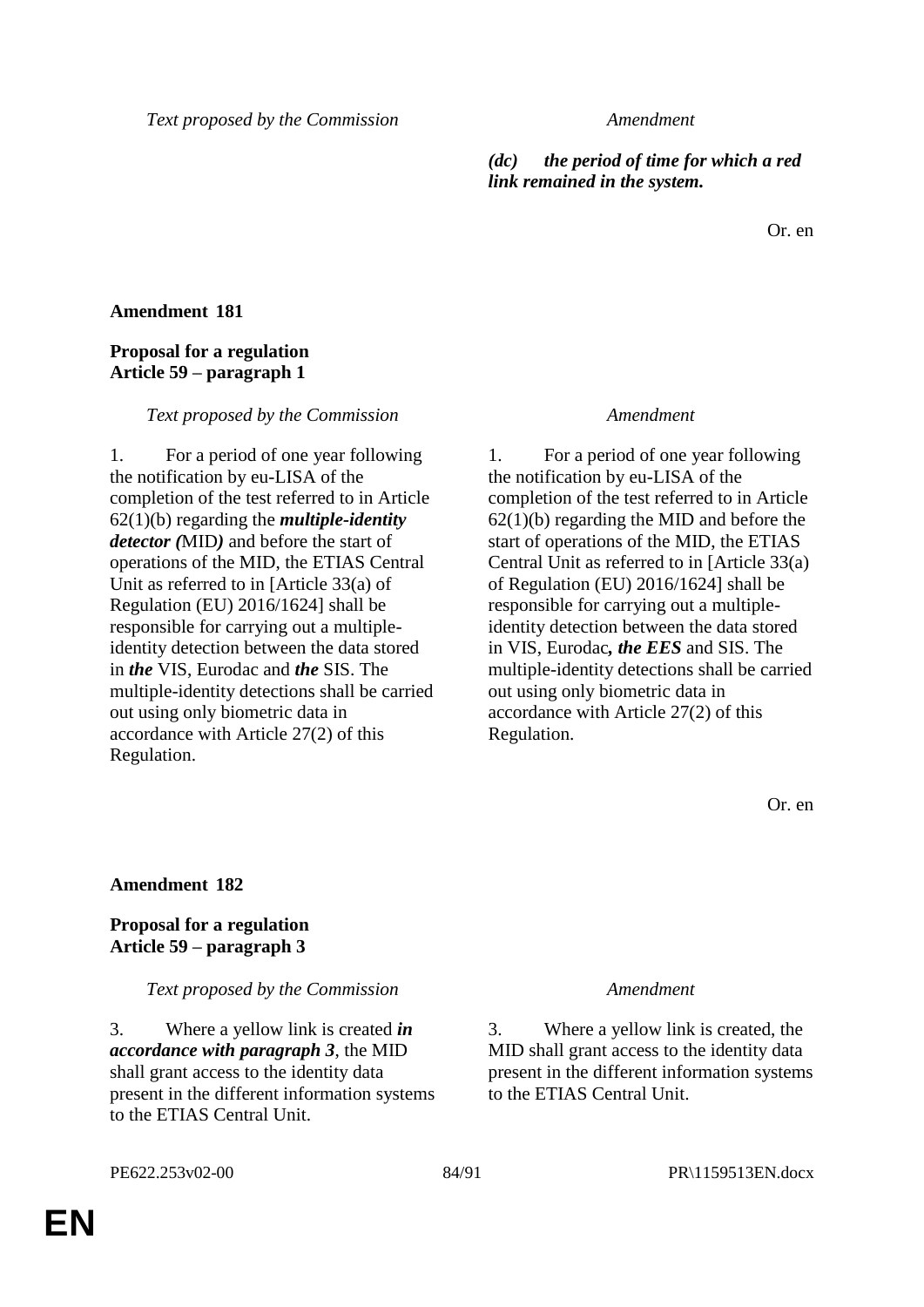### **Proposal for a regulation Article 59 – paragraph 5 a (new)**

*Text proposed by the Commission Amendment*

*5a. Notification under Article 61(3) shall only be made once all yellow links have been verified and changed either into a green or into a red link.*

Or. en

# **Amendment 184**

**Proposal for a regulation Article 59 – paragraph 6**

*Text proposed by the Commission Amendment*

*6. eu-LISA shall assist where necessary the ETIAS Central Unit in carrying out the multiple-identity detection referred to in this Article.*

*deleted*

Or. en

### *Justification*

*As eu-LISA has no access to data it cannot assist incarrying out the multiple identity detection.*

### **Amendment 185**

### **Proposal for a regulation Article 62 – paragraph 1 – point b**

*Text proposed by the Commission Amendment*

(b) eu-LISA has declared the successful completion of a comprehensive

(b) eu-LISA has declared the successful completion of a comprehensive

PR\1159513EN.docx 85/91 PE622.253v02-00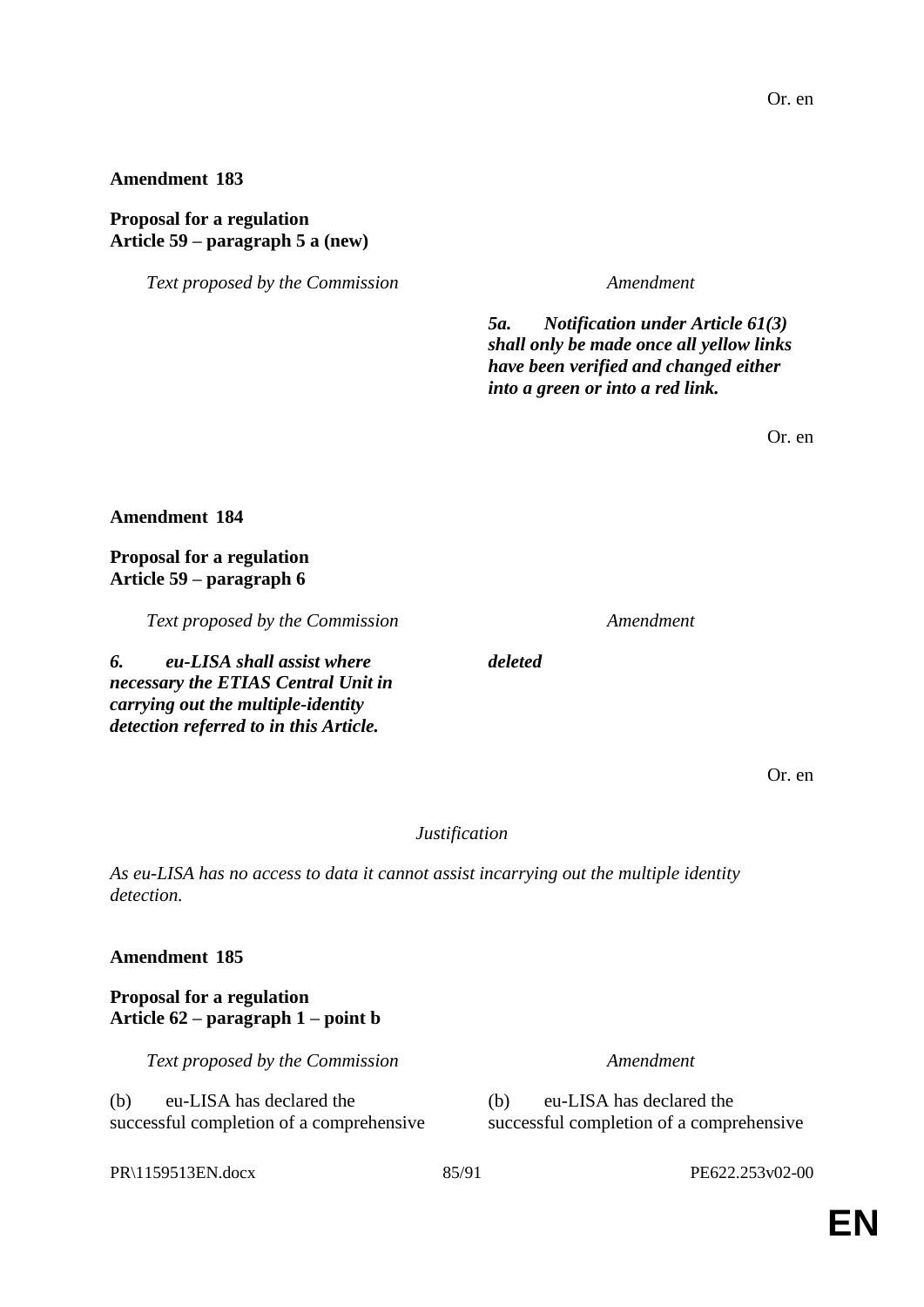test of the relevant interoperability component, which is to be conducted by eu-LISA in cooperation with the Member States;

test of the relevant interoperability component, which is to be conducted by eu-LISA in cooperation with the Member States*, the ETIAS Central Unit and Europol*;

Or. en

# **Amendment 186**

# **Proposal for a regulation Article 67 – paragraph 1**

### *Text proposed by the Commission Amendment*

The Commission shall, in close cooperation with the Member States, *eu-LISA* and other relevant agencies, make available a practical handbook for the implementation and management of the interoperability components. The *practical handbook* shall provide technical and operational guidelines, recommendations and best practices. The Commission shall adopt the *practical* handbook *in the* form of a recommendation.

The Commission shall, in close cooperation with the Member States, *eu-LISA* and other relevant agencies, *update the practical handbooks made available for the EES, VIS, [ETIAS], Eurodac, SIS and [ECRIS-TCN ] with information necessary and* make available a practical handbook for the implementation and management of the interoperability components. The *handbooks* shall provide technical and operational guidelines, recommendations and best practices. The Commission shall adopt the *updates in accordance with to the rules and in the form as laid down in the respective legal instruments. The* handbook *on the interoperability components shall be adopted in the* form of a recommendation.

Or. en

## **Amendment 187**

# **Proposal for a regulation Article 68 – paragraph 4**

*Text proposed by the Commission Amendment*

4. *Four* years after the start of operations of each interoperability

4. *Three* years after the start of operations of each interoperability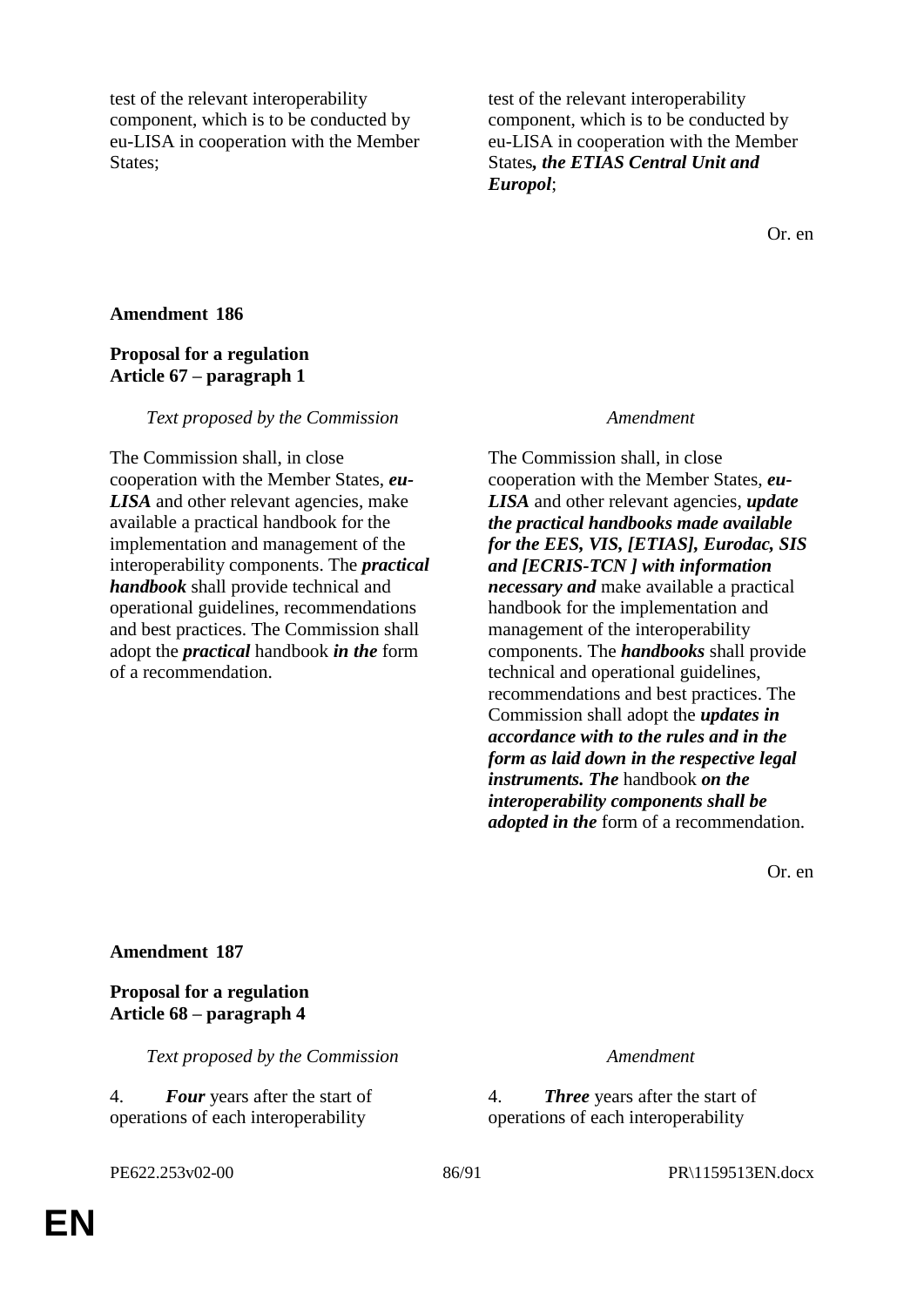component and every *four* years thereafter, eu-LISA shall submit to the European Parliament, the Council and the Commission a report on the technical functioning of the interoperability components, including the security thereof.

component and every *three* years thereafter, eu-LISA shall submit to the European Parliament, the Council and the Commission a report on the technical functioning of the interoperability components, including the security thereof.

Or. en

### **Amendment 188**

### **Proposal for a regulation Article 68 – paragraph 5 – subparagraph 1 – point d a (new)**

*Text proposed by the Commission Amendment*

*(da) an assessment of the Member States' use of the CIR for identification;*

Or. en

### **Amendment 189**

### **Proposal for a regulation Article 68 – paragraph 5 – subparagraph 1 – point d b (new)**

*Text proposed by the Commission Amendment*

*(db) an assessment of queries of the CID for law enforcement purposes;*

Or. en

### **Amendment 190**

**Proposal for a regulation Article 68 – paragraph 5 – subparagraph 1 – point e a (new)**

*Text proposed by the Commission Amendment*

*(ea) an assessment of the search of the Interpol databases via the ESP, including information on the number of hits against*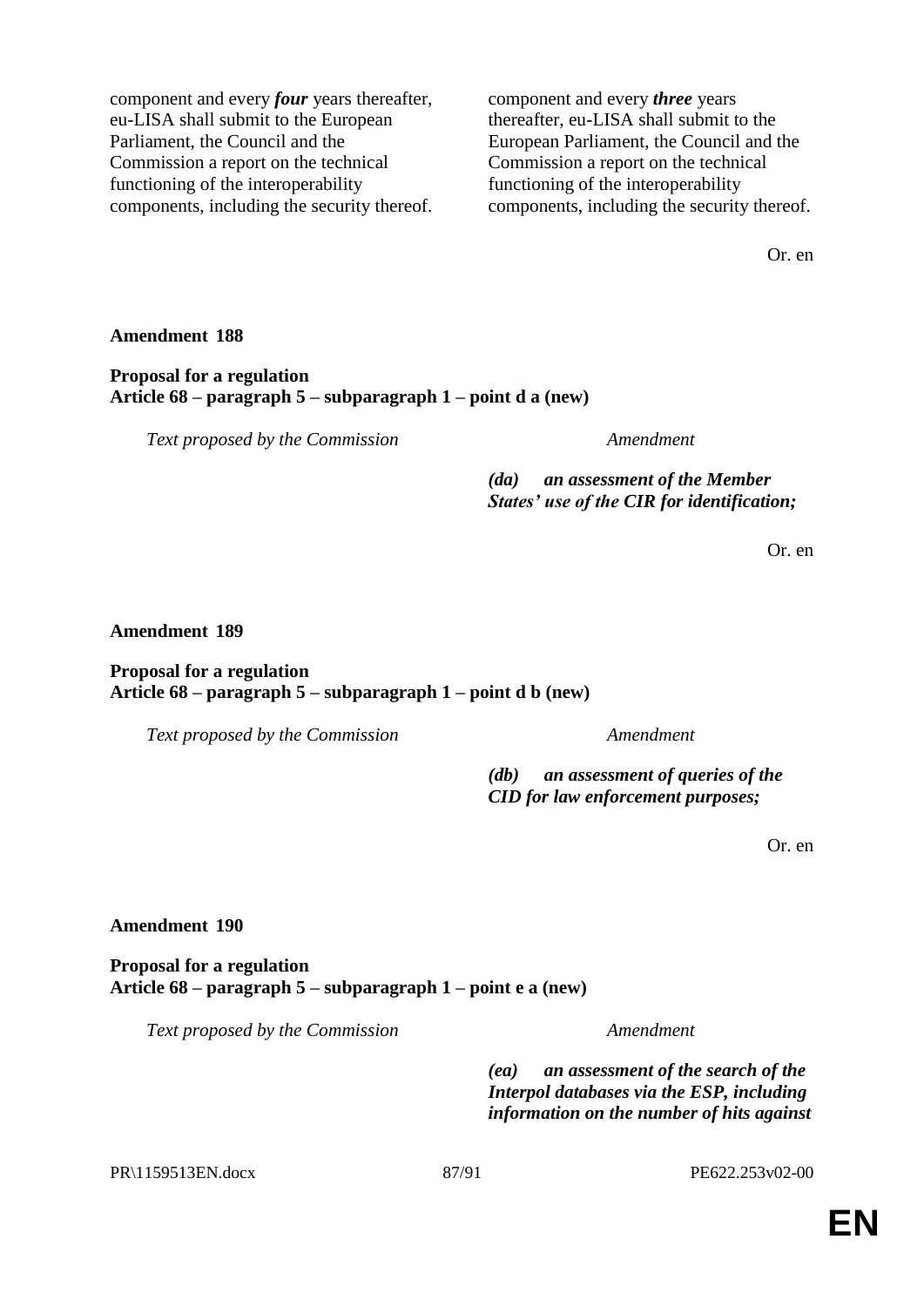# *Interpol databases and information on any problems encountered.*

Or. en

# *Justification*

*There have been reports about the misuse of Interpol alerts for political reasons by certain third countries. It is therefore important to monitor the use of the Interpol databases by EU systems. The amendment follows a similar amendment agreed in the ETIAS Regulation.*

**Amendment 191**

# **Proposal for a regulation Article 68 – paragraph 8 – subparagraph 2 a (new)**

*Text proposed by the Commission Amendment*

*The Commission shall transmit those reports to the European Parliament, the Council, the European Data Protection Supervisor and the European Union Agency for Fundamental Rights.*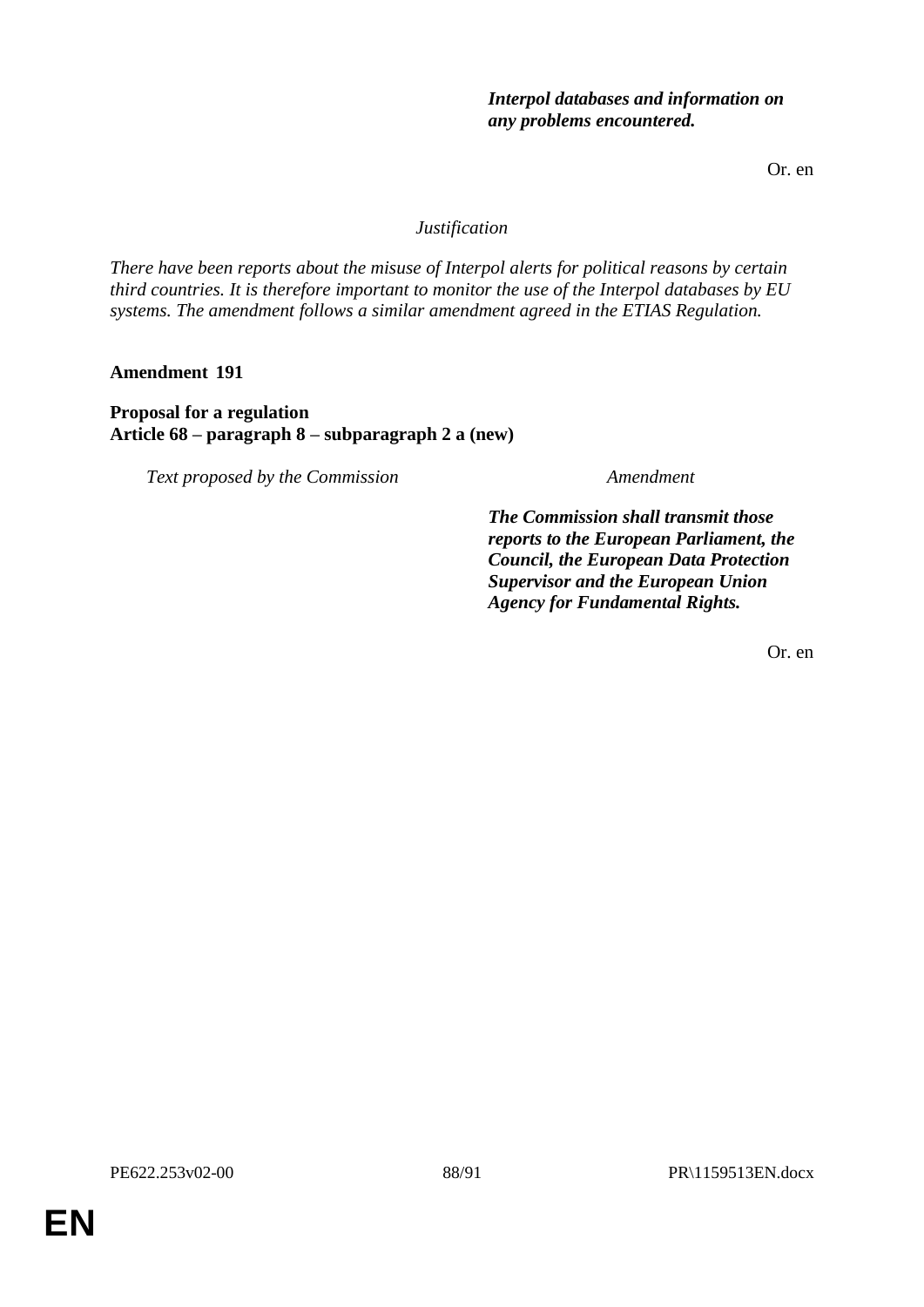# **EXPLANATORY STATEMENT**

# **Background and content of the proposal**

The Commission presented the proposal establishing a framework for interoperability between EU information systems (borders and visa) (COM(2017) 793) and the proposal establishing a framework for interoperability between EU information systems (police and judicial cooperation, asylum and migration) (COM(2017) 794) accompanied by a legislative financial statement and based on an impact assessment on 12 December 2017. It follows up on, among others, the Communication of the Commission of 6 April 2016 entitled 'Stronger and Smarter Information Systems for Borders and Security' (COM(2016) 205) in which the Commission outlined the need for the EU to strengthen and improve its IT systems, data architecture and information exchange in the area of border management, law enforcement and counter-terrorism and the final report of the high-level expert group on information systems and interoperability of 11 May 2017 that concluded that it is necessary and technically feasible to work towards practical solutions for interoperability and that they can, in principle, both deliver operational gains and be established in compliance with data protection requirements.

The proposal established four interoperability components: The European Search Portal (ESP); the shared Biometric Matching Service (Shared BMS); the Common Identity Repository (CIR); and the Multiple Identity Detector (MID) and lays down provisions on the objectives of the interoperability components, their technical architecture, rules regarding the use of the components, the storing of logs, the quality of the data, rules regarding data protection, supervision and responsibilities of the various agencies and the Member States. It also contains amendments to a number of other legislative instruments.

# **Procedure**

In order to assess the Commission's proposal and to prepare for this draft report the rapporteurs sought input from a wide range of sources. A series of meetings held at shadow level took place with the Commission's services to discuss the entire proposal in detail. In addition, various stakeholders and experts were invited to attend meetings with the shadow rapporteurs. These were the European agencies affected by or interested in the proposals (eu-LISA, Europol, Frontex, FRA), and the European Data Protection Supervisor. To complement these meetings a request for an opinion of the Fundamental Rights Agency was made and a visit to the technical site of eu-LISA in Strasbourg organised.

# **Position of the rapporteurs**

The rapporteurs welcome the proposals by the Commission on establishing a framework for interoperability between EU information systems. EU citizens expect the European Union to deliver on effective asylum and migration management, on proper external border management and on addressing ongoing threats to internal security. The refugee crisis as well as the series of terrorist attacks over the past years has shown the urgency of enhancing relevant information sharing. Delivering on these issues is important in order to maintain public trust in the Union migration and asylum system, the Union security measures and the Union capabilities to manage the external borders.

PR\1159513EN.docx 89/91 PE622.253v02-00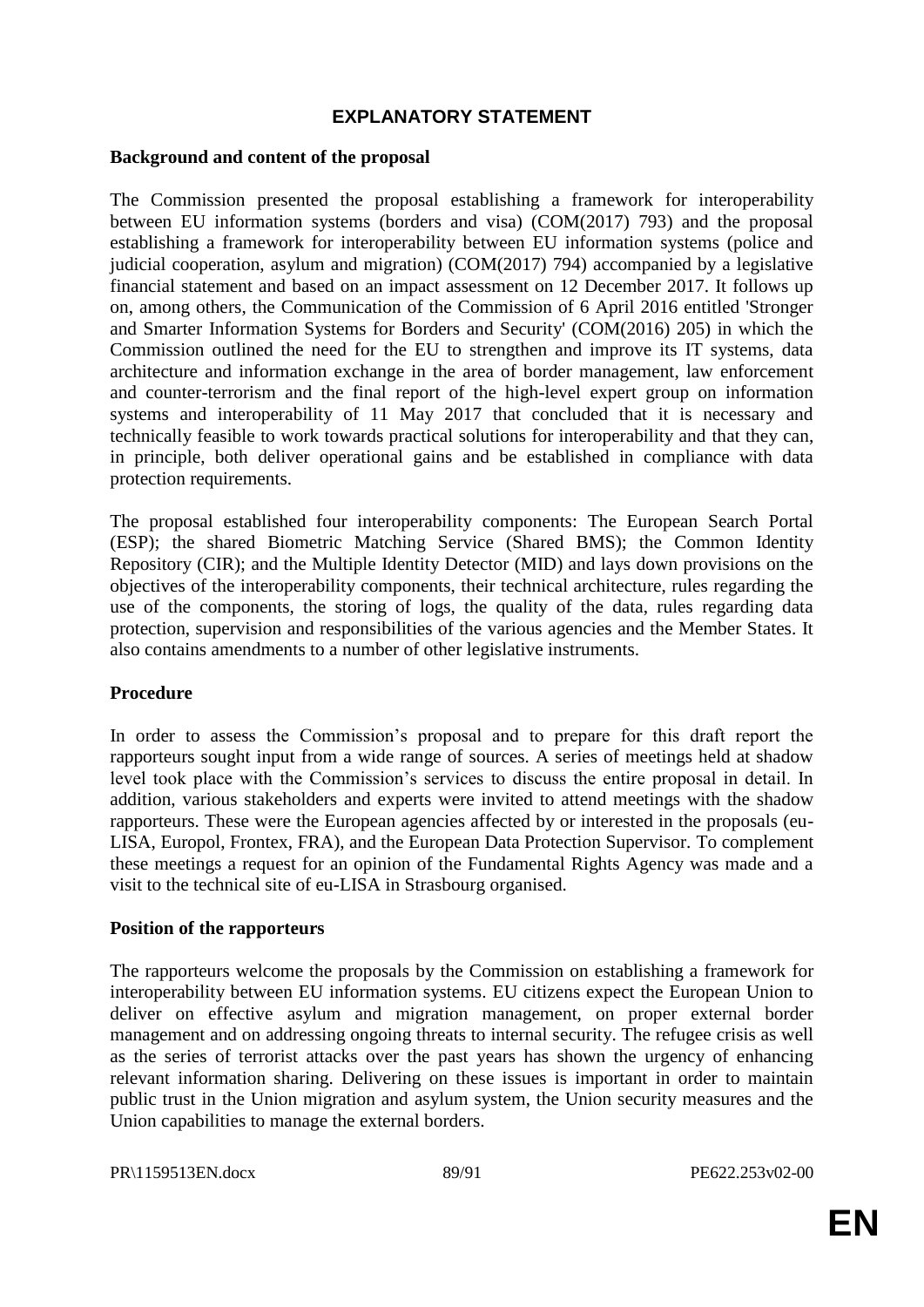The rapporteurs furthermore agree with the Commission that the opportunities offered by interoperability as a measure to enhance security and the protection of the external border need to be balanced with the obligation to ensure that interferences with fundamental rights that may derive from the new interoperability environment are limited to what is strictly necessary to genuinely meet the objectives of general interest pursued, subject to the principle of proportionality. That balance is carefully reflected in the amendments proposed. The rapporteurs further believe that the interoperability components offer an opportunity to increase the protection of fundamental rights, for instance by ensuring the correct identification of *bona fide* persons and combating identity fraud.

The establishment of interoperability improves the management of the external borders by establishing fast, simple and efficient access to EU information systems. Therefore, we have to be careful not to increase the number of tasks we ask border guards to undertake. The Rapporteurs have made several proposals in order to achieve this: firstly, there shouldn't be a strict obligation for border guards to deal with a yellow flag in second line checks. It should be up to the border guard to make this decision as they are trained to detect identity fraud. Secondly, the European Search Portal (ESP) should provide answers to the border guard immediately when the underlying systems provide answers. It shouldn't wait to collect all answers from the underlying systems before presenting it to the border guard. Thirdly, emphasis should be given to properly train border guards in dealing with the manual verification system that will be introduced by this proposal.

The rapporteurs have introduced a separate article highlighting the need for all interoperability components to enable fast, seamless, efficient and controlled access using the best available technology in order to deliver response times in line with operational needs. Many daily operations of border guards, police officers, immigration officers or consular staff will depend on the correct functioning of these interoperability components. It is therefore crucial to guarantee the proper functioning of the components, but the rapporteurs find it equally important to create a backup system for especially the Common Identity Repository (CIR) and the ESP. The proper functioning of all the components as well as the underlying systems will depend on these two components, therefore a back up structure should be provided for.

The rapporteurs would like to highlight the fact that the interoperability components will not change the underlying systems, rules and procedures therein. The interoperability components should facilitate access, but access rights will not change through this proposal. Several amendments have been introduced in order to clarify this. The only changes in relation to access rights, are made in the field of law enforcement access purposes where the cascade procedure is replaced by a hit/no-hit mechanism. This not only optimizes the access to the underlying systems, it also makes sure that only those databases are being searched that contain relevant information. The rapporteurs amended the procedure in the proposal in order to make sure that only those law enforcement officers that are allowed to have full access to the data systems will be able to search the systems through the hit/no-hit procedure.

Furthermore the proposal allows Member States police authorities, if so empowered through national law, to use the CIR for the identification of a person during an identity check. According to the rapporteurs the procedure for identification should reflect standard practise in the Member States. Therefore, amendments have been made in order to identify the person